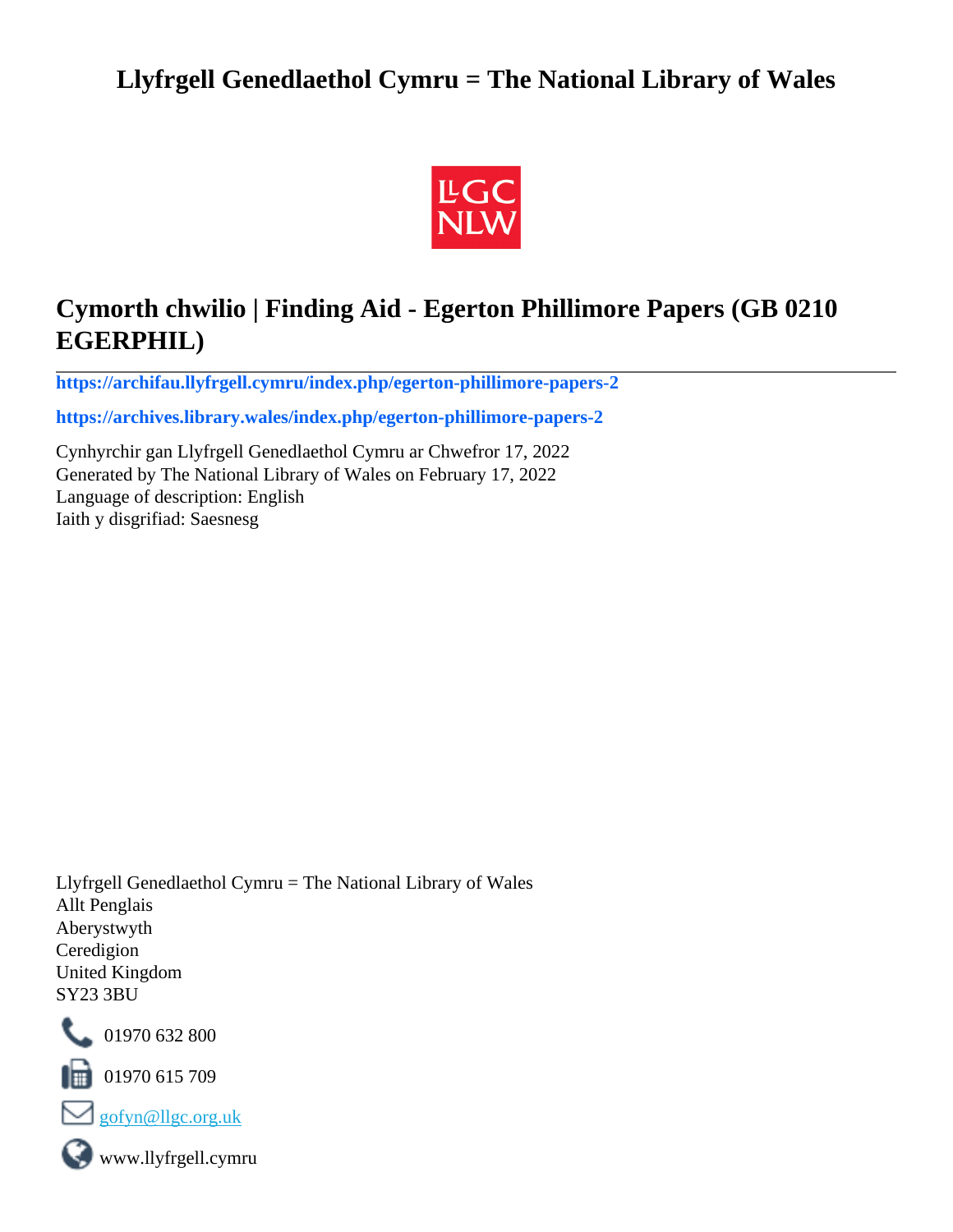# **Tabl cynnwys | Table of contents**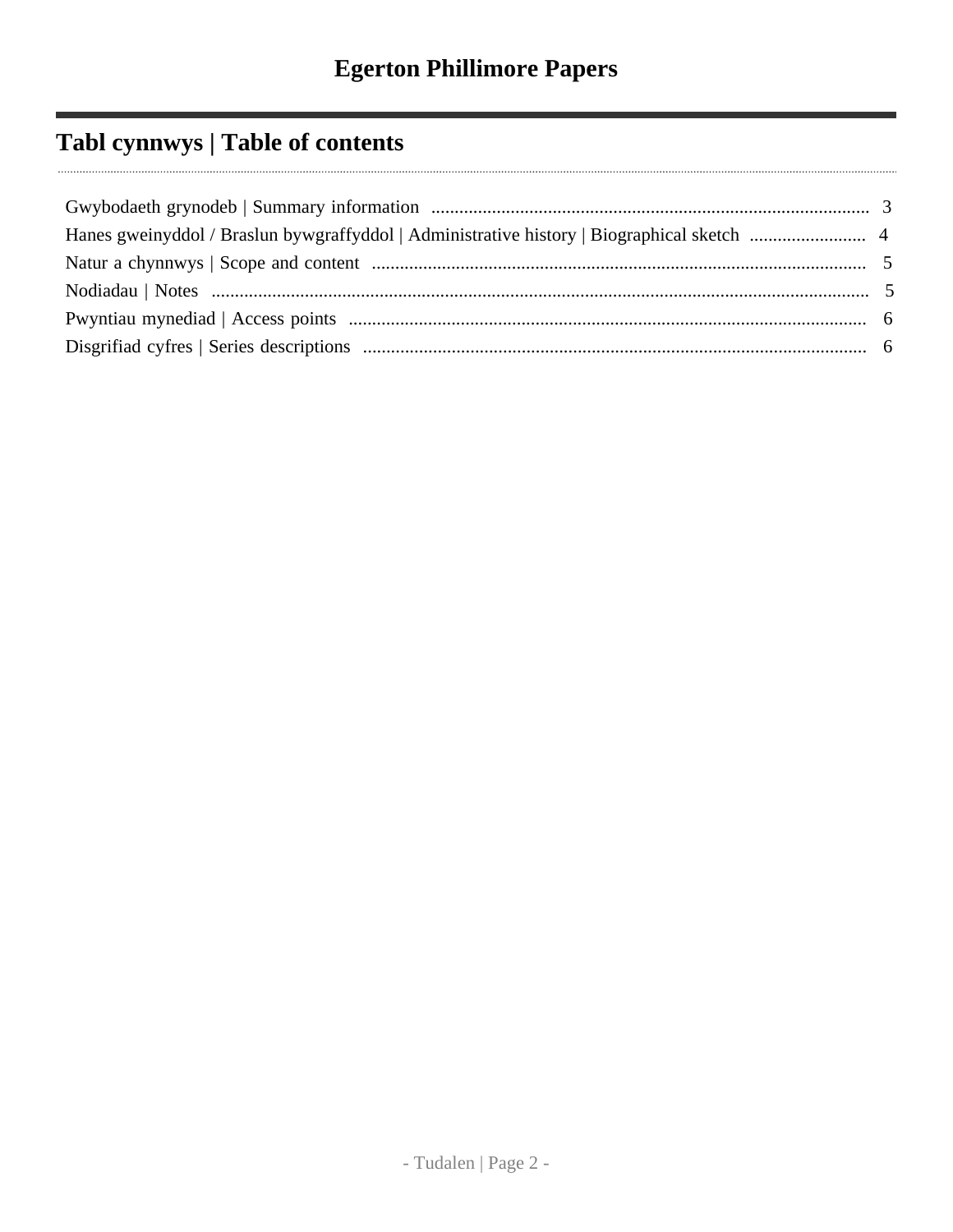$\cdots$ 

# <span id="page-2-0"></span>**Crynodeb o wybodaeth | Summary of information**

| <b>Lleoliad   Repository:</b>                                                       | Llyfrgell Genedlaethol Cymru $=$ The National Library of Wales                                                                                                                                                                                   |
|-------------------------------------------------------------------------------------|--------------------------------------------------------------------------------------------------------------------------------------------------------------------------------------------------------------------------------------------------|
| <b>Teitl   Title:</b>                                                               | <b>Egerton Phillimore Papers</b>                                                                                                                                                                                                                 |
| Cod cyfeirnod  <br><b>Reference code:</b>                                           | GB 0210 EGERPHIL                                                                                                                                                                                                                                 |
| Virtua system control<br>number [alternative]:                                      | vtls004177987                                                                                                                                                                                                                                    |
| <b>GEAC</b> system control<br>number [alternative]:                                 | (WIAbNL)0000177987                                                                                                                                                                                                                               |
| <b>Dyddiad</b>   Date:                                                              | $[c.1200]$ -1937 (dyddiad creu   date of creation)                                                                                                                                                                                               |
| Disgrifiad ffisegol  <br><b>Physical description:</b>                               | 0.63 cubic metres (1 large box; 36 medium boxes; 142 small boxes)                                                                                                                                                                                |
| Lleoliad ffisegol  <br><b>Physical location:</b>                                    | ARCH/MSS (GB0210)                                                                                                                                                                                                                                |
| <b>Iaith   Language:</b>                                                            | <b>Ancient Greek</b>                                                                                                                                                                                                                             |
| <b>Iaith   Language:</b>                                                            | <b>Breton</b>                                                                                                                                                                                                                                    |
| Iaith   Language:                                                                   | English                                                                                                                                                                                                                                          |
| <b>Iaith   Language:</b>                                                            | French                                                                                                                                                                                                                                           |
| <b>Iaith   Language:</b>                                                            | German                                                                                                                                                                                                                                           |
| <b>Iaith   Language:</b>                                                            | Irish                                                                                                                                                                                                                                            |
| <b>Iaith   Language:</b>                                                            | Italian                                                                                                                                                                                                                                          |
| <b>Iaith   Language:</b>                                                            | Latin                                                                                                                                                                                                                                            |
| <b>Iaith   Language:</b>                                                            | Welsh                                                                                                                                                                                                                                            |
| Dyddiadau creu,<br>golygu a dileu   Dates<br>of creation, revision<br>and deletion: | October 2010.                                                                                                                                                                                                                                    |
| Nodyn   Note<br>[sourcesDescription]:                                               | The following sources were used in the compilation of this<br>description: The Oxford companion to Welsh literature (Oxford,<br>1998); The Dictionary of Welsh Biography down to 1940<br>(Honourable Society of Cymmrodorion: London, 1959); The |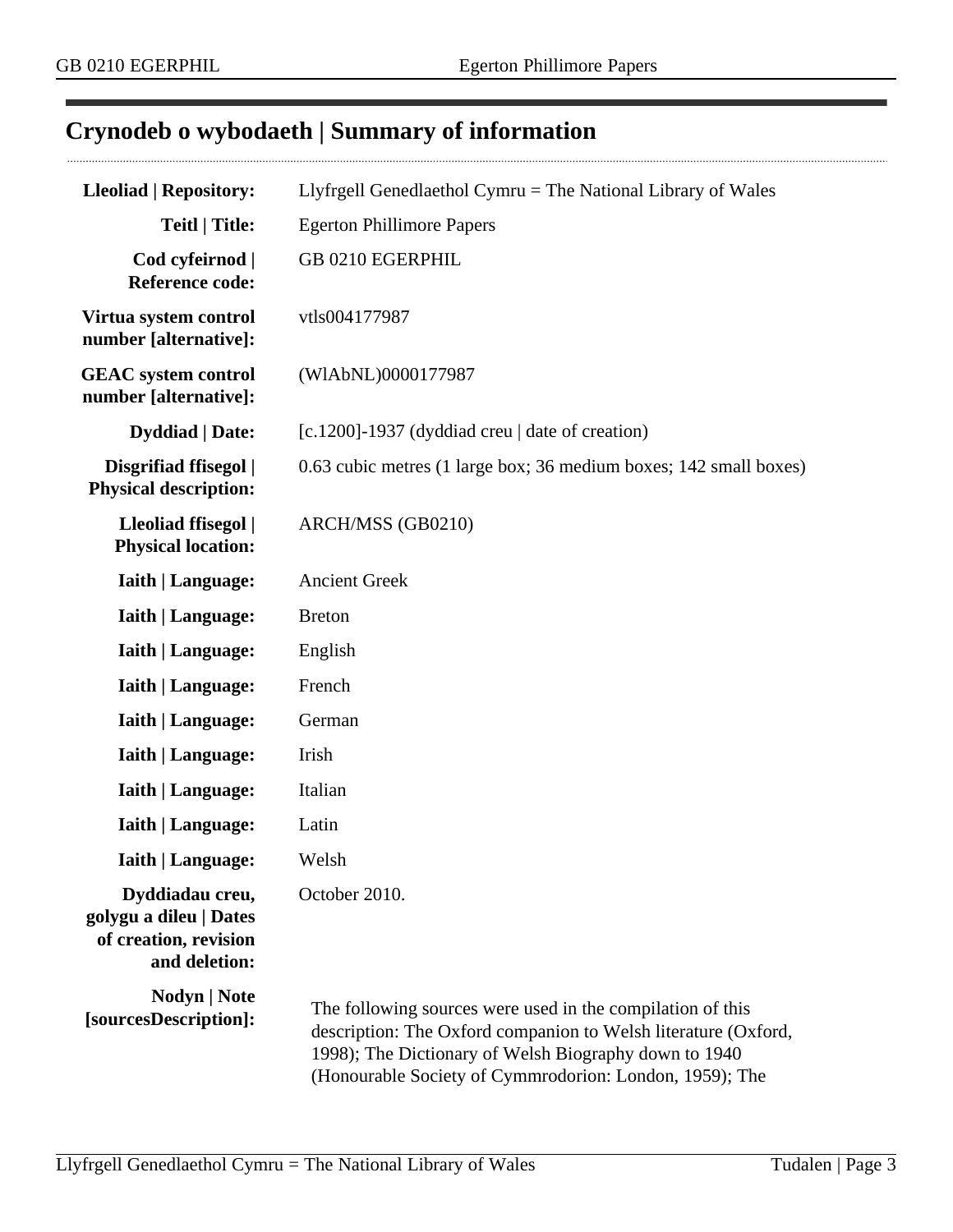| GB 0210 EGERPHIL               | <b>Egerton Phillimore Papers</b>                                                                                                                                                                                                                                                                      |
|--------------------------------|-------------------------------------------------------------------------------------------------------------------------------------------------------------------------------------------------------------------------------------------------------------------------------------------------------|
|                                | Phillimore Papers 1798-1945 (Ashford Press: Botley, Hampshire,<br>1997); documents within the archive.                                                                                                                                                                                                |
| Nodyn   Note<br>[generalNote]: | Title supplied from contents.                                                                                                                                                                                                                                                                         |
| Nodyn   Note<br>[generalNote]: | Since Egerton Phillimore habitually re-used every scrap of available<br>paper, regardless of what it had been used for previously, there<br>is a variety of historical and literary material, letters, drafts of<br>letters, forms, household accounts and bills scattered throughout the<br>archive. |

# <span id="page-3-0"></span>**Hanes gweinyddol / Braslun bywgraffyddol | Administrative history | Biographical sketch**

### **Nodyn | Note**

Egerton Grenville Bagot Phillimore, an antiquarian who specialised in Welsh and Celtic history, languages and literature, was born in 1856, the only son of John George Phillimore, Q.C., and Rosalind Knight Bruce. The family moved to Shiplake House near Henley-on-Thames, Oxfordshire, in 1859, but for financial reasons they were unable to remain there after J. G. Phillimore's death in 1865. When Egerton's mother died in 1871, he was taken under the guardianship of his uncle, the lawyer Sir Robert Joseph Phillimore, and he finally sold Shiplake to his cousin Walter, later Lord Phillimore, shortly after his uncle's death in 1885.

Egerton Phillimore inherited from his parents a strong resistance to conformity, as a result of which family relations were sometimes strained. He married and was widowed twice: firstly in 1880 to Susan Elise Roscow, by whom he had a son and three daughters; and then, after Elise died in 1893, to Marion Owen in 1897, a marriage which he kept secret even from his own children. He encountered considerable financial problems throughout his life, especially after Marion died in 1904.

Phillimore was educated at Westminster Boys' School and Christ Church, Oxford, where he graduated B.A. in 1879 and M.A. in 1883. While at Oxford, he developed a profound interest in antiquarianism, particularly in Wales. He became familiar with a number of prominent Celtic scholars, including Sir John Rhys and Whitley Stokes, and began to learn Welsh in 1880. He taught for some time at Oxford, and became an avid collector of manuscripts and rare books, travelling widely in Wales and eventually settling in Corris, Merionethshire, around 1903, where he lived until his death in 1937.

Even though he only published a single work under his own name, Egerton Phillimore contributed extensively to contemporary literary and historical publications. From 1886, he published scholarly articles on early Welsh history, literature, topography, genealogy and place-names in journals including Bye Gones, Archaeologia Cambrensis and Y Cymmrodor, the latter of which he edited between 1889 and 1891, his most significant article being 'The publications of Welsh historical records' (Cymmrodor xi [1877]). He also provided detailed footnotes on Welsh place-names and traditions for Henry Owen's edition of George Owen's Description of Pembrokeshire (4 vols, 1892-1936).

Egerton Phillimore was never fully respected by his scholarly contemporaries, probably because of his eccentric nature. He was disorganised; his handwriting was often barely legible; he was perennially in financial crisis; he married against the better judgement of his family; and he acquired a reputation for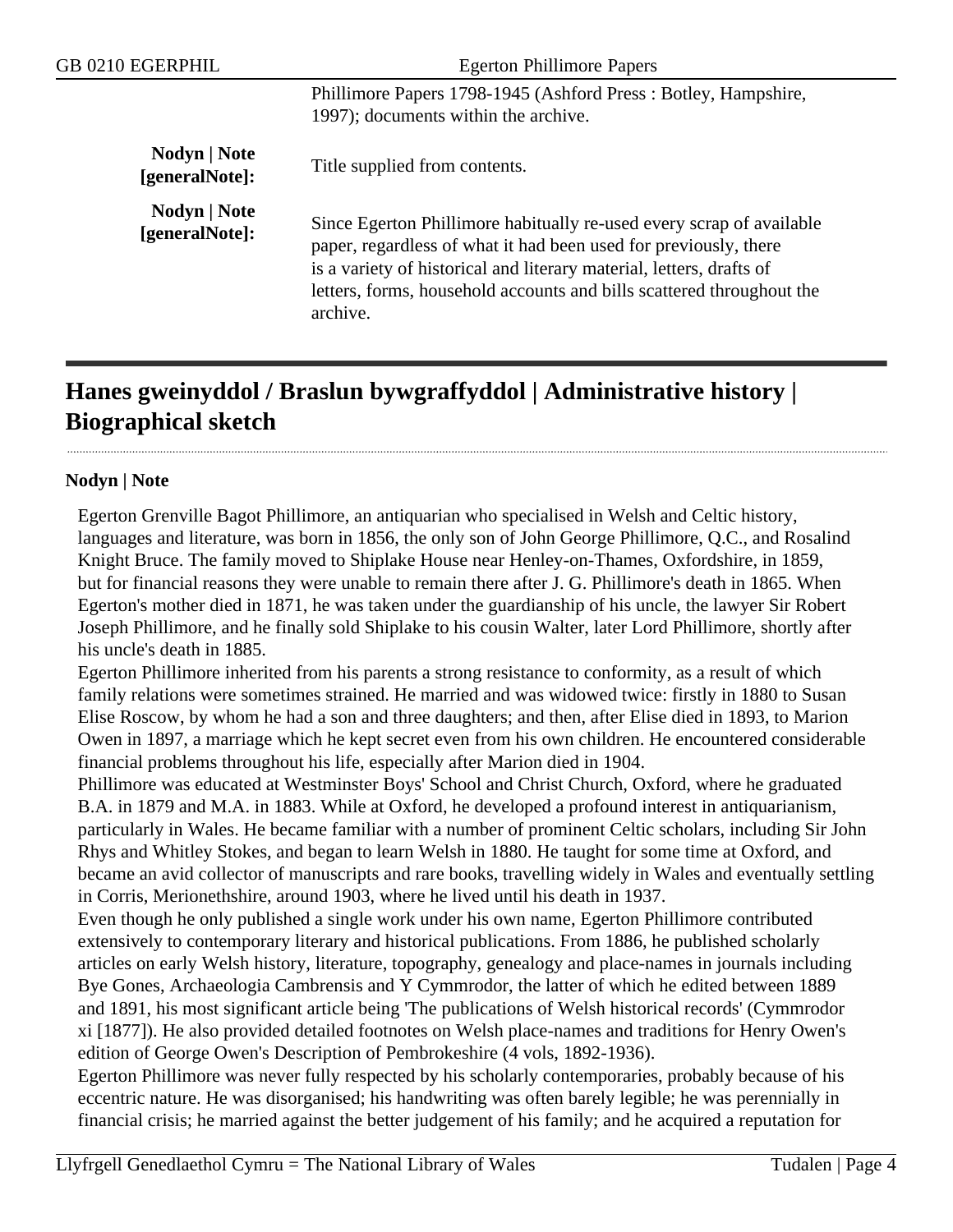having an interest in erotic and ribald texts, largely because of his article 'Welsh aedoeology', which was published in the journal Kryptadia in 1884. It was in fact a scholarly work on Welsh etymology, but the misrepresentation stuck because it contained a degree of truth about Phillimore's puerile interest in genitalia, sex and toilet humour.

## **Hanes Gwarchodol | Custodial history**

It appears that most of the papers in the archive arrived at the National Library of Wales shortly after Egerton Phillimore's death in 1937. It is not clear whether they were donated by his daughter or bought by the Library through the offices of Galloway and Sons, Aberystwyth; there is, however, enough surviving correspondence between his daughter, the Library and Galloway and Sons to suggest that they were transferred at this time. Furthermore, there is no formal record of their receipt in the National Library's Annual Report, and there are many conflicting reports (based entirely on dated hearsay) of Library officials driving to Corris to 'save' what was left of Phillimore's collections, and others of the collection being 'censored' for unsavoury material before being transferred to the Library.

Another two small deposits were made at later dates. The first donation was made by Mr A. O. Jones, Corris, in December 1958, and consisted of letters, 1912-1929, sent by Egerton Phillimore to the owners of Bryn Awel, Corris, relating to his tenancy of the house. These have now been incorporated into the archive. The second donation was made by Mrs Millicent Gregory, Comins Coch, Aberystwyth, 1991, and included notes, press-cuttings and six letters, 1885-1911, sent to Phillimore by Llywarch Reynolds, A. E. Lawson Lowe and John Fisher; these have also been incorporated into the archive.

# <span id="page-4-0"></span>**Natur a chynnwys | Scope and content**

Papers, [c.1200]-1937, of the antiquary Egerton Phillimore, including: correspondence; notes and drafts of his contributions to various publications; transcripts of manuscripts; poems written by himself and other members of his family; papers relating to his family and his early life and education; family papers; and manuscripts and other documents of antiquarian interest.

# <span id="page-4-1"></span>**Nodiadau | Notes**

## **Nodiadau teitl | Title notes**

### **Ffynhonnell | Immediate source of acquisition**

A. O. Jones; Corris; Donation; December 1958 Mrs Millicent Gregory; Comins Coch, Aberystwyth; Donation; 1991; 1991228.

### **Trefniant | Arrangement**

Arranged at NLW into four groups: correspondence; antiquarian notes and transcripts; literary compositions; and personal papers.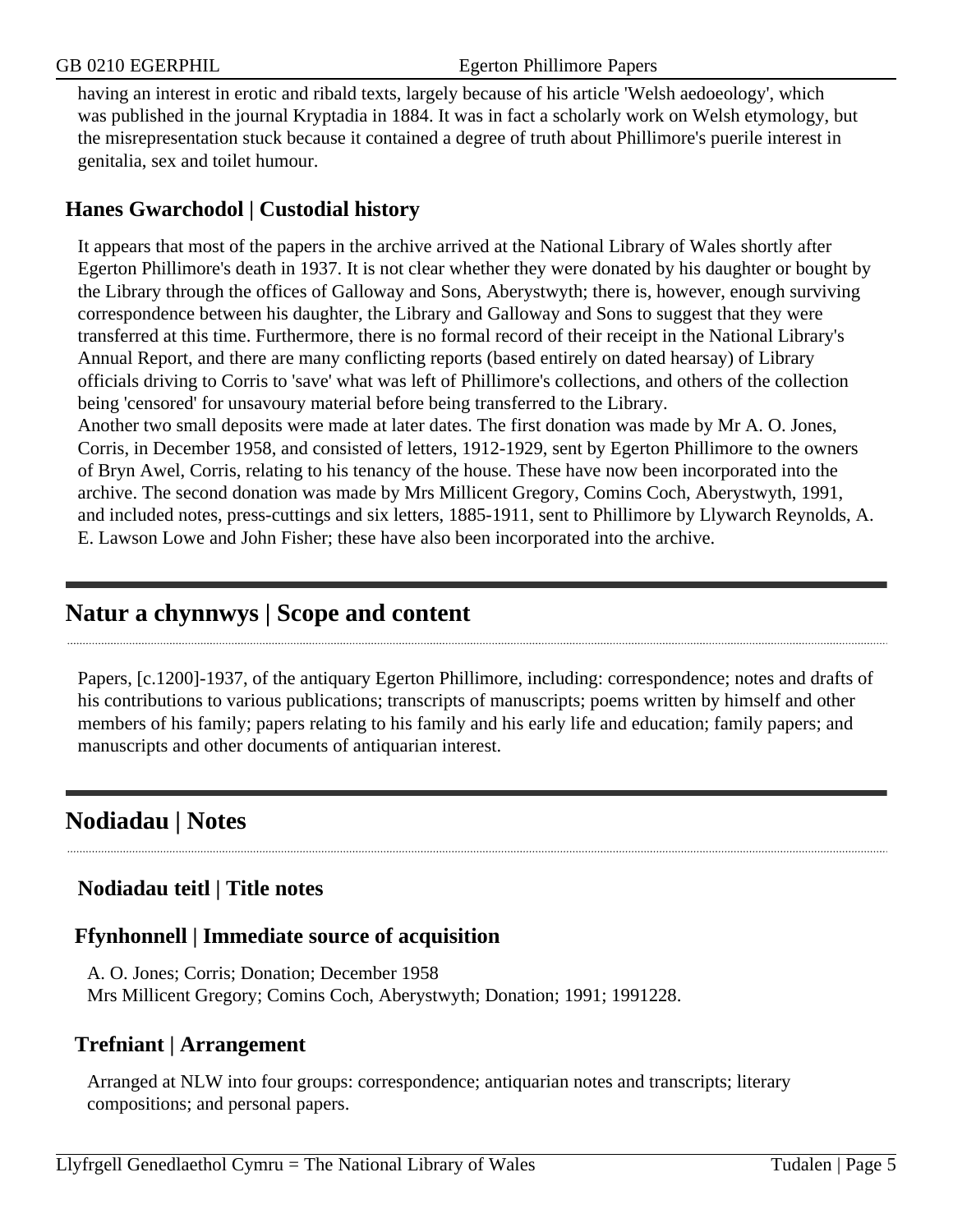#### **Cyfyngiadau ar fynediad | Restrictions on access**

Readers consulting modern papers in the National Library of Wales are required to abide by the conditions noted on the 'Modern papers - data protection' form issued with their Readers' Tickets.

#### **Amodau rheoli defnydd | Conditions governing use**

Usual copyright laws apply.

#### **Disgrifiadau deunydd | Related material**

Archives relating to the extended Phillimore family are kept at a number of repositories; for details, see The Phillimore Papers 1798-1945: an illustrated guide to a naval, political, country house and estate archive (Ashford Press : Botley, 1997). In particular, letters from Egerton Phillimore to his uncle, Augustus Phillimore, are Hampshire Record Office C 80/1/1-14. Much of Phillimore's collection of manuscripts now forms part of the NLW manuscript collection, having been sold to Sir John Williams in 1894, and NLW also holds the 'Phillimore Deeds', which were similarly collected by him.

#### **Ychwanegiadau | Accruals**

Accruals are not expected.

#### **Nodiadau eraill | Other notes**

• **Dynodwr sefydliad | Institution identifier**: Llyfrgell Genedlaethol Cymru = The National Library of Wales

## <span id="page-5-0"></span>**Pwyntiau mynediad | Access points**

- Phillimore, Egerton, 1856-1937 -- Archives (pwnc) | (subject)
- Antiquarians -- Wales -- Archives. (pwnc) | (subject)

# <span id="page-5-1"></span>**Disgrifiad cyfres | Series descriptions**

#### **Is-fonds | Subfonds C. vtls004177988 (WlAbNL)0000177988: Correspondence,**

Dyddiad | Date: 1832-1937. (dyddiad creu) | (date of creation)

Natur a chynnwys | Scope and content:

Letters received by Egerton Phillimore and his parents, together with copies of letters sent by him. The correspondents include most of his friends and associates, and reflect both his professional and social interests.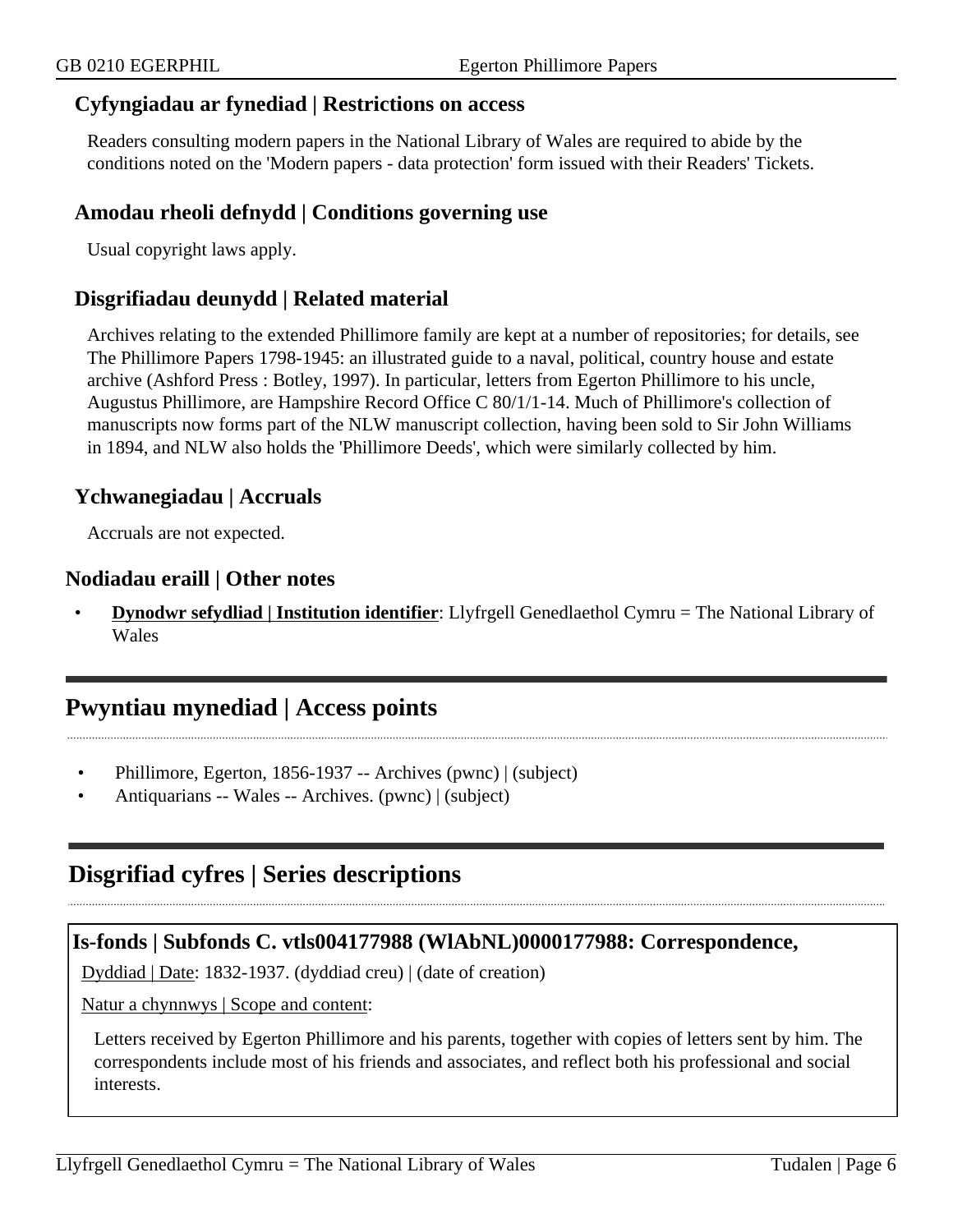Disgrifiad ffisegol | Physical description: 3 medium boxes; 142 small boxes.

Lleoliad ffisegol | Physical location: ARCH/MSS (GB0210)

Iaith y deunydd | Language of the material:

Nodyn | Note [generalNote]:

Preferred citation: C.

Pwyntiau mynediad | Access points:

• Phillimore, Egerton, 1856-1937 -- Correspondence (pwnc) | (subject)

Trefniant | Arrangement:

Arranged into six series: letters received from family, friends and acquaintances; letters received from Joseph Bradney, Monmouth; letters received from Henry Owen, London and Haverfordwest; letters received from Edward Woodall, Oswestry; letters sent to Egerton Phillimore's parents; and letters sent by Egerton Phillimore.

Disgrifiadau deunydd | Related material:

Some additional correspondence is in P5/13-14.

## **Cyfres | Series C1. vtls004177994 (WlAbNL)0000177994: Letters received from family, friends and acquaintances,**

Dyddiad | Date: 1869-1937. (dyddiad creu) | (date of creation)

Natur a chynnwys | Scope and content:

Letters, 1869-1937, received by Egerton Phillimore, together with a small number of draft replies. They reflect all aspects of his academic, family, social and personal life.

Disgrifiad ffisegol | Physical description: 89 small boxes.

Lleoliad ffisegol | Physical location: ARCH/MSS (GB0210)

Iaith y deunydd | Language of the material:

Nodyn | Note [generalNote]:

Preferred citation: C1.

Trefniant | Arrangement:

Arranged alphabetically according to author, and chronologically thereafter.

Disgrifiadau deunydd | Related material:

Some additional letters to Egerton Phillimore are in P5/14.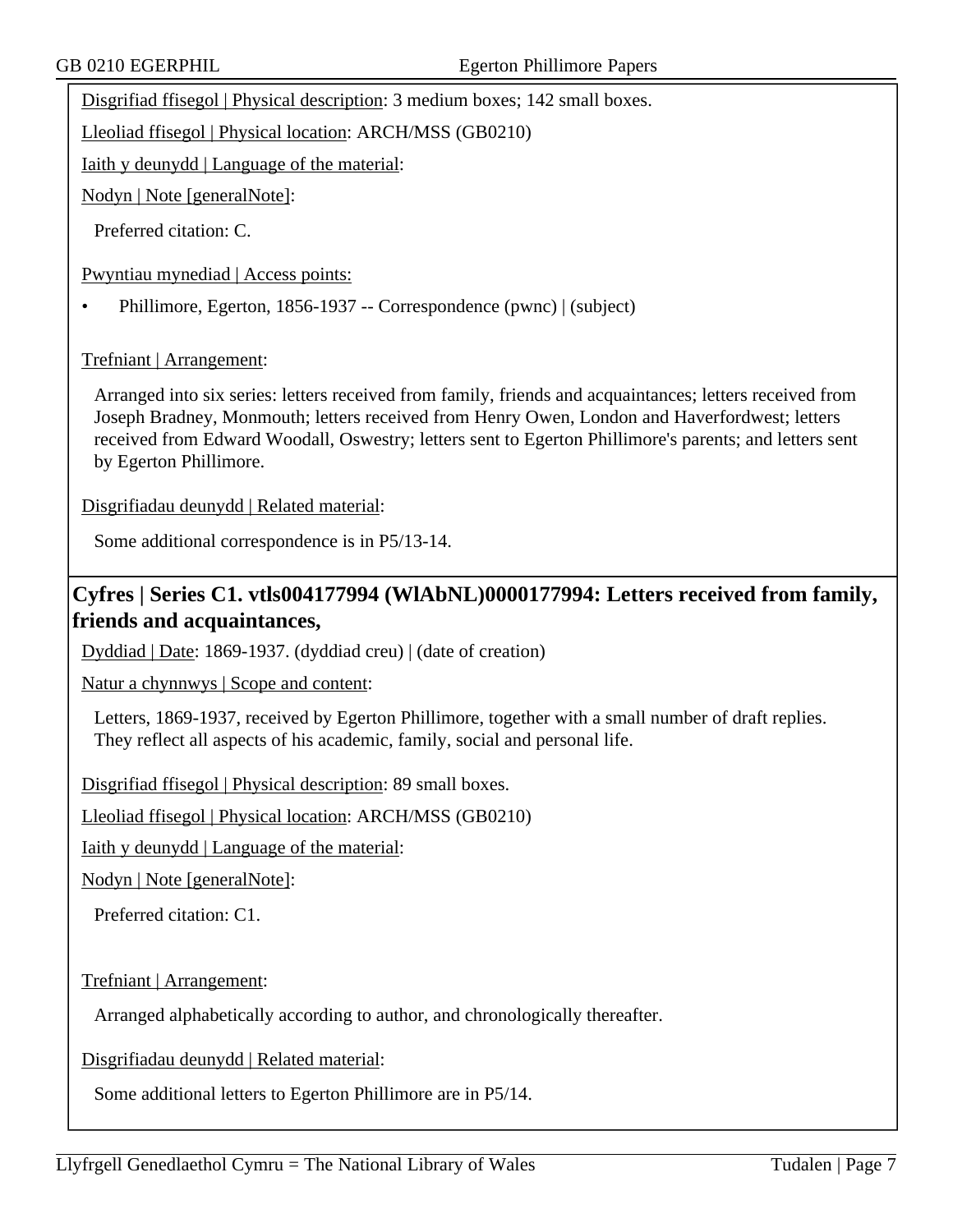$\overline{\phantom{a}}$ 

|                                 | FFeil / rhestr eitemau   File / item list                                                                                                                                                        |                   |                                               |
|---------------------------------|--------------------------------------------------------------------------------------------------------------------------------------------------------------------------------------------------|-------------------|-----------------------------------------------|
| Cod cyfeirnod<br>Reference code | Teitl   Title                                                                                                                                                                                    | Dyddiadau   Dates | Disgrifiad ffisegol   Physical<br>description |
| C1/1.<br>vtls004619412          | File - William Adams - E. Ayres,                                                                                                                                                                 | 1881-1932.        | 1 small box.                                  |
|                                 | Crëwr   Creator:                                                                                                                                                                                 |                   |                                               |
|                                 | Allen, J. Romilly (John Romilly), 1847-1907.                                                                                                                                                     |                   |                                               |
|                                 | Natur a chynnwys / Scope and content:                                                                                                                                                            |                   |                                               |
|                                 | Letters from a number of correspondents, including J. Romilly Allen, Alfred Anscombe, Edward Anwyl,<br>Charles Ashton, Joseph Atkins, M. A. Atkins and Donald Attwater.                          |                   |                                               |
|                                 | Nodyn   Note [generalNote]:                                                                                                                                                                      |                   |                                               |
|                                 | Preferred citation: C1/1.                                                                                                                                                                        |                   |                                               |
|                                 | Lleoliad ffisegol   Physical location:                                                                                                                                                           |                   |                                               |
|                                 | ARCH/MSS (GB0210)                                                                                                                                                                                |                   |                                               |
| C1/2.<br>vtls004619392          | File - E. Baldwin - A. T. Bannister,                                                                                                                                                             | 1883-1935.        | 1 small box.                                  |
|                                 | Crëwr   Creator:                                                                                                                                                                                 |                   |                                               |
|                                 | Ballinger, John, 1860-1933.                                                                                                                                                                      |                   |                                               |
|                                 | Natur a chynnwys / Scope and content:                                                                                                                                                            |                   |                                               |
|                                 | Letters from a number of correspondents, including Sir John Ballinger, Richard W. Banks and A. T.<br>Bannister.                                                                                  |                   |                                               |
|                                 | Nodyn   Note [generalNote]:                                                                                                                                                                      |                   |                                               |
|                                 | Preferred citation: C1/2.                                                                                                                                                                        |                   |                                               |
|                                 | Lleoliad ffisegol   Physical location:                                                                                                                                                           |                   |                                               |
|                                 | ARCH/MSS (GB0210)                                                                                                                                                                                |                   |                                               |
| C1/3.                           | File - W. D. Barber - Lilian I. Booker,                                                                                                                                                          | 1875-1929.        | 1 small box.                                  |
| vtls004619393                   |                                                                                                                                                                                                  |                   |                                               |
|                                 | Crëwr   Creator:                                                                                                                                                                                 |                   |                                               |
|                                 | Bonaparte, Louis-Lucien, prince, 1813-1891.                                                                                                                                                      |                   |                                               |
|                                 | Natur a chynnwys / Scope and content:                                                                                                                                                            |                   |                                               |
|                                 | Letters from a number of correspondents, including W. D. Barber, John Bellows, W. L. Bevan, Francis<br>Bickley, W. de Gray Birch, L. B. Birkett, B. H. Blackwell Ltd and Louis-Lucien Bonaparte. |                   |                                               |
|                                 | Nodyn   Note [generalNote]:                                                                                                                                                                      |                   |                                               |
|                                 | Preferred citation: C1/3.                                                                                                                                                                        |                   |                                               |
|                                 | Lleoliad ffisegol   Physical location:                                                                                                                                                           |                   |                                               |
|                                 | ARCH/MSS (GB0210)                                                                                                                                                                                |                   |                                               |
| C1/4.<br>vtls004619395          | File - C. T. Boothman - Harrie Knight-<br>Bruce,                                                                                                                                                 | 1875-1935.        | 1 small box.                                  |
|                                 | Crëwr   Creator:                                                                                                                                                                                 |                   |                                               |
|                                 | Knight-Bruce, G. W. H. (George Wyndham Hamilton), 1853-1897.                                                                                                                                     |                   |                                               |
|                                 | Natur a chynnwys / Scope and content:                                                                                                                                                            |                   |                                               |
|                                 | Letters from a number of correspondents, including Sir Samuel Courthope Bosanquet, W. C. Borlase,<br>Emily Bowles, Charles E. Breese and G. W. H. Knight-Bruce.                                  |                   |                                               |
|                                 | Nodyn   Note [generalNote]:                                                                                                                                                                      |                   |                                               |

#### **FFeil / rhestr eitemau | File / item list**

٦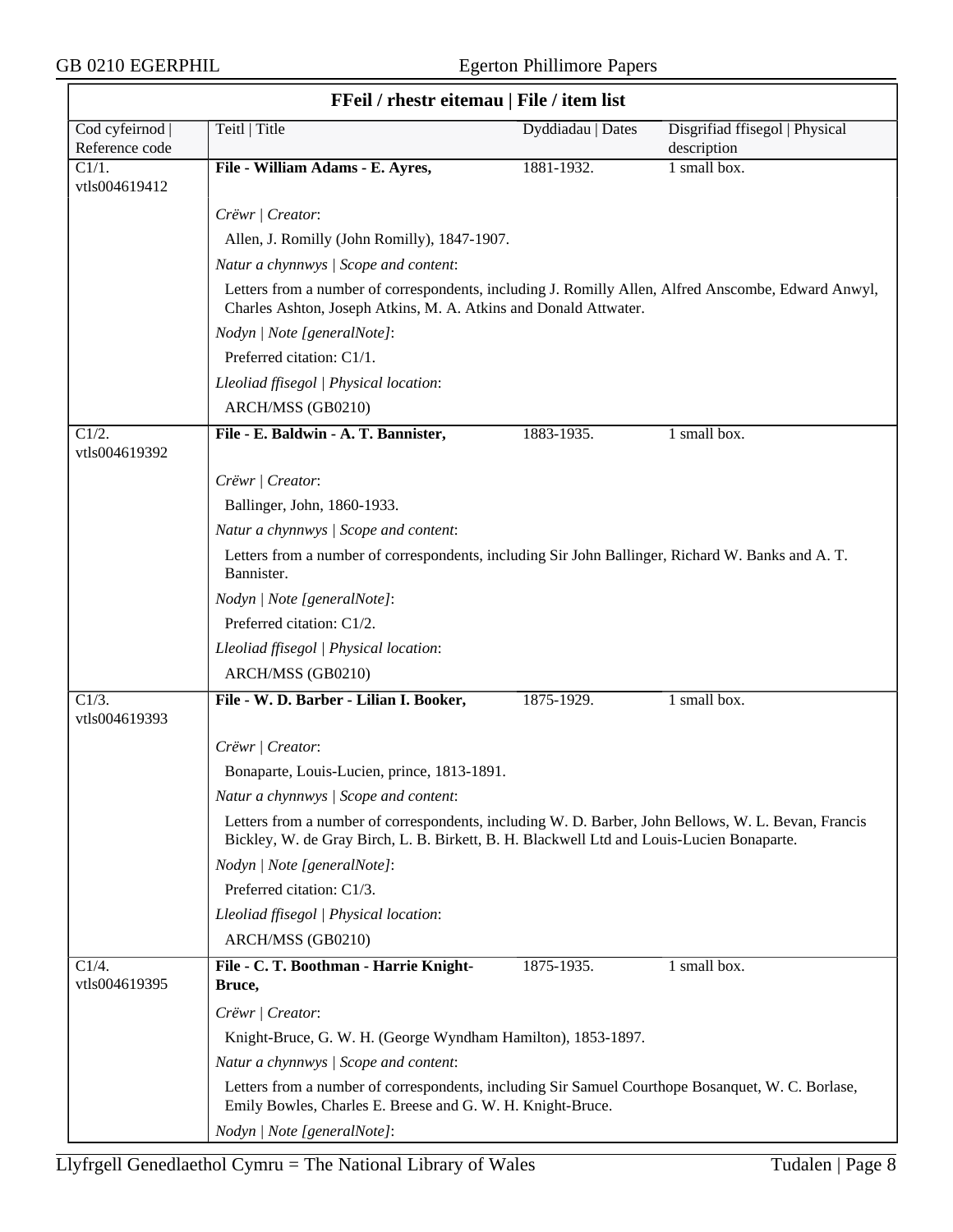|                                      | Preferred citation: C1/4.                                                                                                                                                                       |                                                                                     |              |  |  |
|--------------------------------------|-------------------------------------------------------------------------------------------------------------------------------------------------------------------------------------------------|-------------------------------------------------------------------------------------|--------------|--|--|
|                                      | Lleoliad ffisegol   Physical location:                                                                                                                                                          |                                                                                     |              |  |  |
|                                      | ARCH/MSS (GB0210)                                                                                                                                                                               |                                                                                     |              |  |  |
| C1/5.<br>vtls004619396               | File - Caroline Knight-Bruce,                                                                                                                                                                   | 1876-1903.                                                                          | 1 small box. |  |  |
|                                      | Crëwr   Creator:                                                                                                                                                                                |                                                                                     |              |  |  |
|                                      | Knight Bruce, Caroline, London and Leighton Buzzard.                                                                                                                                            |                                                                                     |              |  |  |
|                                      | Natur a chynnwys / Scope and content:                                                                                                                                                           |                                                                                     |              |  |  |
|                                      | Letters from Caroline Knight-Bruce.                                                                                                                                                             |                                                                                     |              |  |  |
|                                      | Nodyn   Note [generalNote]:                                                                                                                                                                     |                                                                                     |              |  |  |
|                                      | Preferred citation: C1/5.                                                                                                                                                                       |                                                                                     |              |  |  |
|                                      | Lleoliad ffisegol   Physical location:                                                                                                                                                          |                                                                                     |              |  |  |
|                                      | ARCH/MSS (GB0210)                                                                                                                                                                               |                                                                                     |              |  |  |
| C1/6.<br>vtls004619398               | File - Henry Austin Bruce - W. Knight-<br>Bruce,                                                                                                                                                | 1872-1921.                                                                          | 1 small box. |  |  |
|                                      | Crëwr   Creator:                                                                                                                                                                                |                                                                                     |              |  |  |
|                                      | Knight Bruce, J. L. (James Lewis), 1791-1866                                                                                                                                                    |                                                                                     |              |  |  |
|                                      | Natur a chynnwys / Scope and content:                                                                                                                                                           |                                                                                     |              |  |  |
|                                      | Letters from a number of correspondents, including Henry Austin Bruce, Henry Campbell Bruce, L[illie]<br>Knight-Bruce, Lewis Knight Bruce, Norah Knight-Bruce, R. Knight-Bruce and W. C. Bruce. |                                                                                     |              |  |  |
|                                      | Nodyn   Note [generalNote]:                                                                                                                                                                     |                                                                                     |              |  |  |
|                                      | Preferred citation: C1/6.                                                                                                                                                                       |                                                                                     |              |  |  |
|                                      | Lleoliad ffisegol   Physical location:                                                                                                                                                          |                                                                                     |              |  |  |
|                                      | ARCH/MSS (GB0210)                                                                                                                                                                               |                                                                                     |              |  |  |
| $\overline{C1/7}$ .<br>vtls004619399 | File - T. Lauder Brunton - Rose H.<br>Butterworth,                                                                                                                                              | 1878-1920.                                                                          | 1 small box. |  |  |
|                                      | Crëwr   Creator:                                                                                                                                                                                |                                                                                     |              |  |  |
|                                      | Burry, Herbert, Oxford and London.                                                                                                                                                              |                                                                                     |              |  |  |
|                                      | Natur a chynnwys / Scope and content:                                                                                                                                                           |                                                                                     |              |  |  |
|                                      | Letters from a number of correspondents, including Marian Buck and Herbert Burry.                                                                                                               |                                                                                     |              |  |  |
|                                      | Nodyn   Note [generalNote]:                                                                                                                                                                     |                                                                                     |              |  |  |
|                                      | Preferred citation: C1/7.                                                                                                                                                                       |                                                                                     |              |  |  |
|                                      | Lleoliad ffisegol   Physical location:                                                                                                                                                          |                                                                                     |              |  |  |
|                                      | ARCH/MSS (GB0210)                                                                                                                                                                               |                                                                                     |              |  |  |
| C1/8.<br>vtls004619401               | File - J. Carless - Emma J. Claridge,                                                                                                                                                           | 1869-1933.                                                                          | 1 small box. |  |  |
|                                      | Crëwr   Creator:                                                                                                                                                                                |                                                                                     |              |  |  |
|                                      | Chidlow, Charles.                                                                                                                                                                               |                                                                                     |              |  |  |
|                                      | Natur a chynnwys / Scope and content:                                                                                                                                                           |                                                                                     |              |  |  |
|                                      |                                                                                                                                                                                                 | Letters from a number of correspondents, including Charles Chidlow and Child and Co |              |  |  |
|                                      | Nodyn   Note [generalNote]:                                                                                                                                                                     |                                                                                     |              |  |  |
|                                      | Preferred citation: C1/8.                                                                                                                                                                       |                                                                                     |              |  |  |
|                                      | Lleoliad ffisegol   Physical location:                                                                                                                                                          |                                                                                     |              |  |  |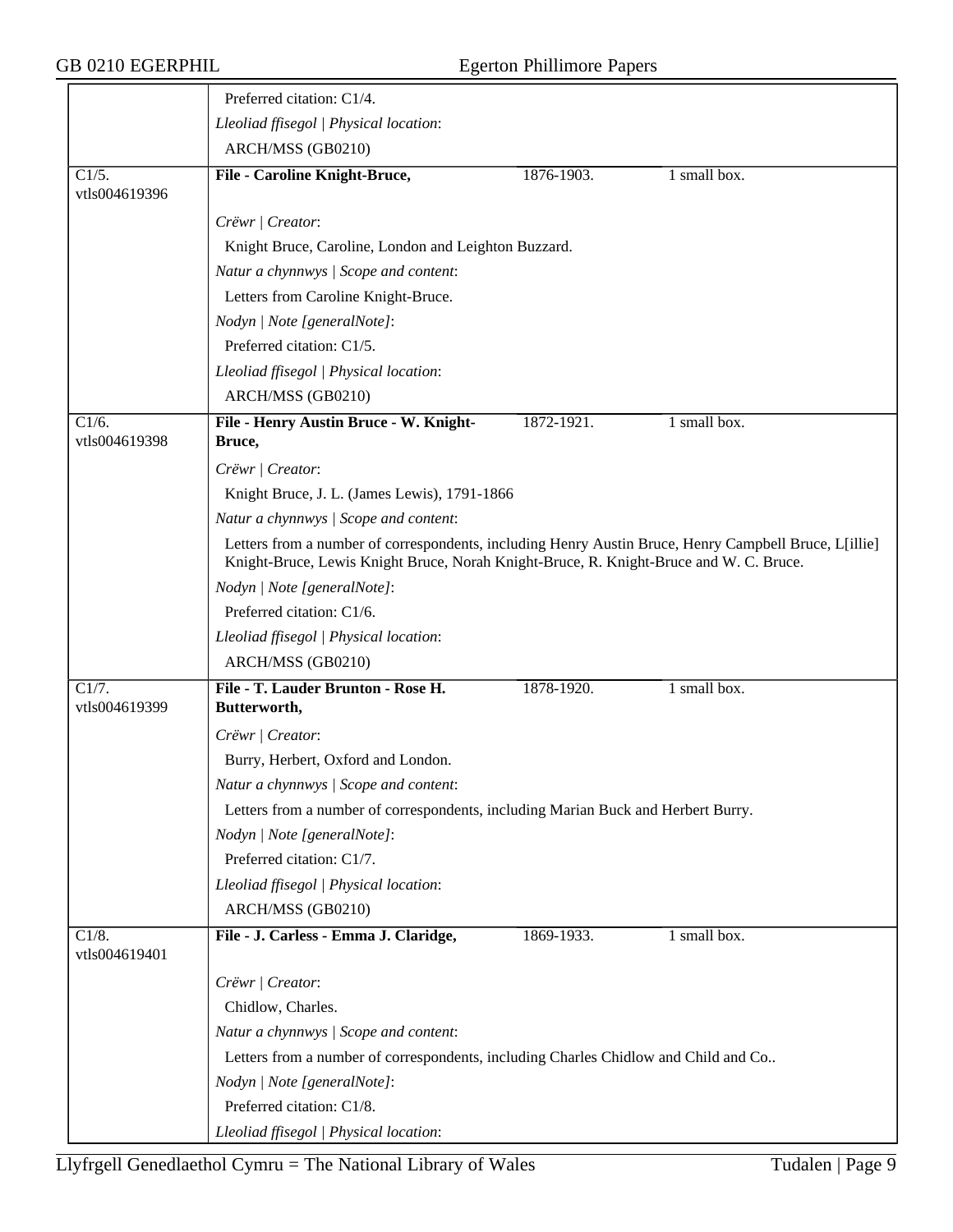## GB 0210 EGERPHIL Egerton Phillimore Papers

|                                       | ARCH/MSS (GB0210)                                                                                                                              |               |              |
|---------------------------------------|------------------------------------------------------------------------------------------------------------------------------------------------|---------------|--------------|
| C1/9.<br>vtls004619404                | File - Charles J. Clark - J. Climenson,                                                                                                        | 1880-1908.    | 1 small box. |
|                                       | Crëwr   Creator:                                                                                                                               |               |              |
|                                       | Clark, Charles J., Chancery Lane.                                                                                                              |               |              |
|                                       | Natur a chynnwys / Scope and content:                                                                                                          |               |              |
|                                       | Letters from a number of correspondents, including Charles J. Clark, David Clark and A. M. Clemenger.                                          |               |              |
|                                       | Nodyn   Note [generalNote]:                                                                                                                    |               |              |
|                                       | Preferred citation: C1/9.                                                                                                                      |               |              |
|                                       | Lleoliad ffisegol   Physical location:                                                                                                         |               |              |
|                                       | ARCH/MSS (GB0210)                                                                                                                              |               |              |
| C1/10.<br>vtls004619406               | File - Doris P. Cobb - W. W. Cobb,                                                                                                             | 1874-1923.    | 1 small box. |
|                                       | Crëwr   Creator:                                                                                                                               |               |              |
|                                       | Cobb, W. W., Atherstone.                                                                                                                       |               |              |
|                                       | Natur a chynnwys / Scope and content:                                                                                                          |               |              |
|                                       | Letters from a number of correspondents, including W. W. Cobb.                                                                                 |               |              |
|                                       | Nodyn   Note [generalNote]:                                                                                                                    |               |              |
|                                       | Preferred citation: C1/10.                                                                                                                     |               |              |
|                                       | Lleoliad ffisegol   Physical location:                                                                                                         |               |              |
|                                       | ARCH/MSS (GB0210)                                                                                                                              |               |              |
| $\overline{C1/11}$ .<br>vtls004619407 | File - Robert Cochrane - W. J. T.<br>Conybeare,                                                                                                | 1874-[?1934]. | 1 small box. |
|                                       | Crëwr   Creator:                                                                                                                               |               |              |
|                                       | Conybeare, C. A. V. (Charles Augustus Vansittart) 1853-1919.                                                                                   |               |              |
|                                       | Natur a chynnwys / Scope and content:                                                                                                          |               |              |
|                                       | Letters from a number of correspondents, including C. A. V. Conybeare, Frederick C. Conybeare, Henry<br>Crawford Conybeare and Maud Conybeare. |               |              |
|                                       | Nodyn   Note [generalNote]:                                                                                                                    |               |              |
|                                       | Preferred citation: C1/11.                                                                                                                     |               |              |
|                                       | Lleoliad ffisegol   Physical location:                                                                                                         |               |              |
|                                       | ARCH/MSS (GB0210)                                                                                                                              |               |              |
| $C1/12$ .<br>vtls004619409            | File - Cook & Co. - Frank Crowe,                                                                                                               | 1876-1934.    | 1 small box. |
|                                       | Crëwr   Creator:                                                                                                                               |               |              |
|                                       | Cox, H. R. (Herbert Randolph), Lincoln's Inn.                                                                                                  |               |              |
|                                       | Natur a chynnwys / Scope and content:                                                                                                          |               |              |
|                                       | Letters from a number of correspondents, including J. S. Cotton, Herbert R. Cox and O. G. S. Crawford.                                         |               |              |
|                                       | Nodyn   Note [generalNote]:                                                                                                                    |               |              |
|                                       | Preferred citation: C1/12.                                                                                                                     |               |              |
|                                       | Lleoliad ffisegol   Physical location:                                                                                                         |               |              |
|                                       | ARCH/MSS (GB0210)                                                                                                                              |               |              |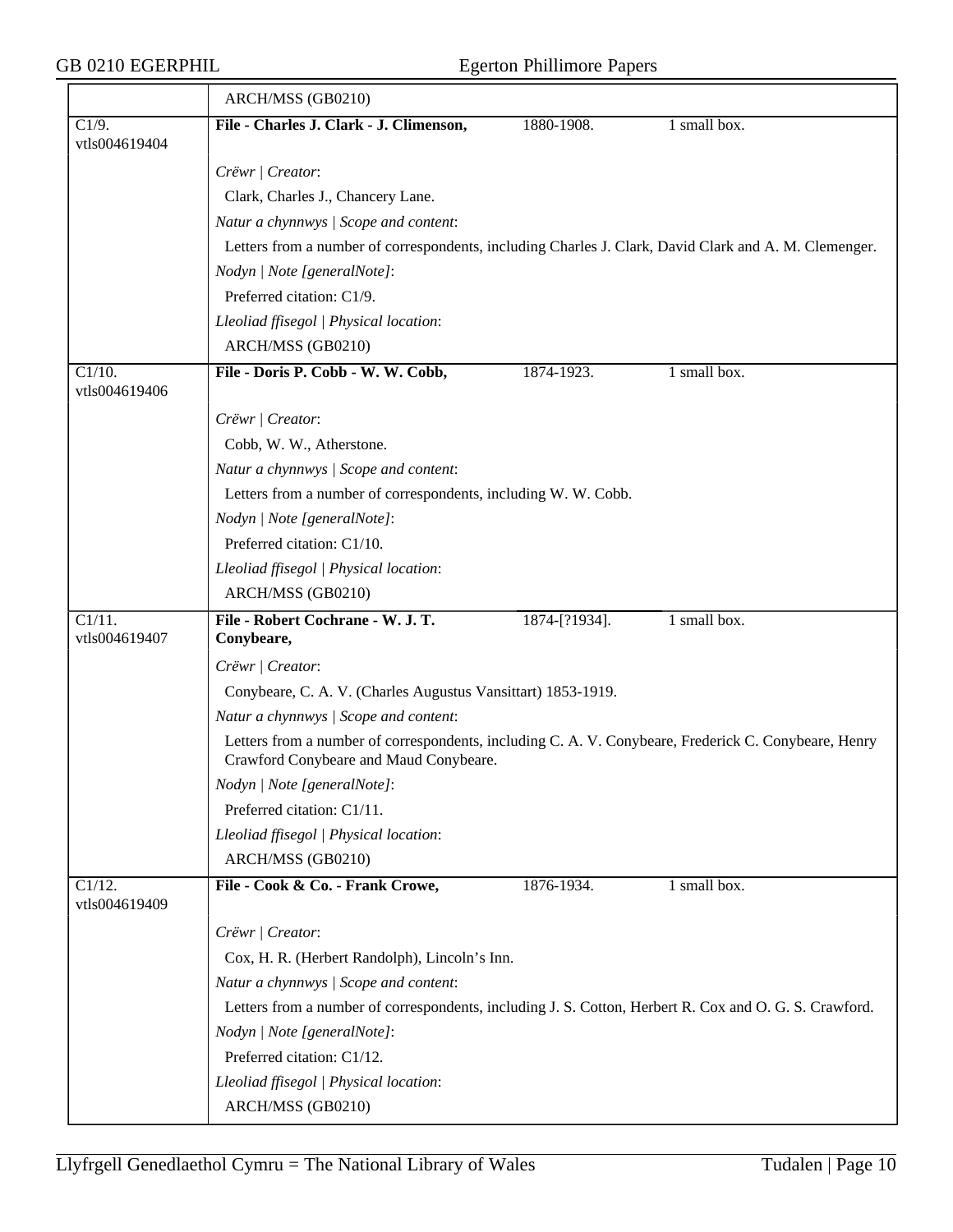| <b>Egerton Phillimore Papers</b> |  |  |
|----------------------------------|--|--|
|----------------------------------|--|--|

| $C1/13$ .                             | File - W. Daniel - W. S. Davies,                                                                                        | 1875-1934. | 1 small box.                      |
|---------------------------------------|-------------------------------------------------------------------------------------------------------------------------|------------|-----------------------------------|
| vtls004619266                         |                                                                                                                         |            |                                   |
|                                       | Crëwr   Creator:                                                                                                        |            |                                   |
|                                       | Daniel, W., Lincoln's Inn.                                                                                              |            |                                   |
|                                       | Natur a chynnwys / Scope and content:                                                                                   |            |                                   |
|                                       | Letters from a number of correspondents, including W. Daniel, Sir Francis Darwin, D. Davies ('Dewi                      |            |                                   |
|                                       | Cynon'), E. W. L. Davies, W. E. Davies, W. Ll. Davies and W. S. Davies.                                                 |            |                                   |
|                                       | Nodyn   Note [generalNote]:                                                                                             |            |                                   |
|                                       | Preferred citation: C1/13.                                                                                              |            |                                   |
|                                       | Lleoliad ffisegol   Physical location:                                                                                  |            |                                   |
|                                       | ARCH/MSS (GB0210)                                                                                                       |            |                                   |
| $C1/14$ .<br>vtls004619415            | File - Sir William Davies - Louis<br>Deglatigny,                                                                        | 1874-1934. | 1 small box.                      |
|                                       | Natur a chynnwys / Scope and content:                                                                                   |            |                                   |
|                                       | Letters from a number of correspondents, including Sir William Davies, Muriel O. Davis and Louis<br>Delatigny.          |            |                                   |
|                                       | Nodyn   Note [generalNote]:                                                                                             |            |                                   |
|                                       | Preferred citation: C1/14.                                                                                              |            |                                   |
|                                       | Lleoliad ffisegol   Physical location:                                                                                  |            |                                   |
|                                       | ARCH/MSS (GB0210)                                                                                                       |            |                                   |
| $\overline{C1/15}$ .                  | File - Florence Denman - Frances A.                                                                                     | 1879-1912. | $1 \overline{\text{small box}}$ . |
| vtls004619416                         | Denman,                                                                                                                 |            |                                   |
|                                       | Crëwr   Creator:                                                                                                        |            |                                   |
|                                       | Denman, Florence, Croydon.                                                                                              |            |                                   |
|                                       | Natur a chynnwys / Scope and content:                                                                                   |            |                                   |
|                                       | Letters from a number of correspondents, including Egerton Phillimore's sister-in-law, Florence Denman<br>(nee Roscow). |            |                                   |
|                                       | Nodyn   Note [generalNote]:                                                                                             |            |                                   |
|                                       | Preferred citation: C1/15.                                                                                              |            |                                   |
|                                       | Lleoliad ffisegol   Physical location:                                                                                  |            |                                   |
|                                       | ARCH/MSS (GB0210)                                                                                                       |            |                                   |
| $\overline{C1/16}$ .<br>vtls004619417 | File - Francis L. Denman,                                                                                               | 1873-1923. | $1 \overline{\text{small box}}$ . |
|                                       | Crëwr   Creator:                                                                                                        |            |                                   |
|                                       | Denman, Francis L.                                                                                                      |            |                                   |
|                                       | Natur a chynnwys / Scope and content:                                                                                   |            |                                   |
|                                       | Letters from Francis L. Denman.                                                                                         |            |                                   |
|                                       | Nodyn   Note [generalNote]:                                                                                             |            |                                   |
|                                       | Preferred citation: C1/16.                                                                                              |            |                                   |
|                                       | Lleoliad ffisegol   Physical location:                                                                                  |            |                                   |
|                                       | ARCH/MSS (GB0210)                                                                                                       |            |                                   |
| $\overline{C1/17}$ .                  | File - James L. Denman - S. Dynevor,                                                                                    | 1883-1904. | 1 small box.                      |
| vtls004619418                         |                                                                                                                         |            |                                   |
|                                       | Crëwr / Creator:                                                                                                        |            |                                   |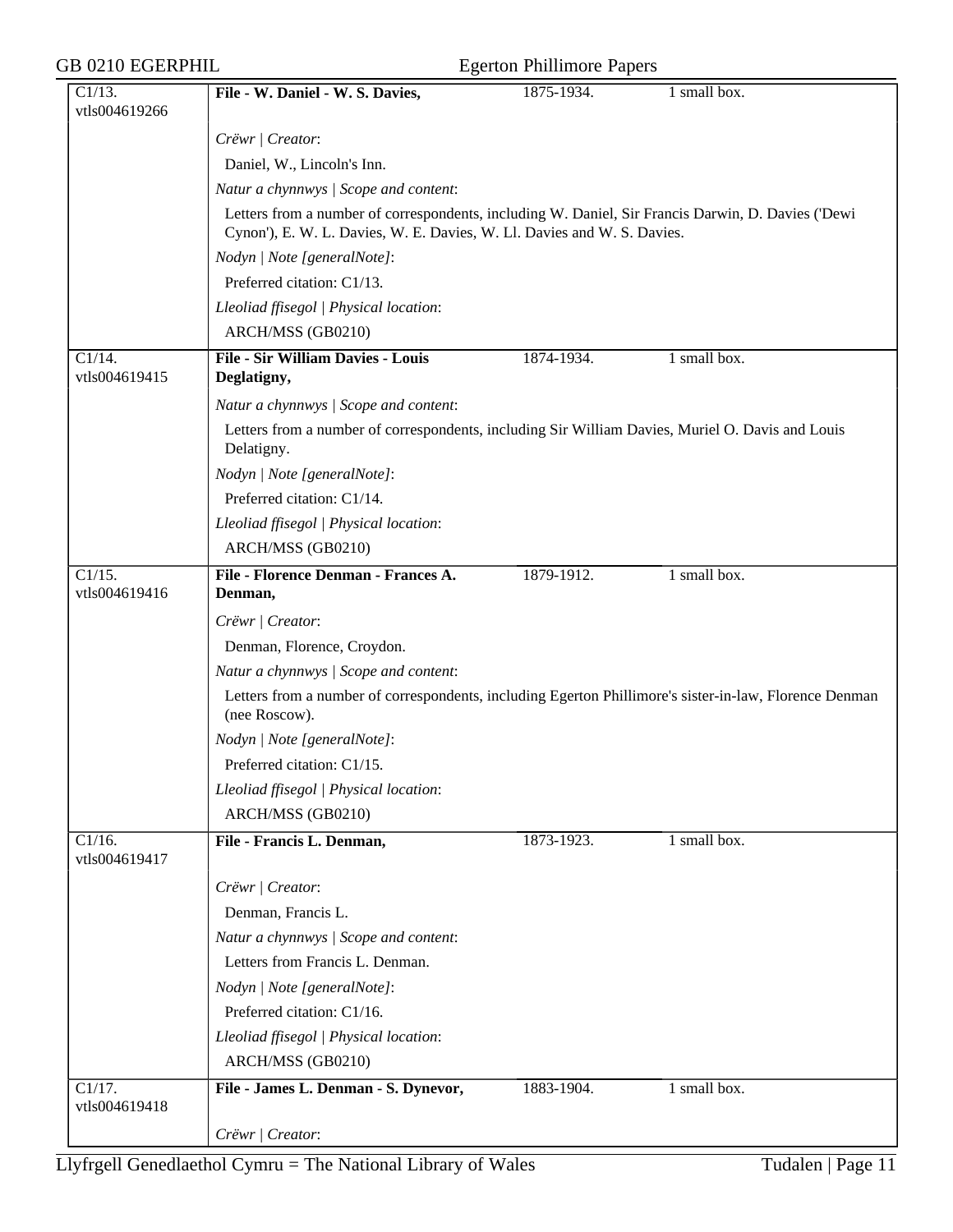|                            | Denman, James L. (James Lemoine).                                                                                                                 |            |              |
|----------------------------|---------------------------------------------------------------------------------------------------------------------------------------------------|------------|--------------|
|                            | Natur a chynnwys / Scope and content:                                                                                                             |            |              |
|                            | Letters from a number of correspondents, including James L. Denman and Charles Dymond.                                                            |            |              |
|                            | Nodyn   Note [generalNote]:                                                                                                                       |            |              |
|                            | Preferred citation: C1/17.                                                                                                                        |            |              |
|                            | Lleoliad ffisegol   Physical location:                                                                                                            |            |              |
|                            | ARCH/MSS (GB0210)                                                                                                                                 |            |              |
| $C1/18$ .<br>vtls004619420 | File - J. Earle - Alcwyn C. Evans,                                                                                                                | 1876-1921. | 1 small box. |
|                            | Crëwr   Creator:                                                                                                                                  |            |              |
|                            | Elliot, H. J., London.                                                                                                                            |            |              |
|                            | Natur a chynnwys / Scope and content:                                                                                                             |            |              |
|                            | Letters from a number of correspondents, including J. Earle, J. P. Earwaker, H. J. Elliot, Thomas E. Ellis,<br>Richard Ellis and Alcwyn C. Evans. |            |              |
|                            | Nodyn   Note [generalNote]:                                                                                                                       |            |              |
|                            | Preferred citation: C1/18.                                                                                                                        |            |              |
|                            | Lleoliad ffisegol   Physical location:                                                                                                            |            |              |
|                            | ARCH/MSS (GB0210)                                                                                                                                 |            |              |
| C1/19.<br>vtls004619421    | File - A. W. Wade-Evans - D. Emlyn<br>Evans,                                                                                                      | 1886-1932. | 1 small box. |
|                            | Crëwr / Creator:                                                                                                                                  |            |              |
|                            | Wade-Evans, Arthur W. (Arthur Wade), 1875-1964.                                                                                                   |            |              |
|                            | Natur a chynnwys / Scope and content:                                                                                                             |            |              |
|                            | Letters from a number of correspondents, including A. W. Wade-Evans, Alice Evans, Beriah Gwynfe<br>Evans and D. Emlyn Evans.                      |            |              |
|                            | Nodyn   Note [generalNote]:                                                                                                                       |            |              |
|                            | Preferred citation: C1/19.                                                                                                                        |            |              |
|                            | Lleoliad ffisegol   Physical location:                                                                                                            |            |              |
|                            | ARCH/MSS (GB0210)                                                                                                                                 |            |              |
| $C1/20$ .<br>vtls004619432 | File - D. Silvan Evans,                                                                                                                           | 1881-1900. | 1 small box. |
|                            | Crëwr   Creator:                                                                                                                                  |            |              |
|                            | Evans, D. Silvan (Daniel Silvan), 1818-1903                                                                                                       |            |              |
|                            | Natur a chynnwys / Scope and content:                                                                                                             |            |              |
|                            | Letters from D. Silvan Evans.                                                                                                                     |            |              |
|                            | Nodyn   Note [generalNote]:                                                                                                                       |            |              |
|                            | Preferred citation: C1/20.                                                                                                                        |            |              |
|                            | Lleoliad ffisegol   Physical location:                                                                                                            |            |              |
|                            | ARCH/MSS (GB0210)                                                                                                                                 |            |              |
| C1/21.<br>vtls004619423    | File - J. Gwenogvryn Evans,                                                                                                                       | 1881-1889. | 1 small box. |
|                            | Crëwr   Creator:                                                                                                                                  |            |              |
|                            | Evans, J. Gwenogvryn (John Gwenogvryn), 1852-1930.                                                                                                |            |              |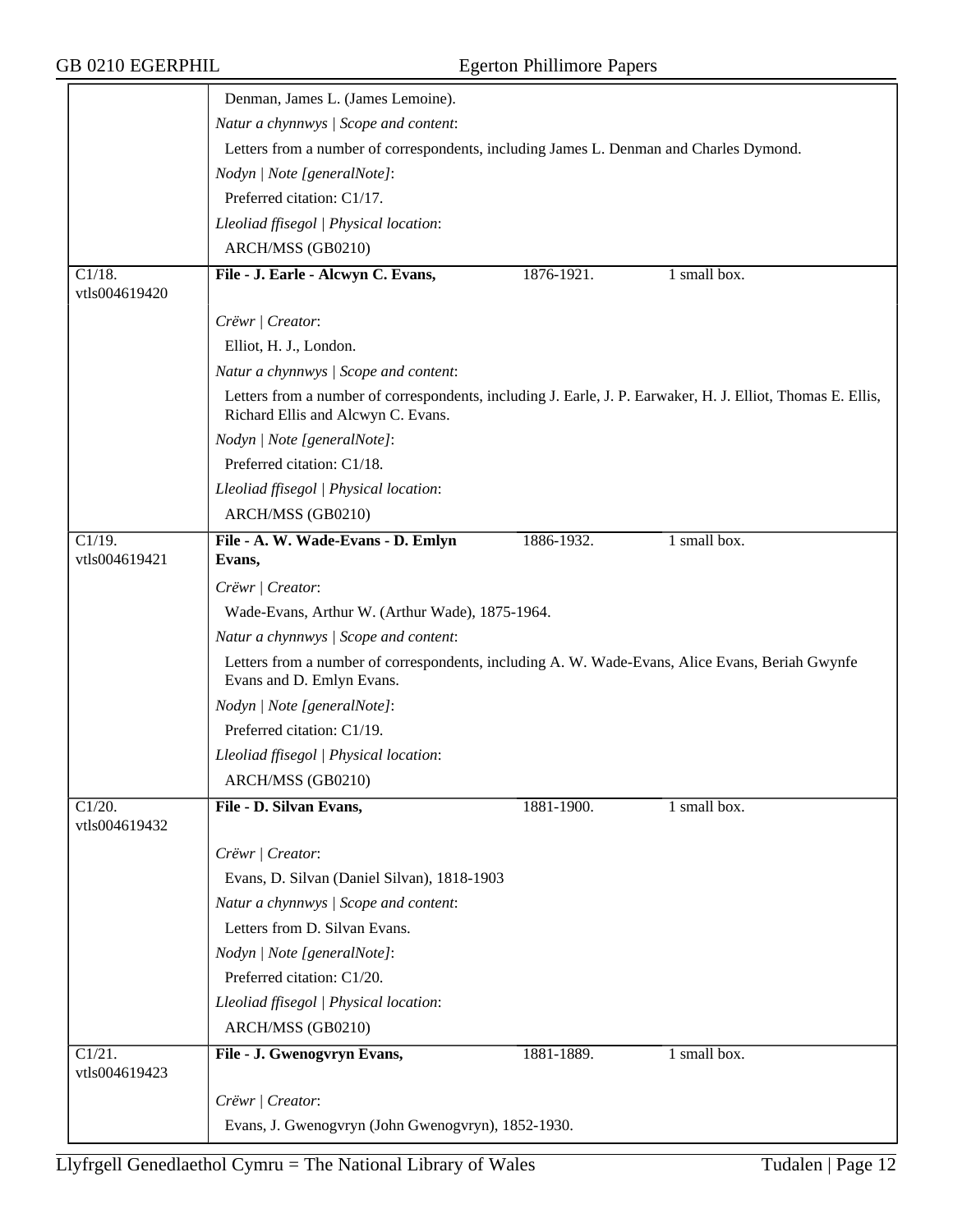|                         | Natur a chynnwys / Scope and content:                                                                    |            |              |
|-------------------------|----------------------------------------------------------------------------------------------------------|------------|--------------|
|                         | Letters from J. Gwenogvryn Evans.                                                                        |            |              |
|                         | Nodyn   Note [generalNote]:                                                                              |            |              |
|                         | Preferred citation: C1/21.                                                                               |            |              |
|                         | Lleoliad ffisegol   Physical location:                                                                   |            |              |
|                         | ARCH/MSS (GB0210)                                                                                        |            |              |
| $\overline{C1/22}$ .    | File - J. Gwenogvryn Evans,                                                                              | 1890-1928. | 1 small box. |
| vtls004619434           |                                                                                                          |            |              |
|                         | Crëwr   Creator:                                                                                         |            |              |
|                         | Evans, J. Gwenogvryn (John Gwenogvryn), 1852-1930.                                                       |            |              |
|                         | Natur a chynnwys / Scope and content:                                                                    |            |              |
|                         | Letters from J. Gwenogvryn Evans.                                                                        |            |              |
|                         | Nodyn   Note [generalNote]:                                                                              |            |              |
|                         | Preferred citation: C1/22.                                                                               |            |              |
|                         | Lleoliad ffisegol   Physical location:                                                                   |            |              |
|                         | ARCH/MSS (GB0210)                                                                                        |            |              |
| $\overline{C1/23}$ .    | File - E. Price Evans - T. Ll. Evans,                                                                    | 1875-1922. | 1 small box. |
| vtls004619435           |                                                                                                          |            |              |
|                         | Crëwr   Creator:                                                                                         |            |              |
|                         | Evans, Gruffydd, 1866-1930.                                                                              |            |              |
|                         | Natur a chynnwys / Scope and content:                                                                    |            |              |
|                         | Letters from a number of correspondents, including Griffith Evans and J. H. Silvan Evans.                |            |              |
|                         | Nodyn   Note [generalNote]:                                                                              |            |              |
|                         | Preferred citation: C1/23.                                                                               |            |              |
|                         | Lleoliad ffisegol   Physical location:                                                                   |            |              |
|                         | ARCH/MSS (GB0210)                                                                                        |            |              |
| $\overline{C1/24}$ .    | File - E. Vincent Evans - W. E. Evans,                                                                   | 1884-1930. | 1 small box. |
| vtls004619436           |                                                                                                          |            |              |
|                         | Crëwr   Creator:                                                                                         |            |              |
|                         | Evans, Vincent, Sir, 1851-1934.                                                                          |            |              |
|                         | Natur a chynnwys / Scope and content:                                                                    |            |              |
|                         | Letters from a number of correspondents, including Sir Vincent Evans.                                    |            |              |
|                         | Nodyn   Note [generalNote]:                                                                              |            |              |
|                         | Preferred citation: C1/24.                                                                               |            |              |
|                         | Lleoliad ffisegol   Physical location:                                                                   |            |              |
|                         | ARCH/MSS (GB0210)                                                                                        |            |              |
| C1/25.<br>vtls004619437 | File - Adam H. Fairbairn - F. J. Furnivall,                                                              | 1872-1911. | 1 small box. |
|                         | Crëwr   Creator:                                                                                         |            |              |
|                         | Furley, J. S. (John Sampson), b. 1855.                                                                   |            |              |
|                         | Natur a chynnwys / Scope and content:                                                                    |            |              |
|                         | Letters from a number of correspondents, including James H. Fennell, Ferrar Fenton, H. E. Forrest, Isaac |            |              |
|                         | Foulkes ('Llyfrbryf'), J. S. Furley and F. J. Furnivall.                                                 |            |              |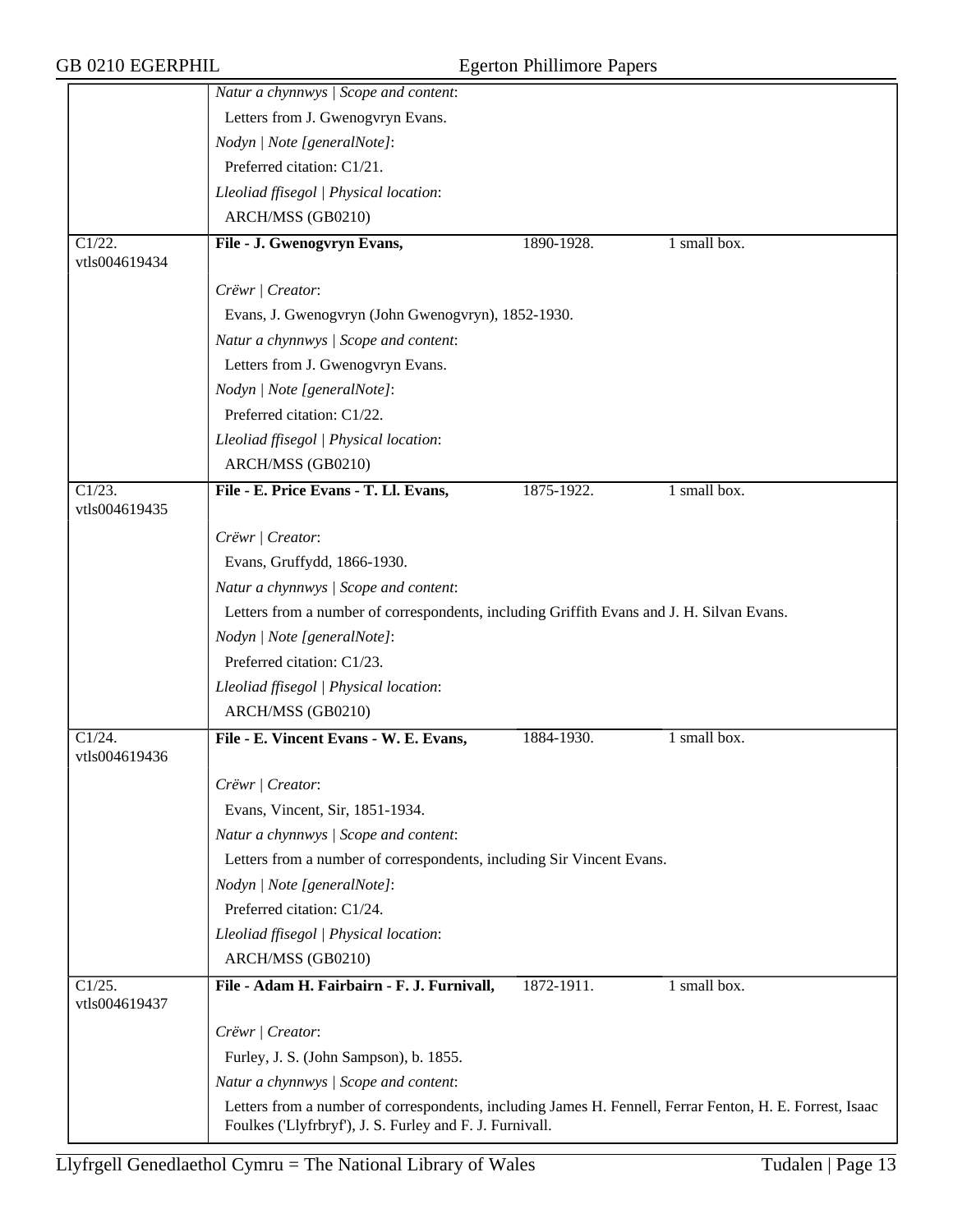|                                       | Nodyn   Note [generalNote]:                                                                                                                  |            |              |
|---------------------------------------|----------------------------------------------------------------------------------------------------------------------------------------------|------------|--------------|
|                                       | Preferred citation: C1/25.                                                                                                                   |            |              |
|                                       | Lleoliad ffisegol   Physical location:                                                                                                       |            |              |
|                                       | ARCH/MSS (GB0210)                                                                                                                            |            |              |
| $\overline{C1/26}$ .<br>vtls004619438 | File - J. Fisher,                                                                                                                            | 1890-1910. | 1 small box. |
|                                       | Crëwr   Creator:                                                                                                                             |            |              |
|                                       | Fisher, John, 1862-1930                                                                                                                      |            |              |
|                                       | Natur a chynnwys / Scope and content:                                                                                                        |            |              |
|                                       | Letters from J. Fisher.                                                                                                                      |            |              |
|                                       | Nodyn   Note [generalNote]:                                                                                                                  |            |              |
|                                       | Preferred citation: C1/26.                                                                                                                   |            |              |
|                                       | Lleoliad ffisegol   Physical location:                                                                                                       |            |              |
|                                       | ARCH/MSS (GB0210)                                                                                                                            |            |              |
| $\overline{C1/27}$ .<br>vtls004619439 | File - J. Fisher,                                                                                                                            | 1911-1929. | 1 small box. |
|                                       | Crëwr   Creator:                                                                                                                             |            |              |
|                                       | Fisher, John, 1862-1930                                                                                                                      |            |              |
|                                       | Natur a chynnwys / Scope and content:                                                                                                        |            |              |
|                                       | Letters from J. Fisher.                                                                                                                      |            |              |
|                                       | Nodyn   Note [generalNote]:                                                                                                                  |            |              |
|                                       | Preferred citation: C1/27.                                                                                                                   |            |              |
|                                       | Lleoliad ffisegol   Physical location:                                                                                                       |            |              |
|                                       | ARCH/MSS (GB0210)                                                                                                                            |            |              |
| $\overline{C1/28}$ .<br>vtls004619440 | File - Augusta S. Williams-Freeman -<br>Lavinia Williams-Freeman,                                                                            | 1880-1907. | 1 small box. |
|                                       | Crëwr   Creator:                                                                                                                             |            |              |
|                                       | Williams-Freeman, George C. P.                                                                                                               |            |              |
|                                       | Natur a chynnwys / Scope and content:                                                                                                        |            |              |
|                                       | Letters from a number of correspondents, including G. Williams-Freeman, J. P. Williams-Freeman and<br>Lavinia Williams-Freeman.              |            |              |
|                                       | Nodyn   Note [generalNote]:                                                                                                                  |            |              |
|                                       | Preferred citation: C1/28.                                                                                                                   |            |              |
|                                       | Lleoliad ffisegol   Physical location:                                                                                                       |            |              |
|                                       | ARCH/MSS (GB0210)                                                                                                                            |            |              |
| $\overline{C1/29}$ .<br>vtls004619442 | File - Mary Gabriel - Fred A. Gray,                                                                                                          | 1884-1932. | 1 small box. |
|                                       | Crëwr   Creator:                                                                                                                             |            |              |
|                                       | Baring-Gould, S. (Sabine), 1834-1924.                                                                                                        |            |              |
|                                       | Natur a chynnwys / Scope and content:                                                                                                        |            |              |
|                                       | Letters from a number of correspondents, including H. Gaidoz, Willoughby Garner, Stephen Gaselee,<br>William George Ltd and S. Baring-Gould. |            |              |
|                                       | Nodyn   Note [generalNote]:                                                                                                                  |            |              |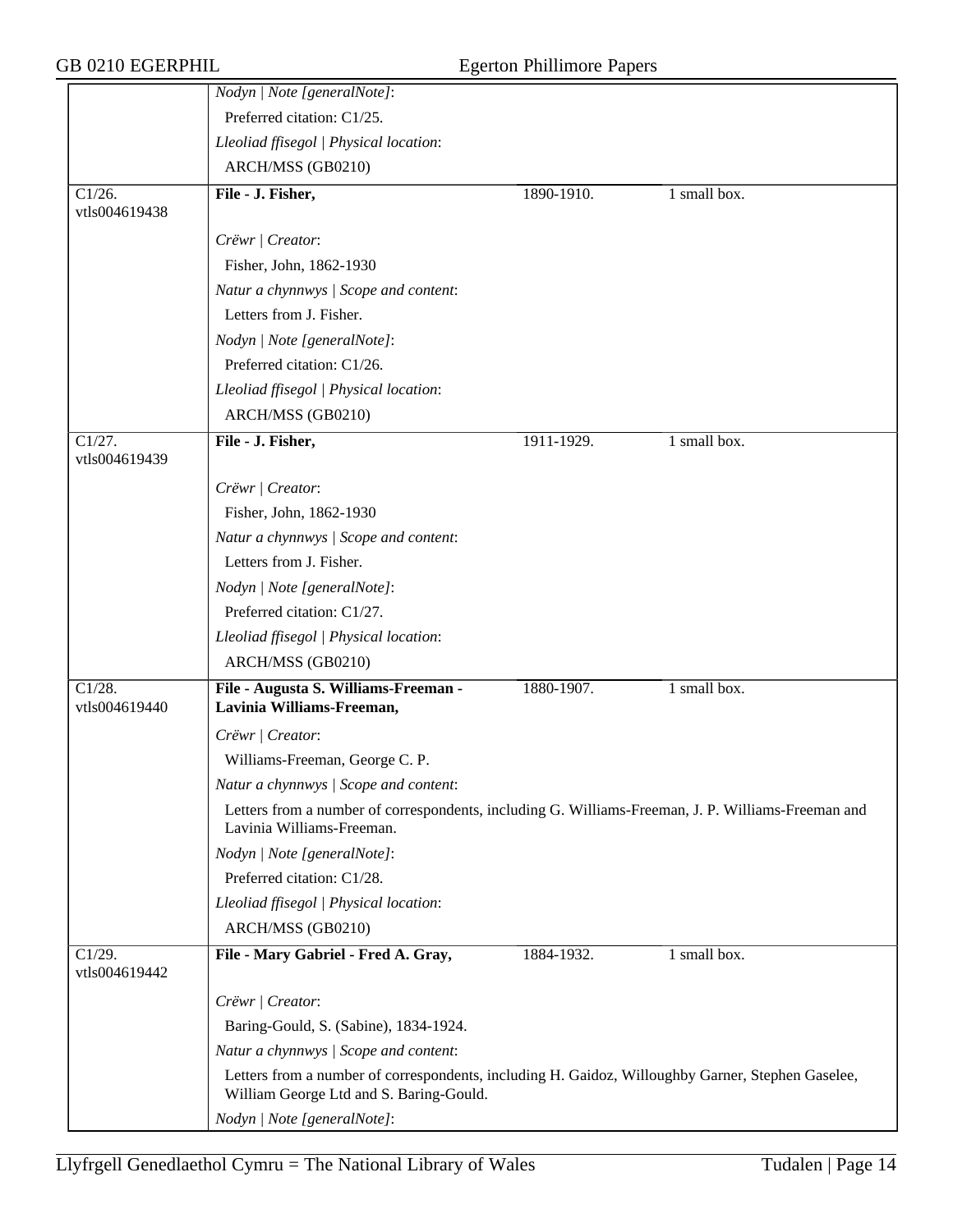|                                       | Preferred citation: C1/29.                                                                                                                  |
|---------------------------------------|---------------------------------------------------------------------------------------------------------------------------------------------|
|                                       | Lleoliad ffisegol   Physical location:                                                                                                      |
|                                       | ARCH/MSS (GB0210)                                                                                                                           |
| $\overline{C1/30}$ .<br>vtls004619457 | File - Gwladys E. Greer - Alicia Gwynne,<br>1 small box.<br>1875-1921.                                                                      |
|                                       | Crëwr   Creator:                                                                                                                            |
|                                       | Greer, Gwladys E., Beccles and Rhyl.                                                                                                        |
|                                       | Natur a chynnwys / Scope and content:                                                                                                       |
|                                       | Letters from a number of correspondents, including Gwladys E. Greer, M. G. Grey, Ll. Wyn Griffith,<br>Lucy E. Griffith and W. R. Grove.     |
|                                       | Nodyn   Note [generalNote]:                                                                                                                 |
|                                       | Preferred citation: C1/30.                                                                                                                  |
|                                       | Lleoliad ffisegol   Physical location:                                                                                                      |
|                                       | ARCH/MSS (GB0210)                                                                                                                           |
| $\overline{C1/31}$ .                  | 1 small box.<br>File - Augusta Hall - J. Harris,<br>1879-1931.                                                                              |
| vtls004619425                         |                                                                                                                                             |
|                                       | Crëwr   Creator:                                                                                                                            |
|                                       | Llanover, Augusta Hall, 1802-1896.                                                                                                          |
|                                       | Natur a chynnwys / Scope and content:                                                                                                       |
|                                       | Letters from a number of correspondents, including Augusta Hall, Hubert Hall, W. E. Hall, Alfred<br>Hanson and W. Harries.                  |
|                                       | Nodyn   Note [generalNote]:                                                                                                                 |
|                                       | Preferred citation: C1/31.                                                                                                                  |
|                                       | Lleoliad ffisegol   Physical location:                                                                                                      |
|                                       | ARCH/MSS (GB0210)                                                                                                                           |
| $\overline{C1/32}$ .                  | 1 small box.<br>File - H. N. Harvey - Anna Hills,<br>1874-1923.                                                                             |
| vtls004619443                         |                                                                                                                                             |
|                                       | Crëwr   Creator:                                                                                                                            |
|                                       | Harvey, H. N., Southampton                                                                                                                  |
|                                       | Natur a chynnwys / Scope and content:                                                                                                       |
|                                       | Letters from a number of correspondents, including H. N. Harvey, W. M Harvey, F. Haverfield, G.<br>Henninger, J. A. Herbert and Anna Hills. |
|                                       | Nodyn   Note [generalNote]:                                                                                                                 |
|                                       | Preferred citation: C1/32.                                                                                                                  |
|                                       | Lleoliad ffisegol   Physical location:                                                                                                      |
|                                       | ARCH/MSS (GB0210)                                                                                                                           |
| C1/33.<br>vtls004619455               | 1 small box.<br>File - Charles Hindley - T. N. W. Idris,<br>1877-1932.                                                                      |
|                                       | Crëwr   Creator:                                                                                                                            |
|                                       | Hughes, H. R. (Hugh Robert), 1827-1911                                                                                                      |
|                                       | Natur a chynnwys / Scope and content:                                                                                                       |
|                                       | Letters from a number of correspondents, including G. Horner, H. R. Hughes, Harold Hughes, John<br>Ceiriog Hughes and Edward C. B. Ibotson. |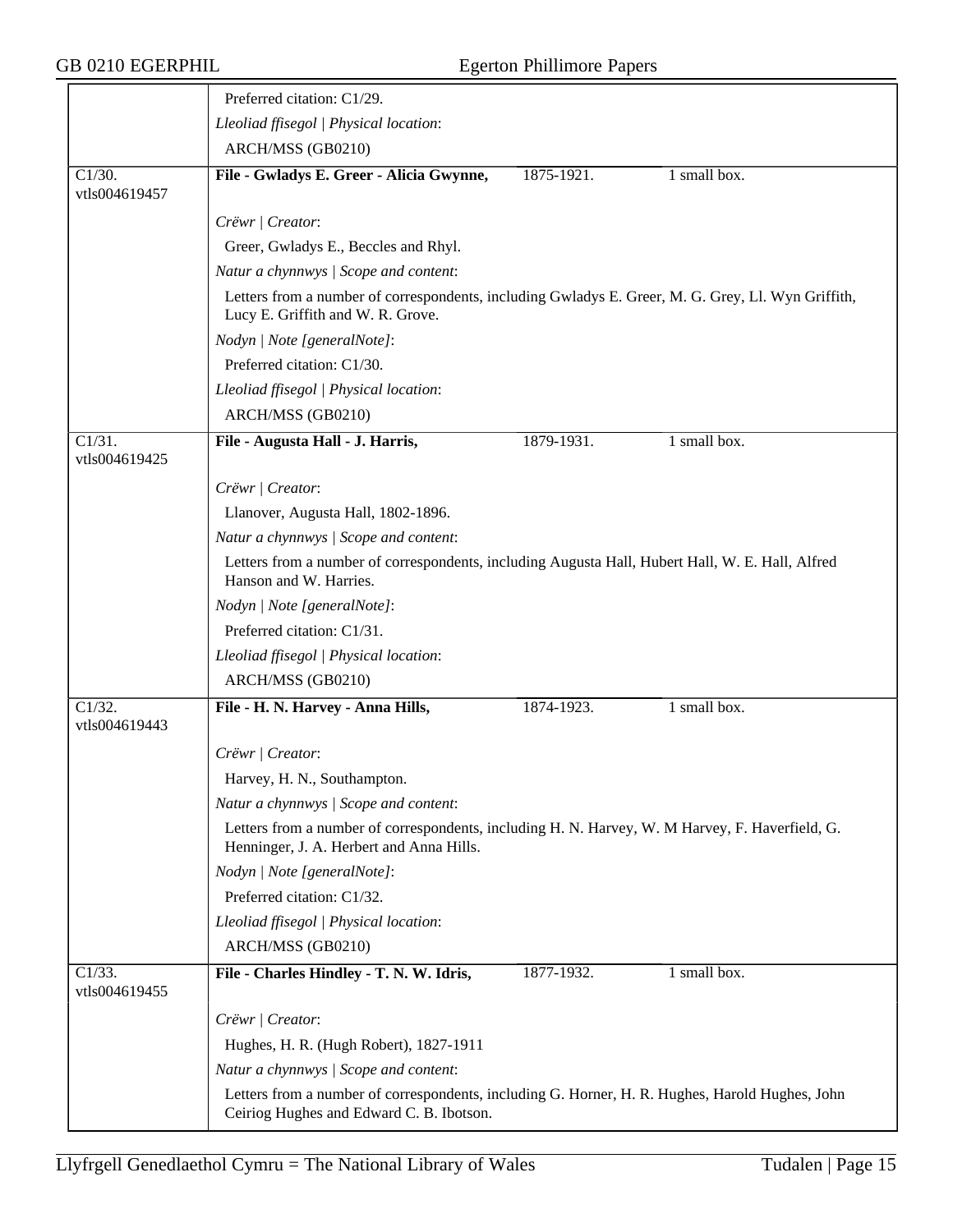|                                       | Nodyn   Note [generalNote]:                                                                                                                                 |            |              |  |  |
|---------------------------------------|-------------------------------------------------------------------------------------------------------------------------------------------------------------|------------|--------------|--|--|
|                                       | Preferred citation: C1/33.                                                                                                                                  |            |              |  |  |
|                                       | Lleoliad ffisegol   Physical location:                                                                                                                      |            |              |  |  |
|                                       | ARCH/MSS (GB0210)                                                                                                                                           |            |              |  |  |
| $C1/34$ .<br>vtls004619459            | File - Helen James - W. N. Johns,                                                                                                                           | 1881-1931. | 1 small box. |  |  |
|                                       | Crëwr   Creator:                                                                                                                                            |            |              |  |  |
|                                       | Jenkins, Edward, Gwalia House, London.                                                                                                                      |            |              |  |  |
|                                       | Natur a chynnwys / Scope and content:                                                                                                                       |            |              |  |  |
|                                       | Letters from a number of correspondents, including I. H. Jeaves, C. T. Jefferies, Edward Jenkins, Henry<br>Jenner, Walter D. Jeremy and James Hills-Johnes. |            |              |  |  |
|                                       | Nodyn   Note [generalNote]:                                                                                                                                 |            |              |  |  |
|                                       | Preferred citation: C1/34.                                                                                                                                  |            |              |  |  |
|                                       | Lleoliad ffisegol   Physical location:                                                                                                                      |            |              |  |  |
|                                       | ARCH/MSS (GB0210)                                                                                                                                           |            |              |  |  |
| $\overline{C1/35}$ .<br>vtls004619460 | File - B. Hamer Jones - G. Hartwell Jones,                                                                                                                  | 1875-1935. | 1 small box. |  |  |
|                                       | Crëwr   Creator:                                                                                                                                            |            |              |  |  |
|                                       | Jones, C. W. (Charles William).                                                                                                                             |            |              |  |  |
|                                       | Natur a chynnwys / Scope and content:                                                                                                                       |            |              |  |  |
|                                       | Letters from a number of correspondents, including C. W. Jones, D. Llewelyn Jones, D. Thomas Jones,<br>Evan Jones and G. Hartwell Jones.                    |            |              |  |  |
|                                       | Nodyn   Note [generalNote]:                                                                                                                                 |            |              |  |  |
|                                       | Preferred citation: C1/35.                                                                                                                                  |            |              |  |  |
|                                       | Lleoliad ffisegol   Physical location:                                                                                                                      |            |              |  |  |
|                                       | ARCH/MSS (GB0210)                                                                                                                                           |            |              |  |  |
| $\overline{C1/36}$ .<br>vtls004619462 | File - H. Haydn Jones - Morris C. Jones,                                                                                                                    | 1883-1936. | 1 small box. |  |  |
|                                       |                                                                                                                                                             |            |              |  |  |
|                                       | Crëwr   Creator:                                                                                                                                            |            |              |  |  |
|                                       | Morris-Jones, John, 1864-1929.                                                                                                                              |            |              |  |  |
|                                       | Natur a chynnwys / Scope and content:<br>Letters from a number of correspondents, including H. Haydn Jones, Henry J. Church Jones, Ifano Jones,             |            |              |  |  |
|                                       | J. Charles Jones, J. Lloyd Jones, John Jones ('Myrddin Fardd'), John Morris-Jones, M. H. Jones and<br>Morris C. Jones.                                      |            |              |  |  |
|                                       | Nodyn   Note [generalNote]:                                                                                                                                 |            |              |  |  |
|                                       | Preferred citation: C1/36.                                                                                                                                  |            |              |  |  |
|                                       | Lleoliad ffisegol   Physical location:                                                                                                                      |            |              |  |  |
|                                       | ARCH/MSS (GB0210)                                                                                                                                           |            |              |  |  |
| Cl/37.<br>vtls004619463               | File - Prudence Jones - R. Jordan,                                                                                                                          | 1875-1930. | 1 small box. |  |  |
|                                       | Crëwr   Creator:                                                                                                                                            |            |              |  |  |
|                                       | Jones, Prudence, Cemaes Road.                                                                                                                               |            |              |  |  |
|                                       | Natur a chynnwys / Scope and content:                                                                                                                       |            |              |  |  |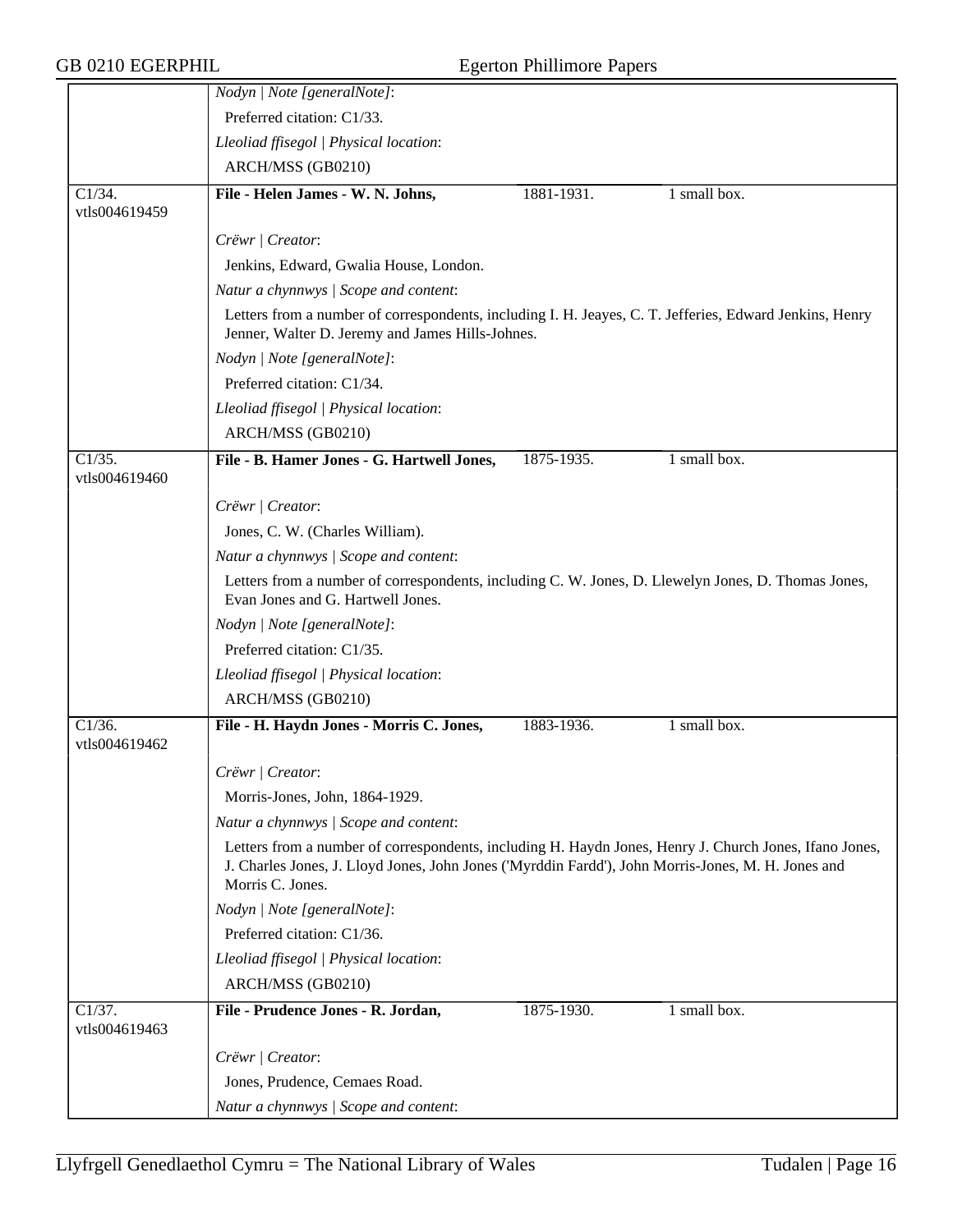|                                       | Letters from a number of correspondents, including Prudence Jones, Robert Isaac-Jones ('Alltud Eifion')<br>and Thomas Jones.                                                                                    |
|---------------------------------------|-----------------------------------------------------------------------------------------------------------------------------------------------------------------------------------------------------------------|
|                                       | Nodyn   Note [generalNote]:                                                                                                                                                                                     |
|                                       | Preferred citation: C1/37.                                                                                                                                                                                      |
|                                       | Lleoliad ffisegol   Physical location:                                                                                                                                                                          |
|                                       | ARCH/MSS (GB0210)                                                                                                                                                                                               |
| $C1/38$ .                             | File - H. S. Keating - G. Lewis Lloyd,<br>1869-1930.<br>1 small box.                                                                                                                                            |
| vtls004619464                         |                                                                                                                                                                                                                 |
|                                       | Crëwr   Creator:                                                                                                                                                                                                |
|                                       | Keating, Henry S. (Henry Sheehy), d. 1847.                                                                                                                                                                      |
|                                       | Natur a chynnwys / Scope and content:                                                                                                                                                                           |
|                                       | Letters from a number of correspondents, including H. S. Keating, George P. F. Keogh, Agnes King,<br>Francis King, J. Kynoch, Bunnell Lewis, David Lewis, W. M. Lindsay, Edward H. Lloyd and G. Lewis<br>Lloyd. |
|                                       | Nodyn   Note [generalNote]:                                                                                                                                                                                     |
|                                       | Preferred citation: C1/38.                                                                                                                                                                                      |
|                                       | Lleoliad ffisegol   Physical location:                                                                                                                                                                          |
|                                       | ARCH/MSS (GB0210)                                                                                                                                                                                               |
| $\overline{C1/39}$ .                  | File - Howel W. Lloyd - Katherine M.<br>1876-1914.<br>1 small box.                                                                                                                                              |
| vtls004619466                         | Lyell,                                                                                                                                                                                                          |
|                                       | Crëwr   Creator:                                                                                                                                                                                                |
|                                       | Lloyd, John Edward, Sir, 1861-1947.                                                                                                                                                                             |
|                                       | Natur a chynnwys / Scope and content:                                                                                                                                                                           |
|                                       | Letters from a number of correspondents, including Howel W. Lloyd, Sir John Edward Lloyd, J. Loth, A.<br>E. Lawson Lowe, Emilie J. Loyson and Hyacinthe Loyson.                                                 |
|                                       | Nodyn   Note [generalNote]:                                                                                                                                                                                     |
|                                       | Preferred citation: C1/39.                                                                                                                                                                                      |
|                                       | Lleoliad ffisegol   Physical location:                                                                                                                                                                          |
|                                       | ARCH/MSS (GB0210)                                                                                                                                                                                               |
| C1/40.<br>vtls004619471               | File - Joseph MacCable - Anna Fuller<br>1874-1931.<br>1 small box.<br>Maitland,                                                                                                                                 |
|                                       | Crëwr   Creator:                                                                                                                                                                                                |
|                                       | Maitland, Anna Fuller, Henley-on-Thames and Builth.                                                                                                                                                             |
|                                       | Natur a chynnwys / Scope and content:                                                                                                                                                                           |
|                                       | Letters from a number of correspondents, including M. F. Macclesfield, H. M. Charters Macpherson,<br>Hugh A. Macpherson, J. M. Macpherson, F. Madan and Anna Maitland Fuller.                                   |
|                                       | Nodyn   Note [generalNote]:                                                                                                                                                                                     |
|                                       | Preferred citation: C1/40.                                                                                                                                                                                      |
|                                       | Lleoliad ffisegol   Physical location:                                                                                                                                                                          |
|                                       | ARCH/MSS (GB0210)                                                                                                                                                                                               |
| $\overline{C1/41}$ .<br>vtls004619426 | File - Edward Fuller Maitland - Thomas<br>1876-1937.<br>1 small box.<br><b>Fuller Maitland,</b>                                                                                                                 |
|                                       | Crëwr / Creator:                                                                                                                                                                                                |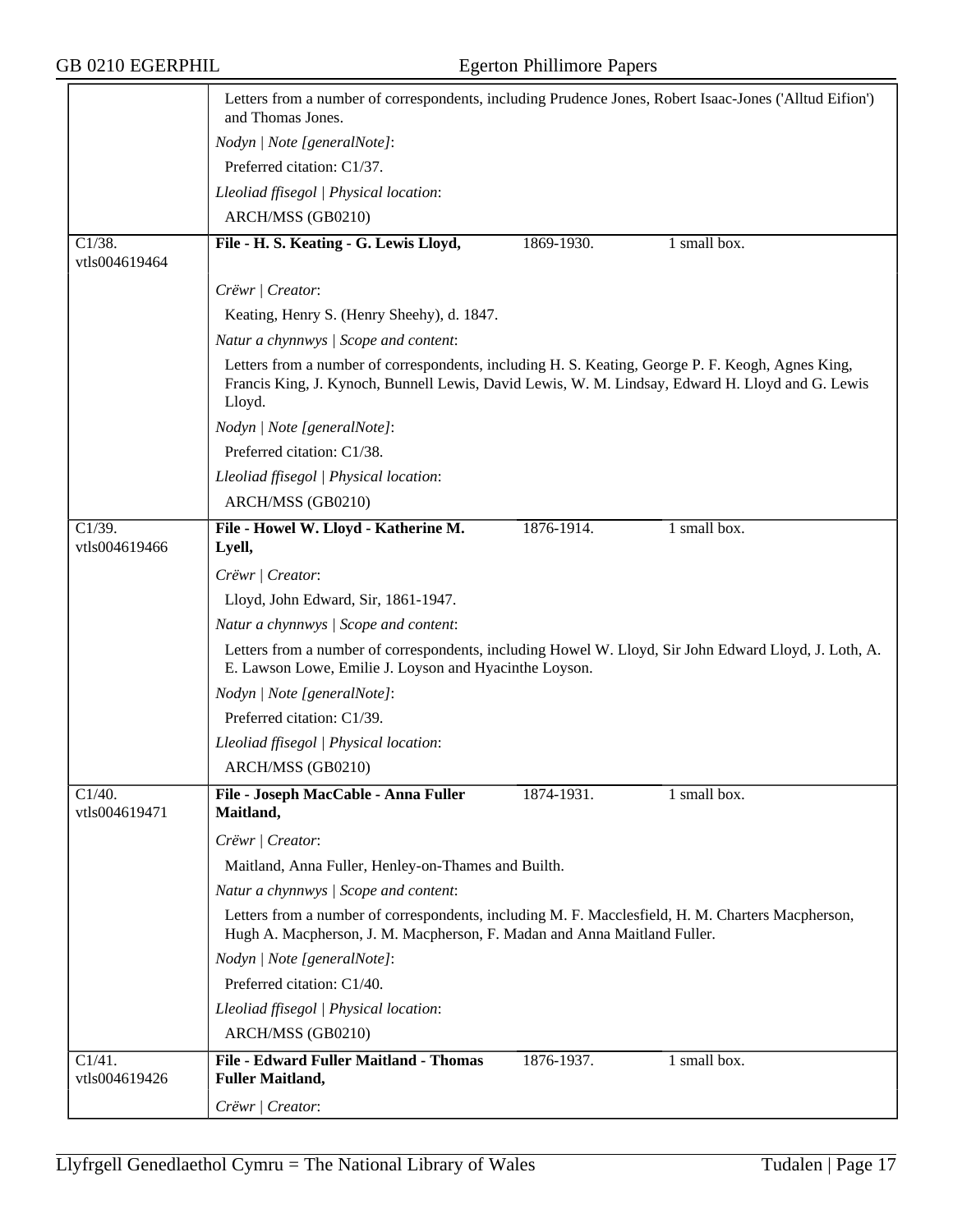|                                       | Fuller-Maitland, Richard, Henley-on-Thames.                                                                                                                                                      |  |  |  |  |
|---------------------------------------|--------------------------------------------------------------------------------------------------------------------------------------------------------------------------------------------------|--|--|--|--|
|                                       | Natur a chynnwys / Scope and content:                                                                                                                                                            |  |  |  |  |
|                                       | Letters from a number of correspondents, including Helen Fuller Maitland, Hugh Fuller Maitland and<br>Richard A. Fuller Maitland.                                                                |  |  |  |  |
|                                       | Nodyn   Note [generalNote]:                                                                                                                                                                      |  |  |  |  |
|                                       | Preferred citation: C1/41.                                                                                                                                                                       |  |  |  |  |
|                                       | Lleoliad ffisegol   Physical location:                                                                                                                                                           |  |  |  |  |
|                                       | ARCH/MSS (GB0210)                                                                                                                                                                                |  |  |  |  |
| C1/42.                                | 1 small box.<br>File - Alfred Markham - Seymour H.<br>1871-1924.                                                                                                                                 |  |  |  |  |
| vtls004619444                         | Mathews,                                                                                                                                                                                         |  |  |  |  |
|                                       | Crëwr   Creator:                                                                                                                                                                                 |  |  |  |  |
|                                       | Markham, L. A., Henley-on-Thames.                                                                                                                                                                |  |  |  |  |
|                                       | Natur a chynnwys / Scope and content:                                                                                                                                                            |  |  |  |  |
|                                       | Letters from a number of correspondents, including L. A. Markham, E. Matthews and H. W. Matthews.                                                                                                |  |  |  |  |
|                                       | Nodyn   Note [generalNote]:                                                                                                                                                                      |  |  |  |  |
|                                       | Preferred citation: C1/42.                                                                                                                                                                       |  |  |  |  |
|                                       | Lleoliad ffisegol   Physical location:                                                                                                                                                           |  |  |  |  |
|                                       | ARCH/MSS (GB0210)                                                                                                                                                                                |  |  |  |  |
| $\overline{C1/43}$ .<br>vtls004619453 | 1 small box.<br>File - John May - W. R. Morfill,<br>1869-1923.                                                                                                                                   |  |  |  |  |
|                                       | Crëwr / Creator:                                                                                                                                                                                 |  |  |  |  |
|                                       | Montalembert, Rachel de, Paris.                                                                                                                                                                  |  |  |  |  |
|                                       | Natur a chynnwys / Scope and content:                                                                                                                                                            |  |  |  |  |
|                                       | Letters from a number of correspondents, including Kuno Meyer, Marguerite de Montalembert, Rachel<br>de Montalembert, Walter E. Moore and W. R. Morfill.                                         |  |  |  |  |
|                                       | Nodyn   Note [generalNote]:                                                                                                                                                                      |  |  |  |  |
|                                       | Preferred citation: C1/43.                                                                                                                                                                       |  |  |  |  |
|                                       | Lleoliad ffisegol   Physical location:                                                                                                                                                           |  |  |  |  |
|                                       | ARCH/MSS (GB0210)                                                                                                                                                                                |  |  |  |  |
| C1/44.<br>vtls004619473               | File - A. Helen Morgan - Marie L. Nutt,<br>1 small box.<br>1880-1922.                                                                                                                            |  |  |  |  |
|                                       | Crëwr   Creator:                                                                                                                                                                                 |  |  |  |  |
|                                       | Nettlau, Max, 1865-1944.                                                                                                                                                                         |  |  |  |  |
|                                       | Natur a chynnwys / Scope and content:                                                                                                                                                            |  |  |  |  |
|                                       | Letters from a number of correspondents, including R. Jones Morris, T. E. Morris, William Meredith<br>Morris, Reginald J. Mure, Max Nettlau, Frederick Newte, E. W. B. Nicholson and David Nutt. |  |  |  |  |
|                                       | Nodyn   Note [generalNote]:                                                                                                                                                                      |  |  |  |  |
|                                       | Preferred citation: C1/44.                                                                                                                                                                       |  |  |  |  |
|                                       | Lleoliad ffisegol   Physical location:                                                                                                                                                           |  |  |  |  |
|                                       | ARCH/MSS (GB0210)                                                                                                                                                                                |  |  |  |  |
| C1/45.<br>vtls004619475               | File - Alfred Nutt,<br>1 small box.<br>1884-1909.                                                                                                                                                |  |  |  |  |
|                                       | Crëwr   Creator:                                                                                                                                                                                 |  |  |  |  |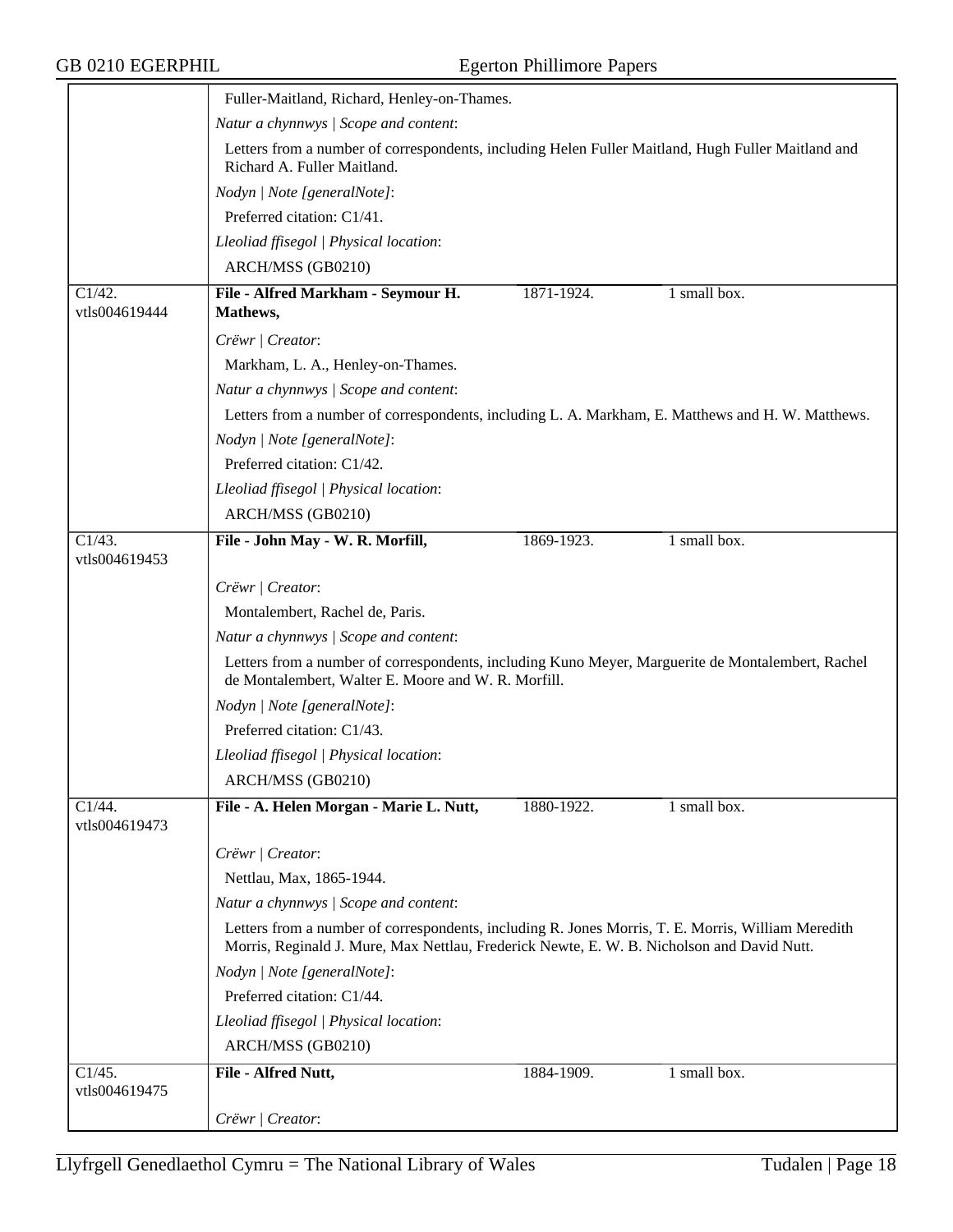|                         | Nutt, Alfred Trübner, 1856-1910.                                                                                                                         |            |              |
|-------------------------|----------------------------------------------------------------------------------------------------------------------------------------------------------|------------|--------------|
|                         | Natur a chynnwys / Scope and content:                                                                                                                    |            |              |
|                         | Letters from Alfred Nutt.                                                                                                                                |            |              |
|                         | Nodyn   Note [generalNote]:                                                                                                                              |            |              |
|                         | Preferred citation: C1/45.                                                                                                                               |            |              |
|                         | Lleoliad ffisegol   Physical location:                                                                                                                   |            |              |
|                         | ARCH/MSS (GB0210)                                                                                                                                        |            |              |
| C1/46.                  | File - S. O'Dwyer - Elias Owen,                                                                                                                          | 1880-1934. | 1 small box. |
| vtls004619476           |                                                                                                                                                          |            |              |
|                         | Crëwr   Creator:                                                                                                                                         |            |              |
|                         | Owen, Edward Humphrey, 1850-1904.                                                                                                                        |            |              |
|                         | Natur a chynnwys / Scope and content:                                                                                                                    |            |              |
|                         | Letters from a number of correspondents, including Standish H. O'Grady, Oliver Onions, Arthur Owen<br>Synge, Edward H. Owen, Edward Owen and Elias Owen. |            |              |
|                         | Nodyn   Note [generalNote]:                                                                                                                              |            |              |
|                         | Preferred citation: C1/46.                                                                                                                               |            |              |
|                         | Lleoliad ffisegol   Physical location:                                                                                                                   |            |              |
|                         | ARCH/MSS (GB0210)                                                                                                                                        |            |              |
| C1/47.                  | File - Sir Isambard Owen,                                                                                                                                | 1882-1887. | 1 small box. |
| vtls004619477           |                                                                                                                                                          |            |              |
|                         | Crëwr   Creator:                                                                                                                                         |            |              |
|                         | Owen, Isambard, Sir, 1850-1927.                                                                                                                          |            |              |
|                         | Natur a chynnwys / Scope and content:                                                                                                                    |            |              |
|                         | Letters from Sir Isambard Owen.                                                                                                                          |            |              |
|                         | Nodyn   Note [generalNote]:                                                                                                                              |            |              |
|                         | Preferred citation: C1/47.                                                                                                                               |            |              |
|                         | Lleoliad ffisegol   Physical location:                                                                                                                   |            |              |
|                         | ARCH/MSS (GB0210)                                                                                                                                        |            |              |
| C1/48.<br>vtls004619479 | File - Sir Isambard Owen,                                                                                                                                | 1888-1903. | 1 small box. |
|                         | Crëwr   Creator:                                                                                                                                         |            |              |
|                         | Owen, Isambard, Sir, 1850-1927.                                                                                                                          |            |              |
|                         | Natur a chynnwys / Scope and content:                                                                                                                    |            |              |
|                         | Letters from Sir Isambard Owen.                                                                                                                          |            |              |
|                         | Nodyn   Note [generalNote]:                                                                                                                              |            |              |
|                         | Preferred citation: C1/48.                                                                                                                               |            |              |
|                         | Lleoliad ffisegol   Physical location:                                                                                                                   |            |              |
|                         | ARCH/MSS (GB0210)                                                                                                                                        |            |              |
| C1/49.<br>vtls004619481 | File - J. Owen - John Owens,                                                                                                                             | 1883-1922. | 1 small box. |
|                         | Crëwr   Creator:                                                                                                                                         |            |              |
|                         | Owen, Robert, 1865-1948.                                                                                                                                 |            |              |
|                         | Natur a chynnwys / Scope and content:                                                                                                                    |            |              |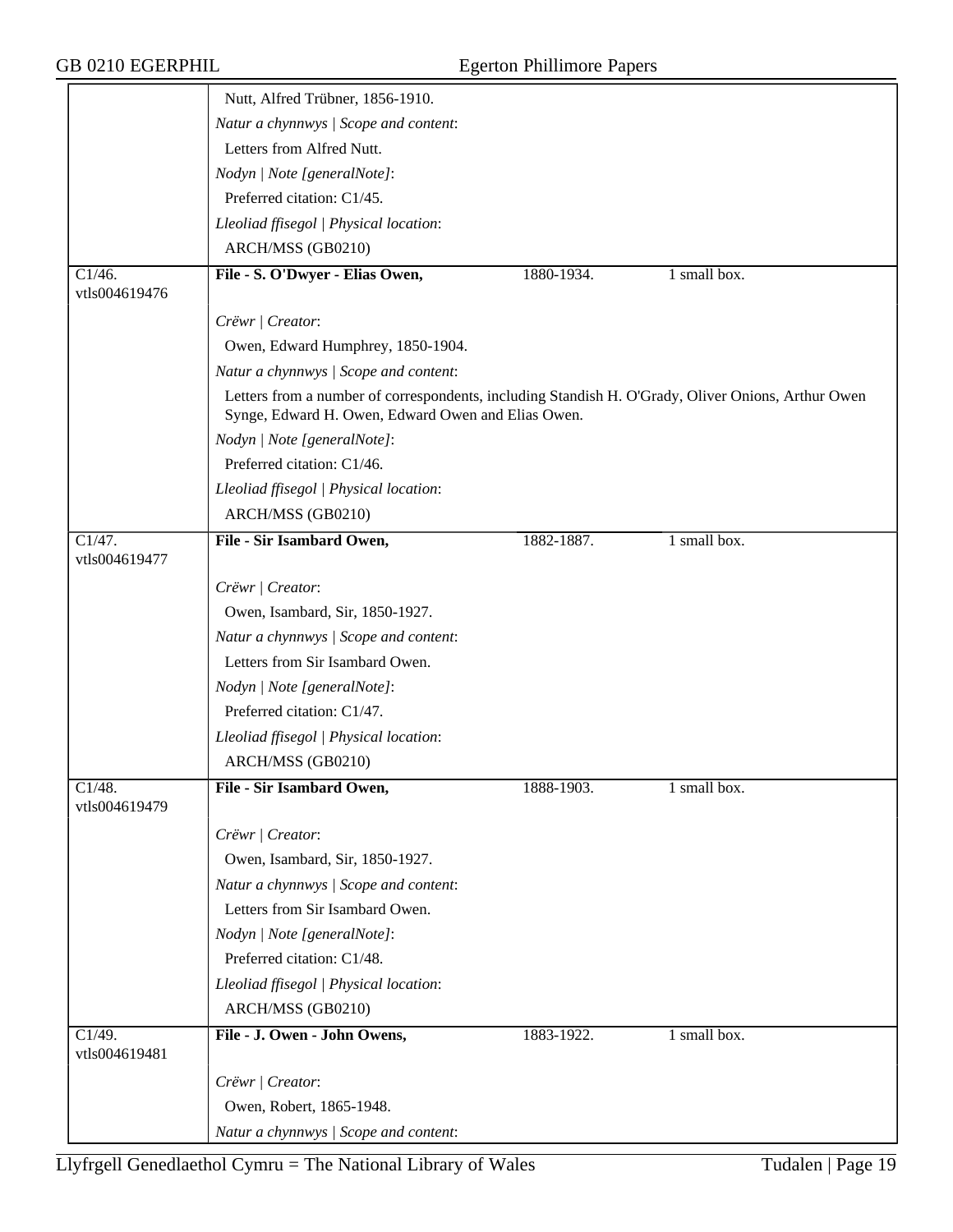|                         | Letters from a number of correspondents, including R. Trevor Owen, Robert Owen and William R.<br>Owen.                                  |            |              |  |  |
|-------------------------|-----------------------------------------------------------------------------------------------------------------------------------------|------------|--------------|--|--|
|                         | Nodyn   Note [generalNote]:                                                                                                             |            |              |  |  |
|                         | Preferred citation: C1/49.                                                                                                              |            |              |  |  |
|                         | Lleoliad ffisegol   Physical location:                                                                                                  |            |              |  |  |
|                         | ARCH/MSS (GB0210)                                                                                                                       |            |              |  |  |
| $\overline{C1/50}$ .    | File - Clara Paget - Alfred Neobard                                                                                                     | 1885-1912. | 1 small box. |  |  |
| vtls004619485           | Palmer,                                                                                                                                 |            |              |  |  |
|                         | Crëwr   Creator:                                                                                                                        |            |              |  |  |
|                         | Palmer, Alfred Neobard.                                                                                                                 |            |              |  |  |
|                         | Natur a chynnwys / Scope and content:                                                                                                   |            |              |  |  |
|                         | Letters from a number of correspondents, including Alfred Neobard Palmer and Stephen Paget.                                             |            |              |  |  |
|                         | Nodyn   Note [generalNote]:                                                                                                             |            |              |  |  |
|                         | Preferred citation: C1/50.                                                                                                              |            |              |  |  |
|                         | Lleoliad ffisegol   Physical location:                                                                                                  |            |              |  |  |
|                         | ARCH/MSS (GB0210)                                                                                                                       |            |              |  |  |
| $\overline{C1/51}$ .    | File - Annie F. Parker - Pope & Sons,                                                                                                   | 1877-1932. | 1 small box. |  |  |
| vtls004619428           |                                                                                                                                         |            |              |  |  |
|                         | Crëwr   Creator:                                                                                                                        |            |              |  |  |
|                         | Poole, L. E., Caernarfon.                                                                                                               |            |              |  |  |
|                         | Natur a chynnwys / Scope and content:                                                                                                   |            |              |  |  |
|                         | Letters from a number of correspondents, including George Parker, D. Rhys Phillips, C. Plummer, J. H.<br>Pollen and L. E. Poole.        |            |              |  |  |
|                         | Nodyn   Note [generalNote]:                                                                                                             |            |              |  |  |
|                         | Preferred citation: C1/51.                                                                                                              |            |              |  |  |
|                         | Lleoliad ffisegol   Physical location:                                                                                                  |            |              |  |  |
|                         | ARCH/MSS (GB0210)                                                                                                                       |            |              |  |  |
| C1/52.                  | File - Thomas Powel - G. R. G. Pughe,                                                                                                   | 1881-1922. | 1 small box. |  |  |
| vtls004619445           |                                                                                                                                         |            |              |  |  |
|                         | Crëwr   Creator:                                                                                                                        |            |              |  |  |
|                         | Powel, Thomas, Llanwrtyd and Penarth.                                                                                                   |            |              |  |  |
|                         | Natur a chynnwys / Scope and content:                                                                                                   |            |              |  |  |
|                         | Letters from a number of correspondents, including Thomas Powel, A. C. Powell, Charles Praetorius,<br>John Prichard and G. R. G. Pughe. |            |              |  |  |
|                         | Nodyn   Note [generalNote]:                                                                                                             |            |              |  |  |
|                         | Preferred citation: C1/52.                                                                                                              |            |              |  |  |
|                         | Lleoliad ffisegol   Physical location:                                                                                                  |            |              |  |  |
|                         | ARCH/MSS (GB0210)                                                                                                                       |            |              |  |  |
| Cl/53.<br>vtls004619452 | File - Bernard Quaritch,                                                                                                                | 1883-1890. | 1 small box. |  |  |
|                         | Crëwr   Creator:                                                                                                                        |            |              |  |  |
|                         | Quaritch, Bernard, 1819-1899.                                                                                                           |            |              |  |  |
|                         | Natur a chynnwys / Scope and content:                                                                                                   |            |              |  |  |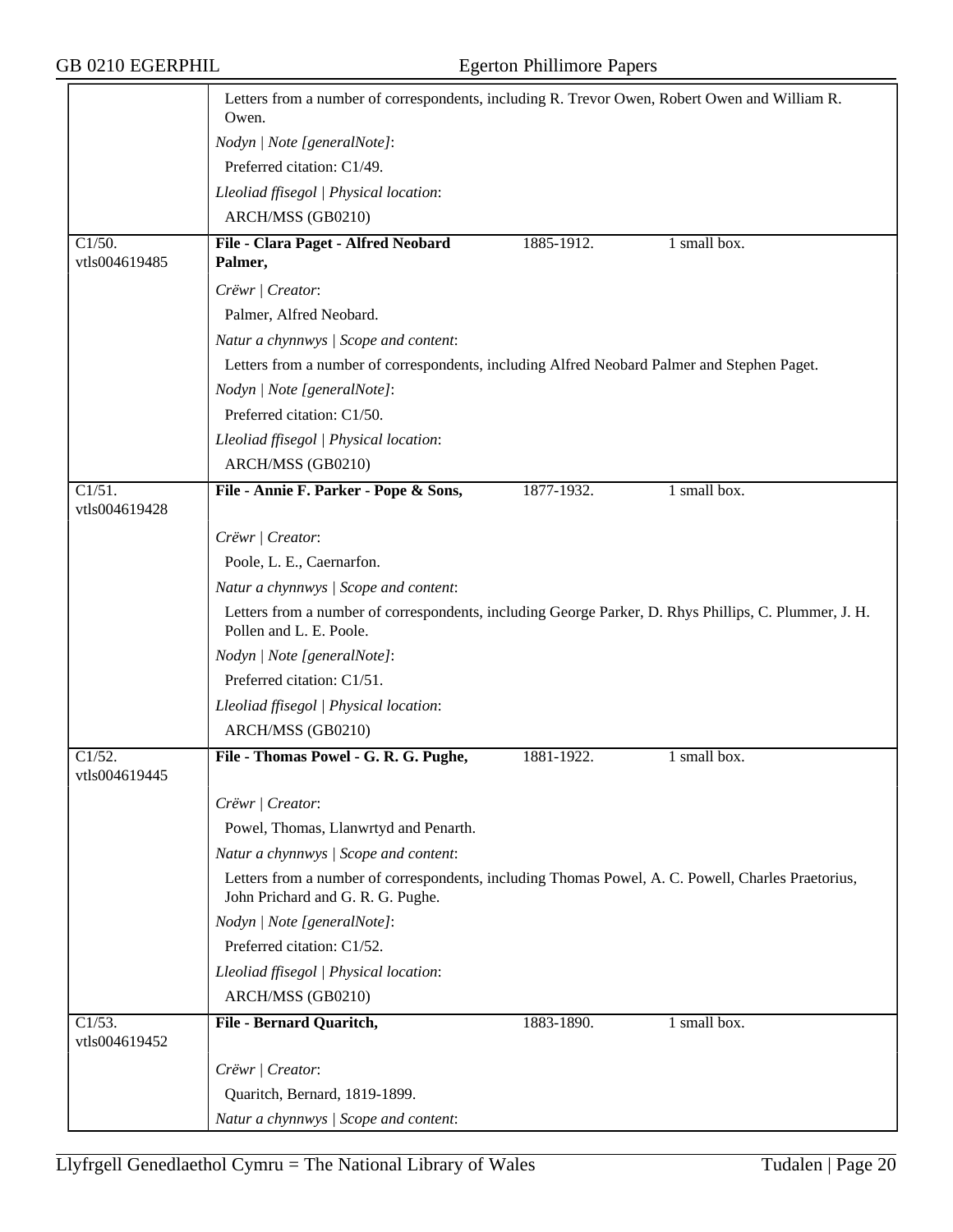## GB 0210 EGERPHIL Egerton Phillimore Papers

|                                       | Letters from Bernard Quaritch.                                                                                                                                                                                                    |            |                                   |
|---------------------------------------|-----------------------------------------------------------------------------------------------------------------------------------------------------------------------------------------------------------------------------------|------------|-----------------------------------|
|                                       | Nodyn   Note [generalNote]:                                                                                                                                                                                                       |            |                                   |
|                                       | Preferred citation: C1/53.                                                                                                                                                                                                        |            |                                   |
|                                       | Lleoliad ffisegol   Physical location:                                                                                                                                                                                            |            |                                   |
|                                       | ARCH/MSS (GB0210)                                                                                                                                                                                                                 |            |                                   |
| C1/54.                                | File - T. Raleigh - A. G. Reynolds,                                                                                                                                                                                               | 1874-1933. | $1 \overline{\text{small box}}$ . |
| vtls004619470                         |                                                                                                                                                                                                                                   |            |                                   |
|                                       | Crëwr   Creator:                                                                                                                                                                                                                  |            |                                   |
|                                       | Rawnsley, Robert Drummond Burrell, 1818-1882.                                                                                                                                                                                     |            |                                   |
|                                       | Natur a chynnwys / Scope and content:                                                                                                                                                                                             |            |                                   |
|                                       | Letters from a number of correspondents, including T. Raleigh, C. A. Rawnsley, Drummond Rawnsley,<br>H. D. Rawnsley, W. F. Rawnsley, Charles H. Read, Edward Davies Rees, J. Aneuryn Rees, Richard Rees<br>and Oskar Reichenbach. |            |                                   |
|                                       | Nodyn   Note [generalNote]:                                                                                                                                                                                                       |            |                                   |
|                                       | Preferred citation: C1/54.                                                                                                                                                                                                        |            |                                   |
|                                       | Lleoliad ffisegol   Physical location:                                                                                                                                                                                            |            |                                   |
|                                       | ARCH/MSS (GB0210)                                                                                                                                                                                                                 |            |                                   |
| $\overline{C1/55}$ .<br>vtls004619483 | File - Llywarch Reynolds,                                                                                                                                                                                                         | 1884-1888. | 1 small box.                      |
|                                       | Crëwr   Creator:                                                                                                                                                                                                                  |            |                                   |
|                                       | Reynolds, Llywarch, 1842-1916.                                                                                                                                                                                                    |            |                                   |
|                                       | Natur a chynnwys / Scope and content:                                                                                                                                                                                             |            |                                   |
|                                       | Letters from Llywarch Reynolds.                                                                                                                                                                                                   |            |                                   |
|                                       | Nodyn   Note [generalNote]:                                                                                                                                                                                                       |            |                                   |
|                                       | Preferred citation: C1/55.                                                                                                                                                                                                        |            |                                   |
|                                       | Lleoliad ffisegol   Physical location:                                                                                                                                                                                            |            |                                   |
|                                       | ARCH/MSS (GB0210)                                                                                                                                                                                                                 |            |                                   |
| C1/56.<br>vtls004619486               | <b>File - Llywarch Reynolds,</b>                                                                                                                                                                                                  | 1889-1913. | 1 small box.                      |
|                                       | Crëwr   Creator:                                                                                                                                                                                                                  |            |                                   |
|                                       | Reynolds, Llywarch, 1842-1916.                                                                                                                                                                                                    |            |                                   |
|                                       | Natur a chynnwys / Scope and content:                                                                                                                                                                                             |            |                                   |
|                                       | Letters from Llywarch Reynolds.                                                                                                                                                                                                   |            |                                   |
|                                       | Nodyn   Note [generalNote]:                                                                                                                                                                                                       |            |                                   |
|                                       | Preferred citation: C1/56.                                                                                                                                                                                                        |            |                                   |
|                                       | Lleoliad ffisegol   Physical location:                                                                                                                                                                                            |            |                                   |
|                                       | ARCH/MSS (GB0210)                                                                                                                                                                                                                 |            |                                   |
| $\overline{C1/57}$ .                  | File - E. Rhys - W. J. Roberts,                                                                                                                                                                                                   | 1882-1927. | 1 small box.                      |
| vtls004619488                         |                                                                                                                                                                                                                                   |            |                                   |
|                                       | Crëwr   Creator:                                                                                                                                                                                                                  |            |                                   |
|                                       | Gwilym Cowlyd, 1828-1904                                                                                                                                                                                                          |            |                                   |
|                                       | Natur a chynnwys / Scope and content:                                                                                                                                                                                             |            |                                   |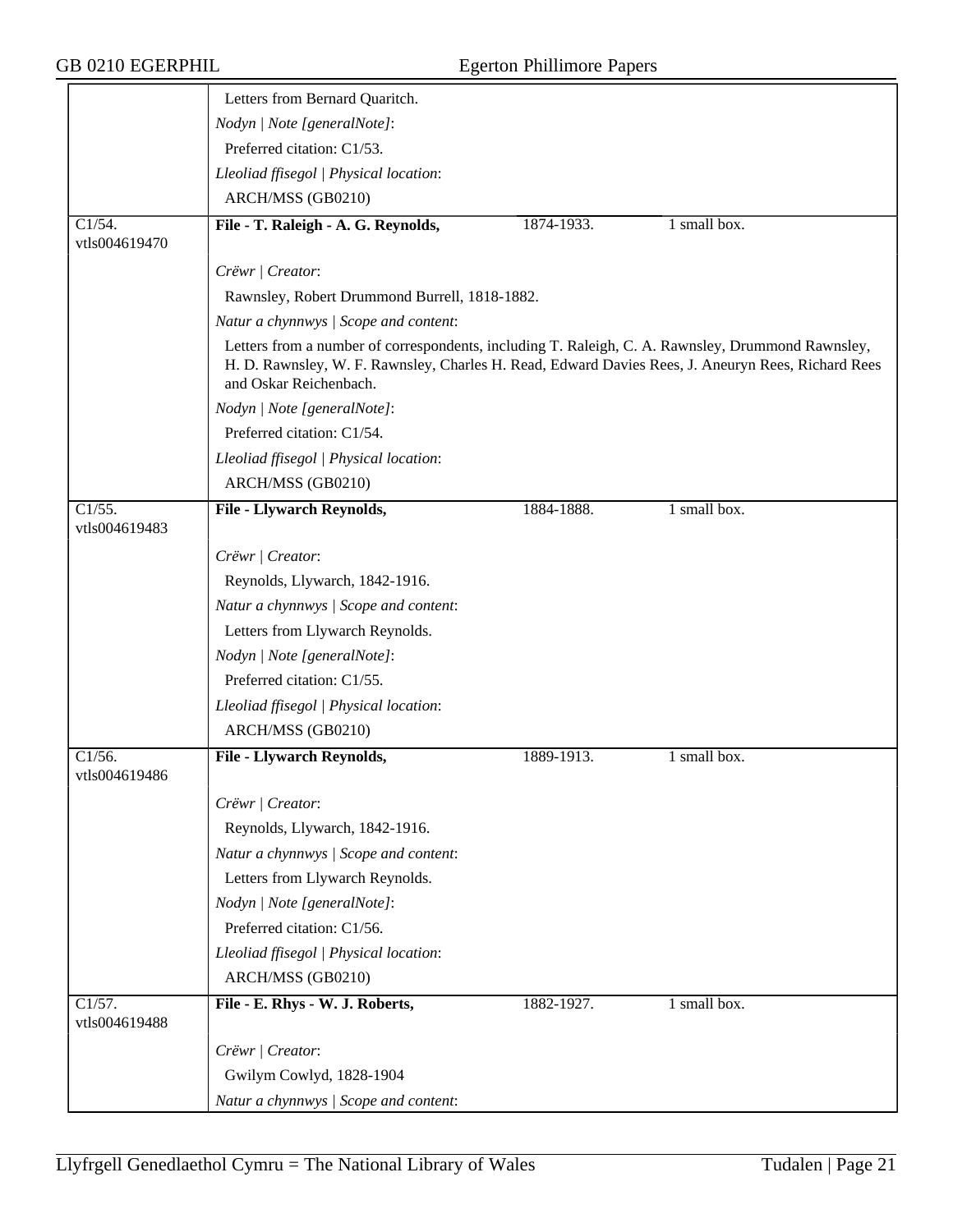|                                       | Letters from a number of correspondents, including Olwen Rhys, Mary Richards, R. A. Roberts, Thomas<br>Francis Roberts, Thomas E. Roberts and W. J. Roberts ('Gwilym Cowlyd'). |                    |              |
|---------------------------------------|--------------------------------------------------------------------------------------------------------------------------------------------------------------------------------|--------------------|--------------|
|                                       | Nodyn   Note [generalNote]:                                                                                                                                                    |                    |              |
|                                       | Preferred citation: C1/57.                                                                                                                                                     |                    |              |
|                                       | Lleoliad ffisegol   Physical location:                                                                                                                                         |                    |              |
|                                       | ARCH/MSS (GB0210)                                                                                                                                                              |                    |              |
| $\overline{C1/58}$ .                  | File - Sir John Rhys,                                                                                                                                                          | [c.1880]-[c.1914]. | 1 small box. |
| vtls004619489                         |                                                                                                                                                                                |                    |              |
|                                       | Crëwr   Creator:                                                                                                                                                               |                    |              |
|                                       | Rhys, John, Sir, 1840-1915.                                                                                                                                                    |                    |              |
|                                       | Natur a chynnwys / Scope and content:                                                                                                                                          |                    |              |
|                                       | Letters from Sir John Rhys.                                                                                                                                                    |                    |              |
|                                       | Nodyn   Note [generalNote]:                                                                                                                                                    |                    |              |
|                                       | Preferred citation: C1/58.                                                                                                                                                     |                    |              |
|                                       | Lleoliad ffisegol   Physical location:                                                                                                                                         |                    |              |
|                                       | ARCH/MSS (GB0210)                                                                                                                                                              |                    |              |
| $\overline{C1/59}$ .                  | File - Sir John Rhys,                                                                                                                                                          | 1880-1889.         | 1 small box. |
| vtls004619491                         |                                                                                                                                                                                |                    |              |
|                                       | Crëwr   Creator:                                                                                                                                                               |                    |              |
|                                       | Rhys, John, Sir, 1840-1915.                                                                                                                                                    |                    |              |
|                                       | Natur a chynnwys / Scope and content:                                                                                                                                          |                    |              |
|                                       | Letters from Sir John Rhys.                                                                                                                                                    |                    |              |
|                                       | Nodyn   Note [generalNote]:                                                                                                                                                    |                    |              |
|                                       | Preferred citation: C1/59.                                                                                                                                                     |                    |              |
|                                       | Lleoliad ffisegol   Physical location:                                                                                                                                         |                    |              |
|                                       | ARCH/MSS (GB0210)                                                                                                                                                              |                    |              |
| C1/60.                                | File - Sir John Rhys,                                                                                                                                                          | 1890-1914.         | 1 small box. |
| vtls004619492                         |                                                                                                                                                                                |                    |              |
|                                       | Crëwr   Creator:                                                                                                                                                               |                    |              |
|                                       | Rhys, John, Sir, 1840-1915.                                                                                                                                                    |                    |              |
|                                       | Natur a chynnwys / Scope and content:                                                                                                                                          |                    |              |
|                                       | Letters from Sir John Rhys.                                                                                                                                                    |                    |              |
|                                       | Nodyn   Note [generalNote]:                                                                                                                                                    |                    |              |
|                                       | Preferred citation: C1/60.                                                                                                                                                     |                    |              |
|                                       | Lleoliad ffisegol   Physical location:                                                                                                                                         |                    |              |
|                                       | ARCH/MSS (GB0210)                                                                                                                                                              |                    |              |
| $\overline{C1/61}$ .<br>vtls004619429 | File - George E. Robinson - Thomas<br>Ruddy,                                                                                                                                   | 1879-1919.         | 1 small box. |
|                                       | Crëwr   Creator:                                                                                                                                                               |                    |              |
|                                       | Robinson, W. Wilson, Lincoln's Inn.                                                                                                                                            |                    |              |
|                                       | Natur a chynnwys / Scope and content:                                                                                                                                          |                    |              |
|                                       | Letters from a number of correspondents, including George E. Robinson, W. Wilson Robinson and Susan<br>Roscow.                                                                 |                    |              |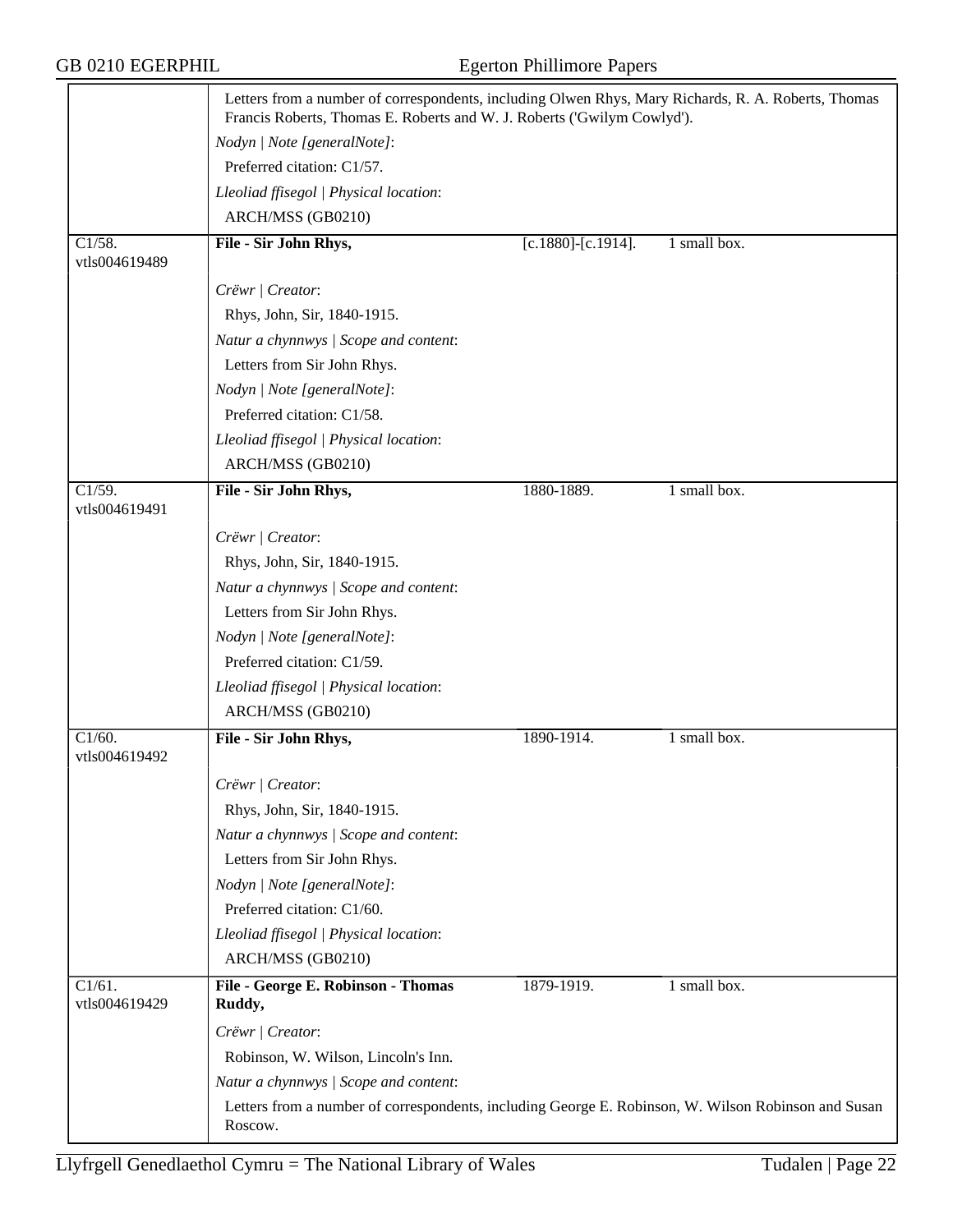|                                       | Nodyn   Note [generalNote]:                                                                                                                                                                    |            |              |  |  |
|---------------------------------------|------------------------------------------------------------------------------------------------------------------------------------------------------------------------------------------------|------------|--------------|--|--|
|                                       | Preferred citation: C1/61.                                                                                                                                                                     |            |              |  |  |
|                                       | Lleoliad ffisegol   Physical location:                                                                                                                                                         |            |              |  |  |
|                                       | ARCH/MSS (GB0210)                                                                                                                                                                              |            |              |  |  |
| C1/62.<br>vtls004619446               | File - E. Eleanor Ruck,                                                                                                                                                                        | 1895-1925. | 1 small box. |  |  |
|                                       | Crëwr   Creator:                                                                                                                                                                               |            |              |  |  |
|                                       | Ruck, Elizabeth Eleanor, 1852-1928.                                                                                                                                                            |            |              |  |  |
|                                       | Natur a chynnwys / Scope and content:                                                                                                                                                          |            |              |  |  |
|                                       | Letters from Eleanor Ruck.                                                                                                                                                                     |            |              |  |  |
|                                       | Nodyn   Note [generalNote]:                                                                                                                                                                    |            |              |  |  |
|                                       | Preferred citation: C1/62.                                                                                                                                                                     |            |              |  |  |
|                                       | Lleoliad ffisegol   Physical location:                                                                                                                                                         |            |              |  |  |
|                                       | ARCH/MSS (GB0210)                                                                                                                                                                              |            |              |  |  |
| $\overline{C1/63}$ .                  | File - A. A. Ruck - Richard C. Ruck,                                                                                                                                                           | 1895-1935. | 1 small box. |  |  |
| vtls004619451                         |                                                                                                                                                                                                |            |              |  |  |
|                                       | Crëwr   Creator:                                                                                                                                                                               |            |              |  |  |
|                                       | Ruck, Berta, 1878-1978.                                                                                                                                                                        |            |              |  |  |
|                                       | Natur a chynnwys / Scope and content:                                                                                                                                                          |            |              |  |  |
|                                       | Letters from a number of correspondents, including A. A. Ruck, Berta Ruck, G. H. Ruck, M. A. Ruck,<br>Maud Gaynor Ruck and Richard C. Ruck.                                                    |            |              |  |  |
|                                       | Nodyn   Note [generalNote]:                                                                                                                                                                    |            |              |  |  |
|                                       | Preferred citation: C1/63.                                                                                                                                                                     |            |              |  |  |
|                                       | Lleoliad ffisegol   Physical location:                                                                                                                                                         |            |              |  |  |
|                                       | ARCH/MSS (GB0210)                                                                                                                                                                              |            |              |  |  |
| $\overline{C1/64}$ .                  | File - John Sadler - Alfred Russell Smith,                                                                                                                                                     | 1875-1923. | 1 small box. |  |  |
| vtls004619469                         |                                                                                                                                                                                                |            |              |  |  |
|                                       | Crëwr   Creator:                                                                                                                                                                               |            |              |  |  |
|                                       | Sewell, R. Henry, Builth.                                                                                                                                                                      |            |              |  |  |
|                                       | Natur a chynnwys / Scope and content:                                                                                                                                                          |            |              |  |  |
|                                       | Letters from a number of correspondents, including David Samuel, S. T. H. Saunders, A. H. Sayce, R.<br>Henry Sewell, Arthur Shadwell, R. Shute, Simmons and Sons Ltd and Alfred Russell Smith. |            |              |  |  |
|                                       | Nodyn   Note [generalNote]:                                                                                                                                                                    |            |              |  |  |
|                                       | Preferred citation: C1/64.                                                                                                                                                                     |            |              |  |  |
|                                       | Lleoliad ffisegol   Physical location:                                                                                                                                                         |            |              |  |  |
|                                       | ARCH/MSS (GB0210)                                                                                                                                                                              |            |              |  |  |
| $\overline{C1/65}$ .<br>vtls004619482 | File - Emil William Smith - Fanny [Knight-<br>Bruce] Sotheran,                                                                                                                                 | 1874-1923. | 1 small box. |  |  |
|                                       | Crëwr   Creator:                                                                                                                                                                               |            |              |  |  |
|                                       | Smith, Harriette C., Henley-on-Thames.                                                                                                                                                         |            |              |  |  |
|                                       | Natur a chynnwys / Scope and content:                                                                                                                                                          |            |              |  |  |
|                                       | Letters from a number of correspondents, including Emil William Smith, Harriette C. Smith and Fanny<br>Sotheran.                                                                               |            |              |  |  |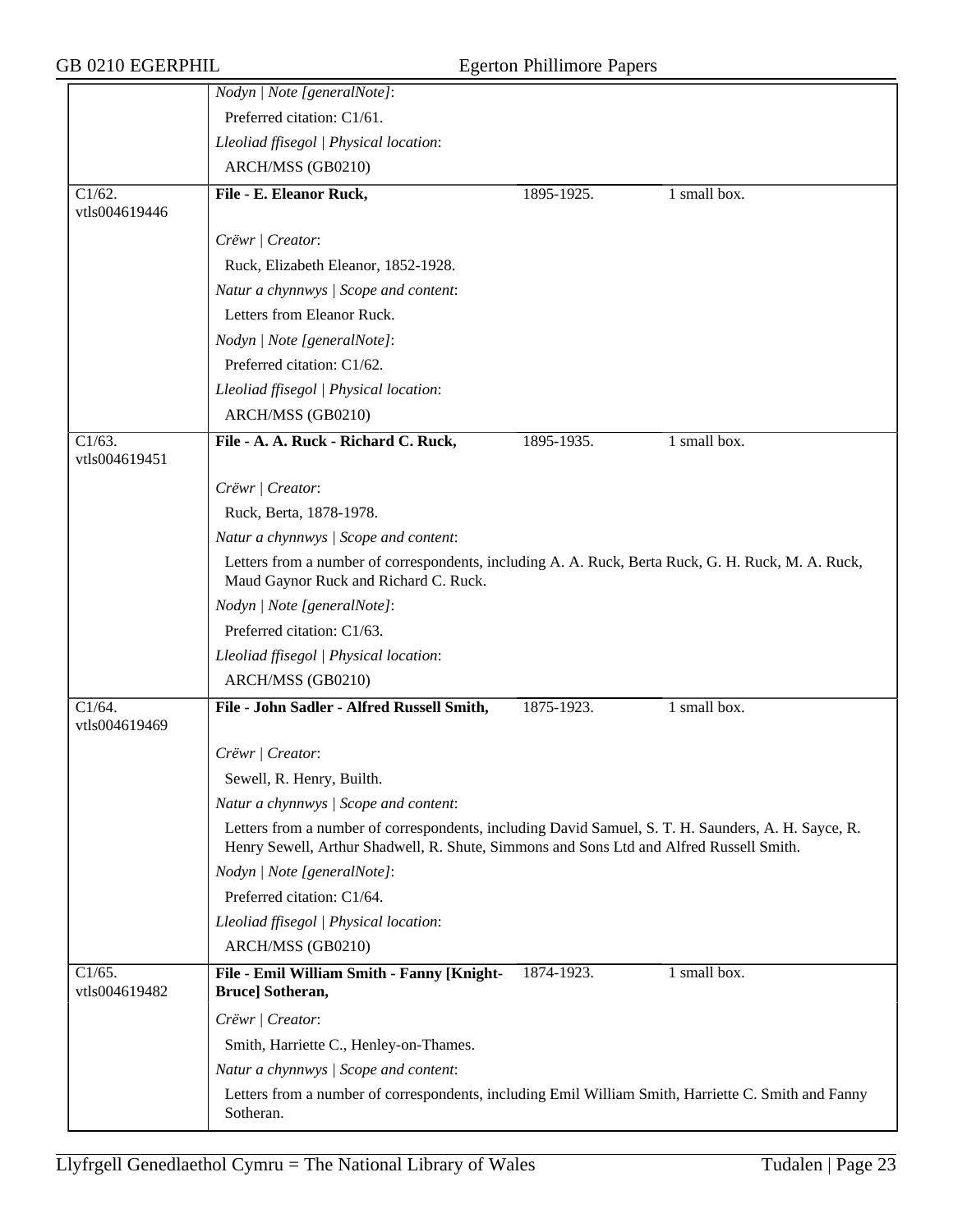|                            | Nodyn   Note [generalNote]:                                                                                                                                                                                    |            |              |  |  |
|----------------------------|----------------------------------------------------------------------------------------------------------------------------------------------------------------------------------------------------------------|------------|--------------|--|--|
|                            | Preferred citation: C1/65.                                                                                                                                                                                     |            |              |  |  |
|                            | Lleoliad ffisegol   Physical location:                                                                                                                                                                         |            |              |  |  |
|                            | ARCH/MSS (GB0210)                                                                                                                                                                                              |            |              |  |  |
| $C1/66$ .<br>vtls004619493 | File - Henry B. Sotheran - Graham H.<br>Squire,                                                                                                                                                                | 1876-1936. | 1 small box. |  |  |
|                            | Crëwr   Creator:                                                                                                                                                                                               |            |              |  |  |
|                            | Sotheran, Henry B., London.                                                                                                                                                                                    |            |              |  |  |
|                            | Natur a chynnwys / Scope and content:                                                                                                                                                                          |            |              |  |  |
|                            | Letters from a number of correspondents, including Henry B. Sotheran, Walter Spurrell, William<br>Spurrell, Georgina M. Squire and Graham H. Squire.                                                           |            |              |  |  |
|                            | Nodyn   Note [generalNote]:                                                                                                                                                                                    |            |              |  |  |
|                            | Preferred citation: C1/66.                                                                                                                                                                                     |            |              |  |  |
|                            | Lleoliad ffisegol   Physical location:                                                                                                                                                                         |            |              |  |  |
|                            | ARCH/MSS (GB0210)                                                                                                                                                                                              |            |              |  |  |
| $C1/67$ .<br>vtls004619494 | File - Alfred E. Stamp - Thomas Sykes,                                                                                                                                                                         | 1874-1920. | 1 small box. |  |  |
|                            | Crëwr   Creator:                                                                                                                                                                                               |            |              |  |  |
|                            | Stokes, Whitley, 1830-1909.                                                                                                                                                                                    |            |              |  |  |
|                            | Natur a chynnwys / Scope and content:                                                                                                                                                                          |            |              |  |  |
|                            | Letters from a number of correspondents, including Alfred E. Stamp, Edward Stanford, Mary Steevens,<br>Alan H. Stenning, William J. Stephens, W. H. Stevenson, J. A. Stewart, Whitley Stokes and John Storrie. |            |              |  |  |
|                            | Nodyn   Note [generalNote]:                                                                                                                                                                                    |            |              |  |  |
|                            | Preferred citation: C1/67.                                                                                                                                                                                     |            |              |  |  |
|                            | Lleoliad ffisegol   Physical location:                                                                                                                                                                         |            |              |  |  |
|                            | ARCH/MSS (GB0210)                                                                                                                                                                                              |            |              |  |  |
| $C1/68$ .<br>vtls004619496 | File - M. L. Tennant - Morris Thomas,                                                                                                                                                                          | 1880-1935. | 1 small box. |  |  |
|                            | Crëwr   Creator:                                                                                                                                                                                               |            |              |  |  |
|                            | Thomas, D. Lleufer (Daniel Lleufer), 1863-1940.                                                                                                                                                                |            |              |  |  |
|                            | Natur a chynnwys / Scope and content:                                                                                                                                                                          |            |              |  |  |
|                            | Letters from a number of correspondents, including Clara Thomas, D. Lleufer Thomas, D. R. Thomas,<br>John Thomas ('Eifionydd'), John Thomas ('Pencerdd Gwalia'), Lilian Evan-Thomas and Ll. Thomas.            |            |              |  |  |
|                            | Nodyn   Note [generalNote]:                                                                                                                                                                                    |            |              |  |  |
|                            | Preferred citation: C1/68.                                                                                                                                                                                     |            |              |  |  |
|                            | Lleoliad ffisegol   Physical location:                                                                                                                                                                         |            |              |  |  |
|                            | ARCH/MSS (GB0210)                                                                                                                                                                                              |            |              |  |  |
| C1/69.<br>vtls004619497    | File - R. J. Thomas - Charles Tyssen,                                                                                                                                                                          | 1876-1916. | 1 small box. |  |  |
|                            | Crëwr   Creator:                                                                                                                                                                                               |            |              |  |  |
|                            | Thomas, R. J. (Richard James), 1908-1976.                                                                                                                                                                      |            |              |  |  |
|                            | Natur a chynnwys / Scope and content:                                                                                                                                                                          |            |              |  |  |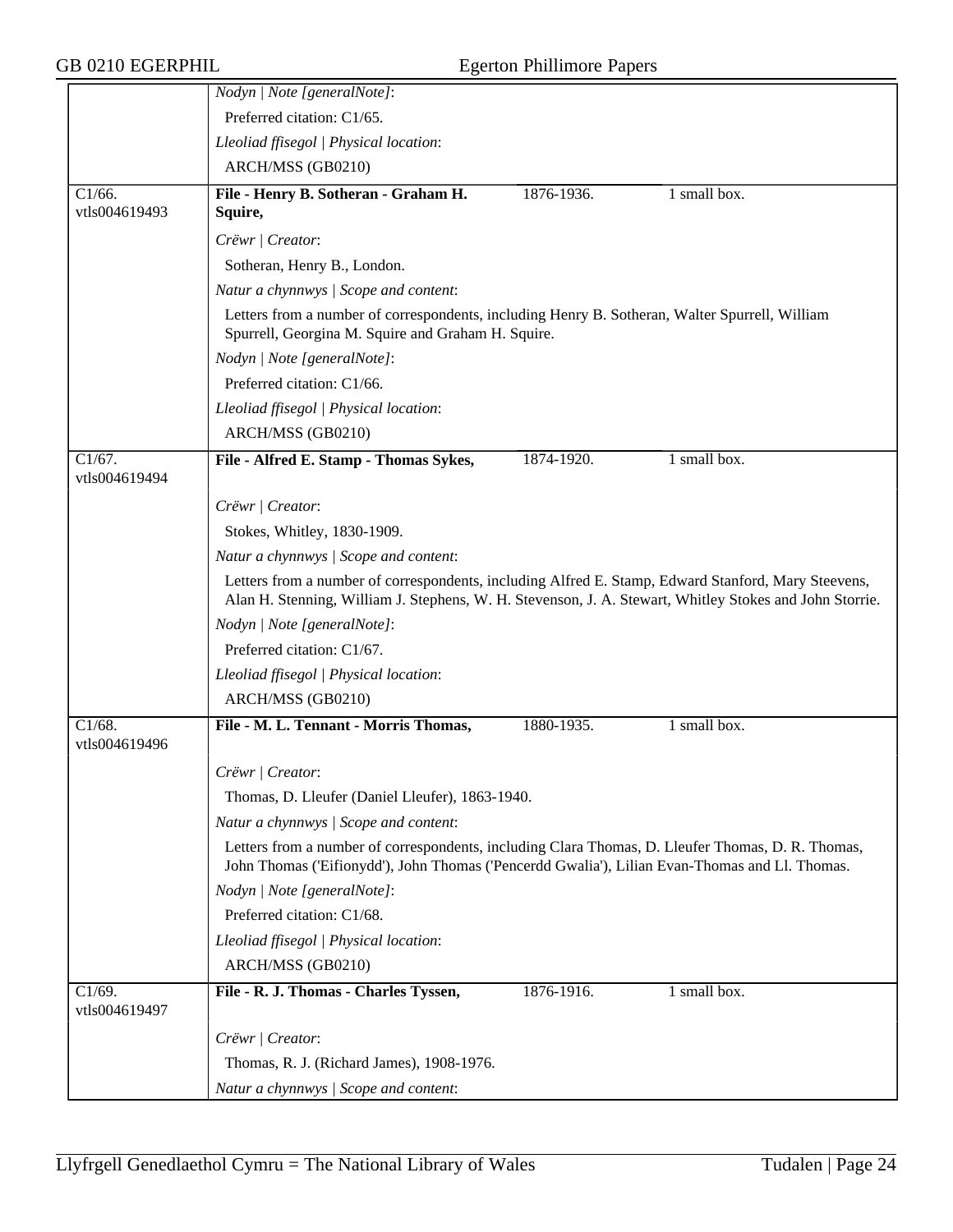|                            | Letters from a number of correspondents, including R. J. Thomas, W. Glanffrwd Thomas ('Glanffrwd'),<br>A. Hamilton Thompson, E. Margaret Thompson, Thomas Toon, George G. T. Treherne, H. M. A.<br>Traherne, C. J. Ribton-Turner and J. R. Tutin. |            |              |
|----------------------------|---------------------------------------------------------------------------------------------------------------------------------------------------------------------------------------------------------------------------------------------------|------------|--------------|
|                            | Nodyn   Note [generalNote]:                                                                                                                                                                                                                       |            |              |
|                            | Preferred citation: C1/69.                                                                                                                                                                                                                        |            |              |
|                            | Lleoliad ffisegol   Physical location:                                                                                                                                                                                                            |            |              |
|                            | ARCH/MSS (GB0210)                                                                                                                                                                                                                                 |            |              |
| C1/70.<br>vtls004619503    | File - Nye Unwin - William Vincent,                                                                                                                                                                                                               | 1883-1909. | 1 small box. |
|                            | Crëwr   Creator:                                                                                                                                                                                                                                  |            |              |
|                            | Vaughan, Henry Francis John, 1841-.                                                                                                                                                                                                               |            |              |
|                            | Natur a chynnwys / Scope and content:                                                                                                                                                                                                             |            |              |
|                            | Letters from a number of correspondents, including Henry Francis J. Vaughan.                                                                                                                                                                      |            |              |
|                            | Nodyn   Note [generalNote]:                                                                                                                                                                                                                       |            |              |
|                            | Preferred citation: C1/70.                                                                                                                                                                                                                        |            |              |
|                            | Lleoliad ffisegol   Physical location:                                                                                                                                                                                                            |            |              |
|                            | ARCH/MSS (GB0210)                                                                                                                                                                                                                                 |            |              |
| $\overline{C1/71}$ .       | File - George Wills-Wain - D. D. Williams,                                                                                                                                                                                                        | 1870-1935. | 1 small box. |
| vtls004619430              |                                                                                                                                                                                                                                                   |            |              |
|                            | Crëwr   Creator:                                                                                                                                                                                                                                  |            |              |
|                            | Walters, Elizabeth, Llandovery.                                                                                                                                                                                                                   |            |              |
|                            | Natur a chynnwys / Scope and content:                                                                                                                                                                                                             |            |              |
|                            | Letters from a number of correspondents, including E. Walford, Elizabeth Walters, Henry L. D. Ward, C.<br>Knight Watson, E. R. Wharton, Benjamin Williams ('Gwynionydd') and D. D. Williams.                                                      |            |              |
|                            | Nodyn   Note [generalNote]:                                                                                                                                                                                                                       |            |              |
|                            | Preferred citation: C1/71.                                                                                                                                                                                                                        |            |              |
|                            | Lleoliad ffisegol   Physical location:                                                                                                                                                                                                            |            |              |
|                            | ARCH/MSS (GB0210)                                                                                                                                                                                                                                 |            |              |
| $C1/72$ .<br>vtls004619448 | File - D. E. Williams - Sir John Williams,                                                                                                                                                                                                        | 1886-1926. | 1 small box. |
|                            | Crëwr   Creator:                                                                                                                                                                                                                                  |            |              |
|                            | Williams, John, 1840-1926                                                                                                                                                                                                                         |            |              |
|                            | Natur a chynnwys / Scope and content:                                                                                                                                                                                                             |            |              |
|                            | Letters from a number of correspondents, including D. G. Williams, D. J. Williams, Hugh Williams<br>('Hywel Cernyw'), Sir Ifor Williams and Sir John Williams.                                                                                    |            |              |
|                            | Nodyn   Note [generalNote]:                                                                                                                                                                                                                       |            |              |
|                            | Preferred citation: C1/72.                                                                                                                                                                                                                        |            |              |
|                            | Lleoliad ffisegol   Physical location:                                                                                                                                                                                                            |            |              |
|                            | ARCH/MSS (GB0210)                                                                                                                                                                                                                                 |            |              |
| C1/73.<br>vtls004619450    | File - L. M. Williams - William Williams,                                                                                                                                                                                                         | 1881-1932. | 1 small box. |
|                            | Crëwr   Creator:                                                                                                                                                                                                                                  |            |              |
|                            |                                                                                                                                                                                                                                                   |            |              |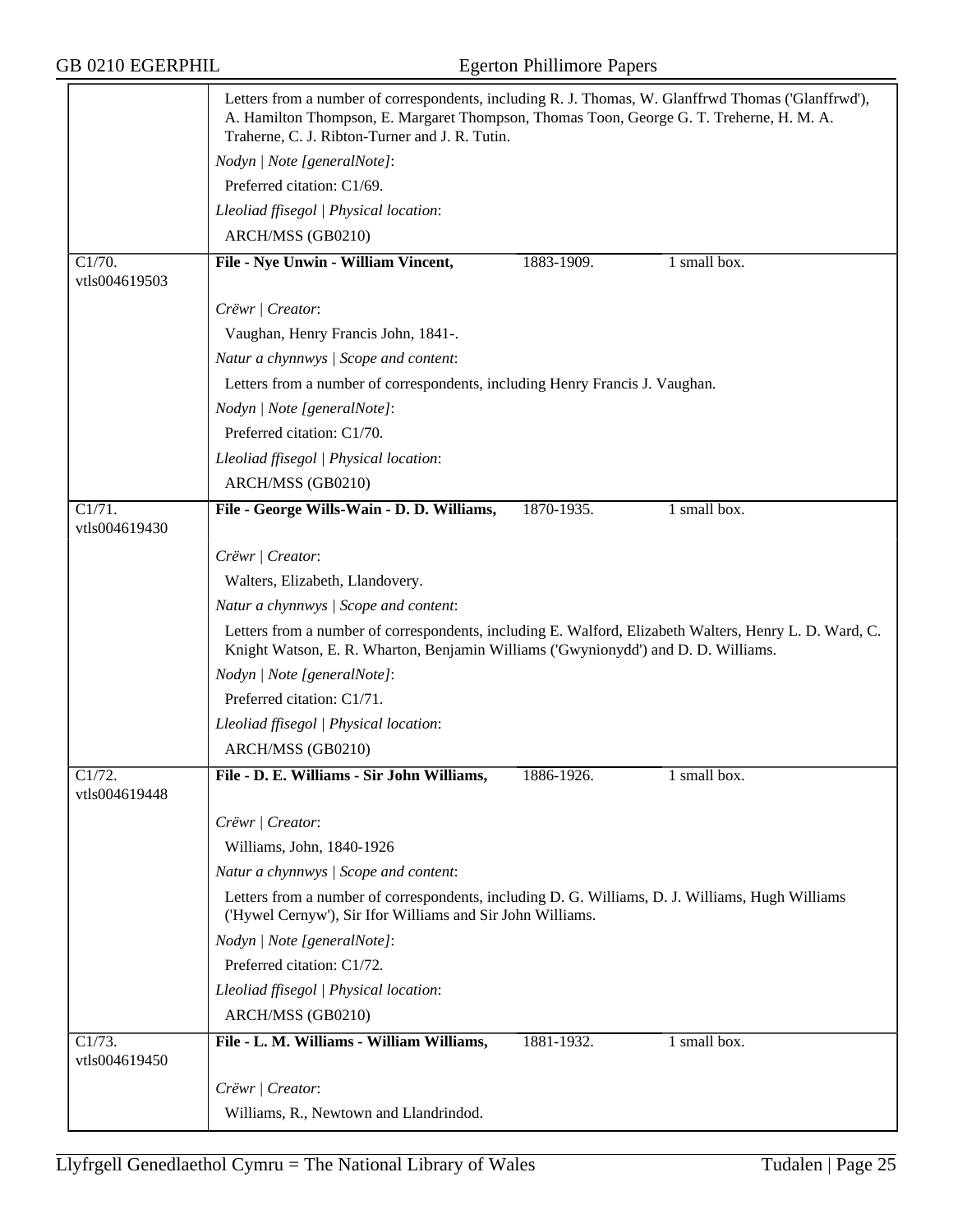GB 0210 EGERPHIL Egerton Phillimore Papers

|                         | Natur a chynnwys / Scope and content:                                                                                                                                             |  |  |  |
|-------------------------|-----------------------------------------------------------------------------------------------------------------------------------------------------------------------------------|--|--|--|
|                         | Letters from a number of correspondents, including R. Williams, T. Marchant Williams, V. E. Nash<br>Williams, W. M. Williams, W. R. Williams and Watkin H. Williams.              |  |  |  |
|                         | Nodyn   Note [generalNote]:                                                                                                                                                       |  |  |  |
|                         | Preferred citation: C1/73.                                                                                                                                                        |  |  |  |
|                         | Lleoliad ffisegol   Physical location:                                                                                                                                            |  |  |  |
|                         | ARCH/MSS (GB0210)                                                                                                                                                                 |  |  |  |
| C1/74.<br>vtls004619468 | File - E. M. Wilson - Woodall, Minshall,<br>1 small box.<br>1883-1933.<br>Thomas & Co.,                                                                                           |  |  |  |
|                         | Crëwr   Creator:                                                                                                                                                                  |  |  |  |
|                         | Wood, Richard M., Lincoln's Inn.                                                                                                                                                  |  |  |  |
|                         | Natur a chynnwys / Scope and content:                                                                                                                                             |  |  |  |
|                         | Letters from a number of correspondents, including J. M. Wilson, Richard M. Wood, and Woodall,<br>Minshall, Thomas & Co. Ltd.                                                     |  |  |  |
|                         | Nodyn   Note [generalNote]:                                                                                                                                                       |  |  |  |
|                         | Preferred citation: C1/74.                                                                                                                                                        |  |  |  |
|                         | Lleoliad ffisegol   Physical location:                                                                                                                                            |  |  |  |
|                         | ARCH/MSS (GB0210)                                                                                                                                                                 |  |  |  |
| C1/75.<br>vtls004619268 | File - J. R. Woodcock - Pym Yeatman,<br>1876-1926.<br>1 small box.                                                                                                                |  |  |  |
|                         | Crëwr   Creator:                                                                                                                                                                  |  |  |  |
|                         | Wynne, William Robert Maurice.                                                                                                                                                    |  |  |  |
|                         | Natur a chynnwys / Scope and content:                                                                                                                                             |  |  |  |
|                         | Letters from a number of correspondents, including William H. Woodward, Joseph Wright, W. R. M.<br>Wynne and Pym Yeatman.                                                         |  |  |  |
|                         | Nodyn   Note [generalNote]:                                                                                                                                                       |  |  |  |
|                         | Preferred citation: C1/75.                                                                                                                                                        |  |  |  |
|                         | Lleoliad ffisegol   Physical location:                                                                                                                                            |  |  |  |
|                         | ARCH/MSS (GB0210)                                                                                                                                                                 |  |  |  |
| C1/76.<br>vtls006048200 | File - Agnes Phillimore - Emma Phillimore,<br>1 small box.<br>1870-1904.                                                                                                          |  |  |  |
|                         | Crëwr   Creator:                                                                                                                                                                  |  |  |  |
|                         | Phillimore, Charles Augustus, 1871-1949.                                                                                                                                          |  |  |  |
|                         | Natur a chynnwys / Scope and content:                                                                                                                                             |  |  |  |
|                         | Letters from a number of correspondents, including Sir Augustus Phillimore, Emma Phillimore,<br>Catherine Mary Phillimore, Charles Augustus Phillimore and Charles B. Phillimore. |  |  |  |
|                         | Nodyn   Note [generalNote]:                                                                                                                                                       |  |  |  |
|                         | Preferred citation: C1/76.                                                                                                                                                        |  |  |  |
|                         | Lleoliad ffisegol   Physical location:                                                                                                                                            |  |  |  |
|                         | ARCH/MSS (GB0210)                                                                                                                                                                 |  |  |  |
| C1/77.<br>vtls006048202 | File - G. G. Phillimore - Violet Phillimore,<br>1868-1932.<br>1 small box.                                                                                                        |  |  |  |
|                         | Crëwr / Creator:                                                                                                                                                                  |  |  |  |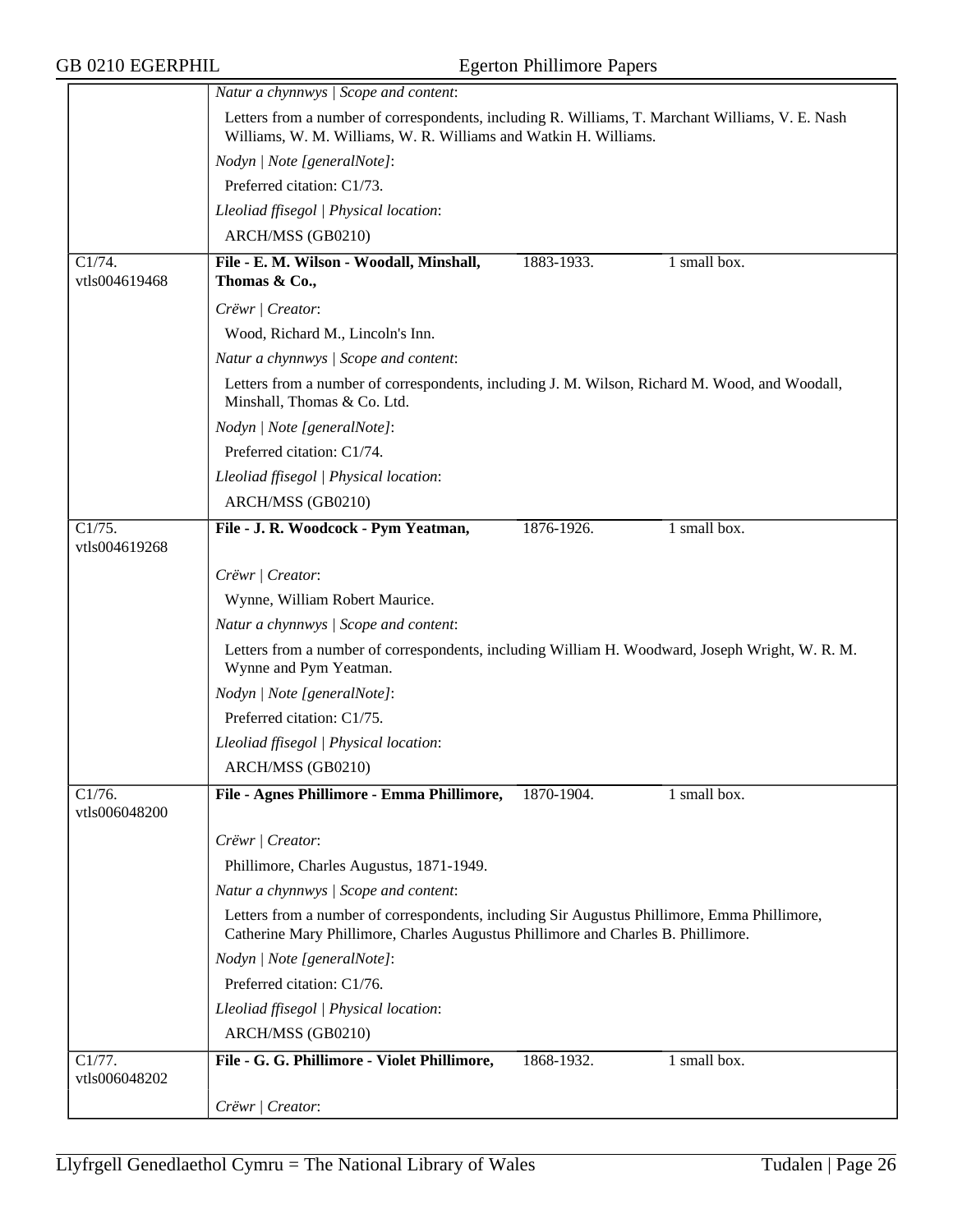|                                       | Phillimore, George Grenville, 1867-1925.                                                                                                                                                                                                                                                                 |            |              |  |  |
|---------------------------------------|----------------------------------------------------------------------------------------------------------------------------------------------------------------------------------------------------------------------------------------------------------------------------------------------------------|------------|--------------|--|--|
|                                       | Natur a chynnwys / Scope and content:                                                                                                                                                                                                                                                                    |            |              |  |  |
|                                       | Letters from a number of family members, including George Grenville Phillimore, Godfrey Phillimore,<br>Greville Phillimore, Lucy Phillimore, Marion Phillimore (Egerton Phillimore's second wife), Mary<br>Phillimore, Sir Richard F. Phillimore, Robert C. Phillimore and Sir Robert Joseph Phillimore. |            |              |  |  |
|                                       | Nodyn   Note [generalNote]:                                                                                                                                                                                                                                                                              |            |              |  |  |
|                                       | Preferred citation: C1/77.                                                                                                                                                                                                                                                                               |            |              |  |  |
|                                       | Lleoliad ffisegol   Physical location:                                                                                                                                                                                                                                                                   |            |              |  |  |
|                                       | ARCH/MSS (GB0210)                                                                                                                                                                                                                                                                                        |            |              |  |  |
| C1/78.<br>vtls006048203               | File - S. E. Phillimore,                                                                                                                                                                                                                                                                                 | 1878-1893. | 1 small box. |  |  |
|                                       | Crëwr   Creator:                                                                                                                                                                                                                                                                                         |            |              |  |  |
|                                       | Phillimore, Susan Elise, d. 1893.                                                                                                                                                                                                                                                                        |            |              |  |  |
|                                       | Natur a chynnwys / Scope and content:                                                                                                                                                                                                                                                                    |            |              |  |  |
|                                       | Letters from Egerton Phillimore's first wife, Elise.                                                                                                                                                                                                                                                     |            |              |  |  |
|                                       | Nodyn   Note [generalNote]:                                                                                                                                                                                                                                                                              |            |              |  |  |
|                                       | Preferred citation: C1/78.                                                                                                                                                                                                                                                                               |            |              |  |  |
|                                       | Lleoliad ffisegol   Physical location:                                                                                                                                                                                                                                                                   |            |              |  |  |
|                                       | ARCH/MSS (GB0210)                                                                                                                                                                                                                                                                                        |            |              |  |  |
| C1/79.<br>vtls006048204               | File - S. E. Phillimore,                                                                                                                                                                                                                                                                                 | 1878-1893. | 1 small box. |  |  |
|                                       | Crëwr   Creator:                                                                                                                                                                                                                                                                                         |            |              |  |  |
|                                       | Phillimore, Susan Elise, d. 1893.                                                                                                                                                                                                                                                                        |            |              |  |  |
|                                       | Natur a chynnwys / Scope and content:                                                                                                                                                                                                                                                                    |            |              |  |  |
|                                       | Letters from Egerton Phillimore's first wife, Elise.                                                                                                                                                                                                                                                     |            |              |  |  |
|                                       | Nodyn   Note [generalNote]:                                                                                                                                                                                                                                                                              |            |              |  |  |
|                                       | Preferred citation: C1/79.                                                                                                                                                                                                                                                                               |            |              |  |  |
|                                       | Lleoliad ffisegol   Physical location:                                                                                                                                                                                                                                                                   |            |              |  |  |
|                                       | ARCH/MSS (GB0210)                                                                                                                                                                                                                                                                                        |            |              |  |  |
| $C1/80$ .<br>vtls006048205            | File - S. E. Phillimore,                                                                                                                                                                                                                                                                                 | 1878-1882. | 1 small box. |  |  |
|                                       | Crëwr   Creator:                                                                                                                                                                                                                                                                                         |            |              |  |  |
|                                       | Phillimore, Susan Elise, d. 1893.                                                                                                                                                                                                                                                                        |            |              |  |  |
|                                       | Natur a chynnwys / Scope and content:                                                                                                                                                                                                                                                                    |            |              |  |  |
|                                       | Letters from Egerton Phillimore's first wife, Elise.                                                                                                                                                                                                                                                     |            |              |  |  |
|                                       | Nodyn   Note [generalNote]:                                                                                                                                                                                                                                                                              |            |              |  |  |
|                                       | Preferred citation: C1/80.                                                                                                                                                                                                                                                                               |            |              |  |  |
|                                       | Lleoliad ffisegol   Physical location:                                                                                                                                                                                                                                                                   |            |              |  |  |
|                                       | ARCH/MSS (GB0210)                                                                                                                                                                                                                                                                                        |            |              |  |  |
| $\overline{C1/81}$ .<br>vtls006048206 | File - S. E. Phillimore,                                                                                                                                                                                                                                                                                 | 1883-1888. | 1 small box. |  |  |
|                                       | Crëwr   Creator:                                                                                                                                                                                                                                                                                         |            |              |  |  |
|                                       | Phillimore, Susan Elise, d. 1893.                                                                                                                                                                                                                                                                        |            |              |  |  |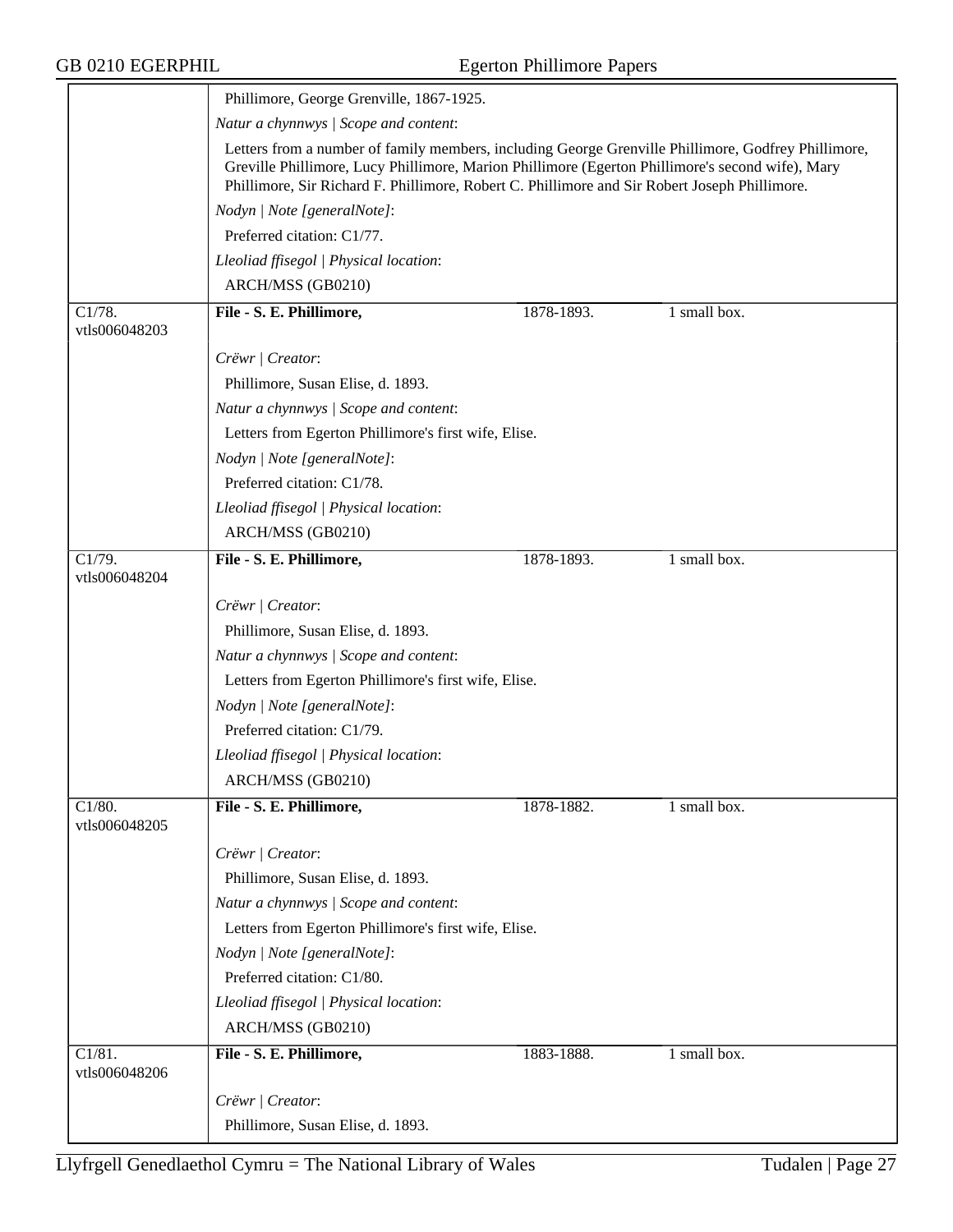|                                       | Natur a chynnwys / Scope and content:                              |                                                      |              |  |  |
|---------------------------------------|--------------------------------------------------------------------|------------------------------------------------------|--------------|--|--|
|                                       |                                                                    | Letters from Egerton Phillimore's first wife, Elise. |              |  |  |
|                                       | Nodyn   Note [generalNote]:                                        |                                                      |              |  |  |
|                                       | Preferred citation: C1/81.                                         |                                                      |              |  |  |
|                                       | Lleoliad ffisegol   Physical location:                             |                                                      |              |  |  |
|                                       | ARCH/MSS (GB0210)                                                  |                                                      |              |  |  |
| $\overline{C1/82}$ .                  | File - S. E. Phillimore,                                           | 1889-1893.                                           | 1 small box. |  |  |
| vtls006048207                         |                                                                    |                                                      |              |  |  |
|                                       | Crëwr   Creator:                                                   |                                                      |              |  |  |
|                                       | Phillimore, Susan Elise, d. 1893.                                  |                                                      |              |  |  |
|                                       | Natur a chynnwys / Scope and content:                              |                                                      |              |  |  |
|                                       | Letters from Egerton Phillimore's first wife, Elizabeth ('Elise'). |                                                      |              |  |  |
|                                       | Nodyn   Note [generalNote]:                                        |                                                      |              |  |  |
|                                       | Preferred citation: C1/82.                                         |                                                      |              |  |  |
|                                       | Lleoliad ffisegol   Physical location:                             |                                                      |              |  |  |
|                                       | ARCH/MSS (GB0210)                                                  |                                                      |              |  |  |
| $\overline{C1/83}$ .                  | <b>File - Rosalind Phillimore,</b>                                 | 1887-1935.                                           | 1 small box. |  |  |
| vtls006048208                         |                                                                    |                                                      |              |  |  |
|                                       | Crëwr   Creator:                                                   |                                                      |              |  |  |
|                                       | Phillimore, Rosalind Margaret, d. 1871.                            |                                                      |              |  |  |
|                                       | Natur a chynnwys / Scope and content:                              |                                                      |              |  |  |
|                                       | Letters from Egerton Phillimore's daughter, Rosalind ('Mimi').     |                                                      |              |  |  |
|                                       | Nodyn   Note [generalNote]:                                        |                                                      |              |  |  |
|                                       | Preferred citation: C1/83.                                         |                                                      |              |  |  |
|                                       | Lleoliad ffisegol   Physical location:                             |                                                      |              |  |  |
|                                       | ARCH/MSS (GB0210)                                                  |                                                      |              |  |  |
| $\overline{C1/84}$ .                  | File - John Phillimore,                                            | 1890-1916.                                           | 1 small box. |  |  |
| vtls006048209                         |                                                                    |                                                      |              |  |  |
|                                       | Crëwr   Creator:                                                   |                                                      |              |  |  |
|                                       | Phillimore, J. G. (John George).                                   |                                                      |              |  |  |
|                                       | Natur a chynnwys / Scope and content:                              |                                                      |              |  |  |
|                                       | Letters from Egerton Phillimore's son, John.                       |                                                      |              |  |  |
|                                       | Nodyn   Note [generalNote]:                                        |                                                      |              |  |  |
|                                       | Preferred citation: C1/84.                                         |                                                      |              |  |  |
|                                       | Lleoliad ffisegol   Physical location:                             |                                                      |              |  |  |
|                                       | ARCH/MSS (GB0210)                                                  |                                                      |              |  |  |
| $\overline{C1/85}$ .<br>vtls006048210 | File - John Phillimore,                                            | 1890-1903.                                           | 1 small box. |  |  |
|                                       | Crëwr   Creator:                                                   |                                                      |              |  |  |
|                                       | Phillimore, J. G. (John George).                                   |                                                      |              |  |  |
|                                       | Natur a chynnwys / Scope and content:                              |                                                      |              |  |  |
|                                       | Letters from Egerton Phillimore's son, John.                       |                                                      |              |  |  |
|                                       | Nodyn   Note [generalNote]:                                        |                                                      |              |  |  |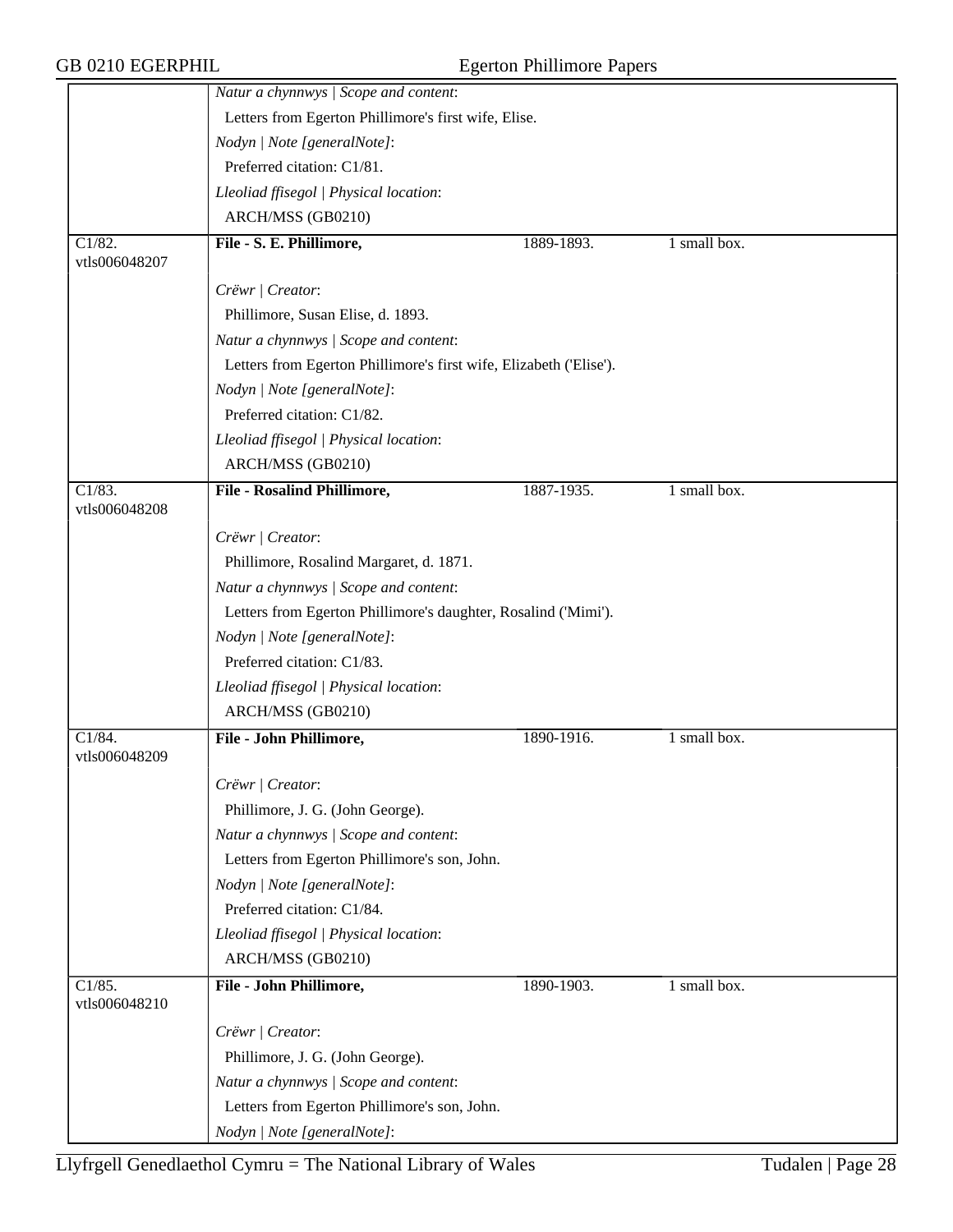|                                       | Preferred citation: C1/85.                                                                                           |                    |              |  |  |  |
|---------------------------------------|----------------------------------------------------------------------------------------------------------------------|--------------------|--------------|--|--|--|
|                                       | Lleoliad ffisegol   Physical location:                                                                               |                    |              |  |  |  |
|                                       | ARCH/MSS (GB0210)                                                                                                    |                    |              |  |  |  |
| C1/86.<br>vtls006048212               | File - John Phillimore,                                                                                              | 1904-1916.         | 1 small box. |  |  |  |
|                                       | Crëwr   Creator:                                                                                                     |                    |              |  |  |  |
|                                       | Phillimore, J. G. (John George).                                                                                     |                    |              |  |  |  |
|                                       | Natur a chynnwys / Scope and content:                                                                                |                    |              |  |  |  |
|                                       | Letters from Egerton Phillimore's son, John.                                                                         |                    |              |  |  |  |
|                                       | Nodyn   Note [generalNote]:                                                                                          |                    |              |  |  |  |
|                                       | Preferred citation: C1/86.                                                                                           |                    |              |  |  |  |
|                                       | Lleoliad ffisegol   Physical location:                                                                               |                    |              |  |  |  |
|                                       | ARCH/MSS (GB0210)                                                                                                    |                    |              |  |  |  |
| Cl/87.<br>vtls006048213               | File - W. P. W. Phillimore and W. G. F.<br>Phillimore,                                                               | 1877-1913.         | 1 small box. |  |  |  |
|                                       | Crëwr   Creator:                                                                                                     |                    |              |  |  |  |
|                                       | Phillimore, W. P. W. (William Phillimore Watts), 1853-1913.                                                          |                    |              |  |  |  |
|                                       | Natur a chynnwys / Scope and content:                                                                                |                    |              |  |  |  |
|                                       | Letters from W. P. W. Phillimore and Walter, Baron Phillimore.                                                       |                    |              |  |  |  |
|                                       | Nodyn   Note [generalNote]:                                                                                          |                    |              |  |  |  |
|                                       | Preferred citation: C1/87.                                                                                           |                    |              |  |  |  |
|                                       | Lleoliad ffisegol   Physical location:                                                                               |                    |              |  |  |  |
|                                       | ARCH/MSS (GB0210)                                                                                                    |                    |              |  |  |  |
| $\overline{C1/88}$ .<br>vtls006048214 | File - Elizabeth Phillimore and Dora<br>Phillimore,                                                                  | $[c.1890] - 1935.$ | 1 small box. |  |  |  |
|                                       | Crëwr   Creator:                                                                                                     |                    |              |  |  |  |
|                                       | Phillimore, Florence Elizabeth.                                                                                      |                    |              |  |  |  |
|                                       | Natur a chynnwys / Scope and content:                                                                                |                    |              |  |  |  |
|                                       | Letters from Egerton Phillimore's daughters, Elizabeth ('Betha') and Dora.                                           |                    |              |  |  |  |
|                                       | Nodyn   Note [generalNote]:                                                                                          |                    |              |  |  |  |
|                                       | Preferred citation: C1/88.                                                                                           |                    |              |  |  |  |
|                                       | Lleoliad ffisegol   Physical location:                                                                               |                    |              |  |  |  |
|                                       | ARCH/MSS (GB0210)                                                                                                    |                    |              |  |  |  |
| $\overline{C1/89}$ .<br>vtls006048215 | File - Miscellaneous and unidentified,                                                                               | 1879-1933.         | 1 small box. |  |  |  |
|                                       | Natur a chynnwys / Scope and content:                                                                                |                    |              |  |  |  |
|                                       | Letters to Egerton Phillimore and his family from unidentified correspondents, together with<br>miscellaneous notes. |                    |              |  |  |  |
|                                       | Nodyn   Note [generalNote]:                                                                                          |                    |              |  |  |  |
|                                       | Preferred citation: C1/89.                                                                                           |                    |              |  |  |  |
|                                       | Lleoliad ffisegol   Physical location:                                                                               |                    |              |  |  |  |
|                                       | ARCH/MSS (GB0210)                                                                                                    |                    |              |  |  |  |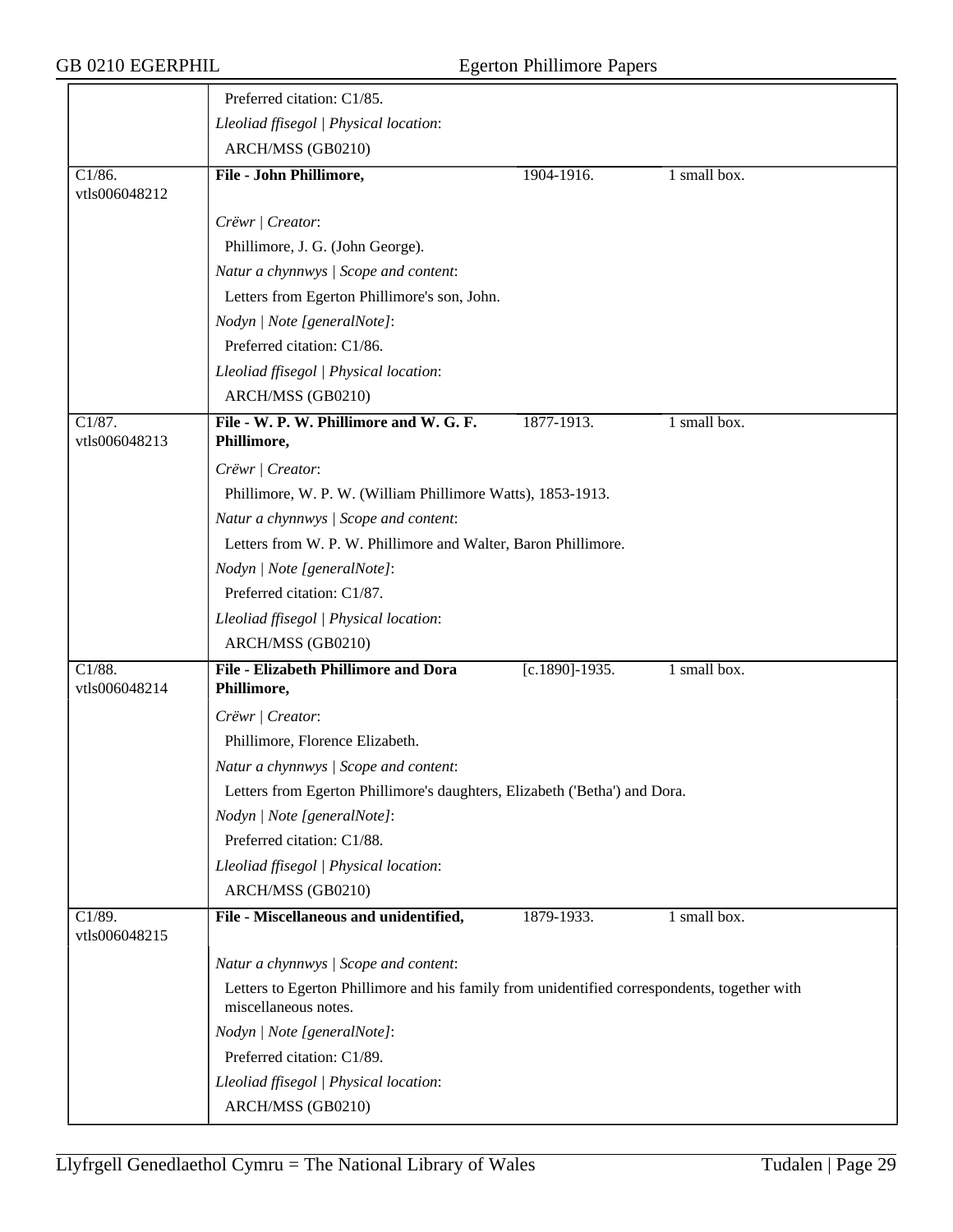# **Cyfres | Series C2. vtls004619238: Letters received from Joseph Bradney, Monmouth,**

Crëwr | Creator: Bradney, Joseph Alfred, Sir, 1859-1933.

Dyddiad | Date: 1889-1933. (dyddiad creu) | (date of creation)

Natur a chynnwys | Scope and content:

Letters reflecting Phillimore's and Bradney's shared antiquarian interests, as well as their mutual taste for rude limericks. Bradney habitually wrote to Phillimore in Latin.

Disgrifiad ffisegol | Physical description: 16 small boxes.

Lleoliad ffisegol | Physical location: ARCH/MSS (GB0210)

Iaith y deunydd | Language of the material:

Nodyn | Note [generalNote]:

Preferred citation: C2.

Pwyntiau mynediad | Access points:

• Bradney, Joseph Alfred, Sir, 1859-1933 -- Correspondence. (pwnc) | (subject)

Trefniant | Arrangement:

Arranged into broadly chronological order.

| FFeil / rhestr eitemau   File / item list |                                        |                   |                                |  |  |
|-------------------------------------------|----------------------------------------|-------------------|--------------------------------|--|--|
| Cod cyfeirnod                             | Teitl   Title                          | Dyddiadau   Dates | Disgrifiad ffisegol   Physical |  |  |
| Reference code                            |                                        |                   | description                    |  |  |
| C2/1.                                     | File - Letters,                        | 1889-1933.        | 1 small box.                   |  |  |
| vtls004619243                             |                                        |                   |                                |  |  |
|                                           | Nodyn   Note [generalNote]:            |                   |                                |  |  |
|                                           | Preferred citation: C2/1.              |                   |                                |  |  |
|                                           | Lleoliad ffisegol   Physical location: |                   |                                |  |  |
|                                           | ARCH/MSS (GB0210)                      |                   |                                |  |  |
| $C2/2$ .                                  | File - Letters,                        | 1889-1933.        | 1 small box.                   |  |  |
| vtls004619245                             |                                        |                   |                                |  |  |
|                                           | Nodyn   Note [generalNote]:            |                   |                                |  |  |
|                                           | Preferred citation: C2/2.              |                   |                                |  |  |
|                                           | Lleoliad ffisegol   Physical location: |                   |                                |  |  |
|                                           | ARCH/MSS (GB0210)                      |                   |                                |  |  |
| $\overline{C2/3}$ .                       | File - Letters,                        | 1889-1933.        | 1 small box.                   |  |  |
| vtls004619246                             |                                        |                   |                                |  |  |
|                                           | Nodyn   Note [generalNote]:            |                   |                                |  |  |
|                                           | Preferred citation: C2/3.              |                   |                                |  |  |
|                                           | Lleoliad ffisegol   Physical location: |                   |                                |  |  |
|                                           | ARCH/MSS (GB0210)                      |                   |                                |  |  |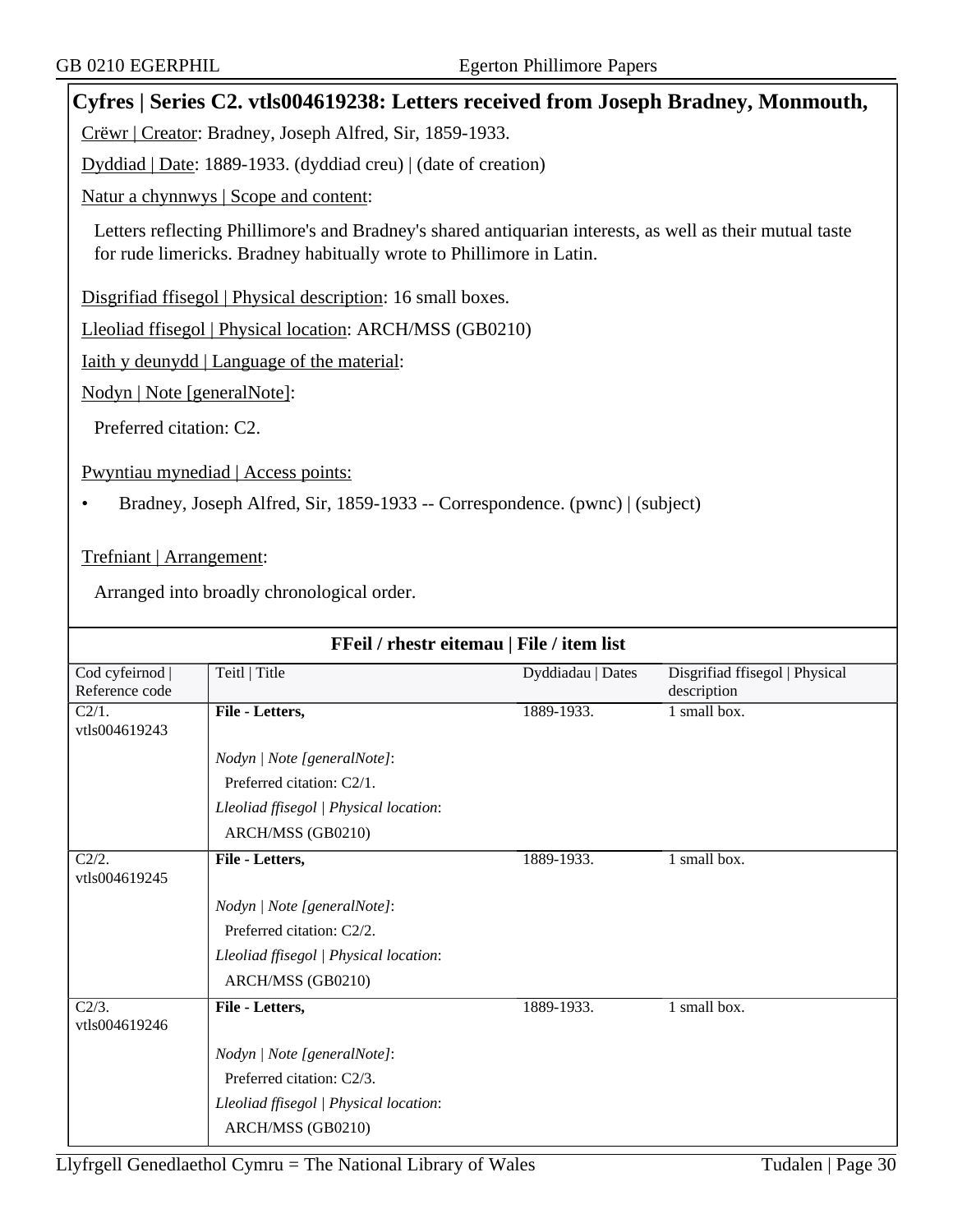| <b>GB 0210 EGERPHIL</b>              |                                        | <b>Egerton Phillimore Papers</b> |              |  |
|--------------------------------------|----------------------------------------|----------------------------------|--------------|--|
| C2/4.<br>vtls004619247               | File - Letters,                        | 1889-1933.                       | 1 small box. |  |
|                                      | Nodyn   Note [generalNote]:            |                                  |              |  |
|                                      | Preferred citation: C2/4.              |                                  |              |  |
|                                      | Lleoliad ffisegol   Physical location: |                                  |              |  |
|                                      | ARCH/MSS (GB0210)                      |                                  |              |  |
| $\overline{C2/5}$ .<br>vtls004619248 | File - Letters,                        | 1889-1933.                       | 1 small box. |  |
|                                      | Nodyn   Note [generalNote]:            |                                  |              |  |
|                                      | Preferred citation: C2/5.              |                                  |              |  |
|                                      | Lleoliad ffisegol   Physical location: |                                  |              |  |
|                                      | ARCH/MSS (GB0210)                      |                                  |              |  |
| $\overline{C2/6}$ .<br>vtls004619250 | File - Letters,                        | 1889-1909.                       | 1 small box. |  |
|                                      | Nodyn   Note [generalNote]:            |                                  |              |  |
|                                      | Preferred citation: C2/6.              |                                  |              |  |
|                                      | Lleoliad ffisegol   Physical location: |                                  |              |  |
|                                      | ARCH/MSS (GB0210)                      |                                  |              |  |
| C2/7.<br>vtls004619251               | File - Letters,                        | 1910-1913.                       | 1 small box. |  |
|                                      | Nodyn   Note [generalNote]:            |                                  |              |  |
|                                      | Preferred citation: C2/7.              |                                  |              |  |
|                                      | Lleoliad ffisegol   Physical location: |                                  |              |  |
|                                      | ARCH/MSS (GB0210)                      |                                  |              |  |
| C2/8.<br>vtls004619253               | File - Letters,                        | 1914-1915.                       | 1 small box. |  |
|                                      | Nodyn   Note [generalNote]:            |                                  |              |  |
|                                      | Preferred citation: C2/8.              |                                  |              |  |
|                                      | Lleoliad ffisegol   Physical location: |                                  |              |  |
|                                      | ARCH/MSS (GB0210)                      |                                  |              |  |
| $\overline{C2/9}$ .<br>vtls004619255 | File - Letters,                        | 1916-1919.                       | 1 small box. |  |
|                                      | Nodyn   Note [generalNote]:            |                                  |              |  |
|                                      | Preferred citation: C2/9.              |                                  |              |  |
|                                      | Lleoliad ffisegol   Physical location: |                                  |              |  |
|                                      | ARCH/MSS (GB0210)                      |                                  |              |  |
| $C2/10$ .<br>vtls004619256           | File - Letters,                        | 1920-1921.                       | 1 small box. |  |
|                                      | Nodyn   Note [generalNote]:            |                                  |              |  |
|                                      | Preferred citation: C2/10.             |                                  |              |  |
|                                      | Lleoliad ffisegol   Physical location: |                                  |              |  |
|                                      | ARCH/MSS (GB0210)                      |                                  |              |  |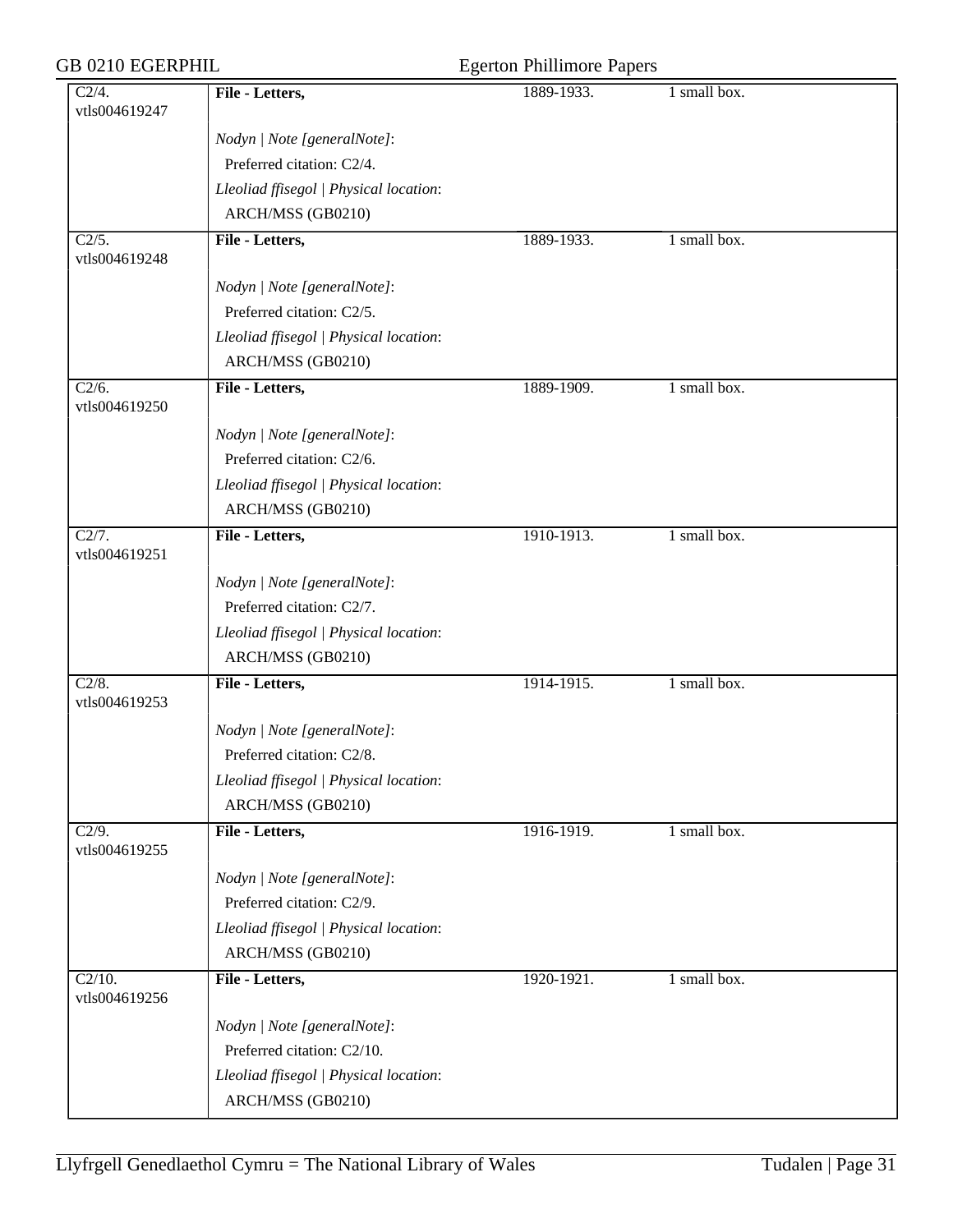| <b>GB 0210 EGERPHIL</b>                     |                                                                                 | <b>Egerton Phillimore Papers</b> |              |
|---------------------------------------------|---------------------------------------------------------------------------------|----------------------------------|--------------|
| C2/11.<br>vtls004619257                     | File - Letters,                                                                 | 1922-1923.                       | 1 small box. |
|                                             | Nodyn   Note [generalNote]:                                                     |                                  |              |
|                                             | Preferred citation: C2/11.                                                      |                                  |              |
|                                             | Lleoliad ffisegol   Physical location:                                          |                                  |              |
|                                             | ARCH/MSS (GB0210)                                                               |                                  |              |
| $\overline{\text{C}2/12.}$<br>vtls004619258 | File - Letters,                                                                 | 1924-1925.                       | 1 small box. |
|                                             | Nodyn   Note [generalNote]:                                                     |                                  |              |
|                                             | Preferred citation: C2/12.                                                      |                                  |              |
|                                             | Lleoliad ffisegol   Physical location:                                          |                                  |              |
|                                             | ARCH/MSS (GB0210)                                                               |                                  |              |
| $\overline{C2/13}$ .<br>vtls004619259       | File - Letters,                                                                 | 1926-1927.                       | 1 small box. |
|                                             | Nodyn   Note [generalNote]:                                                     |                                  |              |
|                                             | Preferred citation: C2/13.                                                      |                                  |              |
|                                             | Lleoliad ffisegol   Physical location:                                          |                                  |              |
|                                             | ARCH/MSS (GB0210)                                                               |                                  |              |
| $C2/14$ .<br>vtls004619262                  | File - Letters,                                                                 | 1928-1929.                       | 1 small box. |
|                                             | Nodyn   Note [generalNote]:                                                     |                                  |              |
|                                             | Preferred citation: C2/14.                                                      |                                  |              |
|                                             | Lleoliad ffisegol   Physical location:                                          |                                  |              |
|                                             | ARCH/MSS (GB0210)                                                               |                                  |              |
| $\overline{C2/15}$ .<br>vtls004619264       | File - Letters,                                                                 | 1930-1931.                       | 1 small box. |
|                                             | Nodyn   Note [generalNote]:                                                     |                                  |              |
|                                             | Preferred citation: C2/15.                                                      |                                  |              |
|                                             | Lleoliad ffisegol   Physical location:                                          |                                  |              |
|                                             | ARCH/MSS (GB0210)                                                               |                                  |              |
| $C2/16$ .<br>vtls004619199                  | File - Letters,                                                                 | 1932-1933.                       | 1 small box. |
|                                             | Nodyn   Note [generalNote]:                                                     |                                  |              |
|                                             | Preferred citation: C2/16.                                                      |                                  |              |
|                                             | Lleoliad ffisegol   Physical location:                                          |                                  |              |
|                                             | ARCH/MSS (GB0210)                                                               |                                  |              |
|                                             | Cyfres   Series C3. vtls004617731: Letters received from Henry Owen, London and |                                  |              |
| Haverfordwest,                              |                                                                                 |                                  |              |
|                                             | Crëwr   Creator: Owen, Henry, 1844-1919.                                        |                                  |              |
|                                             | Dyddiad   Date: 1884-1919. (dyddiad creu)   (date of creation)                  |                                  |              |

Natur a chynnwys | Scope and content: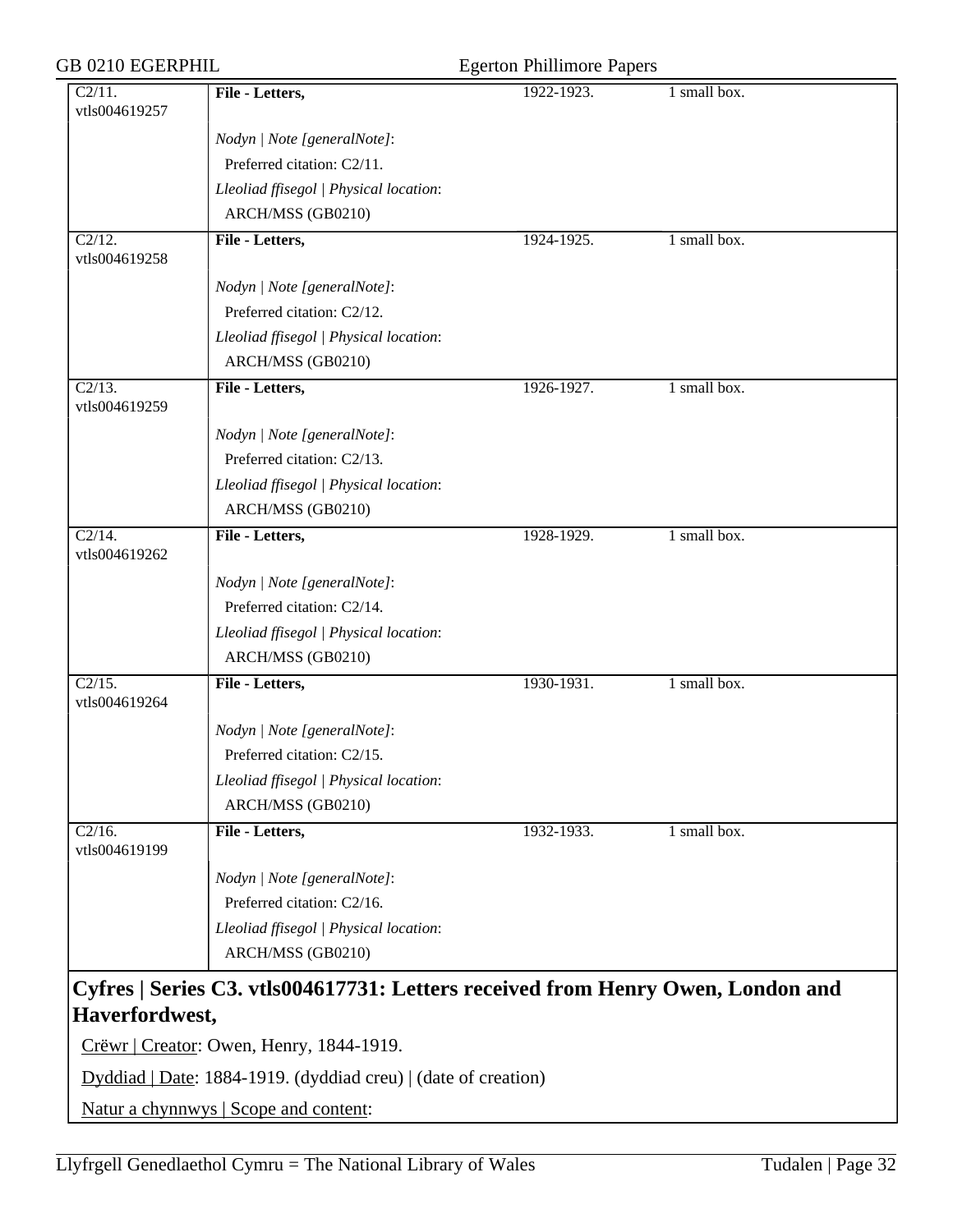Letters reflecting Phillimore's and Owen's shared antiquarian interests.

Disgrifiad ffisegol | Physical description: 14 small boxes.

Lleoliad ffisegol | Physical location: ARCH/MSS (GB0210)

Nodyn | Note [generalNote]:

Preferred citation: C3.

Trefniant | Arrangement:

Arranged chronologically.

|                                       | FFeil / rhestr eitemau   File / item list |                   |                                |  |  |
|---------------------------------------|-------------------------------------------|-------------------|--------------------------------|--|--|
| Cod cyfeirnod                         | Teitl   Title                             | Dyddiadau   Dates | Disgrifiad ffisegol   Physical |  |  |
| Reference code<br>$\overline{C3/1}$ . | File - Letters,                           | 1884-1890.        | description<br>1 small box.    |  |  |
| vtls004619241                         |                                           |                   |                                |  |  |
|                                       | Nodyn   Note [generalNote]:               |                   |                                |  |  |
|                                       | Preferred citation: C3/1.                 |                   |                                |  |  |
|                                       | Lleoliad ffisegol   Physical location:    |                   |                                |  |  |
|                                       | ARCH/MSS (GB0210)                         |                   |                                |  |  |
| C3/2.<br>vtls004619203                | File - Letters,                           | 1891.             | 1 small box.                   |  |  |
|                                       | Nodyn   Note [generalNote]:               |                   |                                |  |  |
|                                       | Preferred citation: C3/2.                 |                   |                                |  |  |
|                                       | Lleoliad ffisegol   Physical location:    |                   |                                |  |  |
|                                       | ARCH/MSS (GB0210)                         |                   |                                |  |  |
| $\overline{C3/3}$ .<br>vtls004619204  | File - Letters,                           | 1892-1895.        | 1 small box.                   |  |  |
|                                       | Nodyn   Note [generalNote]:               |                   |                                |  |  |
|                                       | Preferred citation: C3/3.                 |                   |                                |  |  |
|                                       | Lleoliad ffisegol   Physical location:    |                   |                                |  |  |
|                                       | ARCH/MSS (GB0210)                         |                   |                                |  |  |
| $\overline{C3/4}$ .<br>vtls004619205  | File - Letters,                           | 1896-1898.        | 1 small box.                   |  |  |
|                                       | Nodyn   Note [generalNote]:               |                   |                                |  |  |
|                                       | Preferred citation: C3/4.                 |                   |                                |  |  |
|                                       | Lleoliad ffisegol   Physical location:    |                   |                                |  |  |
|                                       | ARCH/MSS (GB0210)                         |                   |                                |  |  |
| $\overline{C3/5}$ .<br>vtls004619206  | File - Letters,                           | 1899-1900.        | 1 small box.                   |  |  |
|                                       | Nodyn   Note [generalNote]:               |                   |                                |  |  |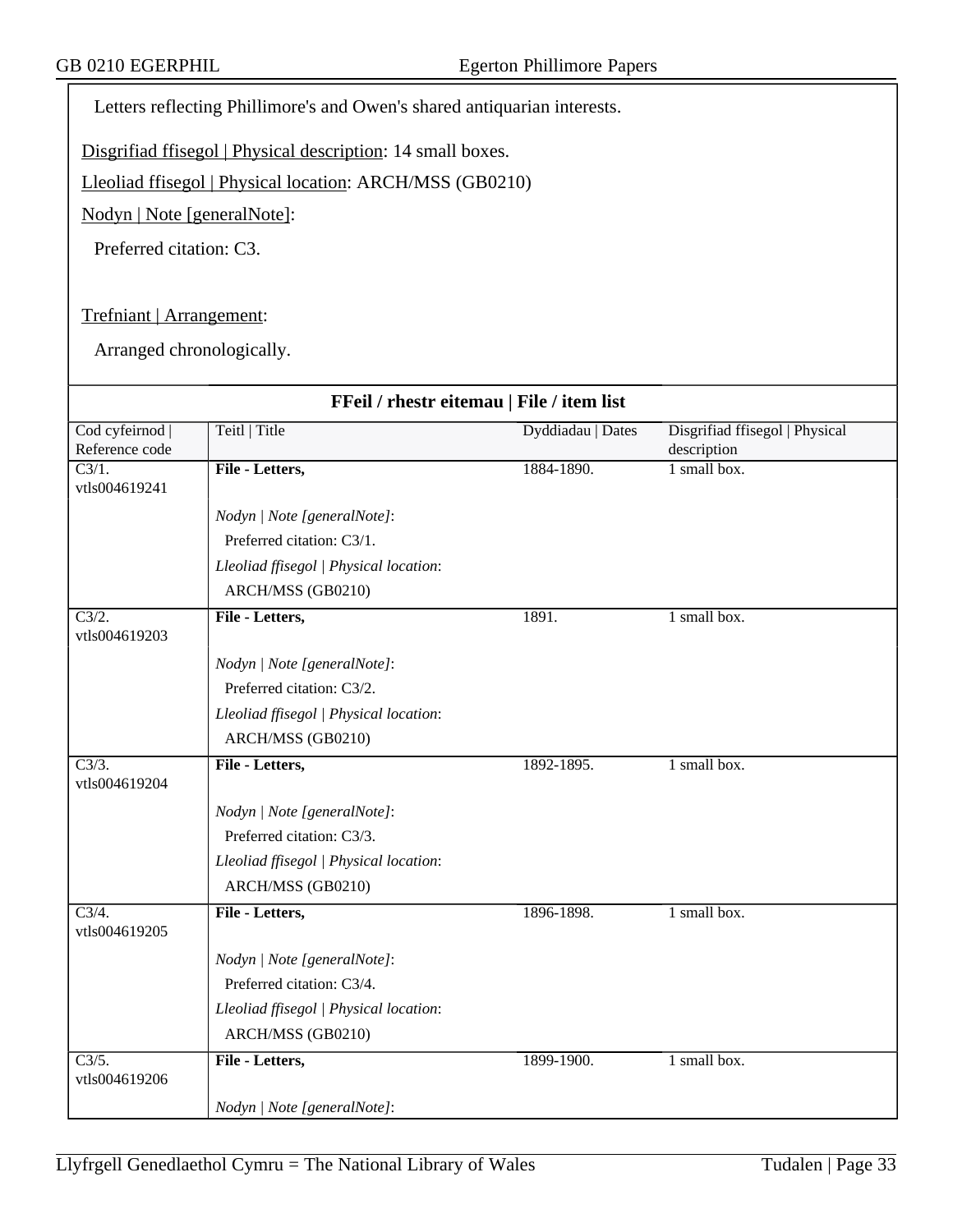|                                       | Preferred citation: C3/5.              |            |              |  |
|---------------------------------------|----------------------------------------|------------|--------------|--|
|                                       | Lleoliad ffisegol   Physical location: |            |              |  |
|                                       | ARCH/MSS (GB0210)                      |            |              |  |
| $\overline{C3/6}$ .<br>vtls004619209  | File - Letters,                        | 1901-1903. | 1 small box. |  |
|                                       | Nodyn   Note [generalNote]:            |            |              |  |
|                                       | Preferred citation: C3/6.              |            |              |  |
|                                       | Lleoliad ffisegol   Physical location: |            |              |  |
|                                       | ARCH/MSS (GB0210)                      |            |              |  |
| C3/7.<br>vtls004619212                | File - Letters,                        | 1904-1905. | 1 small box. |  |
|                                       | Nodyn   Note [generalNote]:            |            |              |  |
|                                       | Preferred citation: C3/7.              |            |              |  |
|                                       | Lleoliad ffisegol   Physical location: |            |              |  |
|                                       | ARCH/MSS (GB0210)                      |            |              |  |
| C3/8.<br>vtls004619213                | File - Letters,                        | 1906.      | 1 small box. |  |
|                                       | Nodyn   Note [generalNote]:            |            |              |  |
|                                       | Preferred citation: C3/8.              |            |              |  |
|                                       | Lleoliad ffisegol   Physical location: |            |              |  |
|                                       | ARCH/MSS (GB0210)                      |            |              |  |
| $\overline{C3/9}$ .<br>vtls004619215  | File - Letters,                        | 1907.      | 1 small box. |  |
|                                       | Nodyn   Note [generalNote]:            |            |              |  |
|                                       | Preferred citation: C3/9.              |            |              |  |
|                                       | Lleoliad ffisegol   Physical location: |            |              |  |
|                                       | ARCH/MSS (GB0210)                      |            |              |  |
| C3/10.<br>vtls004619216               | File - Letters,                        | 1908-1909. | 1 small box. |  |
|                                       | Nodyn   Note [generalNote]:            |            |              |  |
|                                       | Preferred citation: C3/10.             |            |              |  |
|                                       | Lleoliad ffisegol   Physical location: |            |              |  |
|                                       | ARCH/MSS (GB0210)                      |            |              |  |
| $C3/11$ .<br>vtls004619217            | File - Letters,                        | 1910-1911. | 1 small box. |  |
|                                       | Nodyn   Note [generalNote]:            |            |              |  |
|                                       | Preferred citation: C3/11.             |            |              |  |
|                                       | Lleoliad ffisegol   Physical location: |            |              |  |
|                                       | ARCH/MSS (GB0210)                      |            |              |  |
| $\overline{C3/12}$ .<br>vtls004619219 | File - Letters,                        | 1912-1913. | 1 small box. |  |
|                                       | Nodyn   Note [generalNote]:            |            |              |  |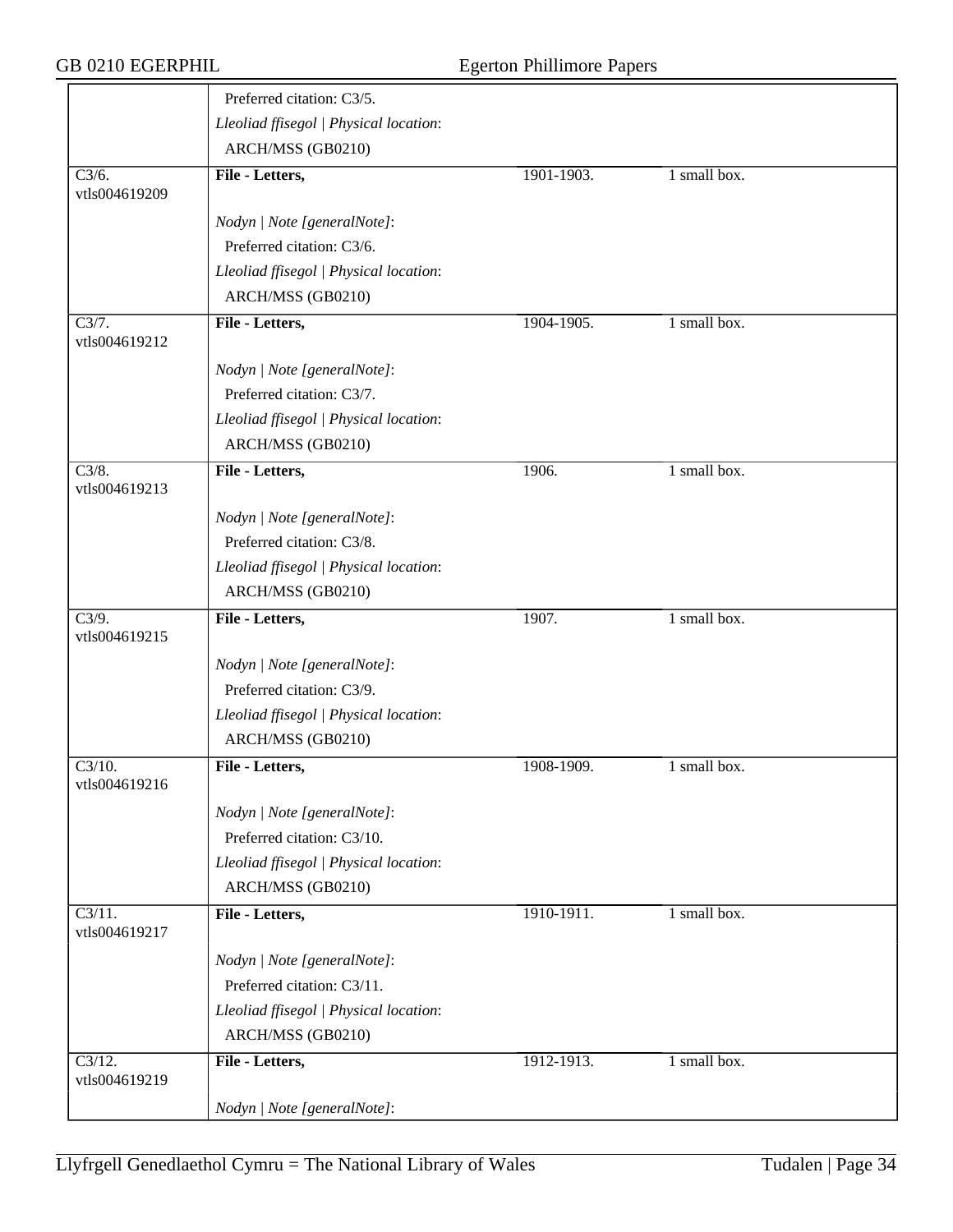|                                           | Preferred citation: C3/12.                                                         |                           |                                               |  |
|-------------------------------------------|------------------------------------------------------------------------------------|---------------------------|-----------------------------------------------|--|
|                                           | Lleoliad ffisegol   Physical location:                                             |                           |                                               |  |
|                                           | ARCH/MSS (GB0210)                                                                  |                           |                                               |  |
| $\overline{C3/13}$ .<br>vtls004619222     | File - Letters,                                                                    | 1914-1915.                | 1 small box.                                  |  |
|                                           | Nodyn   Note [generalNote]:                                                        |                           |                                               |  |
|                                           | Preferred citation: C3/13.                                                         |                           |                                               |  |
|                                           | Lleoliad ffisegol   Physical location:                                             |                           |                                               |  |
|                                           | ARCH/MSS (GB0210)                                                                  |                           |                                               |  |
| $\overline{C3/14}$ .<br>vtls004619223     | File - Letters,                                                                    | 1916-1919.                | 1 small box.                                  |  |
|                                           | Nodyn   Note [generalNote]:                                                        |                           |                                               |  |
|                                           | Preferred citation: C3/14.                                                         |                           |                                               |  |
|                                           | Lleoliad ffisegol   Physical location:                                             |                           |                                               |  |
|                                           | ARCH/MSS (GB0210)                                                                  |                           |                                               |  |
|                                           | Cyfres   Series C4. vtls004617732: Letters received from Edward Woodall, Oswestry, |                           |                                               |  |
|                                           | Crëwr   Creator: Woodall, Edward.                                                  |                           |                                               |  |
|                                           | Dyddiad   Date: 1887-1921. (dyddiad creu)   (date of creation)                     |                           |                                               |  |
|                                           | Natur a chynnwys   Scope and content:                                              |                           |                                               |  |
|                                           | Letters reflecting Phillimore's and Woodall's shared antiquarian interests.        |                           |                                               |  |
|                                           | Disgrifiad ffisegol   Physical description: 15 small boxes.                        |                           |                                               |  |
|                                           | Lleoliad ffisegol   Physical location: ARCH/MSS (GB0210)                           |                           |                                               |  |
| Nodyn   Note [generalNote]:               |                                                                                    |                           |                                               |  |
| Preferred citation: C4.                   |                                                                                    |                           |                                               |  |
|                                           |                                                                                    |                           |                                               |  |
| Trefniant   Arrangement:                  |                                                                                    |                           |                                               |  |
|                                           | Arranged in broadly chronological order.                                           |                           |                                               |  |
| FFeil / rhestr eitemau   File / item list |                                                                                    |                           |                                               |  |
| Cod cyfeirnod  <br>Reference code         | Teitl   Title                                                                      | Dyddiadau   Dates         | Disgrifiad ffisegol   Physical<br>description |  |
| C4/1.<br>vtls004619195                    | File - Letters,                                                                    | $[c.1887]$ - $[c.1921]$ . | 1 small box.                                  |  |
|                                           | Nodyn   Note [generalNote]:                                                        |                           |                                               |  |
|                                           | Preferred citation: C4/1.                                                          |                           |                                               |  |
|                                           | Lleoliad ffisegol   Physical location:                                             |                           |                                               |  |
|                                           | ARCH/MSS (GB0210)                                                                  |                           |                                               |  |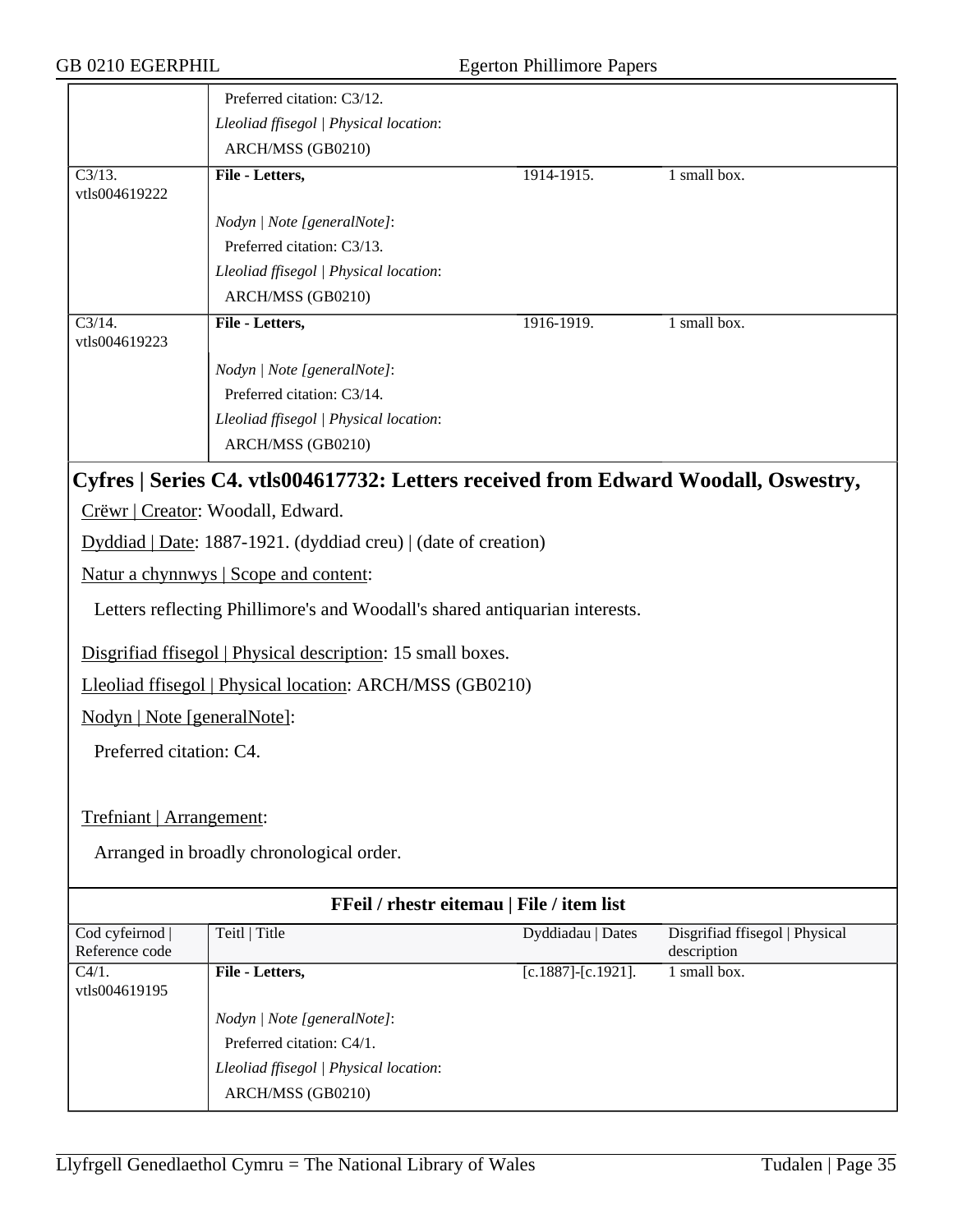| <b>GB 0210 EGERPHIL</b>              |                                        | <b>Egerton Phillimore Papers</b> |              |  |
|--------------------------------------|----------------------------------------|----------------------------------|--------------|--|
| C4/2.<br>vtls004619175               | File - Letters,                        | $[c.1887]$ - $[c.1921]$ .        | 1 small box. |  |
|                                      | Nodyn   Note [generalNote]:            |                                  |              |  |
|                                      | Preferred citation: C4/2.              |                                  |              |  |
|                                      | Lleoliad ffisegol   Physical location: |                                  |              |  |
|                                      | ARCH/MSS (GB0210)                      |                                  |              |  |
| $\overline{C4/3}$ .<br>vtls004619176 | File - Letters,                        | $[c.1887]$ - $[c.1921]$ .        | 1 small box. |  |
|                                      | Nodyn   Note [generalNote]:            |                                  |              |  |
|                                      | Preferred citation: C4/3.              |                                  |              |  |
|                                      | Lleoliad ffisegol   Physical location: |                                  |              |  |
|                                      | ARCH/MSS (GB0210)                      |                                  |              |  |
| $\overline{C4/4}$ .<br>vtls004619178 | File - Letters,                        | 1887-1891.                       | 1 small box. |  |
|                                      | Nodyn   Note [generalNote]:            |                                  |              |  |
|                                      | Preferred citation: C4/4.              |                                  |              |  |
|                                      | Lleoliad ffisegol   Physical location: |                                  |              |  |
|                                      | ARCH/MSS (GB0210)                      |                                  |              |  |
| C4/5.<br>vtls004619181               | File - Letters,                        | 1892-1898.                       | 1 small box. |  |
|                                      | Nodyn   Note [generalNote]:            |                                  |              |  |
|                                      | Preferred citation: C4/5.              |                                  |              |  |
|                                      | Lleoliad ffisegol   Physical location: |                                  |              |  |
|                                      | ARCH/MSS (GB0210)                      |                                  |              |  |
| $\overline{C4/6}$ .<br>vtls004619182 | File - Letters,                        | 1899.                            | 1 small box. |  |
|                                      | Nodyn   Note [generalNote]:            |                                  |              |  |
|                                      | Preferred citation: C4/6.              |                                  |              |  |
|                                      | Lleoliad ffisegol   Physical location: |                                  |              |  |
|                                      | ARCH/MSS (GB0210)                      |                                  |              |  |
| $\overline{C4/7}$ .<br>vtls004619183 | File - Letters,                        | 1899                             | 1 small box. |  |
|                                      | Nodyn   Note [generalNote]:            |                                  |              |  |
|                                      | Preferred citation: C4/7.              |                                  |              |  |
|                                      | Lleoliad ffisegol   Physical location: |                                  |              |  |
|                                      | ARCH/MSS (GB0210)                      |                                  |              |  |
| C4/8.<br>vtls004619173               | File - Letters,                        | 1900.                            | 1 small box. |  |
|                                      | Nodyn   Note [generalNote]:            |                                  |              |  |
|                                      | Preferred citation: C4/8.              |                                  |              |  |
|                                      | Lleoliad ffisegol   Physical location: |                                  |              |  |
|                                      | ARCH/MSS (GB0210)                      |                                  |              |  |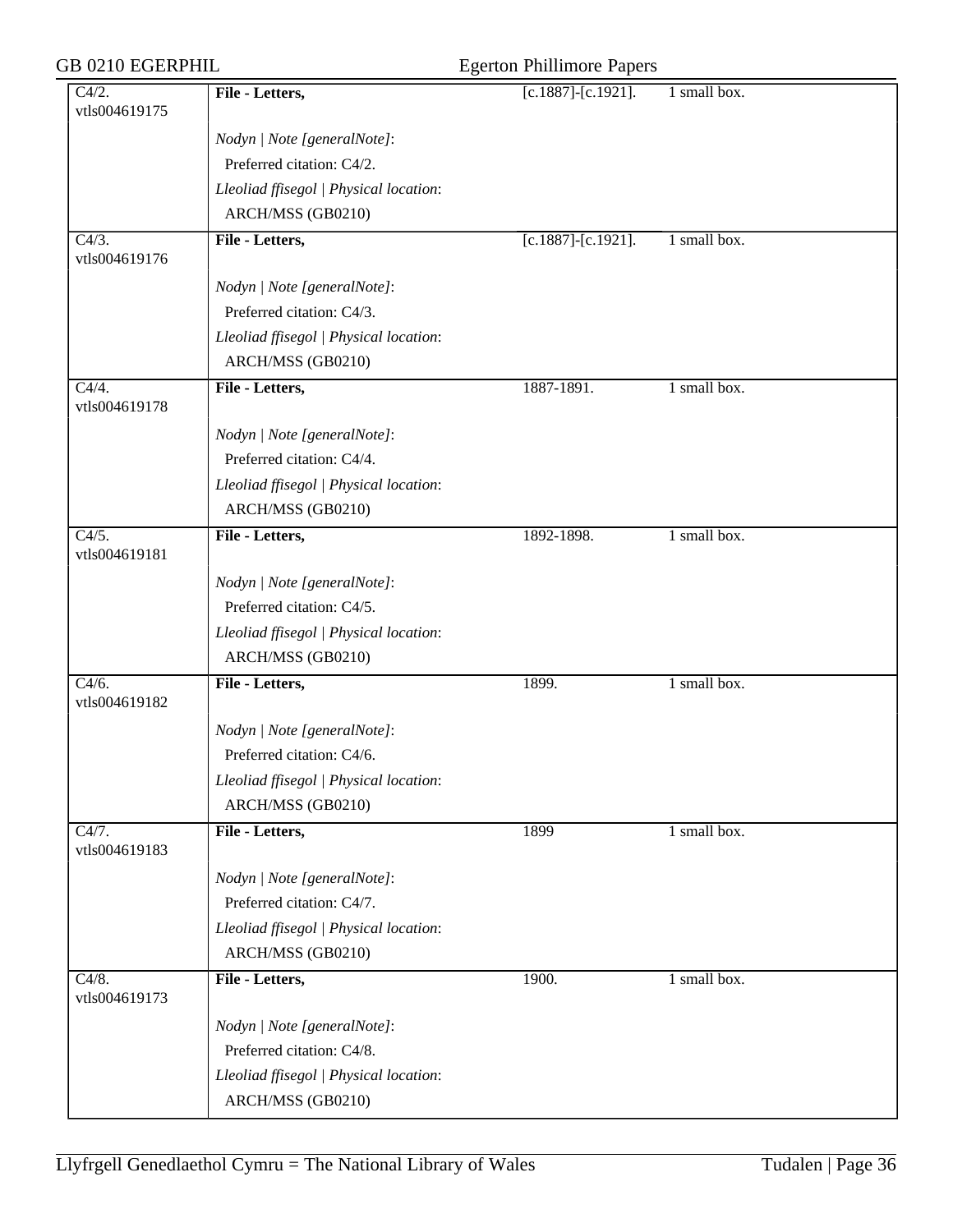| <b>GB 0210 EGERPHIL</b>               |                                        | <b>Egerton Phillimore Papers</b> |              |  |
|---------------------------------------|----------------------------------------|----------------------------------|--------------|--|
| C4/9.<br>vtls004619185                | File - Letters,                        | 1901-1902.                       | 1 small box. |  |
|                                       | Nodyn   Note [generalNote]:            |                                  |              |  |
|                                       | Preferred citation: C4/9.              |                                  |              |  |
|                                       | Lleoliad ffisegol   Physical location: |                                  |              |  |
|                                       | ARCH/MSS (GB0210)                      |                                  |              |  |
| $\overline{C4/10}$ .<br>vtls004619187 | File - Letters,                        | 1903-1906.                       | 1 small box. |  |
|                                       | Nodyn   Note [generalNote]:            |                                  |              |  |
|                                       | Preferred citation: C4/10.             |                                  |              |  |
|                                       | Lleoliad ffisegol   Physical location: |                                  |              |  |
|                                       | ARCH/MSS (GB0210)                      |                                  |              |  |
| $\overline{C4/11}$ .<br>vtls004619188 | File - Letters,                        | 1907-1908.                       | 1 small box. |  |
|                                       | Nodyn   Note [generalNote]:            |                                  |              |  |
|                                       | Preferred citation: C4/11.             |                                  |              |  |
|                                       | Lleoliad ffisegol   Physical location: |                                  |              |  |
|                                       | ARCH/MSS (GB0210)                      |                                  |              |  |
| C4/12.<br>vtls004619189               | File - Letters,                        | 1909-1910.                       | 1 small box. |  |
|                                       | Nodyn   Note [generalNote]:            |                                  |              |  |
|                                       | Preferred citation: C4/12.             |                                  |              |  |
|                                       | Lleoliad ffisegol   Physical location: |                                  |              |  |
|                                       | ARCH/MSS (GB0210)                      |                                  |              |  |
| $\overline{C4/13}$ .<br>vtls004619190 | File - Letters,                        | 1911-1912.                       | 1 small box. |  |
|                                       | Nodyn   Note [generalNote]:            |                                  |              |  |
|                                       | Preferred citation: C4/13.             |                                  |              |  |
|                                       | Lleoliad ffisegol   Physical location: |                                  |              |  |
|                                       | ARCH/MSS (GB0210)                      |                                  |              |  |
| $\overline{C4/14}$ .<br>vtls004619191 | File - Letters,                        | 1913-1915.                       | 1 small box. |  |
|                                       | Nodyn   Note [generalNote]:            |                                  |              |  |
|                                       | Preferred citation: C4/14.             |                                  |              |  |
|                                       | Lleoliad ffisegol   Physical location: |                                  |              |  |
|                                       | ARCH/MSS (GB0210)                      |                                  |              |  |
| C4/15.<br>vtls004619194               | File - Letters,                        | 1916-1921.                       | 1 small box. |  |
|                                       | Nodyn   Note [generalNote]:            |                                  |              |  |
|                                       | Preferred citation: C4/15.             |                                  |              |  |
|                                       | Lleoliad ffisegol   Physical location: |                                  |              |  |
|                                       | ARCH/MSS (GB0210)                      |                                  |              |  |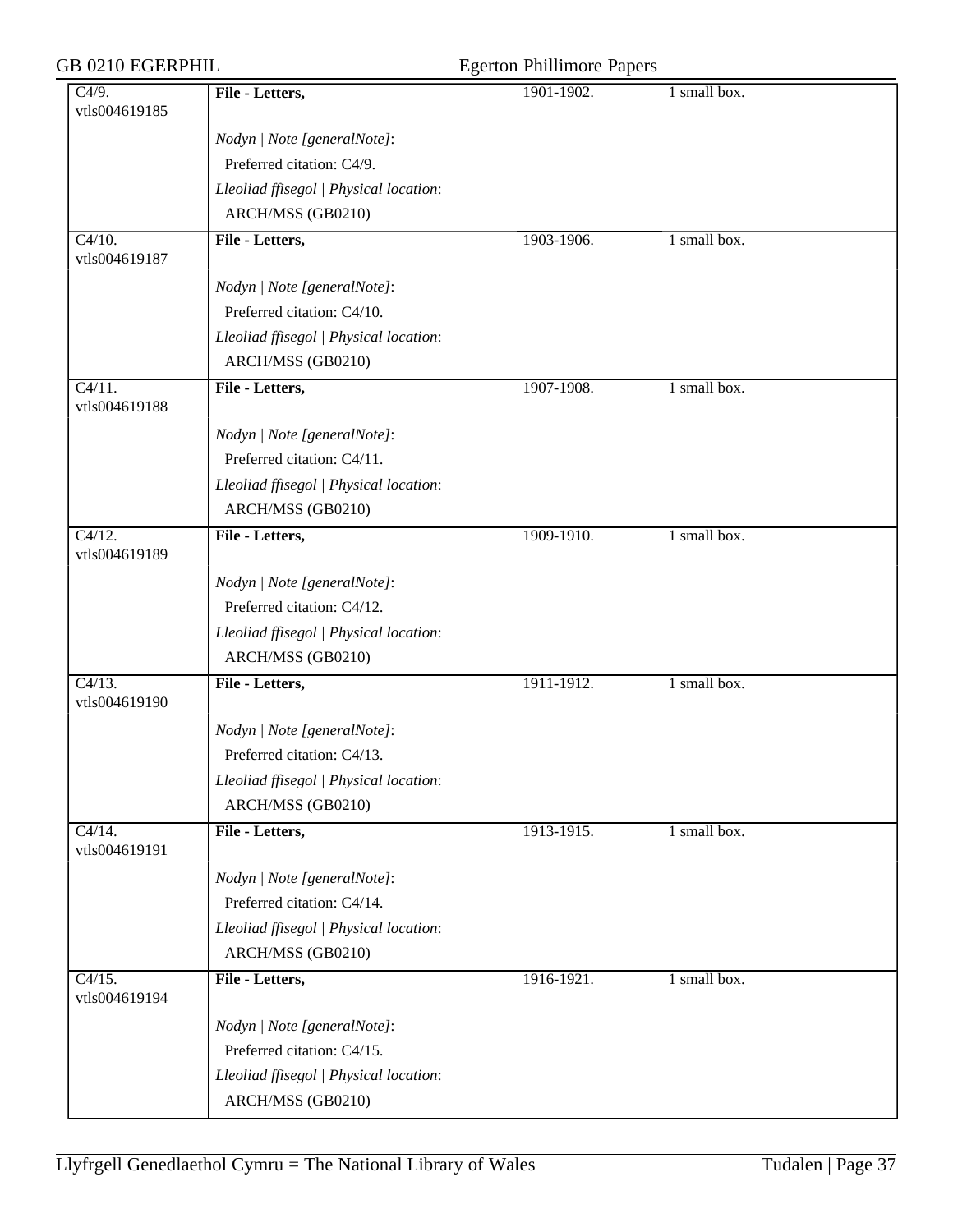### **Cyfres | Series C5. vtls004620226: Letters sent to Egerton Phillimore's parents,**

Dyddiad | Date: 1832-1878. (dyddiad creu) | (date of creation)

Natur a chynnwys | Scope and content:

Letters sent to John George Phillimore and Rosalind Phillimore, comprising professional, family and social correspondence.

Disgrifiad ffisegol | Physical description: 8 small boxes.

Lleoliad ffisegol | Physical location: ARCH/MSS (GB0210)

Iaith y deunydd | Language of the material:

Nodyn | Note [generalNote]:

Preferred citation: C5.

Pwyntiau mynediad | Access points:

- Phillimore, John George, 1808-1865. (pwnc) | (subject)
- Phillimore, Rosalind Margaret, d. 1871. (pwnc) | (subject)

Trefniant | Arrangement:

Arranged by recipient, and thereafter alphabetically by sender.

| FFeil / rhestr eitemau   File / item list |                                              |                   |                                               |  |  |
|-------------------------------------------|----------------------------------------------|-------------------|-----------------------------------------------|--|--|
| Cod cyfeirnod<br>Reference code           | Teitl   Title                                | Dyddiadau   Dates | Disgrifiad ffisegol   Physical<br>description |  |  |
| $C5/1$ .<br>vtls004620229                 | File - R. M. Phillimore (A-L),               | 1845-1871.        | 1 small box.                                  |  |  |
|                                           | Crëwr   Creator:                             |                   |                                               |  |  |
|                                           | Knight Bruce, J. L. (James Lewis), 1791-1866 |                   |                                               |  |  |
|                                           | Nodyn   Note [generalNote]:                  |                   |                                               |  |  |
|                                           | Preferred citation: C5/1.                    |                   |                                               |  |  |
|                                           | Lleoliad ffisegol   Physical location:       |                   |                                               |  |  |
|                                           | ARCH/MSS (GB0210)                            |                   |                                               |  |  |
| C5/2.<br>vtls004620230                    | File - R. M. Phillimore (M-N),               | 1844-1878.        | 1 small box.                                  |  |  |
|                                           | Crëwr   Creator:                             |                   |                                               |  |  |
|                                           | Montalembert, Rachel de, Paris.              |                   |                                               |  |  |
|                                           | Nodyn   Note [generalNote]:                  |                   |                                               |  |  |
|                                           | Preferred citation: C5/2.                    |                   |                                               |  |  |
|                                           | Lleoliad ffisegol   Physical location:       |                   |                                               |  |  |
|                                           | ARCH/MSS (GB0210)                            |                   |                                               |  |  |
| $C5/3$ .                                  | File - R. M. Phillimore (P),                 | 1841-1871.        | 1 small box.                                  |  |  |
| vtls004620231                             |                                              |                   |                                               |  |  |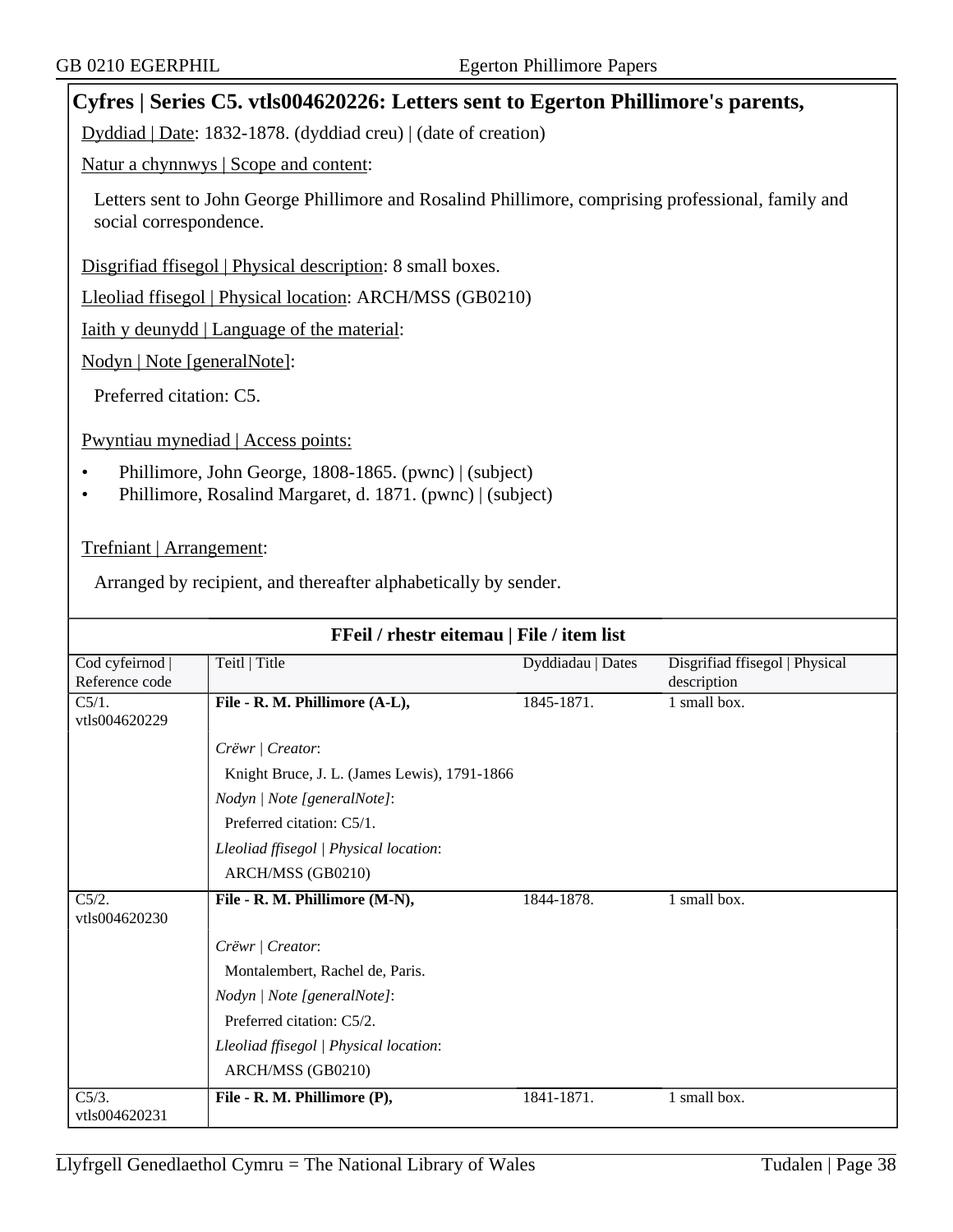| Crëwr   Creator:                           |                                                                                                                                                                                                                                                                                                                                                                                                                       |                                                                           |                              |
|--------------------------------------------|-----------------------------------------------------------------------------------------------------------------------------------------------------------------------------------------------------------------------------------------------------------------------------------------------------------------------------------------------------------------------------------------------------------------------|---------------------------------------------------------------------------|------------------------------|
| Phillimore, John George, 1808-1865.        |                                                                                                                                                                                                                                                                                                                                                                                                                       |                                                                           |                              |
| Nodyn   Note [generalNote]:                |                                                                                                                                                                                                                                                                                                                                                                                                                       |                                                                           |                              |
| Preferred citation: C5/3.                  |                                                                                                                                                                                                                                                                                                                                                                                                                       |                                                                           |                              |
|                                            |                                                                                                                                                                                                                                                                                                                                                                                                                       |                                                                           |                              |
|                                            |                                                                                                                                                                                                                                                                                                                                                                                                                       |                                                                           |                              |
|                                            |                                                                                                                                                                                                                                                                                                                                                                                                                       |                                                                           |                              |
| unidentified),                             |                                                                                                                                                                                                                                                                                                                                                                                                                       |                                                                           |                              |
| Crëwr   Creator:                           |                                                                                                                                                                                                                                                                                                                                                                                                                       |                                                                           |                              |
|                                            |                                                                                                                                                                                                                                                                                                                                                                                                                       |                                                                           |                              |
| Nodyn   Note [generalNote]:                |                                                                                                                                                                                                                                                                                                                                                                                                                       |                                                                           |                              |
| Preferred citation: C5/4.                  |                                                                                                                                                                                                                                                                                                                                                                                                                       |                                                                           |                              |
| Lleoliad ffisegol   Physical location:     |                                                                                                                                                                                                                                                                                                                                                                                                                       |                                                                           |                              |
| ARCH/MSS (GB0210)                          |                                                                                                                                                                                                                                                                                                                                                                                                                       |                                                                           |                              |
| File - J. G. Phillimore (A-P),             | 1833-1853.                                                                                                                                                                                                                                                                                                                                                                                                            | 1 small box.                                                              |                              |
|                                            |                                                                                                                                                                                                                                                                                                                                                                                                                       |                                                                           |                              |
| Crëwr   Creator:                           |                                                                                                                                                                                                                                                                                                                                                                                                                       |                                                                           |                              |
| Keating, Henry S. (Henry Sheehy), d. 1847. |                                                                                                                                                                                                                                                                                                                                                                                                                       |                                                                           |                              |
| Nodyn   Note [generalNote]:                |                                                                                                                                                                                                                                                                                                                                                                                                                       |                                                                           |                              |
| Preferred citation: C5/5.                  |                                                                                                                                                                                                                                                                                                                                                                                                                       |                                                                           |                              |
|                                            |                                                                                                                                                                                                                                                                                                                                                                                                                       |                                                                           |                              |
|                                            |                                                                                                                                                                                                                                                                                                                                                                                                                       |                                                                           |                              |
| File - J. G. Phillimore (P),               | 1833-1854.                                                                                                                                                                                                                                                                                                                                                                                                            | 1 small box.                                                              |                              |
|                                            |                                                                                                                                                                                                                                                                                                                                                                                                                       |                                                                           |                              |
|                                            |                                                                                                                                                                                                                                                                                                                                                                                                                       |                                                                           |                              |
|                                            |                                                                                                                                                                                                                                                                                                                                                                                                                       |                                                                           |                              |
|                                            |                                                                                                                                                                                                                                                                                                                                                                                                                       |                                                                           |                              |
|                                            |                                                                                                                                                                                                                                                                                                                                                                                                                       |                                                                           |                              |
|                                            |                                                                                                                                                                                                                                                                                                                                                                                                                       |                                                                           |                              |
|                                            |                                                                                                                                                                                                                                                                                                                                                                                                                       |                                                                           |                              |
|                                            |                                                                                                                                                                                                                                                                                                                                                                                                                       |                                                                           |                              |
| Crëwr   Creator:                           |                                                                                                                                                                                                                                                                                                                                                                                                                       |                                                                           |                              |
| Rost, Reinhold, 1822-1896.                 |                                                                                                                                                                                                                                                                                                                                                                                                                       |                                                                           |                              |
| Nodyn   Note [generalNote]:                |                                                                                                                                                                                                                                                                                                                                                                                                                       |                                                                           |                              |
| Preferred citation: C5/7.                  |                                                                                                                                                                                                                                                                                                                                                                                                                       |                                                                           |                              |
| Lleoliad ffisegol   Physical location:     |                                                                                                                                                                                                                                                                                                                                                                                                                       |                                                                           |                              |
| ARCH/MSS (GB0210)                          |                                                                                                                                                                                                                                                                                                                                                                                                                       |                                                                           |                              |
| File - J. G. Phillimore (unidentified),    | 1832-1852.                                                                                                                                                                                                                                                                                                                                                                                                            | 1 small box.                                                              |                              |
|                                            |                                                                                                                                                                                                                                                                                                                                                                                                                       |                                                                           |                              |
| Preferred citation: C5/8.                  |                                                                                                                                                                                                                                                                                                                                                                                                                       |                                                                           |                              |
|                                            | Lleoliad ffisegol   Physical location:<br>ARCH/MSS (GB0210)<br>File - R. M. Phillimore (R-W and<br>Lleoliad ffisegol   Physical location:<br>ARCH/MSS (GB0210)<br>Crëwr   Creator:<br>Phillimore, Robert, Sir, 1810-1885.<br>Nodyn   Note [generalNote]:<br>Preferred citation: C5/6.<br>Lleoliad ffisegol   Physical location:<br>ARCH/MSS (GB0210)<br>File - J. G. Phillimore (R-Z),<br>Nodyn   Note [generalNote]: | 1844-1870.<br>Rawnsley, Robert Drummond Burrell, 1818-1882.<br>1834-1854. | 1 small box.<br>1 small box. |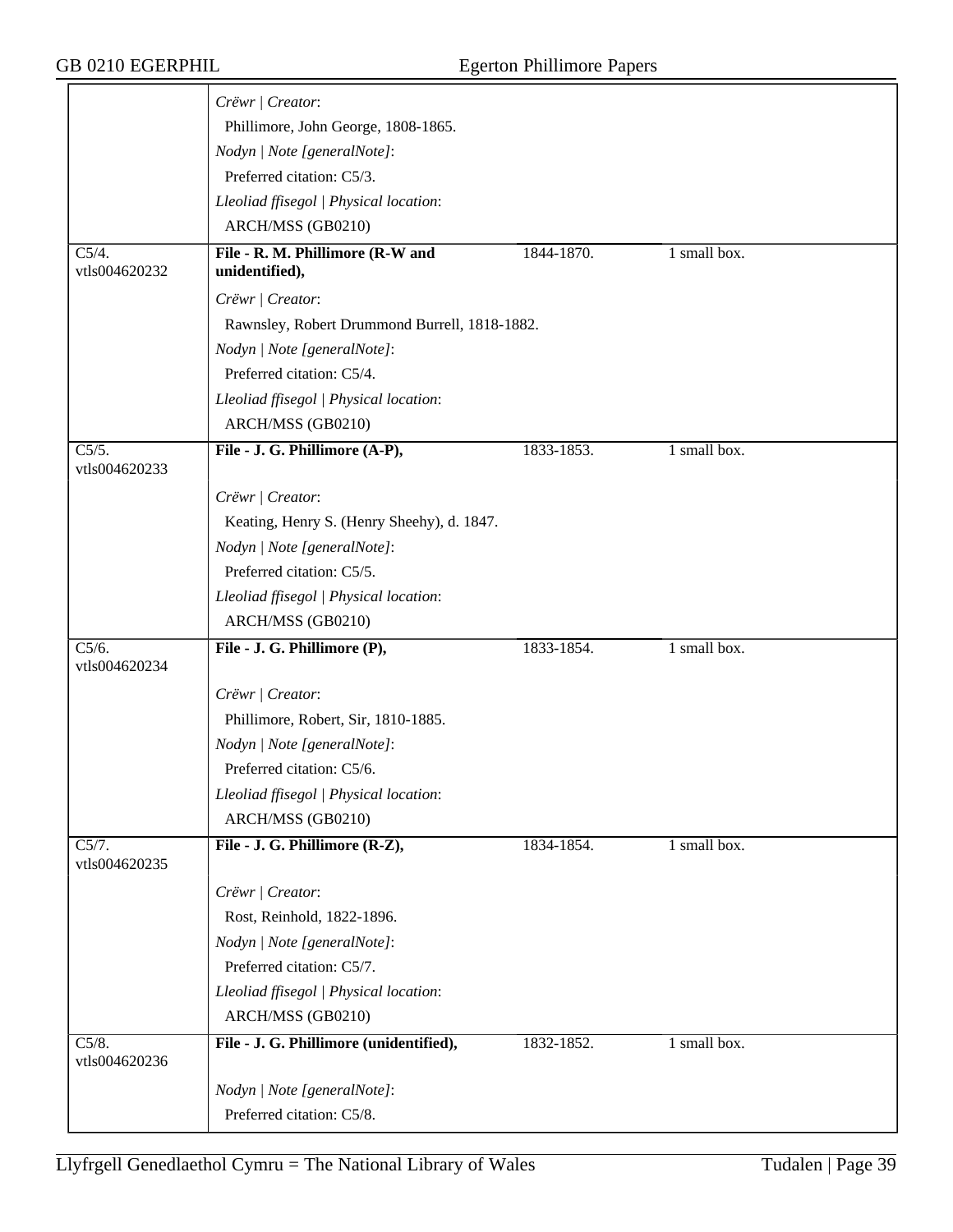*Lleoliad ffisegol | Physical location*: ARCH/MSS (GB0210)

### **Cyfres | Series C6. vtls004178000 (WlAbNL)0000178000: Letters sent by Egerton Phillimore,**

Dyddiad | Date: 1878-1936. (dyddiad creu) | (date of creation)

Natur a chynnwys | Scope and content:

Letter books containing copies of letters sent by Egerton Phillimore, 1878-1937 (mainly 1887-1893), to friends, relations, acquaintances and editors of periodicals, together with miscellaneous letters in his hand, including draft letters, copies of letters sent, and letters he wrote without ever posting, 1878-1936, and letters to his landladies, 1912-1929.

Disgrifiad ffisegol | Physical description: 3 medium boxes.

Lleoliad ffisegol | Physical location: ARCH/MSS (GB0210)

Nodyn | Note [generalNote]:

Preferred citation: C6.

Trefniant | Arrangement:

Arranged in broadly chronological order.

| FFeil / rhestr eitemau   File / item list       |                                                                                                                                                                                                                                                     |                   |                                               |  |  |
|-------------------------------------------------|-----------------------------------------------------------------------------------------------------------------------------------------------------------------------------------------------------------------------------------------------------|-------------------|-----------------------------------------------|--|--|
| Cod cyfeirnod<br>Reference code                 | Teitl   Title                                                                                                                                                                                                                                       | Dyddiadau   Dates | Disgrifiad ffisegol   Physical<br>description |  |  |
| $C6/1$ .<br>vtls004399765<br>(WIAbNL)0000399765 | File - Letter book,                                                                                                                                                                                                                                 | 1887-1888.        | 1 vol.                                        |  |  |
|                                                 | Natur a chynnwys / Scope and content:<br>Carbon copies of letters, 18 August 1887 - 6 August 1888.<br>Nodyn   Note [generalNote]:<br>Preferred citation: C6/1.<br>Lleoliad ffisegol   Physical location:<br>ARCH/MSS (GB0210)                       |                   |                                               |  |  |
| C6/2.<br>vtls004399766<br>(WIAbNL)0000399766    | File - Letter book,<br>Natur a chynnwys / Scope and content:<br>Carbon copies of letters, 7 August 1888 - 11 April 1889.<br>Nodyn   Note [generalNote]:<br>Preferred citation: C6/2.<br>Lleoliad ffisegol   Physical location:<br>ARCH/MSS (GB0210) | 1888-1889.        | 1 vol.                                        |  |  |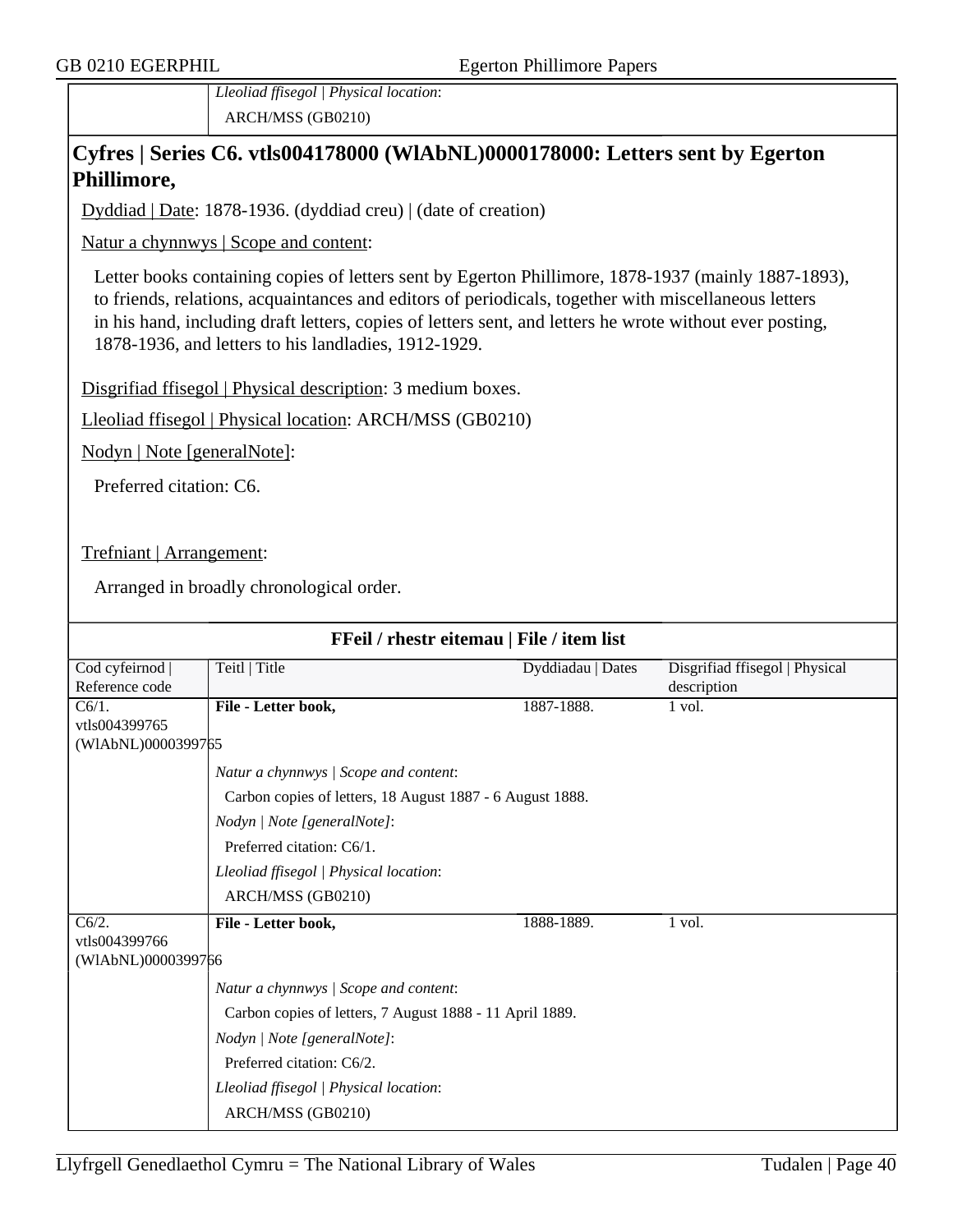| GB 0210 EGERPHIL                             |                                                                                                      | <b>Egerton Phillimore Papers</b> |           |
|----------------------------------------------|------------------------------------------------------------------------------------------------------|----------------------------------|-----------|
| C6/3.<br>vtls004399767<br>(WIAbNL)0000399767 | File - Letter book,                                                                                  | 1889-1890.                       | 1 vol.    |
|                                              | Natur a chynnwys / Scope and content:                                                                |                                  |           |
|                                              | Carbon copies of letters, 13 August 1889 - 14 September 1890.                                        |                                  |           |
|                                              | Nodyn   Note [generalNote]:                                                                          |                                  |           |
|                                              | Preferred citation: C6/3.                                                                            |                                  |           |
|                                              | Lleoliad ffisegol   Physical location:                                                               |                                  |           |
|                                              | ARCH/MSS (GB0210)                                                                                    |                                  |           |
| $\overline{C6/4}$ .                          | File - Letter book,                                                                                  | 1890-1893.                       | 1 vol.    |
| vtls004399781<br>(WIAbNL)0000399781          |                                                                                                      |                                  |           |
|                                              | Natur a chynnwys / Scope and content:                                                                |                                  |           |
|                                              | Carbon copies of letters, 17 September 1890 - 13 May 1893, together with pressed flowers and leaves. |                                  |           |
|                                              | Nodyn   Note [generalNote]:                                                                          |                                  |           |
|                                              | Preferred citation: C6/4.                                                                            |                                  |           |
|                                              | Lleoliad ffisegol   Physical location:                                                               |                                  |           |
|                                              | ARCH/MSS (GB0210)                                                                                    |                                  |           |
| $\overline{C6/5}$ .<br>vtls004399789         | File - Copy letters,                                                                                 | 1878-1936.                       | 1 folder. |
| (WIAbNL)0000399789                           |                                                                                                      |                                  |           |
|                                              | Nodyn   Note [generalNote]:                                                                          |                                  |           |
|                                              | Preferred citation: C6/5.                                                                            |                                  |           |
|                                              | Lleoliad ffisegol   Physical location:                                                               |                                  |           |
|                                              | ARCH/MSS (GB0210)                                                                                    |                                  |           |
| C6/6.<br>vtls004399791                       | File - Copy letters,                                                                                 | 1886-1935.                       | 1 folder. |
| (WIAbNL)0000399791                           |                                                                                                      |                                  |           |
|                                              | Nodyn   Note [generalNote]:                                                                          |                                  |           |
|                                              | Preferred citation: C6/6.                                                                            |                                  |           |
|                                              | Lleoliad ffisegol   Physical location:                                                               |                                  |           |
|                                              | ARCH/MSS (GB0210)                                                                                    |                                  |           |
| C6/7.                                        | File - Copy letters,                                                                                 | 1887-1934.                       | 1 folder. |
| vtls004399794<br>(WIAbNL)0000399794          |                                                                                                      |                                  |           |
|                                              | Nodyn   Note [generalNote]:                                                                          |                                  |           |
|                                              | Preferred citation: C6/7.                                                                            |                                  |           |
|                                              | Lleoliad ffisegol   Physical location:                                                               |                                  |           |
|                                              | ARCH/MSS (GB0210)                                                                                    |                                  |           |
| C6/8.<br>vtls004399797<br>(WIAbNL)0000399797 | <b>File - Letters to Egerton Phillimore's</b><br>landladies,                                         | 1912-1929.                       | 1 folder. |
|                                              | Natur a chynnwys / Scope and content:                                                                |                                  |           |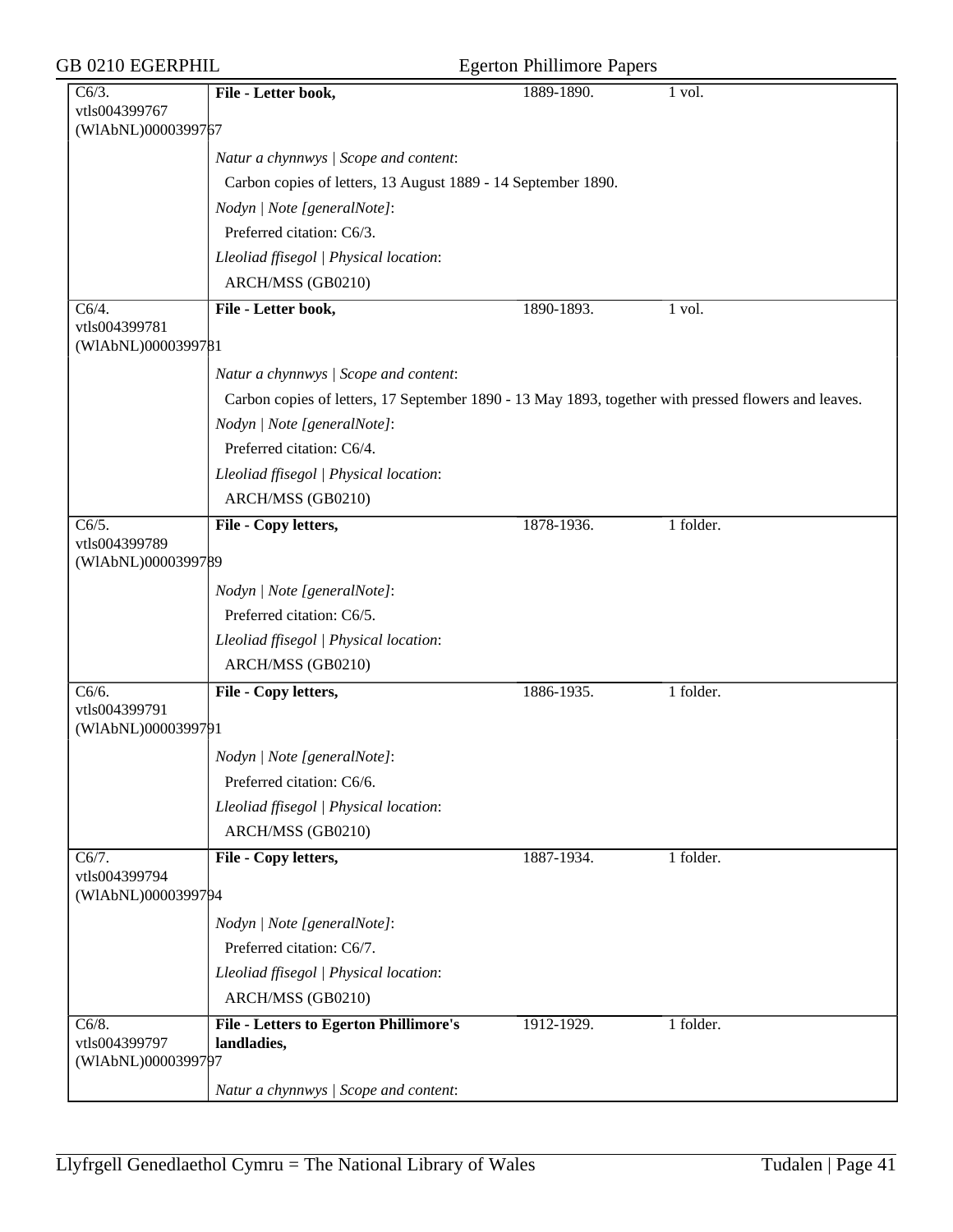Copies of letters from Egerton Phillimore to the owners of Bryn Awel, Corris, relating to his tenancy of the house. *Nodyn | Note [generalNote]*: Preferred citation: C6/8. *Lleoliad ffisegol | Physical location*:

ARCH/MSS (GB0210)

## **Is-fonds | Subfonds N. vtls004178006 (WlAbNL)0000178006: Antiquarian notes and transcripts,**

Dyddiad | Date: 1880-1937. (dyddiad creu) | (date of creation)

Natur a chynnwys | Scope and content:

Papers relating to Egerton Phillimore's academic pursuits, reflecting his wide-ranging interests and the disorderly fashion in which he went about his work.

Disgrifiad ffisegol | Physical description: 22 medium boxes.

Lleoliad ffisegol | Physical location: ARCH/MSS (GB0210)

Nodyn | Note [generalNote]:

Preferred citation: N.

Pwyntiau mynediad | Access points:

- Welsh language -- Etymology. (pwnc) | (subject)
- Names, Geographical -- Wales. (pwnc) | (subject)
- Wales -- History -- Manuscripts. (pwnc) | (subject)
- Wales -- History (pwnc) | (subject)

Trefniant | Arrangement:

Arranged at NLW into four series: the Description of Wales; Welsh Aedoeology; manuscript transcriptions; and notes.

### **Cyfres | Series N1. vtls004178022 (WlAbNL)0000178022: The Description of Wales,**

Crëwr | Creator: Owen, Henry, 1844-1919.

Dyddiad | Date: 1885-[1936]. (dyddiad creu) | (date of creation)

Natur a chynnwys | Scope and content:

Phillimore's notes for the Description of Wales, in particular 'A Treatise of Lordshipps Marchers in Wales', 'Glamorgan' and 'Brecknock' for Volume 3, 1906; 'Carmarthen', 'Pembroke and Carmarthen', 'Cardigan', 'Denbigh', 'Flynt' and 'Montgomery' for Volume 4, 1936; 'Anglesey' and 'Carnarvon' for the unpublished fifth volume; and other miscellaneous topographical notes.

Disgrifiad ffisegol | Physical description: 8 medium boxes.

Lleoliad ffisegol | Physical location: ARCH/MSS (GB0210)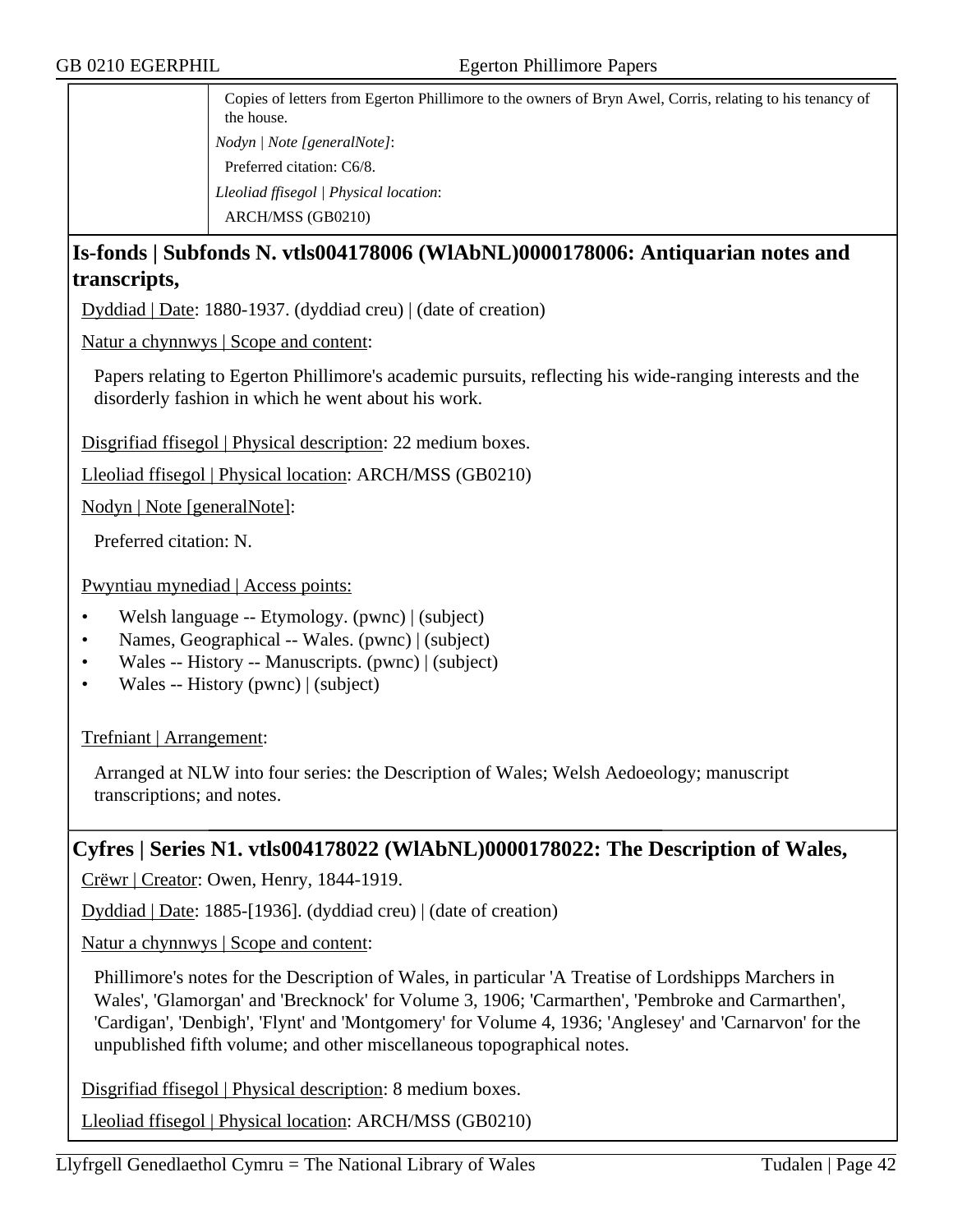#### Iaith y deunydd | Language of the material:

English

Nodyn | Note [generalNote]:

Many of the notes are written on the back of letters, bills, invitations, circulars and other previously used pieces of paper.

Nodyn | Note [generalNote]:

Preferred citation: N1.

Pwyntiau mynediad | Access points:

• Owen, George, 1552-1613 (pwnc) | (subject)

#### Trefniant | Arrangement:

Arranged at NLW following the order of the volumes; the original order has been retained within each file.

Disgrifiadau deunydd | Related material:

For letters sent to Phillimore by Henry Owen, 1884-1919, see C3.

| FFeil / rhestr eitemau   File / item list |                                                                                                                                                                        |                       |                                |  |  |
|-------------------------------------------|------------------------------------------------------------------------------------------------------------------------------------------------------------------------|-----------------------|--------------------------------|--|--|
| Cod cyfeirnod                             | Teitl   Title                                                                                                                                                          | Dyddiadau   Dates     | Disgrifiad ffisegol   Physical |  |  |
| Reference code                            |                                                                                                                                                                        |                       | description                    |  |  |
| N1/1.                                     | File - 'Lordshipps Marchers in Wales',                                                                                                                                 | $[1892]$ - $[1906]$ . | 1 folder.                      |  |  |
| vtls004399977                             |                                                                                                                                                                        |                       |                                |  |  |
| (WIAbNL)0000399977                        |                                                                                                                                                                        |                       |                                |  |  |
|                                           | Natur a chynnwys / Scope and content:                                                                                                                                  |                       |                                |  |  |
|                                           | Manuscript notes and annotated galley proofs relating to the chapter on 'A Treatise of Lordshipps<br>Marches in Wales', in the Description of Pembrokeshire, volume 3. |                       |                                |  |  |
|                                           | Nodyn   Note [generalNote]:                                                                                                                                            |                       |                                |  |  |
|                                           | Preferred citation: N1/1.                                                                                                                                              |                       |                                |  |  |
|                                           | Lleoliad ffisegol   Physical location:                                                                                                                                 |                       |                                |  |  |
|                                           | ARCH/MSS (GB0210)                                                                                                                                                      |                       |                                |  |  |
| $N1/2$ .                                  | File - Glamorgan,                                                                                                                                                      | $[1892]$ -1906.       | 1 folder.                      |  |  |
| vtls004400063                             |                                                                                                                                                                        |                       |                                |  |  |
| (WIAbNL)0000400063                        |                                                                                                                                                                        |                       |                                |  |  |
|                                           | Natur a chynnwys / Scope and content:                                                                                                                                  |                       |                                |  |  |
|                                           | Manuscript notes and galley proofs relating to the chapter on Glamorganshire in the Description of<br>Pembrokeshire, volume 3.                                         |                       |                                |  |  |
|                                           | Nodyn   Note [generalNote]:                                                                                                                                            |                       |                                |  |  |
|                                           | Preferred citation: N1/2.                                                                                                                                              |                       |                                |  |  |
|                                           | Lleoliad ffisegol   Physical location:                                                                                                                                 |                       |                                |  |  |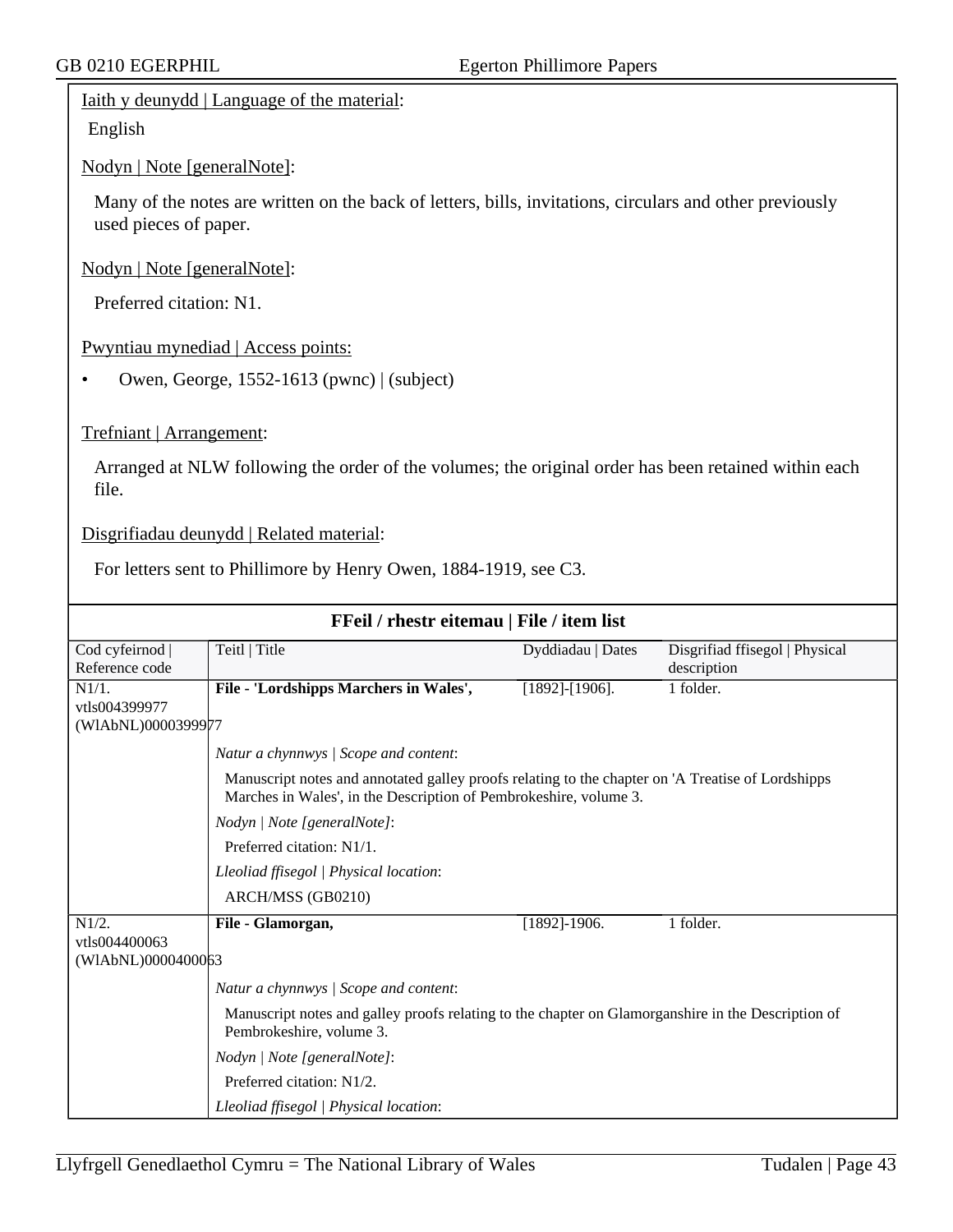|                                     | ARCH/MSS (GB0210)                                                                                                                   |                       |           |  |  |  |
|-------------------------------------|-------------------------------------------------------------------------------------------------------------------------------------|-----------------------|-----------|--|--|--|
| $N1/3$ .                            | File - Breconshire,                                                                                                                 | $[1892] - 1907.$      | 1 folder. |  |  |  |
| vtls004400070                       |                                                                                                                                     |                       |           |  |  |  |
| (WIAbNL)0000400070                  |                                                                                                                                     |                       |           |  |  |  |
|                                     | Natur a chynnwys / Scope and content:                                                                                               |                       |           |  |  |  |
|                                     | Manuscript notes and galley proofs relating to the chapter on Breconshire in the Description of<br>Pembrokeshire, volume 3.         |                       |           |  |  |  |
|                                     | Nodyn   Note [generalNote]:                                                                                                         |                       |           |  |  |  |
|                                     | Preferred citation: N1/3.                                                                                                           |                       |           |  |  |  |
|                                     | Lleoliad ffisegol   Physical location:                                                                                              |                       |           |  |  |  |
|                                     | ARCH/MSS (GB0210)                                                                                                                   |                       |           |  |  |  |
| N1/4.                               | File - Carmarthenshire,                                                                                                             | 1892-[1936].          | 1 folder. |  |  |  |
| vtls004400086<br>(WIAbNL)0000400086 |                                                                                                                                     |                       |           |  |  |  |
|                                     | Natur a chynnwys / Scope and content:                                                                                               |                       |           |  |  |  |
|                                     | Manuscript notes relating to the chapter on Carmarthenshire in the Description of Pembrokeshire, volume<br>4.                       |                       |           |  |  |  |
|                                     | Nodyn   Note [generalNote]:                                                                                                         |                       |           |  |  |  |
|                                     | Preferred citation: N1/4.                                                                                                           |                       |           |  |  |  |
|                                     | Lleoliad ffisegol   Physical location:                                                                                              |                       |           |  |  |  |
|                                     | ARCH/MSS (GB0210)                                                                                                                   |                       |           |  |  |  |
| $\overline{N1/5}$ .                 | File - Carmarthenshire,                                                                                                             | $[1892]$ - $[1936]$ . | 1 folder. |  |  |  |
| vtls004400087<br>(WIAbNL)0000400087 |                                                                                                                                     |                       |           |  |  |  |
|                                     | Natur a chynnwys / Scope and content:                                                                                               |                       |           |  |  |  |
|                                     | Manuscript notes and typescript drafts relating to the chapter on Carmarthenshire in the Description of<br>Pembrokeshire, volume 4. |                       |           |  |  |  |
|                                     | Nodyn   Note [generalNote]:                                                                                                         |                       |           |  |  |  |
|                                     | Preferred citation: N1/5.                                                                                                           |                       |           |  |  |  |
|                                     | Lleoliad ffisegol   Physical location:                                                                                              |                       |           |  |  |  |
|                                     | ARCH/MSS (GB0210)                                                                                                                   |                       |           |  |  |  |
| N1/6.                               | File - Carmarthenshire,                                                                                                             | $[1892] - [1936]$ .   | 1 folder. |  |  |  |
| vtls004400089<br>(WIAbNL)0000400089 |                                                                                                                                     |                       |           |  |  |  |
|                                     | Natur a chynnwys / Scope and content:                                                                                               |                       |           |  |  |  |
|                                     | Manuscript notes and galley proofs relating to the chapter on Carmarthenshire in the Description of<br>Pembrokeshire, volume 4.     |                       |           |  |  |  |
|                                     | Nodyn   Note [generalNote]:                                                                                                         |                       |           |  |  |  |
|                                     | Preferred citation: N1/6.                                                                                                           |                       |           |  |  |  |
|                                     | Lleoliad ffisegol   Physical location:                                                                                              |                       |           |  |  |  |
|                                     | ARCH/MSS (GB0210)                                                                                                                   |                       |           |  |  |  |
| N1/7.                               | <b>File - Pembrokeshire and</b>                                                                                                     | 1891-[1936].          | 1 folder. |  |  |  |
| vtls004400093<br>(WIAbNL)0000400093 | Carmarthenshire,                                                                                                                    |                       |           |  |  |  |
|                                     | Natur a chynnwys / Scope and content:                                                                                               |                       |           |  |  |  |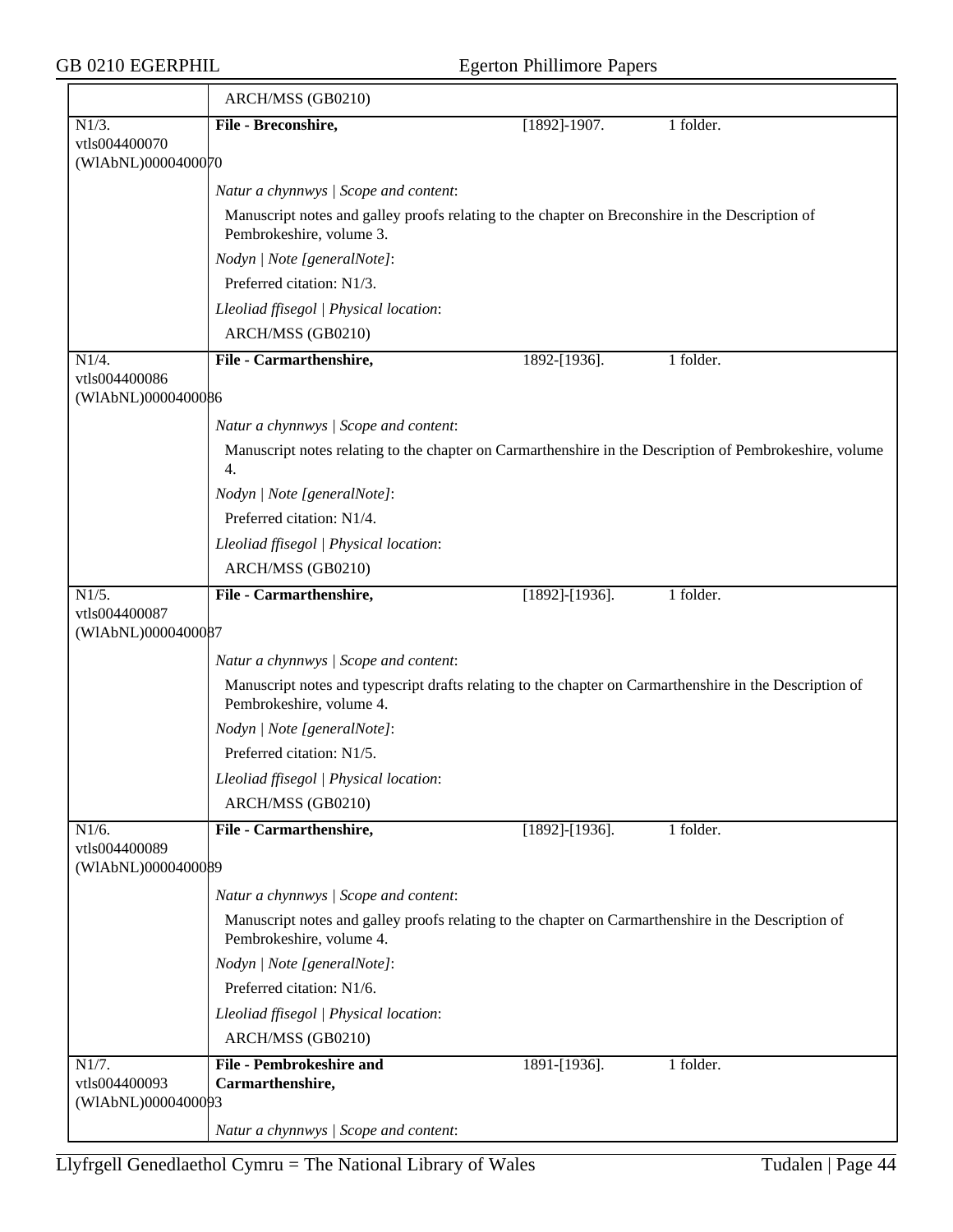|                                     | Manuscript notes and galley proofs relating to the 'Additional Notes on the Counties of Pembroke and<br>Carmarthen' by Egerton Philimore in the Description of Pembrokeshire, volume 4, together with a<br>photograph of the Gwaun valley. |                       |           |  |
|-------------------------------------|--------------------------------------------------------------------------------------------------------------------------------------------------------------------------------------------------------------------------------------------|-----------------------|-----------|--|
|                                     | Nodyn   Note [generalNote]:                                                                                                                                                                                                                |                       |           |  |
|                                     | Preferred citation: N1/7.                                                                                                                                                                                                                  |                       |           |  |
|                                     | Lleoliad ffisegol   Physical location:                                                                                                                                                                                                     |                       |           |  |
|                                     | ARCH/MSS (GB0210)                                                                                                                                                                                                                          |                       |           |  |
| N1/8.                               | File - Cardiganshire,                                                                                                                                                                                                                      | 1891-[1936].          | 1 folder. |  |
| vtls004400094<br>(WIAbNL)0000400094 |                                                                                                                                                                                                                                            |                       |           |  |
|                                     | Natur a chynnwys / Scope and content:                                                                                                                                                                                                      |                       |           |  |
|                                     | Manuscript notes, typescript and galley proofs relating to the chapter on Cardiganshire in the Description<br>of Pembrokeshire, volume 4.                                                                                                  |                       |           |  |
|                                     | Nodyn   Note [generalNote]:                                                                                                                                                                                                                |                       |           |  |
|                                     | Preferred citation: N1/8.                                                                                                                                                                                                                  |                       |           |  |
|                                     | Lleoliad ffisegol   Physical location:                                                                                                                                                                                                     |                       |           |  |
|                                     | ARCH/MSS (GB0210)                                                                                                                                                                                                                          |                       |           |  |
| $\overline{N1/9}$ .                 | File - Denbighshire,                                                                                                                                                                                                                       | 1891-[1936].          | 1 folder. |  |
| vtls004400097<br>(WIAbNL)0000400097 |                                                                                                                                                                                                                                            |                       |           |  |
|                                     | Natur a chynnwys / Scope and content:                                                                                                                                                                                                      |                       |           |  |
|                                     | Manuscript notes and galley proofs relating to the chapter on Denbighshire in the Description of<br>Pembrokeshire, volume 4.                                                                                                               |                       |           |  |
|                                     | Nodyn   Note [generalNote]:                                                                                                                                                                                                                |                       |           |  |
|                                     | Preferred citation: N1/9.                                                                                                                                                                                                                  |                       |           |  |
|                                     | Lleoliad ffisegol   Physical location:                                                                                                                                                                                                     |                       |           |  |
|                                     | ARCH/MSS (GB0210)                                                                                                                                                                                                                          |                       |           |  |
| $N1/10$ .                           | File - Flintshire,                                                                                                                                                                                                                         | 1890-[1936].          | 1 folder. |  |
| vtls004400100                       |                                                                                                                                                                                                                                            |                       |           |  |
| (WIAbNL)0000400100                  |                                                                                                                                                                                                                                            |                       |           |  |
|                                     | Natur a chynnwys / Scope and content:                                                                                                                                                                                                      |                       |           |  |
|                                     | Manuscript notes and galley proofs relating to the chapter on Flintshire in the Description of<br>Pembrokeshire, volume 4.                                                                                                                 |                       |           |  |
|                                     | Nodyn   Note [generalNote]:                                                                                                                                                                                                                |                       |           |  |
|                                     | Preferred citation: N1/10.                                                                                                                                                                                                                 |                       |           |  |
|                                     | Lleoliad ffisegol   Physical location:                                                                                                                                                                                                     |                       |           |  |
|                                     | ARCH/MSS (GB0210)                                                                                                                                                                                                                          |                       |           |  |
| $N1/11$ .<br>vtls004400130          | File - Montgomeryshire,                                                                                                                                                                                                                    | $[1892]$ - $[1936]$ . | 1 folder. |  |
| (WIAbNL)0000400180                  |                                                                                                                                                                                                                                            |                       |           |  |
|                                     | Natur a chynnwys / Scope and content:                                                                                                                                                                                                      |                       |           |  |
|                                     | Manuscript notes relating to the chapter on Montgomeryshire in the Description of Pembrokeshire,<br>volume 4.                                                                                                                              |                       |           |  |
|                                     | Nodyn   Note [generalNote]:                                                                                                                                                                                                                |                       |           |  |
|                                     | Preferred citation: N1/11.                                                                                                                                                                                                                 |                       |           |  |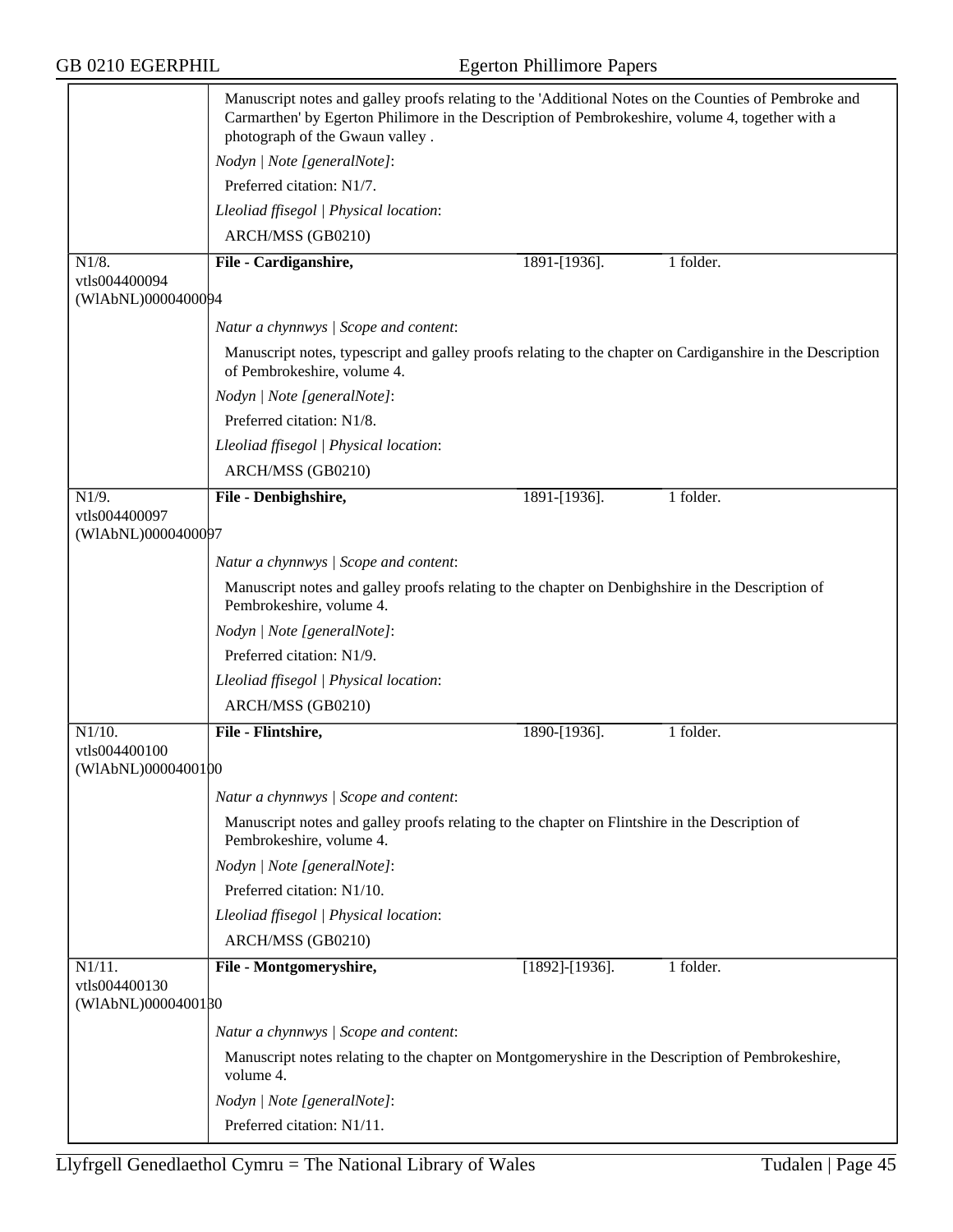|                                     | Lleoliad ffisegol   Physical location:                                                                                                                                                                                                                         |                       |             |
|-------------------------------------|----------------------------------------------------------------------------------------------------------------------------------------------------------------------------------------------------------------------------------------------------------------|-----------------------|-------------|
|                                     | ARCH/MSS (GB0210)                                                                                                                                                                                                                                              |                       |             |
| N1/12.                              | File - Montgomeryshire,                                                                                                                                                                                                                                        | $[1892]$ -[1936].     | 1 folder.   |
| vtls004400131                       |                                                                                                                                                                                                                                                                |                       |             |
| (WIAbNL)0000400181                  |                                                                                                                                                                                                                                                                |                       |             |
|                                     | Natur a chynnwys / Scope and content:                                                                                                                                                                                                                          |                       |             |
|                                     | Manuscript notes and galley proofs relating to the chapter on Montgomeryshire in the Description of<br>Pembrokeshire, volume 4.                                                                                                                                |                       |             |
|                                     | Nodyn   Note [generalNote]:                                                                                                                                                                                                                                    |                       |             |
|                                     | Preferred citation: N1/12.                                                                                                                                                                                                                                     |                       |             |
|                                     | Lleoliad ffisegol   Physical location:                                                                                                                                                                                                                         |                       |             |
|                                     | ARCH/MSS (GB0210)                                                                                                                                                                                                                                              |                       |             |
| N1/13.                              | File - Llanddwyn notes,                                                                                                                                                                                                                                        | 1885.                 | 1 envelope. |
| vtls004400134                       |                                                                                                                                                                                                                                                                |                       |             |
| (WIAbNL)0000400184                  |                                                                                                                                                                                                                                                                |                       |             |
|                                     | Natur a chynnwys / Scope and content:                                                                                                                                                                                                                          |                       |             |
|                                     | Manuscript notes on Llanddwyn and Llangwyfan, made by Egerton Phillimore during his visits to<br>various Anglesey parishes, August 1885.                                                                                                                       |                       |             |
|                                     | Nodyn   Note [generalNote]:                                                                                                                                                                                                                                    |                       |             |
|                                     | Preferred citation: N1/13.                                                                                                                                                                                                                                     |                       |             |
|                                     | Lleoliad ffisegol   Physical location:                                                                                                                                                                                                                         |                       |             |
|                                     | ARCH/MSS (GB0210)                                                                                                                                                                                                                                              |                       |             |
| N1/14.                              | File - Anglesey,                                                                                                                                                                                                                                               | $[1892]$ - $[1918]$ . | 1 folder.   |
| vtls004400136                       |                                                                                                                                                                                                                                                                |                       |             |
| (WIAbNL)0000400186                  |                                                                                                                                                                                                                                                                |                       |             |
|                                     | Natur a chynnwys / Scope and content:                                                                                                                                                                                                                          |                       |             |
|                                     | Manuscript notes and galley proofs relating to the chapter on Anglesey intended for the fifth volume<br>of the Description of Pembrokeshire, which was not published. The chapter on Anglesey was printed<br>separately between 1913 and 1918.                 |                       |             |
|                                     | Nodyn   Note [generalNote]:                                                                                                                                                                                                                                    |                       |             |
|                                     | Preferred citation: N1/14.                                                                                                                                                                                                                                     |                       |             |
|                                     | Lleoliad ffisegol   Physical location:                                                                                                                                                                                                                         |                       |             |
|                                     | ARCH/MSS (GB0210)                                                                                                                                                                                                                                              |                       |             |
| N1/15.                              | File - Caernarfonshire,                                                                                                                                                                                                                                        | $[1892] - [1918]$ .   | 1 folder.   |
| vtls004400139<br>(WIAbNL)0000400189 |                                                                                                                                                                                                                                                                |                       |             |
|                                     | Natur a chynnwys / Scope and content:                                                                                                                                                                                                                          |                       |             |
|                                     | Manuscript notes relating to the chapter on Caernarfonshire intended for the fifth volume of<br>the Description of Pembrokeshire, which was not published. The greater part of the chapter on<br>Caernarfonshire was printed separately between 1913 and 1918. |                       |             |
|                                     | Nodyn   Note [generalNote]:                                                                                                                                                                                                                                    |                       |             |
|                                     | Preferred citation: N1/15.                                                                                                                                                                                                                                     |                       |             |
|                                     | Lleoliad ffisegol   Physical location:                                                                                                                                                                                                                         |                       |             |
|                                     | ARCH/MSS (GB0210)                                                                                                                                                                                                                                              |                       |             |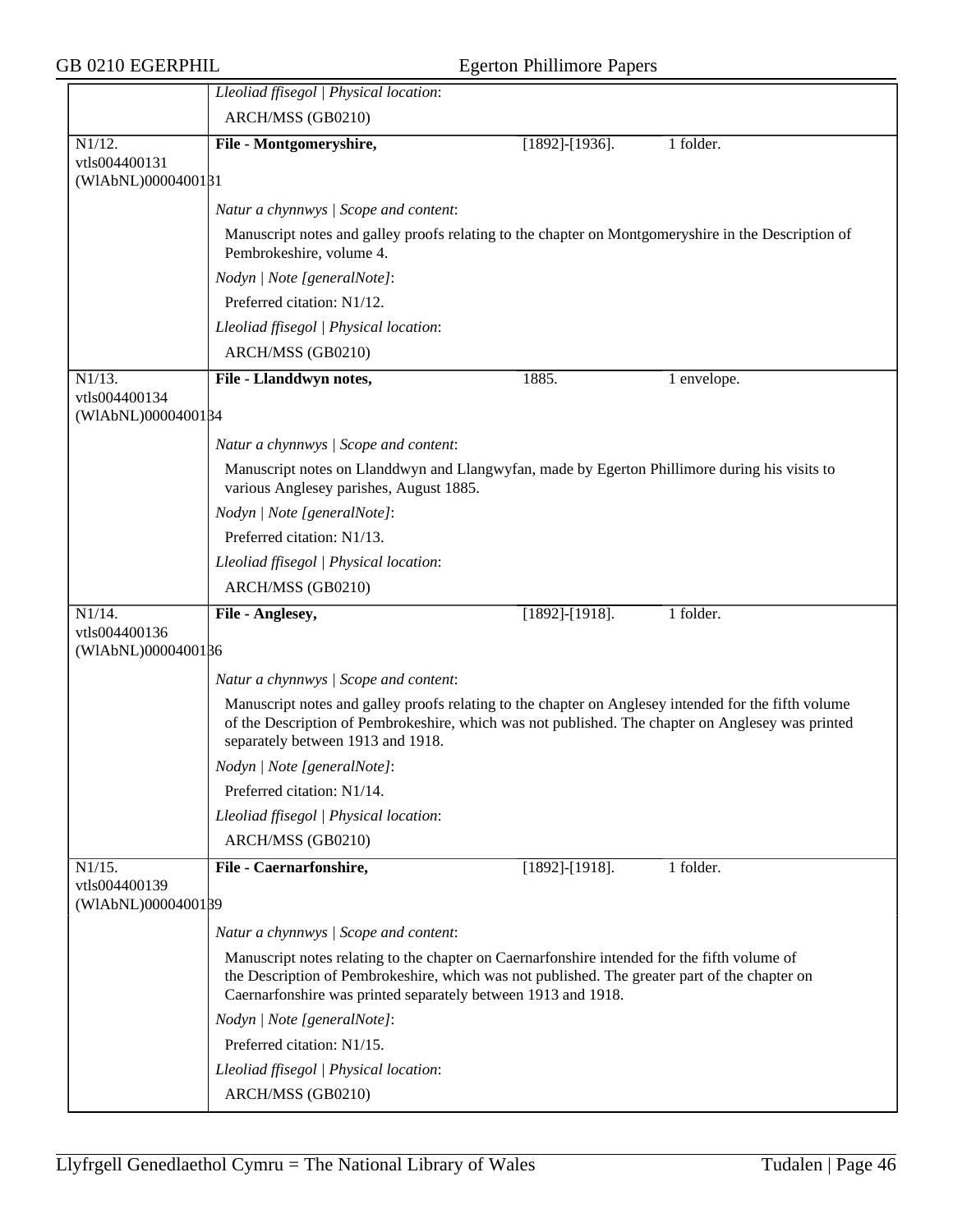| 1 folder.<br>$N1/16$ .<br>File - Caernarfonshire,<br>$[1892]$ - $[1918]$ .<br>vtls004400140<br>(WIAbNL)0000400140<br>Natur a chynnwys / Scope and content:<br>Manuscript notes relating to the chapter on Caernarfonshire intended for the fifth volume of<br>the Description of Pembrokeshire, which was not published. The greater part of the chapter on<br>Caernarfonshire was printed separately between 1913 and 1918.<br>Nodyn   Note [generalNote]:<br>Preferred citation: N1/16.<br>Lleoliad ffisegol   Physical location:<br>ARCH/MSS (GB0210)<br>N1/17.<br>File - Caernarfonshire,<br>$[1892]$ - $[1918]$ .<br>1 folder.<br>vtls004400141<br>(WIAbNL)0000400141<br>Natur a chynnwys / Scope and content:<br>Manuscript notes relating to the chapter on Caernarfonshire intended for the fifth volume of<br>the Description of Pembrokeshire, which was not published. The greater part of the chapter on<br>Caernarfonshire was printed separately between 1913 and 1918.<br>Nodyn   Note [generalNote]:<br>Preferred citation: N1/17.<br>Lleoliad ffisegol   Physical location:<br>ARCH/MSS (GB0210)<br>$\overline{N1/18}$ .<br>File - Notebooks,<br>1 folder.<br>$[1892]$ -[1936].<br>vtls004400144<br>(WIAbNL)00004001#4<br>Natur a chynnwys / Scope and content:<br>Eight notebooks containing miscellaneous notes relating to the Description of Wales.<br>Nodyn   Note [generalNote]:<br>Preferred citation: N1/18.<br>Lleoliad ffisegol   Physical location:<br>ARCH/MSS (GB0210)<br>N1/19-26.<br>File - Notes,<br>1880-[1936].<br>8 folders.<br>vtls004401213<br>(WIAbNL)00004012 13<br>Natur a chynnwys / Scope and content:<br>Topographical and other notes relating to the Description of Wales.<br>Nodyn   Note [generalNote]:<br>Preferred citation: N1/19-26.<br>Lleoliad ffisegol   Physical location:<br>ARCH/MSS (GB0210)<br>Cyfres   Series N2. vtls004178031 (WIAbNL)0000178031: 'Welsh Aedoeology',<br>Dyddiad   Date: 1884. (dyddiad creu)   (date of creation)<br>Natur a chynnwys   Scope and content: | GB 0210 EGERPHIL | <b>Egerton Phillimore Papers</b> |  |
|--------------------------------------------------------------------------------------------------------------------------------------------------------------------------------------------------------------------------------------------------------------------------------------------------------------------------------------------------------------------------------------------------------------------------------------------------------------------------------------------------------------------------------------------------------------------------------------------------------------------------------------------------------------------------------------------------------------------------------------------------------------------------------------------------------------------------------------------------------------------------------------------------------------------------------------------------------------------------------------------------------------------------------------------------------------------------------------------------------------------------------------------------------------------------------------------------------------------------------------------------------------------------------------------------------------------------------------------------------------------------------------------------------------------------------------------------------------------------------------------------------------------------------------------------------------------------------------------------------------------------------------------------------------------------------------------------------------------------------------------------------------------------------------------------------------------------------------------------------------------------------------------------------------------------------------------------------------------------------------------------------------------------------------------|------------------|----------------------------------|--|
|                                                                                                                                                                                                                                                                                                                                                                                                                                                                                                                                                                                                                                                                                                                                                                                                                                                                                                                                                                                                                                                                                                                                                                                                                                                                                                                                                                                                                                                                                                                                                                                                                                                                                                                                                                                                                                                                                                                                                                                                                                            |                  |                                  |  |
|                                                                                                                                                                                                                                                                                                                                                                                                                                                                                                                                                                                                                                                                                                                                                                                                                                                                                                                                                                                                                                                                                                                                                                                                                                                                                                                                                                                                                                                                                                                                                                                                                                                                                                                                                                                                                                                                                                                                                                                                                                            |                  |                                  |  |
|                                                                                                                                                                                                                                                                                                                                                                                                                                                                                                                                                                                                                                                                                                                                                                                                                                                                                                                                                                                                                                                                                                                                                                                                                                                                                                                                                                                                                                                                                                                                                                                                                                                                                                                                                                                                                                                                                                                                                                                                                                            |                  |                                  |  |
|                                                                                                                                                                                                                                                                                                                                                                                                                                                                                                                                                                                                                                                                                                                                                                                                                                                                                                                                                                                                                                                                                                                                                                                                                                                                                                                                                                                                                                                                                                                                                                                                                                                                                                                                                                                                                                                                                                                                                                                                                                            |                  |                                  |  |
|                                                                                                                                                                                                                                                                                                                                                                                                                                                                                                                                                                                                                                                                                                                                                                                                                                                                                                                                                                                                                                                                                                                                                                                                                                                                                                                                                                                                                                                                                                                                                                                                                                                                                                                                                                                                                                                                                                                                                                                                                                            |                  |                                  |  |
|                                                                                                                                                                                                                                                                                                                                                                                                                                                                                                                                                                                                                                                                                                                                                                                                                                                                                                                                                                                                                                                                                                                                                                                                                                                                                                                                                                                                                                                                                                                                                                                                                                                                                                                                                                                                                                                                                                                                                                                                                                            |                  |                                  |  |
|                                                                                                                                                                                                                                                                                                                                                                                                                                                                                                                                                                                                                                                                                                                                                                                                                                                                                                                                                                                                                                                                                                                                                                                                                                                                                                                                                                                                                                                                                                                                                                                                                                                                                                                                                                                                                                                                                                                                                                                                                                            |                  |                                  |  |
|                                                                                                                                                                                                                                                                                                                                                                                                                                                                                                                                                                                                                                                                                                                                                                                                                                                                                                                                                                                                                                                                                                                                                                                                                                                                                                                                                                                                                                                                                                                                                                                                                                                                                                                                                                                                                                                                                                                                                                                                                                            |                  |                                  |  |
|                                                                                                                                                                                                                                                                                                                                                                                                                                                                                                                                                                                                                                                                                                                                                                                                                                                                                                                                                                                                                                                                                                                                                                                                                                                                                                                                                                                                                                                                                                                                                                                                                                                                                                                                                                                                                                                                                                                                                                                                                                            |                  |                                  |  |
|                                                                                                                                                                                                                                                                                                                                                                                                                                                                                                                                                                                                                                                                                                                                                                                                                                                                                                                                                                                                                                                                                                                                                                                                                                                                                                                                                                                                                                                                                                                                                                                                                                                                                                                                                                                                                                                                                                                                                                                                                                            |                  |                                  |  |
|                                                                                                                                                                                                                                                                                                                                                                                                                                                                                                                                                                                                                                                                                                                                                                                                                                                                                                                                                                                                                                                                                                                                                                                                                                                                                                                                                                                                                                                                                                                                                                                                                                                                                                                                                                                                                                                                                                                                                                                                                                            |                  |                                  |  |
|                                                                                                                                                                                                                                                                                                                                                                                                                                                                                                                                                                                                                                                                                                                                                                                                                                                                                                                                                                                                                                                                                                                                                                                                                                                                                                                                                                                                                                                                                                                                                                                                                                                                                                                                                                                                                                                                                                                                                                                                                                            |                  |                                  |  |
|                                                                                                                                                                                                                                                                                                                                                                                                                                                                                                                                                                                                                                                                                                                                                                                                                                                                                                                                                                                                                                                                                                                                                                                                                                                                                                                                                                                                                                                                                                                                                                                                                                                                                                                                                                                                                                                                                                                                                                                                                                            |                  |                                  |  |
|                                                                                                                                                                                                                                                                                                                                                                                                                                                                                                                                                                                                                                                                                                                                                                                                                                                                                                                                                                                                                                                                                                                                                                                                                                                                                                                                                                                                                                                                                                                                                                                                                                                                                                                                                                                                                                                                                                                                                                                                                                            |                  |                                  |  |
|                                                                                                                                                                                                                                                                                                                                                                                                                                                                                                                                                                                                                                                                                                                                                                                                                                                                                                                                                                                                                                                                                                                                                                                                                                                                                                                                                                                                                                                                                                                                                                                                                                                                                                                                                                                                                                                                                                                                                                                                                                            |                  |                                  |  |
|                                                                                                                                                                                                                                                                                                                                                                                                                                                                                                                                                                                                                                                                                                                                                                                                                                                                                                                                                                                                                                                                                                                                                                                                                                                                                                                                                                                                                                                                                                                                                                                                                                                                                                                                                                                                                                                                                                                                                                                                                                            |                  |                                  |  |
|                                                                                                                                                                                                                                                                                                                                                                                                                                                                                                                                                                                                                                                                                                                                                                                                                                                                                                                                                                                                                                                                                                                                                                                                                                                                                                                                                                                                                                                                                                                                                                                                                                                                                                                                                                                                                                                                                                                                                                                                                                            |                  |                                  |  |
|                                                                                                                                                                                                                                                                                                                                                                                                                                                                                                                                                                                                                                                                                                                                                                                                                                                                                                                                                                                                                                                                                                                                                                                                                                                                                                                                                                                                                                                                                                                                                                                                                                                                                                                                                                                                                                                                                                                                                                                                                                            |                  |                                  |  |
|                                                                                                                                                                                                                                                                                                                                                                                                                                                                                                                                                                                                                                                                                                                                                                                                                                                                                                                                                                                                                                                                                                                                                                                                                                                                                                                                                                                                                                                                                                                                                                                                                                                                                                                                                                                                                                                                                                                                                                                                                                            |                  |                                  |  |
|                                                                                                                                                                                                                                                                                                                                                                                                                                                                                                                                                                                                                                                                                                                                                                                                                                                                                                                                                                                                                                                                                                                                                                                                                                                                                                                                                                                                                                                                                                                                                                                                                                                                                                                                                                                                                                                                                                                                                                                                                                            |                  |                                  |  |
|                                                                                                                                                                                                                                                                                                                                                                                                                                                                                                                                                                                                                                                                                                                                                                                                                                                                                                                                                                                                                                                                                                                                                                                                                                                                                                                                                                                                                                                                                                                                                                                                                                                                                                                                                                                                                                                                                                                                                                                                                                            |                  |                                  |  |
|                                                                                                                                                                                                                                                                                                                                                                                                                                                                                                                                                                                                                                                                                                                                                                                                                                                                                                                                                                                                                                                                                                                                                                                                                                                                                                                                                                                                                                                                                                                                                                                                                                                                                                                                                                                                                                                                                                                                                                                                                                            |                  |                                  |  |
|                                                                                                                                                                                                                                                                                                                                                                                                                                                                                                                                                                                                                                                                                                                                                                                                                                                                                                                                                                                                                                                                                                                                                                                                                                                                                                                                                                                                                                                                                                                                                                                                                                                                                                                                                                                                                                                                                                                                                                                                                                            |                  |                                  |  |
|                                                                                                                                                                                                                                                                                                                                                                                                                                                                                                                                                                                                                                                                                                                                                                                                                                                                                                                                                                                                                                                                                                                                                                                                                                                                                                                                                                                                                                                                                                                                                                                                                                                                                                                                                                                                                                                                                                                                                                                                                                            |                  |                                  |  |
|                                                                                                                                                                                                                                                                                                                                                                                                                                                                                                                                                                                                                                                                                                                                                                                                                                                                                                                                                                                                                                                                                                                                                                                                                                                                                                                                                                                                                                                                                                                                                                                                                                                                                                                                                                                                                                                                                                                                                                                                                                            |                  |                                  |  |
|                                                                                                                                                                                                                                                                                                                                                                                                                                                                                                                                                                                                                                                                                                                                                                                                                                                                                                                                                                                                                                                                                                                                                                                                                                                                                                                                                                                                                                                                                                                                                                                                                                                                                                                                                                                                                                                                                                                                                                                                                                            |                  |                                  |  |
|                                                                                                                                                                                                                                                                                                                                                                                                                                                                                                                                                                                                                                                                                                                                                                                                                                                                                                                                                                                                                                                                                                                                                                                                                                                                                                                                                                                                                                                                                                                                                                                                                                                                                                                                                                                                                                                                                                                                                                                                                                            |                  |                                  |  |
|                                                                                                                                                                                                                                                                                                                                                                                                                                                                                                                                                                                                                                                                                                                                                                                                                                                                                                                                                                                                                                                                                                                                                                                                                                                                                                                                                                                                                                                                                                                                                                                                                                                                                                                                                                                                                                                                                                                                                                                                                                            |                  |                                  |  |
|                                                                                                                                                                                                                                                                                                                                                                                                                                                                                                                                                                                                                                                                                                                                                                                                                                                                                                                                                                                                                                                                                                                                                                                                                                                                                                                                                                                                                                                                                                                                                                                                                                                                                                                                                                                                                                                                                                                                                                                                                                            |                  |                                  |  |
|                                                                                                                                                                                                                                                                                                                                                                                                                                                                                                                                                                                                                                                                                                                                                                                                                                                                                                                                                                                                                                                                                                                                                                                                                                                                                                                                                                                                                                                                                                                                                                                                                                                                                                                                                                                                                                                                                                                                                                                                                                            |                  |                                  |  |
|                                                                                                                                                                                                                                                                                                                                                                                                                                                                                                                                                                                                                                                                                                                                                                                                                                                                                                                                                                                                                                                                                                                                                                                                                                                                                                                                                                                                                                                                                                                                                                                                                                                                                                                                                                                                                                                                                                                                                                                                                                            |                  |                                  |  |
|                                                                                                                                                                                                                                                                                                                                                                                                                                                                                                                                                                                                                                                                                                                                                                                                                                                                                                                                                                                                                                                                                                                                                                                                                                                                                                                                                                                                                                                                                                                                                                                                                                                                                                                                                                                                                                                                                                                                                                                                                                            |                  |                                  |  |
|                                                                                                                                                                                                                                                                                                                                                                                                                                                                                                                                                                                                                                                                                                                                                                                                                                                                                                                                                                                                                                                                                                                                                                                                                                                                                                                                                                                                                                                                                                                                                                                                                                                                                                                                                                                                                                                                                                                                                                                                                                            |                  |                                  |  |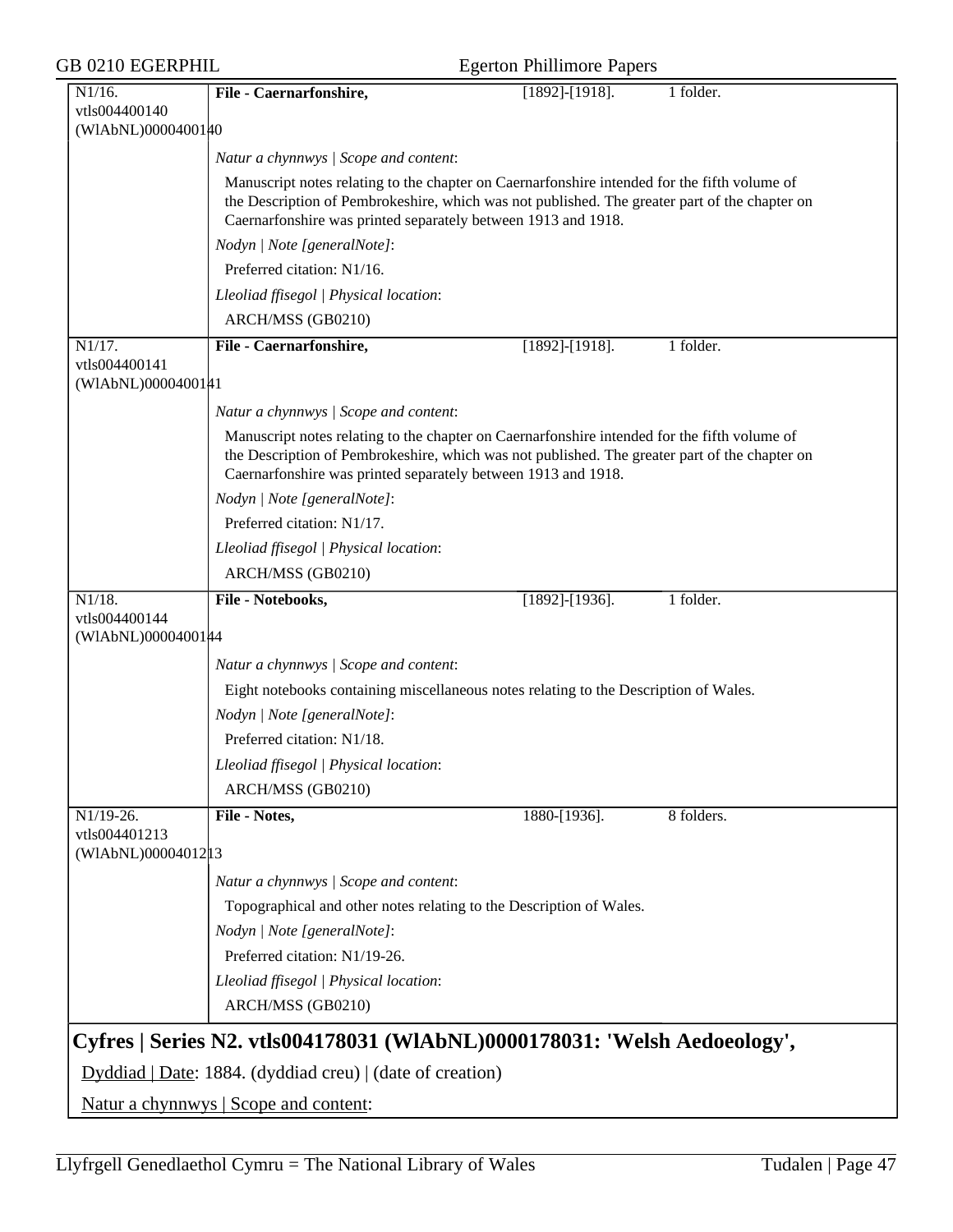Galley proofs, with corrections in Egerton Phillimore's hand, of his 'Welsh Aedoeology', the first part of which was published in the second volume of a German journal entitled Kryptadia in 1884, pp. 323-97. It was widely believed to have been a collection of erotic Welsh literature, and it earned him an unfortunate reputation, but it was in fact a scholarly etymological work. The remainder of the 'Aedoeology' was never published, although it was meant to be continued in Volume III.

Disgrifiad ffisegol | Physical description: 1 folder.

Lleoliad ffisegol | Physical location: ARCH/MSS (GB0210)

Iaith y deunydd | Language of the material:

English

Nodyn | Note [generalNote]:

Preferred citation: N2.

Pwyntiau mynediad | Access points:

• Welsh language -- Etymology. (pwnc) | (subject)

| FFeil / rhestr eitemau   File / item list                                        |                                                                                                                                                                                                                                                                                                                                                                                                                                                                                  |                   |                                |  |  |
|----------------------------------------------------------------------------------|----------------------------------------------------------------------------------------------------------------------------------------------------------------------------------------------------------------------------------------------------------------------------------------------------------------------------------------------------------------------------------------------------------------------------------------------------------------------------------|-------------------|--------------------------------|--|--|
| Cod cyfeirnod                                                                    | Teitl   Title                                                                                                                                                                                                                                                                                                                                                                                                                                                                    | Dyddiadau   Dates | Disgrifiad ffisegol   Physical |  |  |
| Reference code                                                                   |                                                                                                                                                                                                                                                                                                                                                                                                                                                                                  |                   | description                    |  |  |
| $N2/1$ .                                                                         | <b>File - Annotated proofs,</b>                                                                                                                                                                                                                                                                                                                                                                                                                                                  | 1884.             | 1 folder.                      |  |  |
| vtls004401416                                                                    |                                                                                                                                                                                                                                                                                                                                                                                                                                                                                  |                   |                                |  |  |
| (WIAbNL)0000401416                                                               |                                                                                                                                                                                                                                                                                                                                                                                                                                                                                  |                   |                                |  |  |
|                                                                                  | Natur a chynnwys / Scope and content:                                                                                                                                                                                                                                                                                                                                                                                                                                            |                   |                                |  |  |
|                                                                                  | The first part of Egerton Phillimore's 'Welsh Aedoeology', 'Androgynus', 'Anus' and 'Cacare', was<br>arranged in alphabetical order following the Latin equivalents for Welsh words. The file comprises two<br>galley proofs with manuscript corrections (pp. 317-348, 353-396; 317-348, 353-364, 367-396; 367-370,<br>369-371), together with manuscript notes of addenda, and two transcripts of 'Awdl foliant Rhys ap Sion o<br>Lynn Nedd ym Morgannwg' by Iorwerth Fynglwyd. |                   |                                |  |  |
|                                                                                  | Nodyn   Note [generalNote]:                                                                                                                                                                                                                                                                                                                                                                                                                                                      |                   |                                |  |  |
|                                                                                  | Preferred citation: N2/1.                                                                                                                                                                                                                                                                                                                                                                                                                                                        |                   |                                |  |  |
|                                                                                  | Lleoliad ffisegol   Physical location:                                                                                                                                                                                                                                                                                                                                                                                                                                           |                   |                                |  |  |
|                                                                                  | ARCH/MSS (GB0210)                                                                                                                                                                                                                                                                                                                                                                                                                                                                |                   |                                |  |  |
| Cyfres   Series N3. vtls004178072 (WIAbNL)0000178072: Manuscript transcriptions, |                                                                                                                                                                                                                                                                                                                                                                                                                                                                                  |                   |                                |  |  |
|                                                                                  | Dyddiad   Date: [?c.1880]-[1937]. (dyddiad creu)   (date of creation)                                                                                                                                                                                                                                                                                                                                                                                                            |                   |                                |  |  |
|                                                                                  |                                                                                                                                                                                                                                                                                                                                                                                                                                                                                  |                   |                                |  |  |

Natur a chynnwys | Scope and content:

Transcripts made by Egerton Phillimore of early Welsh manuscripts held in libraries in London, Oxford, and various parts of Wales.

Disgrifiad ffisegol | Physical description: 10 folders.

Lleoliad ffisegol | Physical location: ARCH/MSS (GB0210)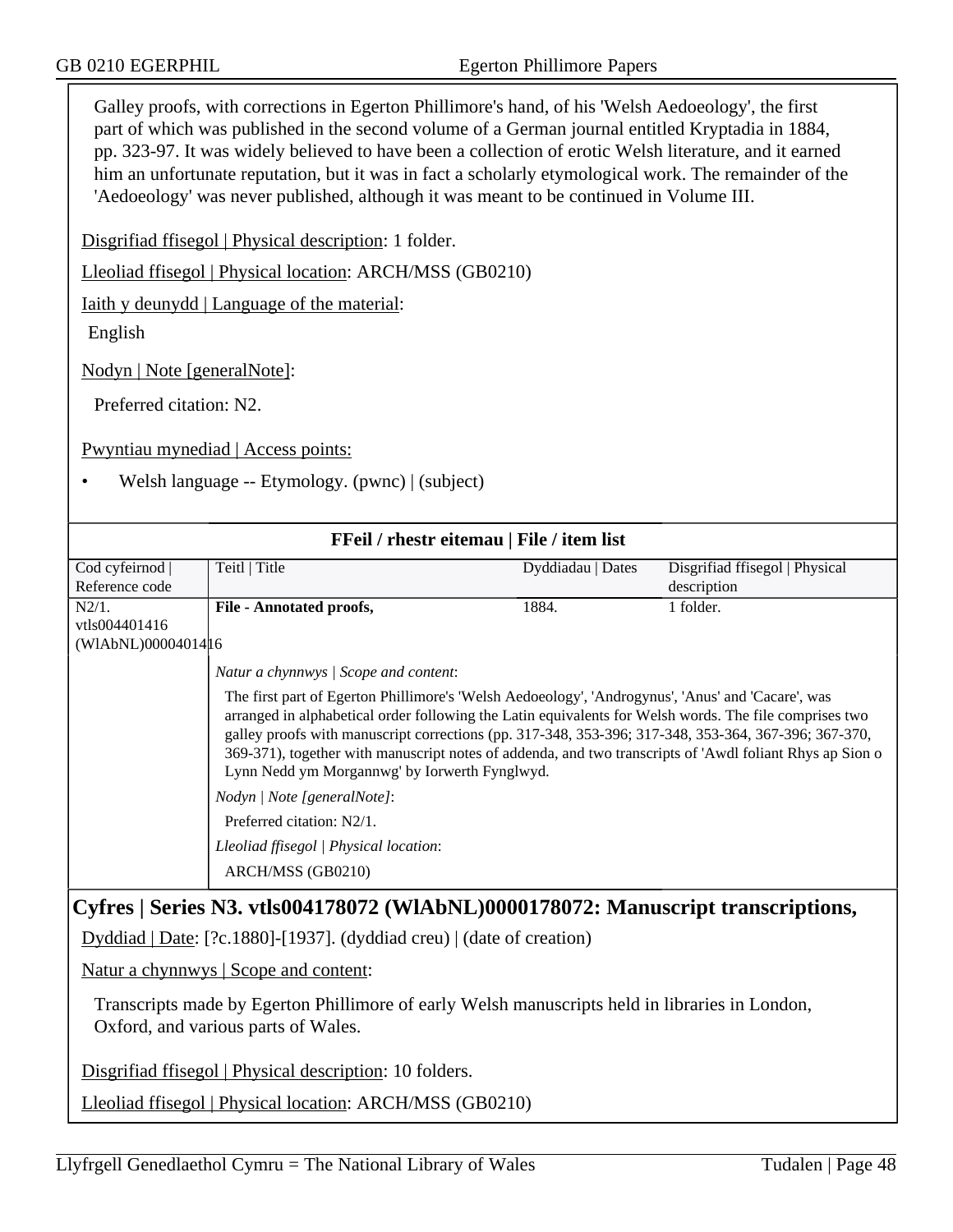Iaith y deunydd | Language of the material:

Nodyn | Note [generalNote]:

Preferred citation: N3.

Pwyntiau mynediad | Access points:

• Manuscripts, Welsh -- Transcriptions. (pwnc) | (subject)

Trefniant | Arrangement:

Arranged at NLW in chronological order, with undated manuscripts at the end of the sequence.

| FFeil / rhestr eitemau   File / item list |                                                                                                                                                                                                                                                                                                                                                     |                   |                                |  |  |
|-------------------------------------------|-----------------------------------------------------------------------------------------------------------------------------------------------------------------------------------------------------------------------------------------------------------------------------------------------------------------------------------------------------|-------------------|--------------------------------|--|--|
| Cod cyfeirnod                             | Teitl   Title                                                                                                                                                                                                                                                                                                                                       | Dyddiadau   Dates | Disgrifiad ffisegol   Physical |  |  |
| Reference code<br>N3/1.                   | File - 'Y Marchog Crwydrad',                                                                                                                                                                                                                                                                                                                        | 1883.             | description<br>1 folder.       |  |  |
| vtls004617683                             |                                                                                                                                                                                                                                                                                                                                                     |                   |                                |  |  |
|                                           | Natur a chynnwys / Scope and content:                                                                                                                                                                                                                                                                                                               |                   |                                |  |  |
|                                           | Transcript, commenced 26 September 1883, of Llanover MS E. 1 (NLW MS 13163B), 'Y Marchog<br>Crwydrad', a Welsh translation of William Goodyear's 'The voyage of the wandering knight' [1581],<br>taken from the thirteenth-century French tale 'Le voyage de Chevalier errant', by Jean de Carthenay;<br>together with notes by Egerton Phillimore. |                   |                                |  |  |
|                                           | Nodyn   Note [generalNote]:                                                                                                                                                                                                                                                                                                                         |                   |                                |  |  |
|                                           | Preferred citation: N3/1.                                                                                                                                                                                                                                                                                                                           |                   |                                |  |  |
|                                           | Lleoliad ffisegol   Physical location:                                                                                                                                                                                                                                                                                                              |                   |                                |  |  |
|                                           | ARCH/MSS (GB0210)                                                                                                                                                                                                                                                                                                                                   |                   |                                |  |  |
| N3/2.<br>vtls004617685                    | File - 'Cantrefi a Chymydau Cymru',                                                                                                                                                                                                                                                                                                                 | 1884.             | 1 folder.                      |  |  |
|                                           | Natur a chynnwys / Scope and content:                                                                                                                                                                                                                                                                                                               |                   |                                |  |  |
|                                           | Transcript of the Red Book of Hergest (Jesus College MS 111), cols 377 and 964, comprising a list of the<br>cantrefi and cymydau of Wales and a list of proverbs, commenced 17 April 1884.                                                                                                                                                          |                   |                                |  |  |
|                                           | Nodyn   Note [generalNote]:                                                                                                                                                                                                                                                                                                                         |                   |                                |  |  |
|                                           | Preferred citation: N3/2.                                                                                                                                                                                                                                                                                                                           |                   |                                |  |  |
|                                           | Lleoliad ffisegol   Physical location:                                                                                                                                                                                                                                                                                                              |                   |                                |  |  |
|                                           | ARCH/MSS (GB0210)                                                                                                                                                                                                                                                                                                                                   |                   |                                |  |  |
| $N3/3$ .<br>vtls004617688                 | File - Pedigrees of British kings and saints,                                                                                                                                                                                                                                                                                                       | 1889.             | 1 folder.                      |  |  |
|                                           | Natur a chynnwys / Scope and content:                                                                                                                                                                                                                                                                                                               |                   |                                |  |  |
|                                           | Transcript of Cardiff Free Library MS 25 (Cardiff MS 3.77), made in March and April 1889, with notes<br>by Egerton Phillimore.                                                                                                                                                                                                                      |                   |                                |  |  |
|                                           | Nodyn   Note [generalNote]:                                                                                                                                                                                                                                                                                                                         |                   |                                |  |  |
|                                           | Preferred citation: N3/3.                                                                                                                                                                                                                                                                                                                           |                   |                                |  |  |
|                                           | Lleoliad ffisegol   Physical location:                                                                                                                                                                                                                                                                                                              |                   |                                |  |  |
|                                           | ARCH/MSS (GB0210)                                                                                                                                                                                                                                                                                                                                   |                   |                                |  |  |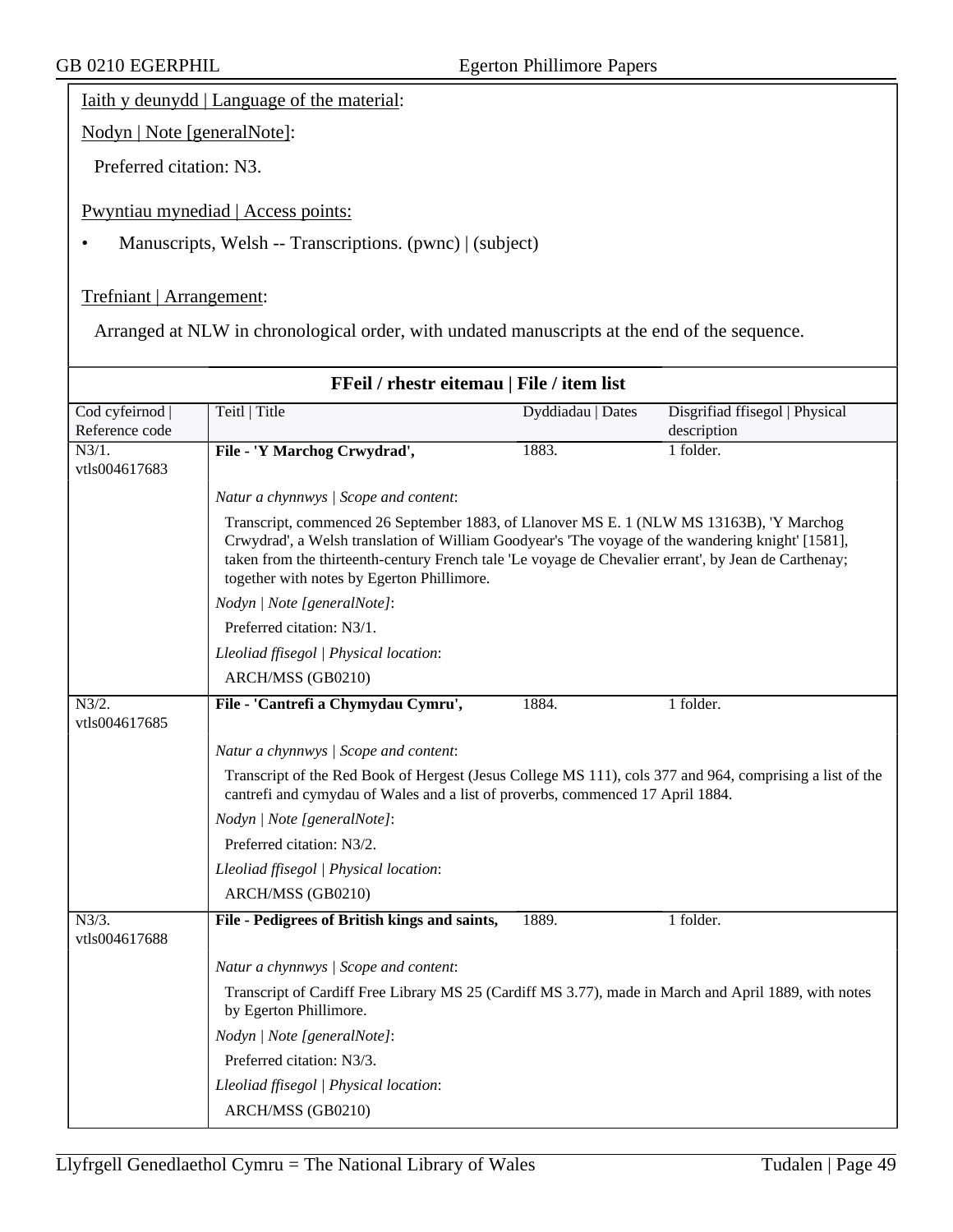## Egerton Phillimore Papers

| Natur a chynnwys / Scope and content:<br>Extracts from Edward Lhuyd's 'Parochialia' (Bodleian Rawlinson MS B.464), with notes by Egerton<br>Phillimore.<br>Nodyn   Note [generalNote]:<br>Preferred citation: N3/4.<br>Lleoliad ffisegol   Physical location:<br>ARCH/MSS (GB0210)<br>N3/5.<br>File - 'Vita Sanctorum Walensium',<br>1930.<br>1 folder.<br>vtls004617691<br>Natur a chynnwys / Scope and content:<br>Transcript of BL Vespasian A. XIV, comprising Lives of the Welsh Saints.<br>Nodyn   Note [generalNote]:<br>Preferred citation: N3/5.<br>Lleoliad ffisegol   Physical location:<br>ARCH/MSS (GB0210)<br>N3/6.<br>1 folder.<br>$[?c.1880] - [?]$<br>File - Fragments of various MSS,<br>vtls004617693<br>c.1937].<br>Natur a chynnwys / Scope and content:<br>Transcripts of parts of various MSS, including some from the Shirburn, Hengwrt, Harleian, Cardiff Free<br>Library, BL Cottonian, BL Additional, Balliol College and Jesus College collections, with notes by<br>Egerton Phillimore.<br>Nodyn   Note [generalNote]:<br>Preferred citation: N3/6.<br>Lleoliad ffisegol   Physical location:<br>ARCH/MSS (GB0210)<br>N3/7.<br>File - 'Chronologica Walia' and 'Dingestow<br>$[1880]x[1937]$ .<br>1 folder.<br>vtls004617695<br>MS',<br>Natur a chynnwys / Scope and content:<br>Transcripts of 'Notes on Welsh antiquities', with notes by Egerton Phillimore.<br>Nodyn   Note [generalNote]:<br>Preferred citation: N3/7.<br>Lleoliad ffisegol   Physical location:<br>ARCH/MSS (GB0210)<br>N3/8.<br>File - Welsh pedigrees,<br>$[?c.1880] - [?]$<br>1 folder.<br>vtls004617696<br>c.1937].<br>Natur a chynnwys / Scope and content:<br>Transcript of Hengwrt MS 113 (Peniarth MS 131), ff. 276-80, with notes by Egerton Phillimore. | N3/4.         | File - 'Parochialia',       | [1890]x[1899]. | 1 folder. |  |
|----------------------------------------------------------------------------------------------------------------------------------------------------------------------------------------------------------------------------------------------------------------------------------------------------------------------------------------------------------------------------------------------------------------------------------------------------------------------------------------------------------------------------------------------------------------------------------------------------------------------------------------------------------------------------------------------------------------------------------------------------------------------------------------------------------------------------------------------------------------------------------------------------------------------------------------------------------------------------------------------------------------------------------------------------------------------------------------------------------------------------------------------------------------------------------------------------------------------------------------------------------------------------------------------------------------------------------------------------------------------------------------------------------------------------------------------------------------------------------------------------------------------------------------------------------------------------------------------------------------------------------------------------------------------------------------------------------------------------------------------------------------------|---------------|-----------------------------|----------------|-----------|--|
|                                                                                                                                                                                                                                                                                                                                                                                                                                                                                                                                                                                                                                                                                                                                                                                                                                                                                                                                                                                                                                                                                                                                                                                                                                                                                                                                                                                                                                                                                                                                                                                                                                                                                                                                                                      | vtls004617689 |                             |                |           |  |
|                                                                                                                                                                                                                                                                                                                                                                                                                                                                                                                                                                                                                                                                                                                                                                                                                                                                                                                                                                                                                                                                                                                                                                                                                                                                                                                                                                                                                                                                                                                                                                                                                                                                                                                                                                      |               |                             |                |           |  |
|                                                                                                                                                                                                                                                                                                                                                                                                                                                                                                                                                                                                                                                                                                                                                                                                                                                                                                                                                                                                                                                                                                                                                                                                                                                                                                                                                                                                                                                                                                                                                                                                                                                                                                                                                                      |               |                             |                |           |  |
|                                                                                                                                                                                                                                                                                                                                                                                                                                                                                                                                                                                                                                                                                                                                                                                                                                                                                                                                                                                                                                                                                                                                                                                                                                                                                                                                                                                                                                                                                                                                                                                                                                                                                                                                                                      |               |                             |                |           |  |
|                                                                                                                                                                                                                                                                                                                                                                                                                                                                                                                                                                                                                                                                                                                                                                                                                                                                                                                                                                                                                                                                                                                                                                                                                                                                                                                                                                                                                                                                                                                                                                                                                                                                                                                                                                      |               |                             |                |           |  |
|                                                                                                                                                                                                                                                                                                                                                                                                                                                                                                                                                                                                                                                                                                                                                                                                                                                                                                                                                                                                                                                                                                                                                                                                                                                                                                                                                                                                                                                                                                                                                                                                                                                                                                                                                                      |               |                             |                |           |  |
|                                                                                                                                                                                                                                                                                                                                                                                                                                                                                                                                                                                                                                                                                                                                                                                                                                                                                                                                                                                                                                                                                                                                                                                                                                                                                                                                                                                                                                                                                                                                                                                                                                                                                                                                                                      |               |                             |                |           |  |
|                                                                                                                                                                                                                                                                                                                                                                                                                                                                                                                                                                                                                                                                                                                                                                                                                                                                                                                                                                                                                                                                                                                                                                                                                                                                                                                                                                                                                                                                                                                                                                                                                                                                                                                                                                      |               |                             |                |           |  |
|                                                                                                                                                                                                                                                                                                                                                                                                                                                                                                                                                                                                                                                                                                                                                                                                                                                                                                                                                                                                                                                                                                                                                                                                                                                                                                                                                                                                                                                                                                                                                                                                                                                                                                                                                                      |               |                             |                |           |  |
|                                                                                                                                                                                                                                                                                                                                                                                                                                                                                                                                                                                                                                                                                                                                                                                                                                                                                                                                                                                                                                                                                                                                                                                                                                                                                                                                                                                                                                                                                                                                                                                                                                                                                                                                                                      |               |                             |                |           |  |
|                                                                                                                                                                                                                                                                                                                                                                                                                                                                                                                                                                                                                                                                                                                                                                                                                                                                                                                                                                                                                                                                                                                                                                                                                                                                                                                                                                                                                                                                                                                                                                                                                                                                                                                                                                      |               |                             |                |           |  |
|                                                                                                                                                                                                                                                                                                                                                                                                                                                                                                                                                                                                                                                                                                                                                                                                                                                                                                                                                                                                                                                                                                                                                                                                                                                                                                                                                                                                                                                                                                                                                                                                                                                                                                                                                                      |               |                             |                |           |  |
|                                                                                                                                                                                                                                                                                                                                                                                                                                                                                                                                                                                                                                                                                                                                                                                                                                                                                                                                                                                                                                                                                                                                                                                                                                                                                                                                                                                                                                                                                                                                                                                                                                                                                                                                                                      |               |                             |                |           |  |
|                                                                                                                                                                                                                                                                                                                                                                                                                                                                                                                                                                                                                                                                                                                                                                                                                                                                                                                                                                                                                                                                                                                                                                                                                                                                                                                                                                                                                                                                                                                                                                                                                                                                                                                                                                      |               |                             |                |           |  |
|                                                                                                                                                                                                                                                                                                                                                                                                                                                                                                                                                                                                                                                                                                                                                                                                                                                                                                                                                                                                                                                                                                                                                                                                                                                                                                                                                                                                                                                                                                                                                                                                                                                                                                                                                                      |               |                             |                |           |  |
|                                                                                                                                                                                                                                                                                                                                                                                                                                                                                                                                                                                                                                                                                                                                                                                                                                                                                                                                                                                                                                                                                                                                                                                                                                                                                                                                                                                                                                                                                                                                                                                                                                                                                                                                                                      |               |                             |                |           |  |
|                                                                                                                                                                                                                                                                                                                                                                                                                                                                                                                                                                                                                                                                                                                                                                                                                                                                                                                                                                                                                                                                                                                                                                                                                                                                                                                                                                                                                                                                                                                                                                                                                                                                                                                                                                      |               |                             |                |           |  |
|                                                                                                                                                                                                                                                                                                                                                                                                                                                                                                                                                                                                                                                                                                                                                                                                                                                                                                                                                                                                                                                                                                                                                                                                                                                                                                                                                                                                                                                                                                                                                                                                                                                                                                                                                                      |               |                             |                |           |  |
|                                                                                                                                                                                                                                                                                                                                                                                                                                                                                                                                                                                                                                                                                                                                                                                                                                                                                                                                                                                                                                                                                                                                                                                                                                                                                                                                                                                                                                                                                                                                                                                                                                                                                                                                                                      |               |                             |                |           |  |
|                                                                                                                                                                                                                                                                                                                                                                                                                                                                                                                                                                                                                                                                                                                                                                                                                                                                                                                                                                                                                                                                                                                                                                                                                                                                                                                                                                                                                                                                                                                                                                                                                                                                                                                                                                      |               |                             |                |           |  |
|                                                                                                                                                                                                                                                                                                                                                                                                                                                                                                                                                                                                                                                                                                                                                                                                                                                                                                                                                                                                                                                                                                                                                                                                                                                                                                                                                                                                                                                                                                                                                                                                                                                                                                                                                                      |               |                             |                |           |  |
|                                                                                                                                                                                                                                                                                                                                                                                                                                                                                                                                                                                                                                                                                                                                                                                                                                                                                                                                                                                                                                                                                                                                                                                                                                                                                                                                                                                                                                                                                                                                                                                                                                                                                                                                                                      |               |                             |                |           |  |
|                                                                                                                                                                                                                                                                                                                                                                                                                                                                                                                                                                                                                                                                                                                                                                                                                                                                                                                                                                                                                                                                                                                                                                                                                                                                                                                                                                                                                                                                                                                                                                                                                                                                                                                                                                      |               |                             |                |           |  |
|                                                                                                                                                                                                                                                                                                                                                                                                                                                                                                                                                                                                                                                                                                                                                                                                                                                                                                                                                                                                                                                                                                                                                                                                                                                                                                                                                                                                                                                                                                                                                                                                                                                                                                                                                                      |               |                             |                |           |  |
|                                                                                                                                                                                                                                                                                                                                                                                                                                                                                                                                                                                                                                                                                                                                                                                                                                                                                                                                                                                                                                                                                                                                                                                                                                                                                                                                                                                                                                                                                                                                                                                                                                                                                                                                                                      |               |                             |                |           |  |
|                                                                                                                                                                                                                                                                                                                                                                                                                                                                                                                                                                                                                                                                                                                                                                                                                                                                                                                                                                                                                                                                                                                                                                                                                                                                                                                                                                                                                                                                                                                                                                                                                                                                                                                                                                      |               |                             |                |           |  |
|                                                                                                                                                                                                                                                                                                                                                                                                                                                                                                                                                                                                                                                                                                                                                                                                                                                                                                                                                                                                                                                                                                                                                                                                                                                                                                                                                                                                                                                                                                                                                                                                                                                                                                                                                                      |               |                             |                |           |  |
|                                                                                                                                                                                                                                                                                                                                                                                                                                                                                                                                                                                                                                                                                                                                                                                                                                                                                                                                                                                                                                                                                                                                                                                                                                                                                                                                                                                                                                                                                                                                                                                                                                                                                                                                                                      |               |                             |                |           |  |
|                                                                                                                                                                                                                                                                                                                                                                                                                                                                                                                                                                                                                                                                                                                                                                                                                                                                                                                                                                                                                                                                                                                                                                                                                                                                                                                                                                                                                                                                                                                                                                                                                                                                                                                                                                      |               |                             |                |           |  |
|                                                                                                                                                                                                                                                                                                                                                                                                                                                                                                                                                                                                                                                                                                                                                                                                                                                                                                                                                                                                                                                                                                                                                                                                                                                                                                                                                                                                                                                                                                                                                                                                                                                                                                                                                                      |               |                             |                |           |  |
|                                                                                                                                                                                                                                                                                                                                                                                                                                                                                                                                                                                                                                                                                                                                                                                                                                                                                                                                                                                                                                                                                                                                                                                                                                                                                                                                                                                                                                                                                                                                                                                                                                                                                                                                                                      |               |                             |                |           |  |
|                                                                                                                                                                                                                                                                                                                                                                                                                                                                                                                                                                                                                                                                                                                                                                                                                                                                                                                                                                                                                                                                                                                                                                                                                                                                                                                                                                                                                                                                                                                                                                                                                                                                                                                                                                      |               |                             |                |           |  |
|                                                                                                                                                                                                                                                                                                                                                                                                                                                                                                                                                                                                                                                                                                                                                                                                                                                                                                                                                                                                                                                                                                                                                                                                                                                                                                                                                                                                                                                                                                                                                                                                                                                                                                                                                                      |               | Nodyn   Note [generalNote]: |                |           |  |
| Preferred citation: N3/8.                                                                                                                                                                                                                                                                                                                                                                                                                                                                                                                                                                                                                                                                                                                                                                                                                                                                                                                                                                                                                                                                                                                                                                                                                                                                                                                                                                                                                                                                                                                                                                                                                                                                                                                                            |               |                             |                |           |  |
| Lleoliad ffisegol   Physical location:                                                                                                                                                                                                                                                                                                                                                                                                                                                                                                                                                                                                                                                                                                                                                                                                                                                                                                                                                                                                                                                                                                                                                                                                                                                                                                                                                                                                                                                                                                                                                                                                                                                                                                                               |               |                             |                |           |  |
| ARCH/MSS (GB0210)                                                                                                                                                                                                                                                                                                                                                                                                                                                                                                                                                                                                                                                                                                                                                                                                                                                                                                                                                                                                                                                                                                                                                                                                                                                                                                                                                                                                                                                                                                                                                                                                                                                                                                                                                    |               |                             |                |           |  |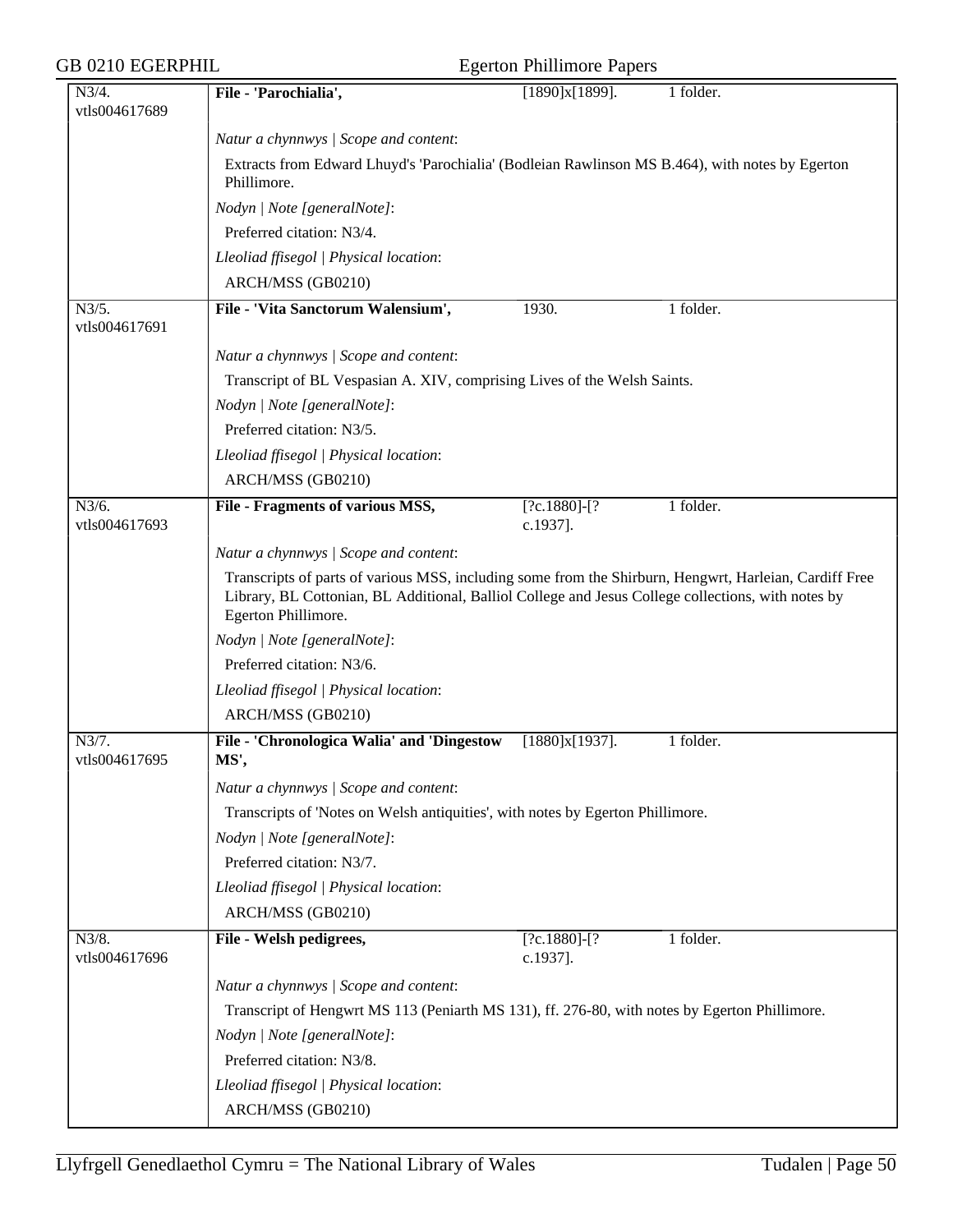| GB 0210 EGERPHIL<br><b>Egerton Phillimore Papers</b>                                                                                                                                                                                                                                                                                                                                                                                                                                                                       |                                                                                         |                                                                                                 |  |  |  |
|----------------------------------------------------------------------------------------------------------------------------------------------------------------------------------------------------------------------------------------------------------------------------------------------------------------------------------------------------------------------------------------------------------------------------------------------------------------------------------------------------------------------------|-----------------------------------------------------------------------------------------|-------------------------------------------------------------------------------------------------|--|--|--|
| N3/9.<br>vtls004617697                                                                                                                                                                                                                                                                                                                                                                                                                                                                                                     | File - 'The Charity of John Vaughan of<br>Derllys',                                     | $[1880]x[1937]$ .<br>1 folder.                                                                  |  |  |  |
|                                                                                                                                                                                                                                                                                                                                                                                                                                                                                                                            | Natur a chynnwys / Scope and content:                                                   |                                                                                                 |  |  |  |
|                                                                                                                                                                                                                                                                                                                                                                                                                                                                                                                            | Transcript of Williams MS 202 (NLW MS 2B), ff. 43-53, with notes by Egerton Phillimore. |                                                                                                 |  |  |  |
|                                                                                                                                                                                                                                                                                                                                                                                                                                                                                                                            | Nodyn   Note [generalNote]:                                                             |                                                                                                 |  |  |  |
|                                                                                                                                                                                                                                                                                                                                                                                                                                                                                                                            | Preferred citation: N3/9.                                                               |                                                                                                 |  |  |  |
|                                                                                                                                                                                                                                                                                                                                                                                                                                                                                                                            | Lleoliad ffisegol   Physical location:                                                  |                                                                                                 |  |  |  |
|                                                                                                                                                                                                                                                                                                                                                                                                                                                                                                                            | ARCH/MSS (GB0210)                                                                       |                                                                                                 |  |  |  |
| $N3/10$ .                                                                                                                                                                                                                                                                                                                                                                                                                                                                                                                  | File - Elucidarius,                                                                     | [1880]x[1937].<br>1 folder.                                                                     |  |  |  |
| vtls004617698                                                                                                                                                                                                                                                                                                                                                                                                                                                                                                              |                                                                                         |                                                                                                 |  |  |  |
|                                                                                                                                                                                                                                                                                                                                                                                                                                                                                                                            | Natur a chynnwys / Scope and content:                                                   |                                                                                                 |  |  |  |
|                                                                                                                                                                                                                                                                                                                                                                                                                                                                                                                            | collection, with notes by Egerton Phillimore.                                           | Transcripts of a medieval theological textbook from various manuscripts in the Hengwrt-Peniarth |  |  |  |
|                                                                                                                                                                                                                                                                                                                                                                                                                                                                                                                            | Nodyn   Note [generalNote]:                                                             |                                                                                                 |  |  |  |
|                                                                                                                                                                                                                                                                                                                                                                                                                                                                                                                            | Preferred citation: N3/10.                                                              |                                                                                                 |  |  |  |
|                                                                                                                                                                                                                                                                                                                                                                                                                                                                                                                            | Lleoliad ffisegol   Physical location:                                                  |                                                                                                 |  |  |  |
|                                                                                                                                                                                                                                                                                                                                                                                                                                                                                                                            | ARCH/MSS (GB0210)                                                                       |                                                                                                 |  |  |  |
|                                                                                                                                                                                                                                                                                                                                                                                                                                                                                                                            | Cyfres   Series N4. vtls004178077 (WIAbNL)0000178077: Notes,                            |                                                                                                 |  |  |  |
|                                                                                                                                                                                                                                                                                                                                                                                                                                                                                                                            | Dyddiad   Date: 1877-[c.1937]. (dyddiad creu)   (date of creation)                      |                                                                                                 |  |  |  |
|                                                                                                                                                                                                                                                                                                                                                                                                                                                                                                                            | Natur a chynnwys   Scope and content:                                                   |                                                                                                 |  |  |  |
| Notes, transcripts and drafts of articles published by Egerton Phillimore, 1881-1937, relating to<br>manuscripts, history, literature, genealogy, place-names, grammar, etymology and other linguistic<br>matters, primarily concerning Wales but also including material pertaining to England, Scotland and<br>Ireland, as well as continental Europe. Interspersed among the notes are occasional diary entries and<br>drafts of letters, usually relating to the same topics, as well as containing personal material. |                                                                                         |                                                                                                 |  |  |  |
|                                                                                                                                                                                                                                                                                                                                                                                                                                                                                                                            | Disgrifiad ffisegol   Physical description: 12 medium boxes.                            |                                                                                                 |  |  |  |
|                                                                                                                                                                                                                                                                                                                                                                                                                                                                                                                            | Lleoliad ffisegol   Physical location: ARCH/MSS (GB0210)                                |                                                                                                 |  |  |  |
| <u>Iaith y deunydd   Language of the material:</u>                                                                                                                                                                                                                                                                                                                                                                                                                                                                         |                                                                                         |                                                                                                 |  |  |  |
| Nodyn   Note [generalNote]:                                                                                                                                                                                                                                                                                                                                                                                                                                                                                                |                                                                                         |                                                                                                 |  |  |  |
| Preferred citation: N4.                                                                                                                                                                                                                                                                                                                                                                                                                                                                                                    |                                                                                         |                                                                                                 |  |  |  |
| Pwyntiau mynediad   Access points:                                                                                                                                                                                                                                                                                                                                                                                                                                                                                         |                                                                                         |                                                                                                 |  |  |  |
| Manuscripts, Welsh (pwnc)   (subject)<br>$\bullet$<br>Names, Geographical -- Wales. (pwnc)   (subject)<br>٠<br>Welsh language -- Etymology. (pwnc)   (subject)<br>Botany -- Wales. (pwnc)   (subject)<br>$\bullet$<br>Wales -- History (pwnc)   (subject)<br>$\bullet$                                                                                                                                                                                                                                                     |                                                                                         |                                                                                                 |  |  |  |

Trefniant | Arrangement: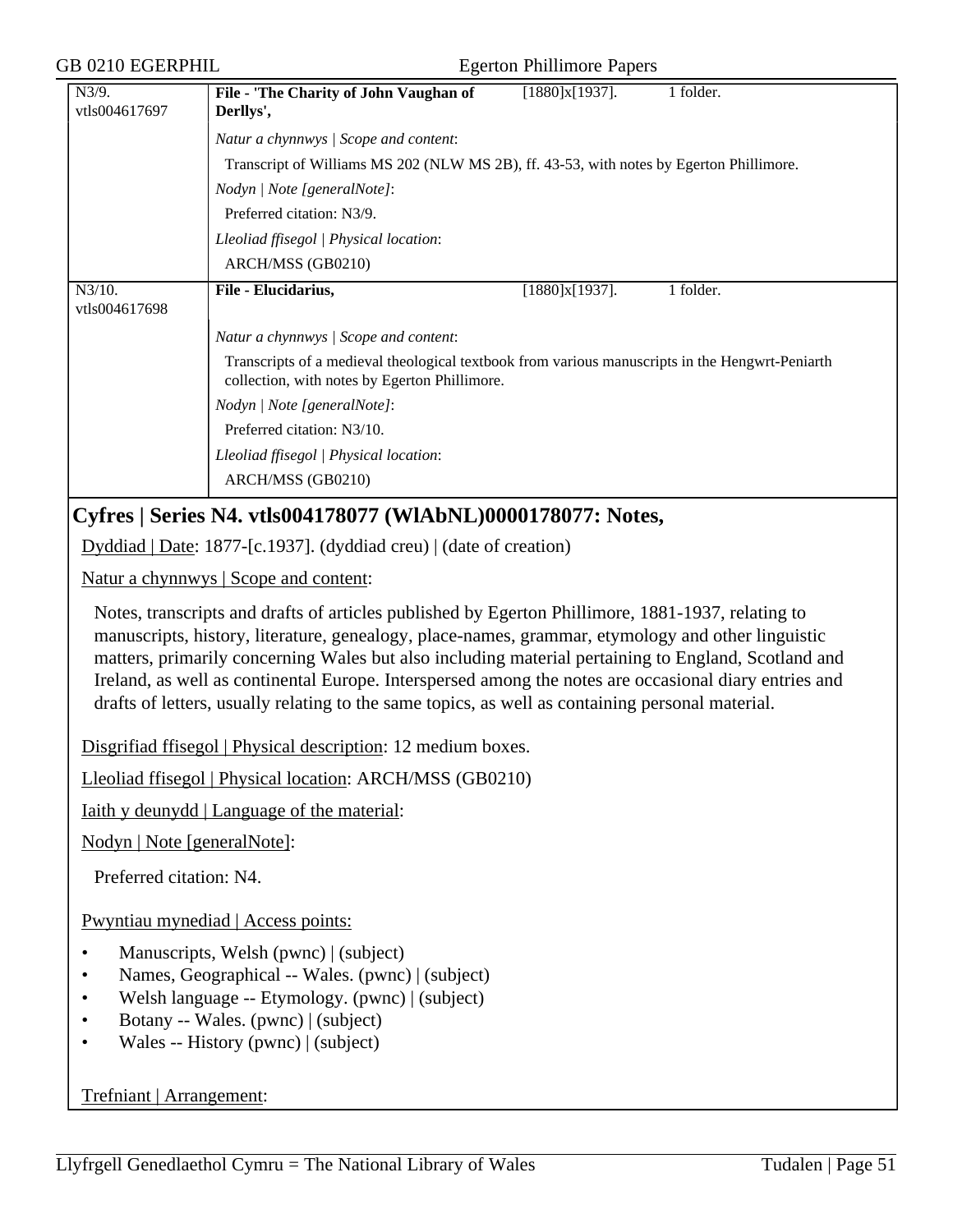Each file contains material on a variety of subjects, reflecting Phillimore's disorganised working methods.

| FFeil / rhestr eitemau   File / item list |                                                                                                                                                                                              |                           |                                               |  |  |
|-------------------------------------------|----------------------------------------------------------------------------------------------------------------------------------------------------------------------------------------------|---------------------------|-----------------------------------------------|--|--|
| Cod cyfeirnod  <br>Reference code         | Teitl   Title                                                                                                                                                                                | Dyddiadau   Dates         | Disgrifiad ffisegol   Physical<br>description |  |  |
| $N4/1$ .<br>vtls004618859                 | File - Notes, transcripts and drafts,                                                                                                                                                        | $[c.1880]$ - $[c.1937]$ . | 5 folders.                                    |  |  |
|                                           | Natur a chynnwys / Scope and content:                                                                                                                                                        |                           |                                               |  |  |
|                                           | Notes and transcripts, together with drafts of articles, some in hands other than Phillimore's, relating to<br>manuscripts, history, literature, genealogy, place-names and botanical names. |                           |                                               |  |  |
|                                           | Nodyn   Note [generalNote]:                                                                                                                                                                  |                           |                                               |  |  |
|                                           | Preferred citation: N4/1.                                                                                                                                                                    |                           |                                               |  |  |
|                                           | Lleoliad ffisegol   Physical location:                                                                                                                                                       |                           |                                               |  |  |
|                                           | ARCH/MSS (GB0210)                                                                                                                                                                            |                           |                                               |  |  |
| $N4/2$ .<br>vtls004618841                 | File - Notes,                                                                                                                                                                                | $[c.1880]$ - $[c.1937]$ . | 19 notebooks.                                 |  |  |
|                                           | Natur a chynnwys / Scope and content:                                                                                                                                                        |                           |                                               |  |  |
|                                           | Notes on manuscripts, history, literature, genealogy, place-names and etymology.                                                                                                             |                           |                                               |  |  |
|                                           | Nodyn   Note [generalNote]:                                                                                                                                                                  |                           |                                               |  |  |
|                                           | Preferred citation: N4/2.                                                                                                                                                                    |                           |                                               |  |  |
|                                           | Lleoliad ffisegol   Physical location:                                                                                                                                                       |                           |                                               |  |  |
|                                           | ARCH/MSS (GB0210)                                                                                                                                                                            |                           |                                               |  |  |
| $\overline{N4/3}$ .<br>vtls004618842      | File - Notes,                                                                                                                                                                                | $[c.1880]$ - $[c.1937]$ . | 1 folder.                                     |  |  |
|                                           | Natur a chynnwys / Scope and content:                                                                                                                                                        |                           |                                               |  |  |
|                                           | Notes on manuscripts, history, literature, place-names and etymology.                                                                                                                        |                           |                                               |  |  |
|                                           | Nodyn   Note [generalNote]:                                                                                                                                                                  |                           |                                               |  |  |
|                                           | Preferred citation: N4/3.                                                                                                                                                                    |                           |                                               |  |  |
|                                           | Lleoliad ffisegol   Physical location:                                                                                                                                                       |                           |                                               |  |  |
|                                           | ARCH/MSS (GB0210)                                                                                                                                                                            |                           |                                               |  |  |
| N4/4.<br>vtls004618843                    | File - Notes on pedigrees,                                                                                                                                                                   | $[c.1880]$ - $[c.1937]$ . | 1 bundle.                                     |  |  |
|                                           | Crëwr   Creator:                                                                                                                                                                             |                           |                                               |  |  |
|                                           | Bradney, Joseph Alfred, Sir, 1859-1933.                                                                                                                                                      |                           |                                               |  |  |
|                                           | Natur a chynnwys / Scope and content:                                                                                                                                                        |                           |                                               |  |  |
|                                           | Pedigrees and related notes, some in the hand of Sir Joseph Bradney.                                                                                                                         |                           |                                               |  |  |
|                                           | Nodyn   Note [generalNote]:                                                                                                                                                                  |                           |                                               |  |  |
|                                           | Preferred citation: N4/4.                                                                                                                                                                    |                           |                                               |  |  |
|                                           | Lleoliad ffisegol   Physical location:                                                                                                                                                       |                           |                                               |  |  |
|                                           | ARCH/MSS (GB0210)                                                                                                                                                                            |                           |                                               |  |  |
| N4/5.                                     | File - Notes,                                                                                                                                                                                | $[c.1880]$ - $[c.1937]$ . | 4 notebooks.                                  |  |  |
| vtls004618847                             |                                                                                                                                                                                              |                           |                                               |  |  |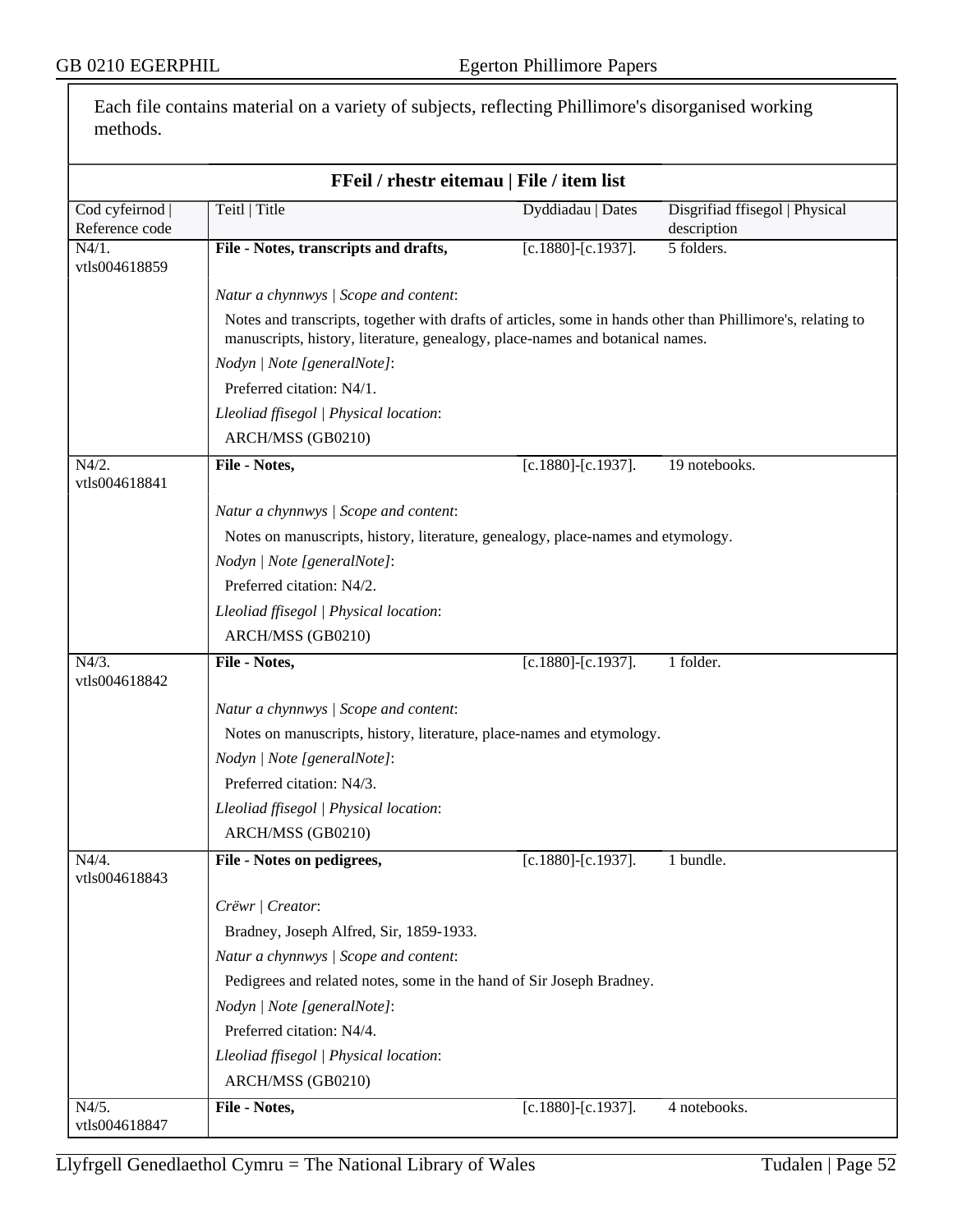|                        | Natur a chynnwys / Scope and content:                                                                                                                                                                                  |  |  |  |
|------------------------|------------------------------------------------------------------------------------------------------------------------------------------------------------------------------------------------------------------------|--|--|--|
|                        | Notes on manuscripts, history, literature, genealogy, place-names and etymology, together with a list of<br>some of Phillimore's books, and examples of some exercises in Welsh grammar.                               |  |  |  |
|                        | Nodyn   Note [generalNote]:                                                                                                                                                                                            |  |  |  |
|                        | Preferred citation: N4/5.                                                                                                                                                                                              |  |  |  |
|                        | Lleoliad ffisegol   Physical location:                                                                                                                                                                                 |  |  |  |
|                        | ARCH/MSS (GB0210)                                                                                                                                                                                                      |  |  |  |
| N4/6.<br>vtls004618848 | File - Notes and transcripts,<br>$[c.1880]$ - $[c.1937]$ .<br>1 folder.                                                                                                                                                |  |  |  |
|                        | Natur a chynnwys / Scope and content:                                                                                                                                                                                  |  |  |  |
|                        | Notes on manuscripts, history, literature, genealogy, place-names and etymology, including transcripts<br>of manuscripts, for publication mainly in Bye Gones and The County Times, together with some page<br>proofs. |  |  |  |
|                        | Nodyn   Note [generalNote]:                                                                                                                                                                                            |  |  |  |
|                        | Preferred citation: N4/6.                                                                                                                                                                                              |  |  |  |
|                        | Lleoliad ffisegol   Physical location:                                                                                                                                                                                 |  |  |  |
|                        | ARCH/MSS (GB0210)                                                                                                                                                                                                      |  |  |  |
| N4/7.                  | $[c.1880]$ - $[c.1937]$ .<br>2 folders.<br>File - Notes and transcripts,                                                                                                                                               |  |  |  |
| vtls004618849          |                                                                                                                                                                                                                        |  |  |  |
|                        | Natur a chynnwys / Scope and content:                                                                                                                                                                                  |  |  |  |
|                        | Notes on manuscripts, history, literature, genealogy, place-names and etymology, together with<br>transcripts of manuscripts and drafts of published and unpublished articles.                                         |  |  |  |
|                        | Nodyn   Note [generalNote]:                                                                                                                                                                                            |  |  |  |
|                        | Preferred citation: N4/7.                                                                                                                                                                                              |  |  |  |
|                        | Lleoliad ffisegol   Physical location:                                                                                                                                                                                 |  |  |  |
|                        | ARCH/MSS (GB0210)                                                                                                                                                                                                      |  |  |  |
| N4/8.                  | 3 folders.<br>File - Notes and transcripts,<br>[c.1880]-[c.1937].                                                                                                                                                      |  |  |  |
| vtls004618851          |                                                                                                                                                                                                                        |  |  |  |
|                        | Natur a chynnwys / Scope and content:                                                                                                                                                                                  |  |  |  |
|                        | Notes on manuscripts, history, literature, genealogy, place-names and etymology, together with<br>transcripts of manuscripts and drafts of published and unpublished articles.                                         |  |  |  |
|                        | Nodyn   Note [generalNote]:                                                                                                                                                                                            |  |  |  |
|                        | Preferred citation: N4/8.                                                                                                                                                                                              |  |  |  |
|                        | Lleoliad ffisegol   Physical location:                                                                                                                                                                                 |  |  |  |
|                        | ARCH/MSS (GB0210)                                                                                                                                                                                                      |  |  |  |
| N4/9.                  | File - Notes and transcripts,<br>$[c.1880]$ - $[c.1937]$ .<br>3 folders.                                                                                                                                               |  |  |  |
| vtls004618852          |                                                                                                                                                                                                                        |  |  |  |
|                        | Natur a chynnwys / Scope and content:                                                                                                                                                                                  |  |  |  |
|                        | Notes on manuscripts, history, literature, genealogy, place-names, botanical names and etymology,<br>together with transcripts of manuscripts and drafts of articles, some in hands other than Phillimore's.           |  |  |  |
|                        | Nodyn   Note [generalNote]:                                                                                                                                                                                            |  |  |  |
|                        | Preferred citation: N4/9.                                                                                                                                                                                              |  |  |  |
|                        | Lleoliad ffisegol   Physical location:                                                                                                                                                                                 |  |  |  |
|                        | ARCH/MSS (GB0210)                                                                                                                                                                                                      |  |  |  |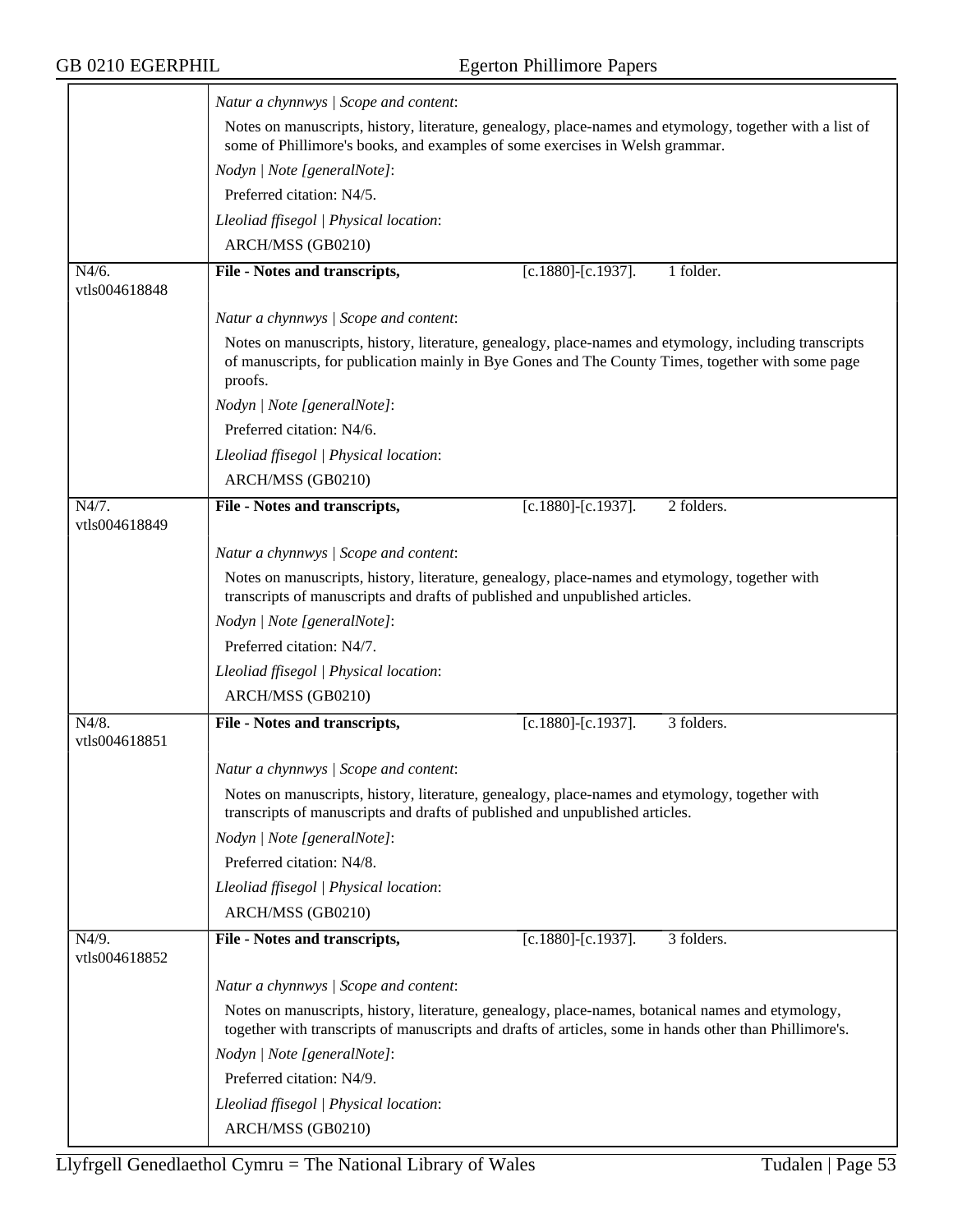| <b>GB 0210 EGERPHIL</b>    |                                                                                                                                                            | <b>Egerton Phillimore Papers</b> |            |
|----------------------------|------------------------------------------------------------------------------------------------------------------------------------------------------------|----------------------------------|------------|
| $N4/10$ .<br>vtls004618854 | File - Notes and transcripts,                                                                                                                              | $[c.1880]$ - $[c.1937]$ .        | 4 folders. |
|                            | Natur a chynnwys / Scope and content:                                                                                                                      |                                  |            |
|                            | Notes on manuscripts, history, literature, place-names, botanical names and etymology, together with<br>transcripts of manuscripts and drafts of articles. |                                  |            |
|                            | Nodyn   Note [generalNote]:                                                                                                                                |                                  |            |
|                            | Preferred citation: N4/10.                                                                                                                                 |                                  |            |
|                            | Lleoliad ffisegol   Physical location:                                                                                                                     |                                  |            |
|                            | ARCH/MSS (GB0210)                                                                                                                                          |                                  |            |
| $N4/11$ .                  | File - Notes,                                                                                                                                              | $[c.1880]$ - $[c.1937]$ .        | 1 folder.  |
| vtls004618855              |                                                                                                                                                            |                                  |            |
|                            | Natur a chynnwys / Scope and content:                                                                                                                      |                                  |            |
|                            | Notes and correspondence relating to history and literature.                                                                                               |                                  |            |
|                            | Nodyn   Note [generalNote]:                                                                                                                                |                                  |            |
|                            | Preferred citation: N4/11.                                                                                                                                 |                                  |            |
|                            | Lleoliad ffisegol   Physical location:                                                                                                                     |                                  |            |
|                            | ARCH/MSS (GB0210)                                                                                                                                          |                                  |            |
| N4/12.<br>vtls004618856    | File - Notes,                                                                                                                                              | $[c.1880]$ - $[c.1937]$ .        | 1 folder.  |
|                            |                                                                                                                                                            |                                  |            |
|                            | Natur a chynnwys / Scope and content:                                                                                                                      |                                  |            |
|                            | Notes on manuscripts, history, literature, genealogy, place-names and etymology.                                                                           |                                  |            |
|                            | Nodyn   Note [generalNote]:                                                                                                                                |                                  |            |
|                            | Preferred citation: N4/12.                                                                                                                                 |                                  |            |
|                            | Lleoliad ffisegol   Physical location:                                                                                                                     |                                  |            |
|                            | ARCH/MSS (GB0210)                                                                                                                                          |                                  |            |
| N4/13.<br>vtls004618840    | File - Notes,                                                                                                                                              | [c.1880]-[c.1937].               | 1 folder.  |
|                            | Natur a chynnwys / Scope and content:                                                                                                                      |                                  |            |
|                            | Notes on manuscripts, history, literature, place-names and etymology.                                                                                      |                                  |            |
|                            | Nodyn   Note [generalNote]:                                                                                                                                |                                  |            |
|                            | Preferred citation: N4/13.                                                                                                                                 |                                  |            |
|                            | Lleoliad ffisegol   Physical location:                                                                                                                     |                                  |            |
|                            | ARCH/MSS (GB0210)                                                                                                                                          |                                  |            |
| N4/14.<br>vtls004618864    | File - Notes,                                                                                                                                              | $[c.1880]$ - $[c.1937]$ .        | 1 folder.  |
|                            | Natur a chynnwys / Scope and content:                                                                                                                      |                                  |            |
|                            | Miscellaneous notes relating to history, literature and booksellers.                                                                                       |                                  |            |
|                            | Nodyn   Note [generalNote]:                                                                                                                                |                                  |            |
|                            | Preferred citation: N4/14.                                                                                                                                 |                                  |            |
|                            | Lleoliad ffisegol   Physical location:                                                                                                                     |                                  |            |
|                            | ARCH/MSS (GB0210)                                                                                                                                          |                                  |            |
| N4/15.                     | File - Notes and transcripts,                                                                                                                              | $[c.1880]$ - $[c.1937]$ .        | 3 folders. |
| vtls004618865              |                                                                                                                                                            |                                  |            |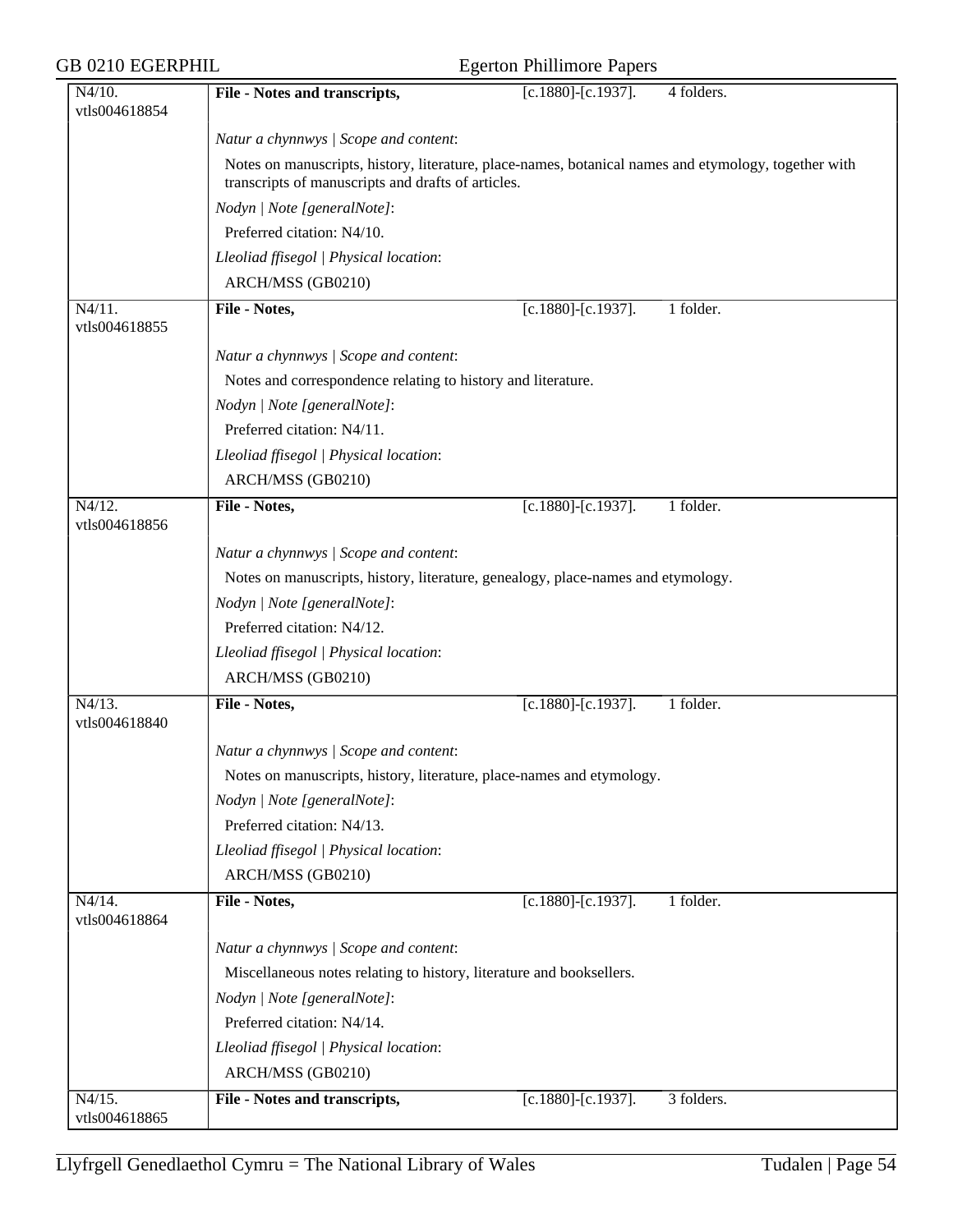|                                       | Natur a chynnwys / Scope and content:                                                                                                                                                                                                     |                           |                      |  |
|---------------------------------------|-------------------------------------------------------------------------------------------------------------------------------------------------------------------------------------------------------------------------------------------|---------------------------|----------------------|--|
|                                       | Notes on manuscripts, history, literature, genealogy, place-names and etymology, together with<br>transcripts of manuscripts.                                                                                                             |                           |                      |  |
|                                       | Nodyn   Note [generalNote]:                                                                                                                                                                                                               |                           |                      |  |
|                                       | Preferred citation: N4/15.                                                                                                                                                                                                                |                           |                      |  |
|                                       | Lleoliad ffisegol   Physical location:                                                                                                                                                                                                    |                           |                      |  |
|                                       | ARCH/MSS (GB0210)                                                                                                                                                                                                                         |                           |                      |  |
| $N4/16$ .<br>vtls004618866            | File - Notes and transcripts,                                                                                                                                                                                                             | $[c.1880]$ - $[c.1937]$ . | 2 folders; 1 bundle. |  |
|                                       | Natur a chynnwys / Scope and content:                                                                                                                                                                                                     |                           |                      |  |
|                                       | Notes on manuscripts, history, literature, genealogy, botanical names, place-names and etymology,<br>together with transcripts of manuscripts.                                                                                            |                           |                      |  |
|                                       | Nodyn   Note [generalNote]:                                                                                                                                                                                                               |                           |                      |  |
|                                       | Preferred citation: N4/16.                                                                                                                                                                                                                |                           |                      |  |
|                                       | Lleoliad ffisegol   Physical location:                                                                                                                                                                                                    |                           |                      |  |
|                                       | ARCH/MSS (GB0210)                                                                                                                                                                                                                         |                           |                      |  |
| $\overline{N4/17}$ .<br>vtls004618867 | File - Notes and transcripts,                                                                                                                                                                                                             | $[c.1880]$ - $[c.1937]$ . | 1 bundle.            |  |
|                                       | Natur a chynnwys / Scope and content:                                                                                                                                                                                                     |                           |                      |  |
|                                       | Notes on manuscripts, history, literature, genealogy, place-names and etymology.                                                                                                                                                          |                           |                      |  |
|                                       | Nodyn   Note [generalNote]:                                                                                                                                                                                                               |                           |                      |  |
|                                       | Preferred citation: N4/17.                                                                                                                                                                                                                |                           |                      |  |
|                                       | Lleoliad ffisegol   Physical location:                                                                                                                                                                                                    |                           |                      |  |
|                                       | ARCH/MSS (GB0210)                                                                                                                                                                                                                         |                           |                      |  |
| N4/18.                                | File - Notes and transcripts,                                                                                                                                                                                                             | $[c.1880]$ - $[c.1937]$ . | 1 bundle.            |  |
| vtls004618868                         |                                                                                                                                                                                                                                           |                           |                      |  |
|                                       | Natur a chynnwys / Scope and content:                                                                                                                                                                                                     |                           |                      |  |
|                                       | Notes on manuscripts, history, literature, genealogy, place-names and etymology, together with<br>transcripts of manuscripts.                                                                                                             |                           |                      |  |
|                                       | Nodyn   Note [generalNote]:                                                                                                                                                                                                               |                           |                      |  |
|                                       | Preferred citation: N4/18.                                                                                                                                                                                                                |                           |                      |  |
|                                       | Lleoliad ffisegol   Physical location:                                                                                                                                                                                                    |                           |                      |  |
|                                       | ARCH/MSS (GB0210)                                                                                                                                                                                                                         |                           |                      |  |
| $\overline{N4/19}$ .<br>vtls004618869 | File - Notes and transcripts,                                                                                                                                                                                                             | $[c.1880]$ - $[c.1937]$ . | 1 bundle.            |  |
|                                       | Natur a chynnwys / Scope and content:                                                                                                                                                                                                     |                           |                      |  |
|                                       | Notes on manuscripts, history, literature, genealogy, place-names and etymology, including ribald verse<br>and transcripts of manuscripts, contained within the covers of a printed book, Capitalism is Socialism, by<br>J. Tylor Peddie. |                           |                      |  |
|                                       | Nodyn   Note [generalNote]:                                                                                                                                                                                                               |                           |                      |  |
|                                       | Preferred citation: N4/19.                                                                                                                                                                                                                |                           |                      |  |
|                                       | Lleoliad ffisegol   Physical location:                                                                                                                                                                                                    |                           |                      |  |
|                                       | ARCH/MSS (GB0210)                                                                                                                                                                                                                         |                           |                      |  |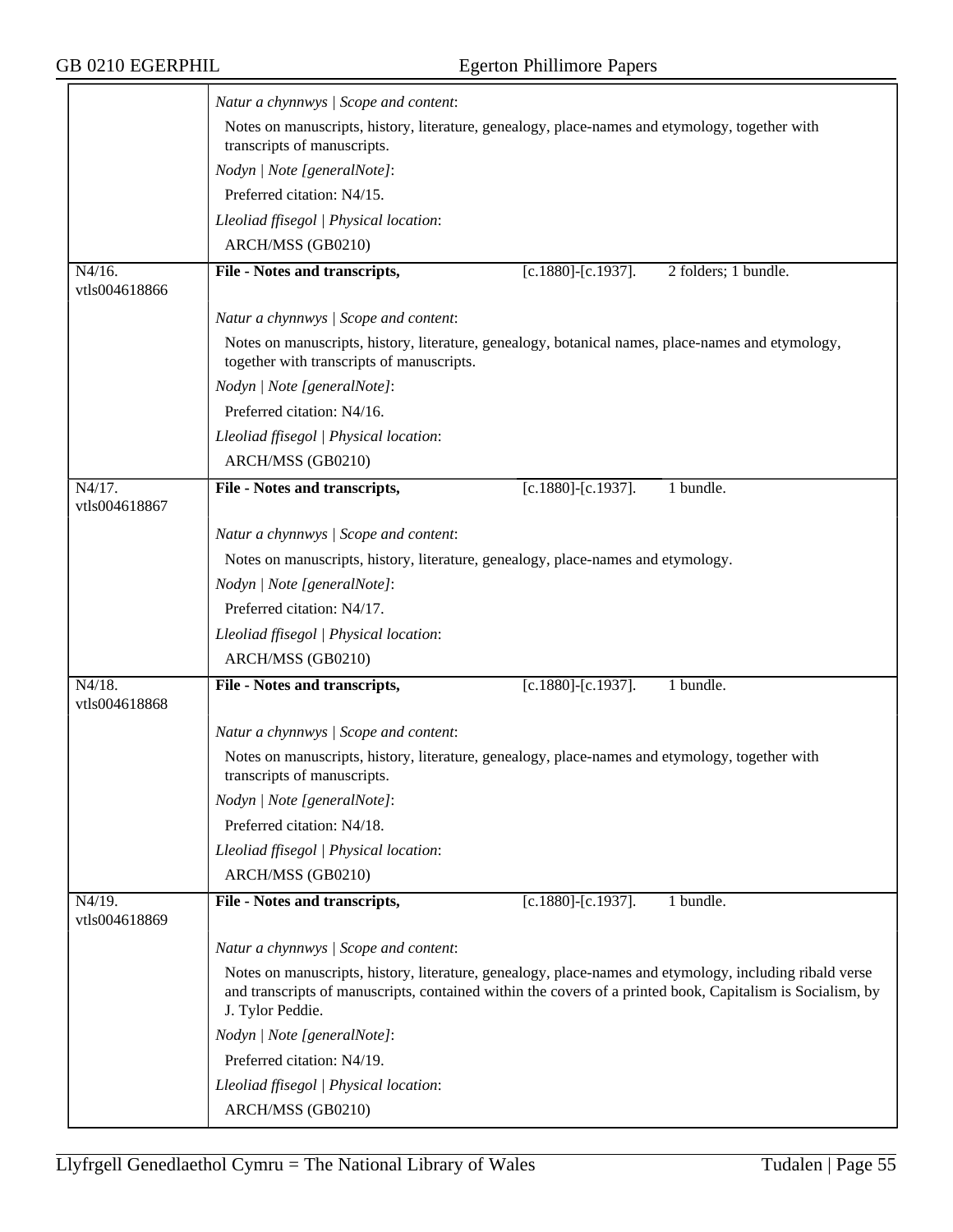| GB 0210 EGERPHIL                      |                                                                                                                                                                                                    | <b>Egerton Phillimore Papers</b> |             |  |
|---------------------------------------|----------------------------------------------------------------------------------------------------------------------------------------------------------------------------------------------------|----------------------------------|-------------|--|
| N4/20.<br>vtls004618871               | File - Notes and transcripts,                                                                                                                                                                      | $[c.1880]$ - $[c.1937]$ .        | 1 folder.   |  |
|                                       | Natur a chynnwys / Scope and content:                                                                                                                                                              |                                  |             |  |
|                                       | Notes on manuscripts, history, literature, genealogy, place-names and etymology, together with<br>transcripts of manuscripts.                                                                      |                                  |             |  |
|                                       | Nodyn   Note [generalNote]:                                                                                                                                                                        |                                  |             |  |
|                                       | Preferred citation: N4/20.                                                                                                                                                                         |                                  |             |  |
|                                       | Lleoliad ffisegol   Physical location:                                                                                                                                                             |                                  |             |  |
|                                       | ARCH/MSS (GB0210)                                                                                                                                                                                  |                                  |             |  |
| $N4/21$ .<br>vtls004618874            | File - Notes and transcripts,                                                                                                                                                                      | $[c.1880]$ - $[c.1937]$ .        | 1 folder.   |  |
|                                       | Natur a chynnwys / Scope and content:                                                                                                                                                              |                                  |             |  |
|                                       | Notes on manuscripts, history, literature, genealogy, place-names and etymology, together with<br>transcripts of manuscripts.                                                                      |                                  |             |  |
|                                       | Nodyn   Note [generalNote]:                                                                                                                                                                        |                                  |             |  |
|                                       | Preferred citation: N4/21.                                                                                                                                                                         |                                  |             |  |
|                                       | Lleoliad ffisegol   Physical location:                                                                                                                                                             |                                  |             |  |
|                                       | ARCH/MSS (GB0210)                                                                                                                                                                                  |                                  |             |  |
| $\overline{N4/22}$ .<br>vtls004618876 | File - Newspaper cuttings,                                                                                                                                                                         | 1880-[c.1937].                   | 1 folder.   |  |
|                                       | Natur a chynnwys / Scope and content:                                                                                                                                                              |                                  |             |  |
|                                       | Cuttings from local and national newspapers in England and Wales, many relating to matters of historical<br>and literary interest, but predominantly concerning a wide variety of current affairs. |                                  |             |  |
|                                       | Nodyn   Note [generalNote]:                                                                                                                                                                        |                                  |             |  |
|                                       | Preferred citation: N4/22.                                                                                                                                                                         |                                  |             |  |
|                                       | Lleoliad ffisegol   Physical location:                                                                                                                                                             |                                  |             |  |
|                                       | ARCH/MSS (GB0210)                                                                                                                                                                                  |                                  |             |  |
| N4/23.<br>vtls004979063               | File - Proofs and offprints,                                                                                                                                                                       | 1891-1924.                       | 1 envelope. |  |
|                                       | Natur a chynnwys / Scope and content:                                                                                                                                                              |                                  |             |  |
|                                       | Galley proofs, page proofs and offprints of articles, letters and poems by Phillimore, from publications<br>such as the Western Mail, Bye Gones and Y Cymmrodor, together with notes.              |                                  |             |  |
|                                       | Nodyn   Note [generalNote]:                                                                                                                                                                        |                                  |             |  |
|                                       | Preferred citation: N4/23.                                                                                                                                                                         |                                  |             |  |
|                                       | Lleoliad ffisegol   Physical location:                                                                                                                                                             |                                  |             |  |
|                                       | ARCH/MSS (GB0210)                                                                                                                                                                                  |                                  |             |  |
| N4/24.<br>vtls004979067               | File - Proofs and offprints,                                                                                                                                                                       | 1877-1919.                       | 2 folders.  |  |
|                                       | Natur a chynnwys / Scope and content:                                                                                                                                                              |                                  |             |  |
|                                       | Galley proofs, page proofs and offprints with amendments in Phillimore's hand, deriving mainly from his<br>editorial work on Bye Gones, The Description of Wales and Y Cymmrodor.                  |                                  |             |  |
|                                       | Nodyn   Note [generalNote]:                                                                                                                                                                        |                                  |             |  |
|                                       | Preferred citation: N4/24.                                                                                                                                                                         |                                  |             |  |
|                                       | Lleoliad ffisegol   Physical location:                                                                                                                                                             |                                  |             |  |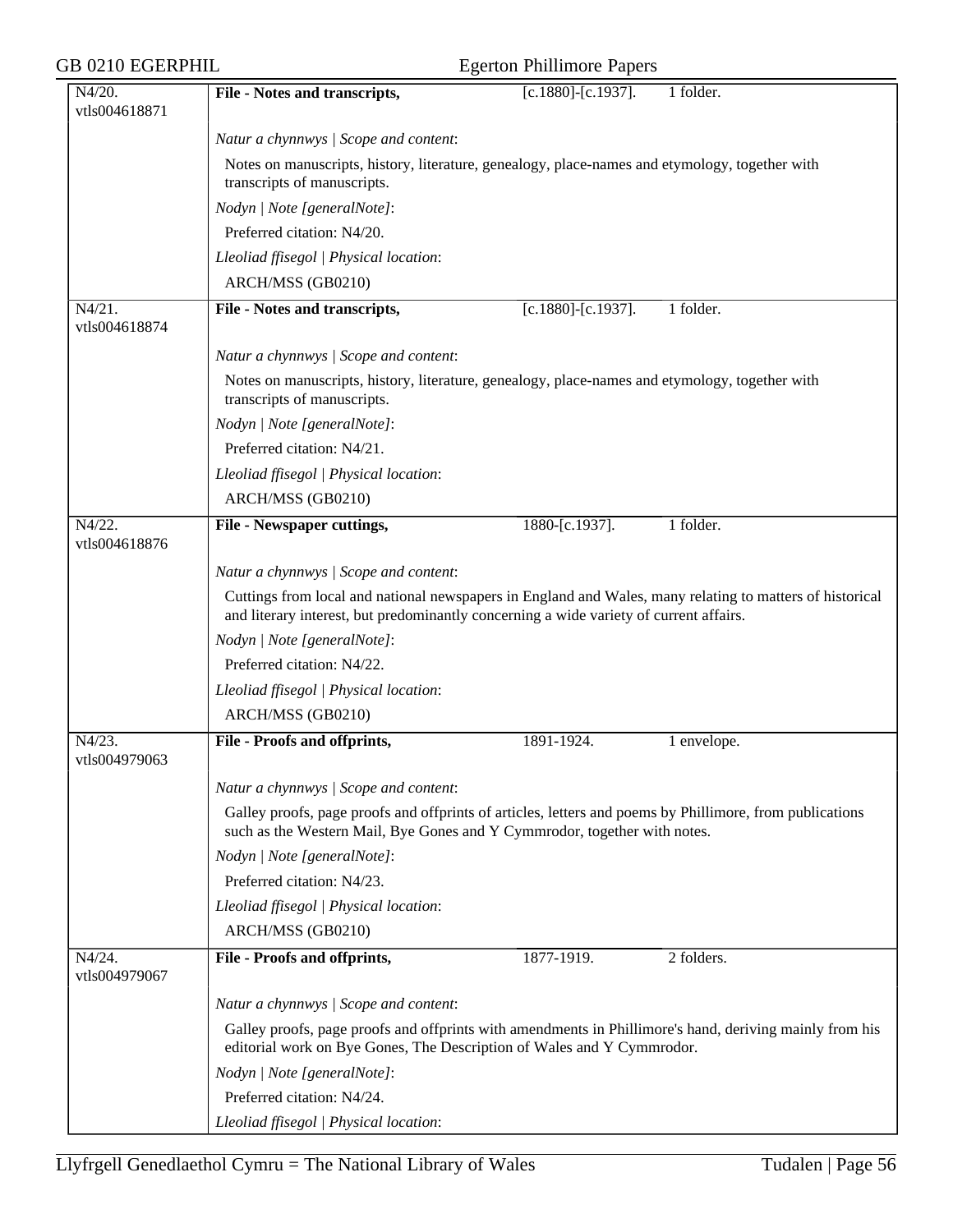ARCH/MSS (GB0210)

### **Is-fonds | Subfonds Y. vtls004178082 (WlAbNL)0000178082: Literary compositions,**

Dyddiad | Date: [c.1880]-[c.1937]. (dyddiad creu) | (date of creation)

Natur a chynnwys | Scope and content:

Loose leaves of paper and notebooks containing drafts of poems written by Egerton Phillimore, some of which were published. This group suggests that he was quite a prolific writer in English, Welsh and in translation.

Disgrifiad ffisegol | Physical description: 5 medium boxes.

Lleoliad ffisegol | Physical location: ARCH/MSS (GB0210)

Nodyn | Note [generalNote]:

Preferred citation: Y.

Trefniant | Arrangement:

Arranged into a single series.

## **Cyfres | Series Y1. vtls004178086 (WlAbNL)0000178086: Poetry by Egerton Phillimore,**

Dyddiad | Date: [c.1880]-[c.1937]. (dyddiad creu) | (date of creation)

Natur a chynnwys | Scope and content:

Most of the poetry in this series is of Phillimore's own composition, and is in English, but he also composed a few poems in Welsh, transcribed works by other poets in English and Welsh, and translated a number of works from Welsh, Latin, French, German and Greek. Many parts of the more colourful passages of lewd verse have been written using Greek characters rather than Latin.

Disgrifiad ffisegol | Physical description: 5 medium boxes.

Lleoliad ffisegol | Physical location: ARCH/MSS (GB0210)

Iaith y deunydd | Language of the material:

Nodyn | Note [generalNote]:

Preferred citation: Y1.

Pwyntiau mynediad | Access points:

- Poetry -- 19th century. (pwnc) | (subject)
- Poetry -- 20th century. (pwnc) | (subject)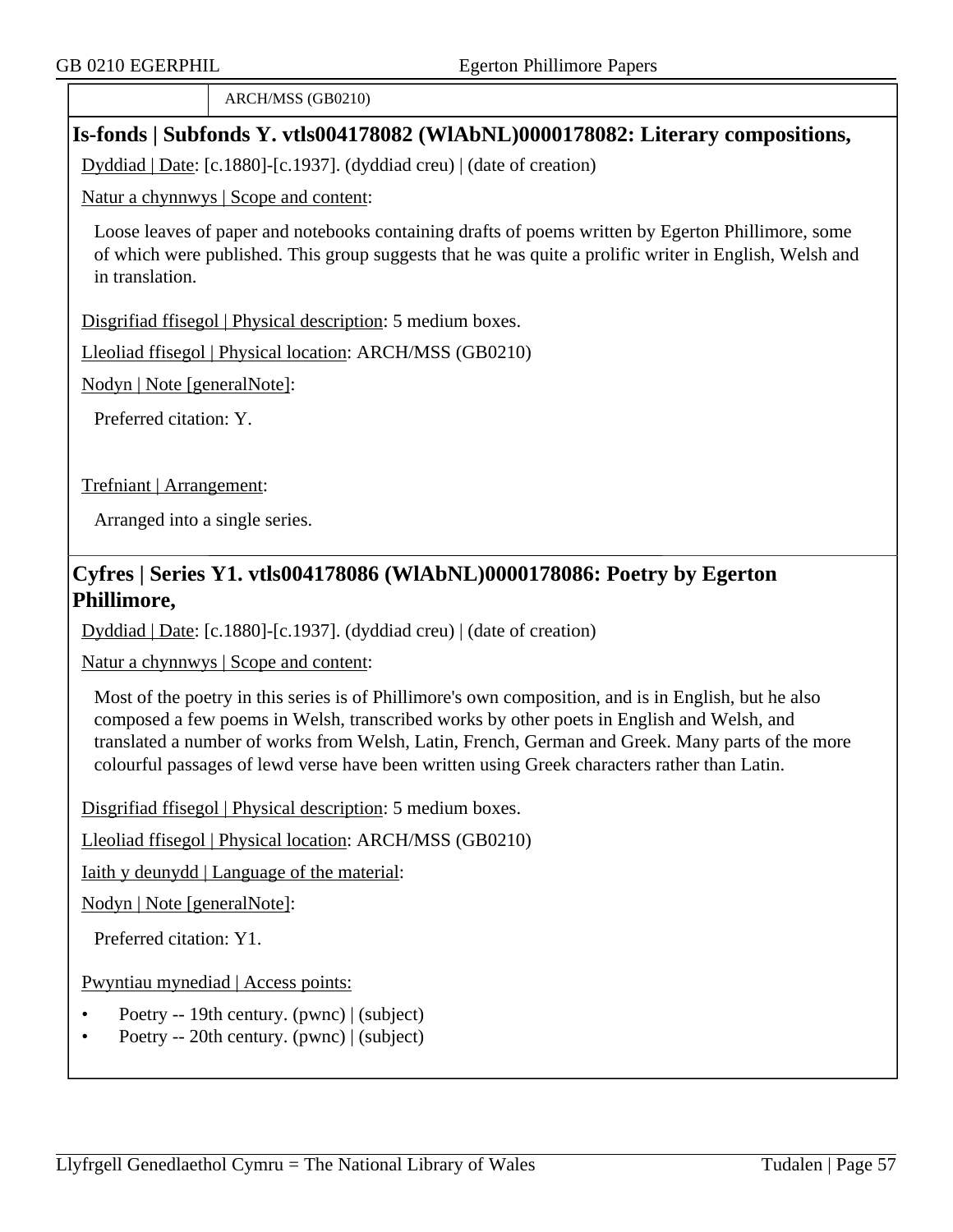$\overline{\phantom{a}}$ 

| FFeil / rhestr eitemau   File / item list |                                                                                                                                                                   |                   |                                               |  |
|-------------------------------------------|-------------------------------------------------------------------------------------------------------------------------------------------------------------------|-------------------|-----------------------------------------------|--|
| Cod cyfeirnod  <br>Reference code         | Teitl   Title                                                                                                                                                     | Dyddiadau   Dates | Disgrifiad ffisegol   Physical<br>description |  |
| Y1/1.<br>vtls004978352                    | File - Verses,                                                                                                                                                    | 1876-1925.        | 3 folders.                                    |  |
|                                           | Natur a chynnwys / Scope and content:                                                                                                                             |                   |                                               |  |
|                                           | English verses, including translations of Welsh hymns, 'The Skylark', 'Clod i Forgannwg', and 'Cwm<br>Hafod Owen', together with notes and a few verses in Welsh. |                   |                                               |  |
|                                           | Nodyn   Note [generalNote]:                                                                                                                                       |                   |                                               |  |
|                                           | Preferred citation: Y1/1.                                                                                                                                         |                   |                                               |  |
|                                           | Lleoliad ffisegol   Physical location:                                                                                                                            |                   |                                               |  |
|                                           | ARCH/MSS (GB0210)                                                                                                                                                 |                   |                                               |  |
| Y1/2.<br>vtls004978354                    | File - Verses,                                                                                                                                                    | 1883-1921.        | 1 folder.                                     |  |
|                                           | Natur a chynnwys / Scope and content:                                                                                                                             |                   |                                               |  |
|                                           | English verses, together with a few in Welsh.                                                                                                                     |                   |                                               |  |
|                                           | Nodyn   Note [generalNote]:                                                                                                                                       |                   |                                               |  |
|                                           | Preferred citation: Y1/2.                                                                                                                                         |                   |                                               |  |
|                                           | Lleoliad ffisegol   Physical location:                                                                                                                            |                   |                                               |  |
|                                           | ARCH/MSS (GB0210)                                                                                                                                                 |                   |                                               |  |
| $\overline{Y1/3}$ .<br>vtls004978355      | File - Verses,                                                                                                                                                    | 1904-1923.        | 2 folders.                                    |  |
|                                           | Natur a chynnwys / Scope and content:                                                                                                                             |                   |                                               |  |
|                                           | Welsh verses, including 'Y Lladdedigion', together with a number of English verses.                                                                               |                   |                                               |  |
|                                           | Nodyn   Note [generalNote]:                                                                                                                                       |                   |                                               |  |
|                                           | Preferred citation: Y1/3.                                                                                                                                         |                   |                                               |  |
|                                           | Lleoliad ffisegol   Physical location:                                                                                                                            |                   |                                               |  |
|                                           | ARCH/MSS (GB0210)                                                                                                                                                 |                   |                                               |  |
| Y1/4.<br>vtls004978356                    | File - Verses,                                                                                                                                                    | $1882 - 1926.$    | 3 folders.                                    |  |
|                                           | Natur a chynnwys / Scope and content:                                                                                                                             |                   |                                               |  |
|                                           | English verses, including some translations of Welsh verses.                                                                                                      |                   |                                               |  |
|                                           | Nodyn   Note [generalNote]:                                                                                                                                       |                   |                                               |  |
|                                           | Preferred citation: Y1/4.                                                                                                                                         |                   |                                               |  |
|                                           | Lleoliad ffisegol   Physical location:                                                                                                                            |                   |                                               |  |
|                                           | ARCH/MSS (GB0210)                                                                                                                                                 |                   |                                               |  |
| Y1/5.<br>vtls004978357                    | File - Verses,                                                                                                                                                    | 1887-1921.        | 1 folder.                                     |  |
|                                           | Natur a chynnwys / Scope and content:                                                                                                                             |                   |                                               |  |
|                                           | English verses, together with a handful in other languages.                                                                                                       |                   |                                               |  |
|                                           | Nodyn   Note [generalNote]:                                                                                                                                       |                   |                                               |  |
|                                           | Preferred citation: Y1/5.                                                                                                                                         |                   |                                               |  |
|                                           | Lleoliad ffisegol   Physical location:                                                                                                                            |                   |                                               |  |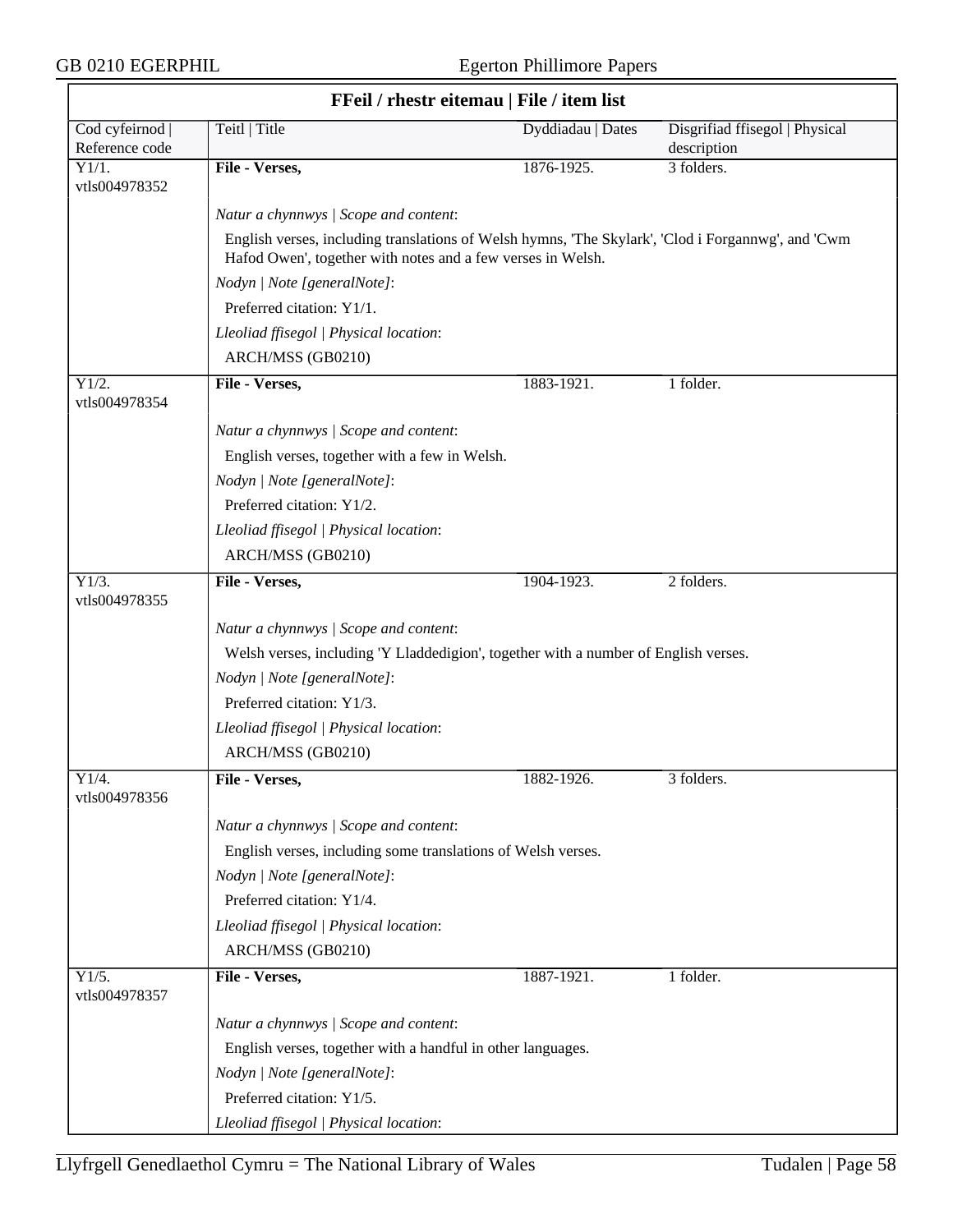|                                      | ARCH/MSS (GB0210)                                                            |            |               |  |  |
|--------------------------------------|------------------------------------------------------------------------------|------------|---------------|--|--|
| Y1/6.<br>vtls004978358               | File - Verses,                                                               | 1887-1931. | 17 notebooks. |  |  |
|                                      | Natur a chynnwys / Scope and content:                                        |            |               |  |  |
|                                      | English verses, together with a number in other languages.                   |            |               |  |  |
|                                      | Nodyn   Note [generalNote]:                                                  |            |               |  |  |
|                                      | Preferred citation: Y1/6.                                                    |            |               |  |  |
|                                      | Lleoliad ffisegol   Physical location:                                       |            |               |  |  |
|                                      | ARCH/MSS (GB0210)                                                            |            |               |  |  |
| Y1/7.<br>vtls004978359               | File - Limericks and other verses,                                           | 1883-1936. | 1 folder.     |  |  |
|                                      | Natur a chynnwys / Scope and content:                                        |            |               |  |  |
|                                      | English and Welsh limericks and other verses, mostly of a licentious nature. |            |               |  |  |
|                                      | Nodyn   Note [generalNote]:                                                  |            |               |  |  |
|                                      | Preferred citation: Y1/7.                                                    |            |               |  |  |
|                                      | Lleoliad ffisegol   Physical location:                                       |            |               |  |  |
|                                      | ARCH/MSS (GB0210)                                                            |            |               |  |  |
| Y1/8.<br>vtls004978360               | File - English verses,                                                       | 1890-1895. | 1 notebook.   |  |  |
|                                      | Nodyn   Note [generalNote]:                                                  |            |               |  |  |
|                                      | Preferred citation: Y1/8.                                                    |            |               |  |  |
|                                      | Lleoliad ffisegol   Physical location:                                       |            |               |  |  |
|                                      | ARCH/MSS (GB0210)                                                            |            |               |  |  |
| $\overline{Y1/9}$ .<br>vtls004978361 | File - Limericks,                                                            | 1887-1904. | 1 folder.     |  |  |
|                                      | Natur a chynnwys / Scope and content:                                        |            |               |  |  |
|                                      | English limericks, mostly of a licentious nature.                            |            |               |  |  |
|                                      | Nodyn   Note [generalNote]:                                                  |            |               |  |  |
|                                      | Preferred citation: Y1/9.                                                    |            |               |  |  |
|                                      | Lleoliad ffisegol   Physical location:                                       |            |               |  |  |
|                                      | ARCH/MSS (GB0210)                                                            |            |               |  |  |
| Y1/10.<br>vtls004978362              | File - Verses,                                                               | 1887-1931. | 1 folder.     |  |  |
|                                      | Natur a chynnwys / Scope and content:                                        |            |               |  |  |
|                                      | English verses, including translations from other languages.                 |            |               |  |  |
|                                      | Nodyn   Note [generalNote]:                                                  |            |               |  |  |
|                                      | Preferred citation: Y1/10.                                                   |            |               |  |  |
|                                      | Lleoliad ffisegol   Physical location:                                       |            |               |  |  |
|                                      | ARCH/MSS (GB0210)                                                            |            |               |  |  |
| Y1/11.<br>vtls004978363              | File - English verses,                                                       | 1887-1895. | 1 volume.     |  |  |
|                                      | Nodyn   Note [generalNote]:                                                  |            |               |  |  |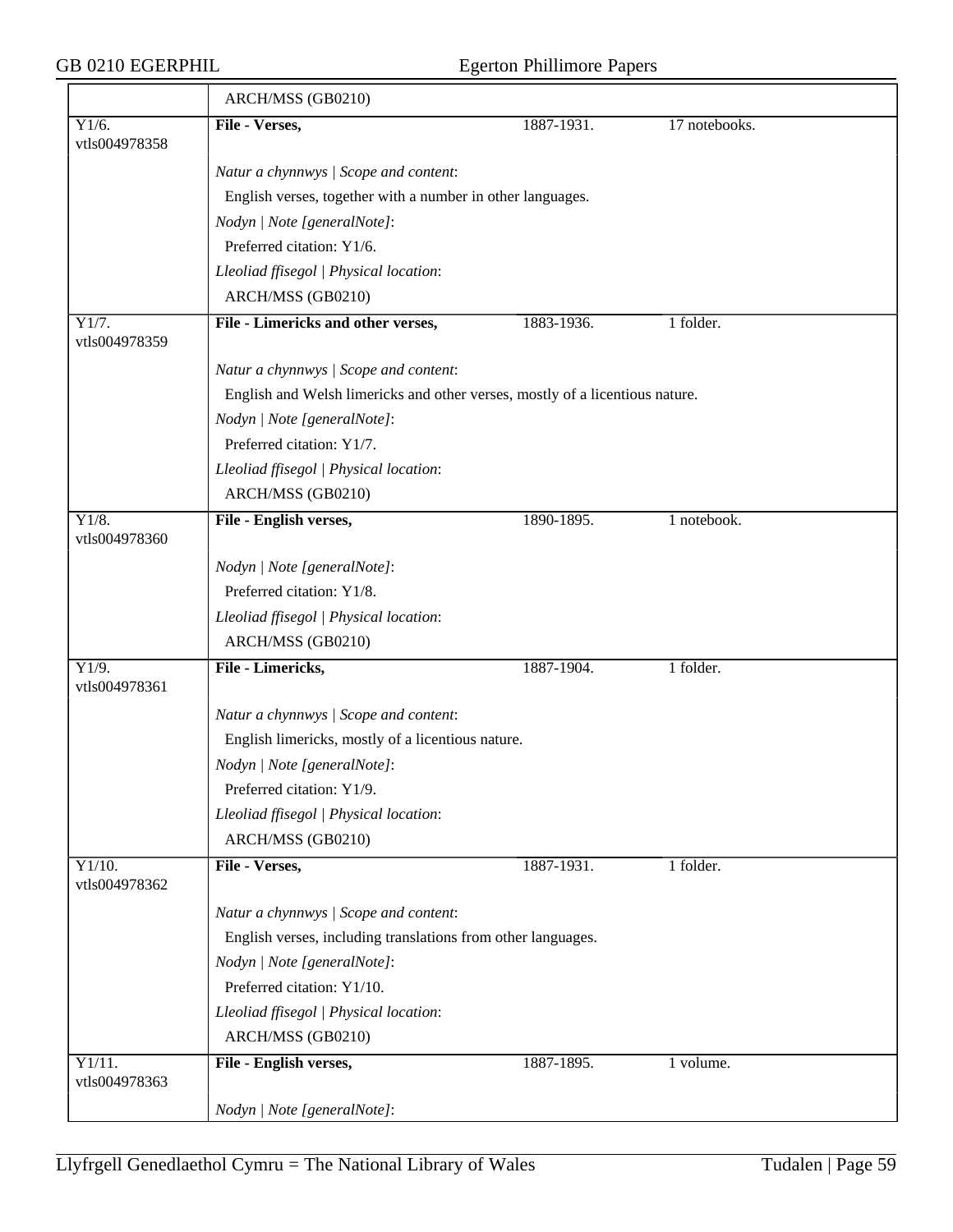|                                                                                                                          | Preferred citation: Y1/11.                                                                                                          |                           |             |  |  |
|--------------------------------------------------------------------------------------------------------------------------|-------------------------------------------------------------------------------------------------------------------------------------|---------------------------|-------------|--|--|
|                                                                                                                          | Lleoliad ffisegol   Physical location:                                                                                              |                           |             |  |  |
|                                                                                                                          | ARCH/MSS (GB0210)                                                                                                                   |                           |             |  |  |
| Y1/12.<br>vtls004978364                                                                                                  | File - Verses,                                                                                                                      | $[c.1917]$ .              | 1 notebook. |  |  |
|                                                                                                                          | Natur a chynnwys / Scope and content:                                                                                               |                           |             |  |  |
|                                                                                                                          | Welsh and English verses, together with notes on genealogy and place-names.                                                         |                           |             |  |  |
|                                                                                                                          | Nodyn   Note [generalNote]:                                                                                                         |                           |             |  |  |
|                                                                                                                          | Preferred citation: Y1/12.                                                                                                          |                           |             |  |  |
|                                                                                                                          | Lleoliad ffisegol   Physical location:                                                                                              |                           |             |  |  |
|                                                                                                                          | ARCH/MSS (GB0210)                                                                                                                   |                           |             |  |  |
| $Y1/13$ .<br>vtls004618872                                                                                               | File - Verse, prose and diaries,                                                                                                    | $[c.1880]$ - $[c.1937]$ . | 1 bundle.   |  |  |
|                                                                                                                          | Natur a chynnwys / Scope and content:                                                                                               |                           |             |  |  |
|                                                                                                                          | Welsh and English verses and prose, including ribald verse, together with draft letters to publishers and<br>extracts from diaries. |                           |             |  |  |
|                                                                                                                          | Nodyn   Note [generalNote]:                                                                                                         |                           |             |  |  |
|                                                                                                                          | Preferred citation: Y1/13.                                                                                                          |                           |             |  |  |
|                                                                                                                          | Lleoliad ffisegol   Physical location:                                                                                              |                           |             |  |  |
|                                                                                                                          | ARCH/MSS (GB0210)                                                                                                                   |                           |             |  |  |
|                                                                                                                          | Is-fonds   Subfonds P. vtls004178097 (WIAbNL)0000178097: Personal papers,                                                           |                           |             |  |  |
|                                                                                                                          | Dyddiad   Date: [c.1200]-[?1937]. (dyddiad creu)   (date of creation)                                                               |                           |             |  |  |
|                                                                                                                          | Disgrifiad ffisegol   Physical description: 1 large box; 6 medium boxes.                                                            |                           |             |  |  |
| Lleoliad ffisegol   Physical location: ARCH/MSS (GB0210)                                                                 |                                                                                                                                     |                           |             |  |  |
| Nodyn   Note [generalNote]:                                                                                              |                                                                                                                                     |                           |             |  |  |
| Preferred citation: P.                                                                                                   |                                                                                                                                     |                           |             |  |  |
|                                                                                                                          |                                                                                                                                     |                           |             |  |  |
| Trefniant   Arrangement:                                                                                                 |                                                                                                                                     |                           |             |  |  |
| Arranged into five series: education; finances; diaries; accumulated material; and family papers.                        |                                                                                                                                     |                           |             |  |  |
| Cyfres   Series P1. vtls004178098 (WIAbNL)0000178098: Education,                                                         |                                                                                                                                     |                           |             |  |  |
| Dyddiad   Date: 1860-1935. (dyddiad creu)   (date of creation)                                                           |                                                                                                                                     |                           |             |  |  |
| Natur a chynnwys   Scope and content:                                                                                    |                                                                                                                                     |                           |             |  |  |
| Notebooks, reports and receipts from Egerton Phillimore's time at Westminster Boys' School and<br>Christ Church, Oxford. |                                                                                                                                     |                           |             |  |  |
| Disgrifiad ffisegol   Physical description: 2 medium boxes.                                                              |                                                                                                                                     |                           |             |  |  |
|                                                                                                                          | Lleoliad ffisegol   Physical location: ARCH/MSS (GB0210)                                                                            |                           |             |  |  |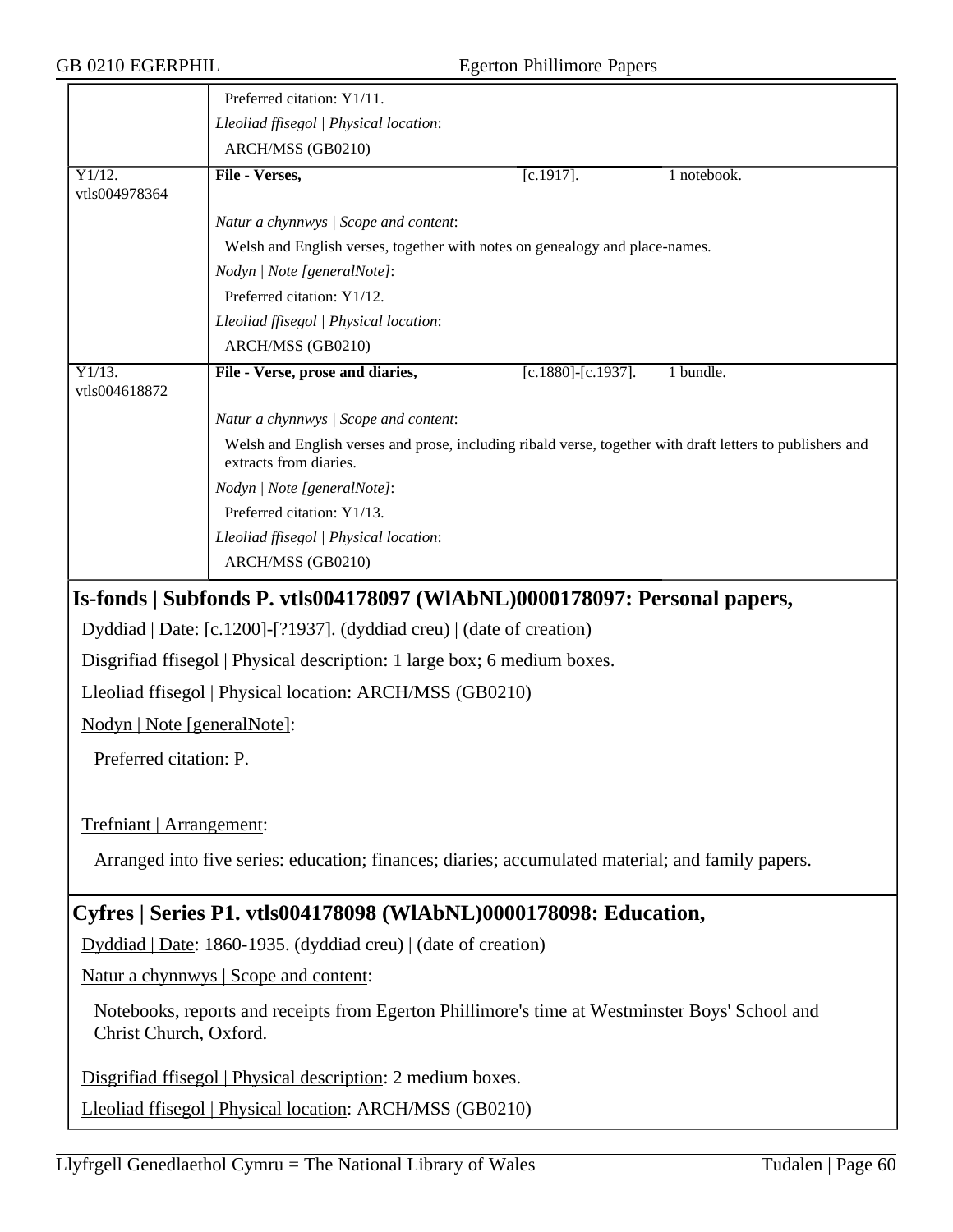## Iaith y deunydd | Language of the material:

# Nodyn | Note [generalNote]:

Preferred citation: P1.

| FFeil / rhestr eitemau   File / item list |                                                                                                                                                                                                                                                                                                                                                              |                   |                                               |  |  |
|-------------------------------------------|--------------------------------------------------------------------------------------------------------------------------------------------------------------------------------------------------------------------------------------------------------------------------------------------------------------------------------------------------------------|-------------------|-----------------------------------------------|--|--|
| Cod cyfeirnod  <br>Reference code         | Teitl   Title                                                                                                                                                                                                                                                                                                                                                | Dyddiadau   Dates | Disgrifiad ffisegol   Physical<br>description |  |  |
| P1/1.                                     | File - Westminster papers,                                                                                                                                                                                                                                                                                                                                   | 1865-1880.        | 1 bundle.                                     |  |  |
| vtls004618763                             |                                                                                                                                                                                                                                                                                                                                                              |                   |                                               |  |  |
|                                           | Natur a chynnwys / Scope and content:                                                                                                                                                                                                                                                                                                                        |                   |                                               |  |  |
|                                           | Reports, mark sheets, bills, publications, etc., relating to Egerton Philimore's time as a student at<br>Westminster, including material relating to most aspects of his life at the school.                                                                                                                                                                 |                   |                                               |  |  |
|                                           | Nodyn   Note [generalNote]:                                                                                                                                                                                                                                                                                                                                  |                   |                                               |  |  |
|                                           | Preferred citation: P1/1.                                                                                                                                                                                                                                                                                                                                    |                   |                                               |  |  |
|                                           | Lleoliad ffisegol   Physical location:                                                                                                                                                                                                                                                                                                                       |                   |                                               |  |  |
|                                           | ARCH/MSS (GB0210)                                                                                                                                                                                                                                                                                                                                            |                   |                                               |  |  |
| P1/2.<br>vtls004618768                    | File - Westminster and Oxford papers,                                                                                                                                                                                                                                                                                                                        | 1843-1878.        | 1 envelope.                                   |  |  |
|                                           | Natur a chynnwys / Scope and content:                                                                                                                                                                                                                                                                                                                        |                   |                                               |  |  |
|                                           | Reports, examination papers, timetables, notes, receipts and other papers relating to the time spent by<br>Egerton Phillimore and other members of his family at Westminster school and Christ Church, Oxford.                                                                                                                                               |                   |                                               |  |  |
|                                           | Nodyn   Note [generalNote]:                                                                                                                                                                                                                                                                                                                                  |                   |                                               |  |  |
|                                           | Preferred citation: P1/2.                                                                                                                                                                                                                                                                                                                                    |                   |                                               |  |  |
|                                           | Lleoliad ffisegol   Physical location:                                                                                                                                                                                                                                                                                                                       |                   |                                               |  |  |
|                                           | ARCH/MSS (GB0210)                                                                                                                                                                                                                                                                                                                                            |                   |                                               |  |  |
| P1/3.                                     | File - Oxford papers,                                                                                                                                                                                                                                                                                                                                        | 1874-1878.        | 1 bundle.                                     |  |  |
| vtls004618764                             |                                                                                                                                                                                                                                                                                                                                                              |                   |                                               |  |  |
|                                           | Natur a chynnwys / Scope and content:                                                                                                                                                                                                                                                                                                                        |                   |                                               |  |  |
|                                           | Financial accounts, timetables, etc, relating to Egerton Phillimore's time as a student at Oxford.                                                                                                                                                                                                                                                           |                   |                                               |  |  |
|                                           | Nodyn   Note [generalNote]:                                                                                                                                                                                                                                                                                                                                  |                   |                                               |  |  |
|                                           | Preferred citation: P1/3.                                                                                                                                                                                                                                                                                                                                    |                   |                                               |  |  |
|                                           | Lleoliad ffisegol   Physical location:                                                                                                                                                                                                                                                                                                                       |                   |                                               |  |  |
|                                           | ARCH/MSS (GB0210)                                                                                                                                                                                                                                                                                                                                            |                   |                                               |  |  |
| P1/4.<br>vtls004618760                    | File - Lecture notes,                                                                                                                                                                                                                                                                                                                                        | 1870-1935.        | 1 box.                                        |  |  |
|                                           | Natur a chynnwys / Scope and content:                                                                                                                                                                                                                                                                                                                        |                   |                                               |  |  |
|                                           | Notebooks and some loose leaves containing notes taken in lectures at Christ Church, Oxford, where<br>Phillimore read Classics, together with some notes taken elsewhere at other times. The subjects covered<br>include Classics, Divinity, Philosophy, Logic, Psychology, Geography, Welsh History and Literature,<br>Celtic Languages, and Jurisprudence. |                   |                                               |  |  |
|                                           | Nodyn   Note [generalNote]:                                                                                                                                                                                                                                                                                                                                  |                   |                                               |  |  |
|                                           | Preferred citation: P1/4.                                                                                                                                                                                                                                                                                                                                    |                   |                                               |  |  |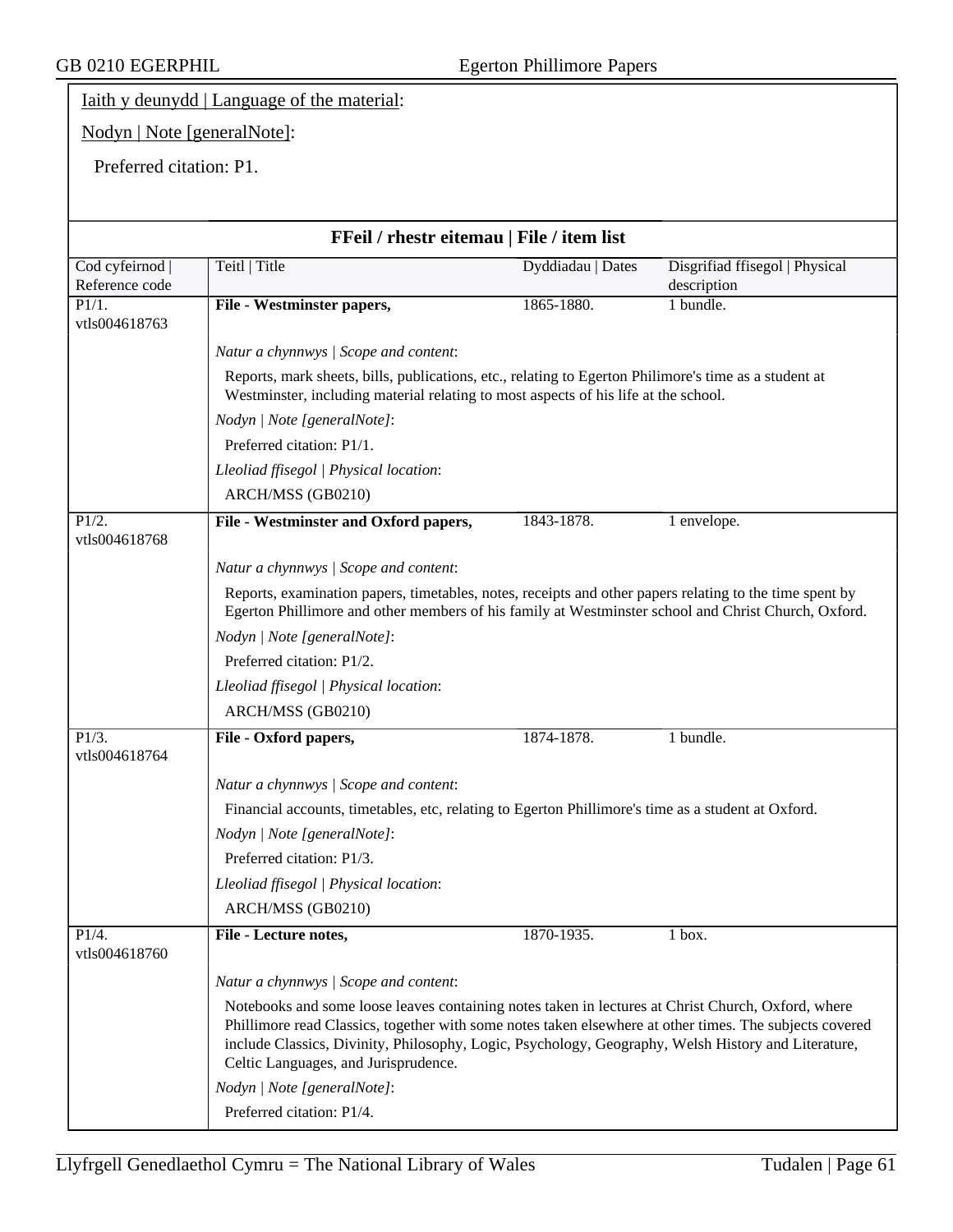| GB 0210 EGERPHIL            |                                                                                                                                              | <b>Egerton Phillimore Papers</b> |             |
|-----------------------------|----------------------------------------------------------------------------------------------------------------------------------------------|----------------------------------|-------------|
|                             | Lleoliad ffisegol   Physical location:<br>ARCH/MSS (GB0210)                                                                                  |                                  |             |
| P1/5.<br>vtls004618761      | File - Essay on canon law,                                                                                                                   | [1870]x[1885].                   | 1 roll.     |
|                             | Natur a chynnwys / Scope and content:                                                                                                        |                                  |             |
|                             | Part of an essay on the influence of canon law.                                                                                              |                                  |             |
|                             | Nodyn   Note [generalNote]:                                                                                                                  |                                  |             |
|                             | Preferred citation: P1/5.                                                                                                                    |                                  |             |
|                             | Lleoliad ffisegol   Physical location:                                                                                                       |                                  |             |
|                             | ARCH/MSS (GB0210)                                                                                                                            |                                  |             |
| P1/6.<br>vtls004618769      | File - Welsh notes and exercises,                                                                                                            | 1887.                            | 1 bundle.   |
|                             | Nodyn   Note [generalNote]:                                                                                                                  |                                  |             |
|                             | Preferred citation: P1/6.                                                                                                                    |                                  |             |
|                             | Lleoliad ffisegol   Physical location:                                                                                                       |                                  |             |
|                             | ARCH/MSS (GB0210)                                                                                                                            |                                  |             |
| P1/7.<br>vtls004618766      | File - Latin translations of English poetry,                                                                                                 | 1874-1935.                       | 1 notebook. |
|                             | Natur a chynnwys / Scope and content:                                                                                                        |                                  |             |
|                             | Poems translated by Egerton Phililmore while at Oxford, with some later notes.                                                               |                                  |             |
|                             | Nodyn   Note [generalNote]:                                                                                                                  |                                  |             |
|                             | Preferred citation: P1/7.                                                                                                                    |                                  |             |
|                             | Lleoliad ffisegol   Physical location:                                                                                                       |                                  |             |
|                             | ARCH/MSS (GB0210)                                                                                                                            |                                  |             |
| P1/8.<br>vtls004618762      | File - Oxford examination certificates,                                                                                                      | 1874-1879.                       | 1 envelope. |
|                             | Nodyn   Note [generalNote]:                                                                                                                  |                                  |             |
|                             | Preferred citation: P1/8.                                                                                                                    |                                  |             |
|                             | Lleoliad ffisegol   Physical location:                                                                                                       |                                  |             |
|                             | ARCH/MSS (GB0210)                                                                                                                            |                                  |             |
|                             | Cyfres   Series P2. vtls004178099 (WlAbNL)0000178099: Financial papers,                                                                      |                                  |             |
|                             | Dyddiad   Date: 1858-1936. (dyddiad creu)   (date of creation)                                                                               |                                  |             |
|                             | <u>Natur a chynnwys</u>   Scope and content:                                                                                                 |                                  |             |
|                             | Personal bills, accounts, details of investments and purchases, reflecting Egerton Phillimore's<br>perennially troubled financial situation. |                                  |             |
|                             | Disgrifiad ffisegol   Physical description: 2 bundles; 1 envelope; 1 vol.                                                                    |                                  |             |
|                             | Lleoliad ffisegol   Physical location: ARCH/MSS (GB0210)                                                                                     |                                  |             |
| Nodyn   Note [generalNote]: |                                                                                                                                              |                                  |             |
| Preferred citation: P2.     |                                                                                                                                              |                                  |             |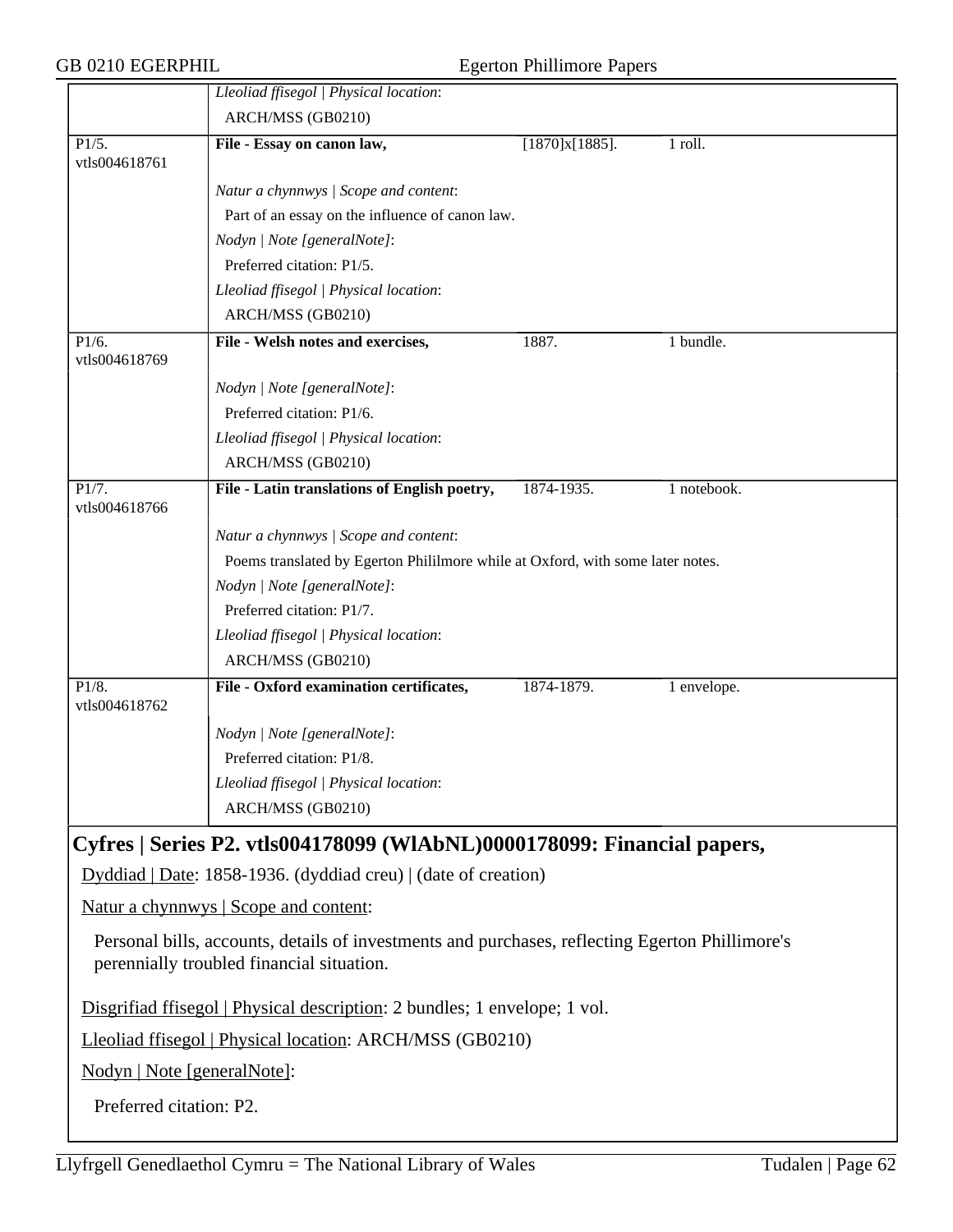### Trefniant | Arrangement:

## Arranged

|                                 | FFeil / rhestr eitemau   File / item list                                                                                                                                                                                                                                                                                                                                                                                                              |                   |                                               |  |  |
|---------------------------------|--------------------------------------------------------------------------------------------------------------------------------------------------------------------------------------------------------------------------------------------------------------------------------------------------------------------------------------------------------------------------------------------------------------------------------------------------------|-------------------|-----------------------------------------------|--|--|
| Cod cyfeirnod<br>Reference code | Teitl   Title                                                                                                                                                                                                                                                                                                                                                                                                                                          | Dyddiadau   Dates | Disgrifiad ffisegol   Physical<br>description |  |  |
| P2/1.<br>vtls004618748          | File - Shiplake rents and associated dues,                                                                                                                                                                                                                                                                                                                                                                                                             | 1872-1885.        | 1 envelope.                                   |  |  |
|                                 | Natur a chynnwys / Scope and content:                                                                                                                                                                                                                                                                                                                                                                                                                  |                   |                                               |  |  |
|                                 | Records relating to the rent of cottages, including Egerton Phillimore's balance of account with his land<br>agents.                                                                                                                                                                                                                                                                                                                                   |                   |                                               |  |  |
|                                 | Nodyn   Note [generalNote]:                                                                                                                                                                                                                                                                                                                                                                                                                            |                   |                                               |  |  |
|                                 | Preferred citation: P2/1.                                                                                                                                                                                                                                                                                                                                                                                                                              |                   |                                               |  |  |
|                                 | Lleoliad ffisegol   Physical location:<br>ARCH/MSS (GB0210)                                                                                                                                                                                                                                                                                                                                                                                            |                   |                                               |  |  |
| P2/2.                           | File - Cambrian Archaeological                                                                                                                                                                                                                                                                                                                                                                                                                         | 1903.             | 1 bundle.                                     |  |  |
| vtls004618750                   | Association,                                                                                                                                                                                                                                                                                                                                                                                                                                           |                   |                                               |  |  |
|                                 | Natur a chynnwys / Scope and content:                                                                                                                                                                                                                                                                                                                                                                                                                  |                   |                                               |  |  |
|                                 | Two typescript copies, 13 August 1909, of an application by Egerton Phillimore for a grant from the<br>Association, together with two manuscript drafts, [c. August 1903], of a complaint brought by Phillimore<br>to the Association's Committee on behalf of himself and D. Silvan Evans, regarding the striking off from<br>the Members List, without warning, of those whose subscriptions had fallen into arrears.<br>Nodyn   Note [generalNote]: |                   |                                               |  |  |
|                                 |                                                                                                                                                                                                                                                                                                                                                                                                                                                        |                   |                                               |  |  |
|                                 | Preferred citation: P2/2.                                                                                                                                                                                                                                                                                                                                                                                                                              |                   |                                               |  |  |
|                                 | Lleoliad ffisegol   Physical location:                                                                                                                                                                                                                                                                                                                                                                                                                 |                   |                                               |  |  |
|                                 | ARCH/MSS (GB0210)                                                                                                                                                                                                                                                                                                                                                                                                                                      |                   |                                               |  |  |
| P2/3.<br>vtls004618753          | File - Abercwmeiddaw Slate Quarry<br>Company,                                                                                                                                                                                                                                                                                                                                                                                                          | 1 November 1911.  | 1 vol.                                        |  |  |
|                                 | Crëwr   Creator:                                                                                                                                                                                                                                                                                                                                                                                                                                       |                   |                                               |  |  |
|                                 | Abercwmeiddaw Slate Quarry Company Limited.                                                                                                                                                                                                                                                                                                                                                                                                            |                   |                                               |  |  |
|                                 | Natur a chynnwys / Scope and content:                                                                                                                                                                                                                                                                                                                                                                                                                  |                   |                                               |  |  |
|                                 | Printed memorandum and Articles of Association.                                                                                                                                                                                                                                                                                                                                                                                                        |                   |                                               |  |  |
|                                 | Nodyn   Note [generalNote]:                                                                                                                                                                                                                                                                                                                                                                                                                            |                   |                                               |  |  |
|                                 | Preferred citation: P2/3.                                                                                                                                                                                                                                                                                                                                                                                                                              |                   |                                               |  |  |
|                                 | Lleoliad ffisegol   Physical location:                                                                                                                                                                                                                                                                                                                                                                                                                 |                   |                                               |  |  |
|                                 | ARCH/MSS (GB0210)                                                                                                                                                                                                                                                                                                                                                                                                                                      |                   |                                               |  |  |
| P2/4.<br>vtls004618756          | File - Personal and household records,                                                                                                                                                                                                                                                                                                                                                                                                                 | 1858-1936.        | 1 bundle.                                     |  |  |
|                                 | Natur a chynnwys / Scope and content:                                                                                                                                                                                                                                                                                                                                                                                                                  |                   |                                               |  |  |
|                                 | Records of personal and household expenditure, including financial accounts, bills and other records<br>of transactions, notably with booksellers, together with inventories of furniture and plate. Most of the<br>records relate to Egerton Phillimore, but a handful concern other members of the family.                                                                                                                                           |                   |                                               |  |  |
|                                 | Nodyn   Note [generalNote]:                                                                                                                                                                                                                                                                                                                                                                                                                            |                   |                                               |  |  |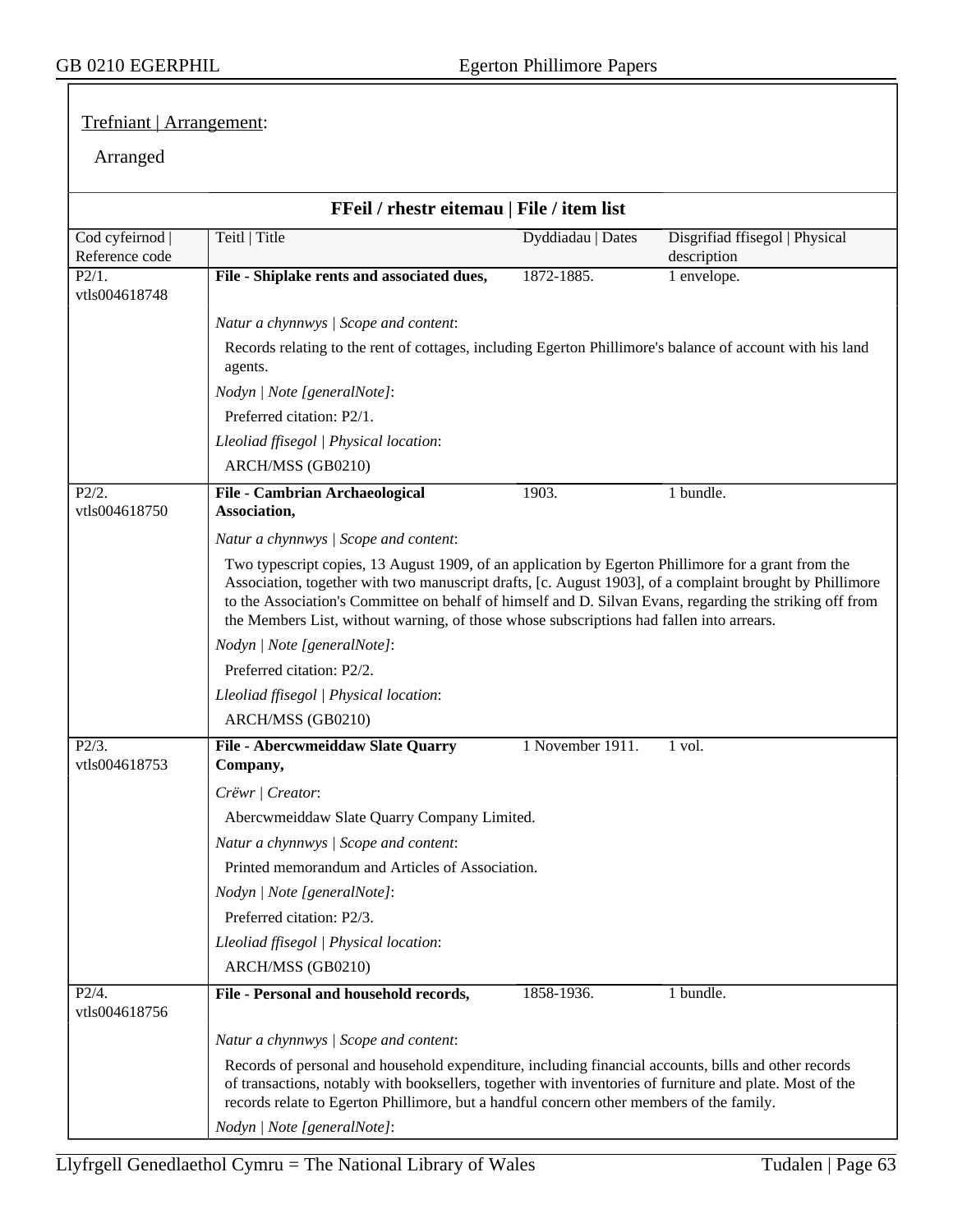Preferred citation: P2/4. *Lleoliad ffisegol | Physical location*: ARCH/MSS (GB0210)

### **Cyfres | Series P3. vtls004178100 (WlAbNL)0000178100: Diaries,**

Dyddiad | Date: 1871-1935. (dyddiad creu) | (date of creation)

Disgrifiad ffisegol | Physical description: 1 bundle; 1 vol.

Lleoliad ffisegol | Physical location: ARCH/MSS (GB0210)

Nodyn | Note [generalNote]:

Egerton Phillimore does not seem to have kept a regular diary, but a few sketchy volumes have survived, particularly from his childhood. As with many of his other papers, the diaries contain a considerable amount of extraneous material.

Nodyn | Note [generalNote]:

Preferred citation: P3.

Trefniant | Arrangement:

Arranged chronologically.

| FFeil / rhestr eitemau   File / item list |                                                                                                                                                                                                                                                                       |                   |                                               |  |  |
|-------------------------------------------|-----------------------------------------------------------------------------------------------------------------------------------------------------------------------------------------------------------------------------------------------------------------------|-------------------|-----------------------------------------------|--|--|
| Cod cyfeirnod  <br>Reference code         | Teitl   Title                                                                                                                                                                                                                                                         | Dyddiadau   Dates | Disgrifiad ffisegol   Physical<br>description |  |  |
| $\overline{P3/1}$ .<br>vtls004618743      | File - Journey to Brittany,                                                                                                                                                                                                                                           | 1871.             | 1 vol.                                        |  |  |
|                                           | Natur a chynnwys / Scope and content:                                                                                                                                                                                                                                 |                   |                                               |  |  |
|                                           | Extracts from a diary of a journey to Brittany, 1871, together with verses, and notes on ancient Greek<br>philosophy.<br>Nodyn   Note [generalNote]:                                                                                                                  |                   |                                               |  |  |
|                                           |                                                                                                                                                                                                                                                                       |                   |                                               |  |  |
|                                           | Preferred citation: P3/1.                                                                                                                                                                                                                                             |                   |                                               |  |  |
|                                           | Lleoliad ffisegol   Physical location:                                                                                                                                                                                                                                |                   |                                               |  |  |
|                                           | ARCH/MSS (GB0210)                                                                                                                                                                                                                                                     |                   |                                               |  |  |
| $\overline{P3/2}$ .<br>vtls004618744      | File - Diaries and notes,                                                                                                                                                                                                                                             | 1873-1935.        | 1 bundle.                                     |  |  |
|                                           | Natur a chynnwys / Scope and content:                                                                                                                                                                                                                                 |                   |                                               |  |  |
|                                           | Diaries and notes by Egerton Phillimore, including accounts of tours in England and Wales, together with<br>antiquarian, literary and linguistic notes and transcripts, inventories of furniture at Shiplake, verses in<br>Welsh and English, and financial accounts. |                   |                                               |  |  |
|                                           | Nodyn   Note [generalNote]:                                                                                                                                                                                                                                           |                   |                                               |  |  |
|                                           | Preferred citation: P3/2.                                                                                                                                                                                                                                             |                   |                                               |  |  |
|                                           | Lleoliad ffisegol   Physical location:                                                                                                                                                                                                                                |                   |                                               |  |  |
|                                           | ARCH/MSS (GB0210)                                                                                                                                                                                                                                                     |                   |                                               |  |  |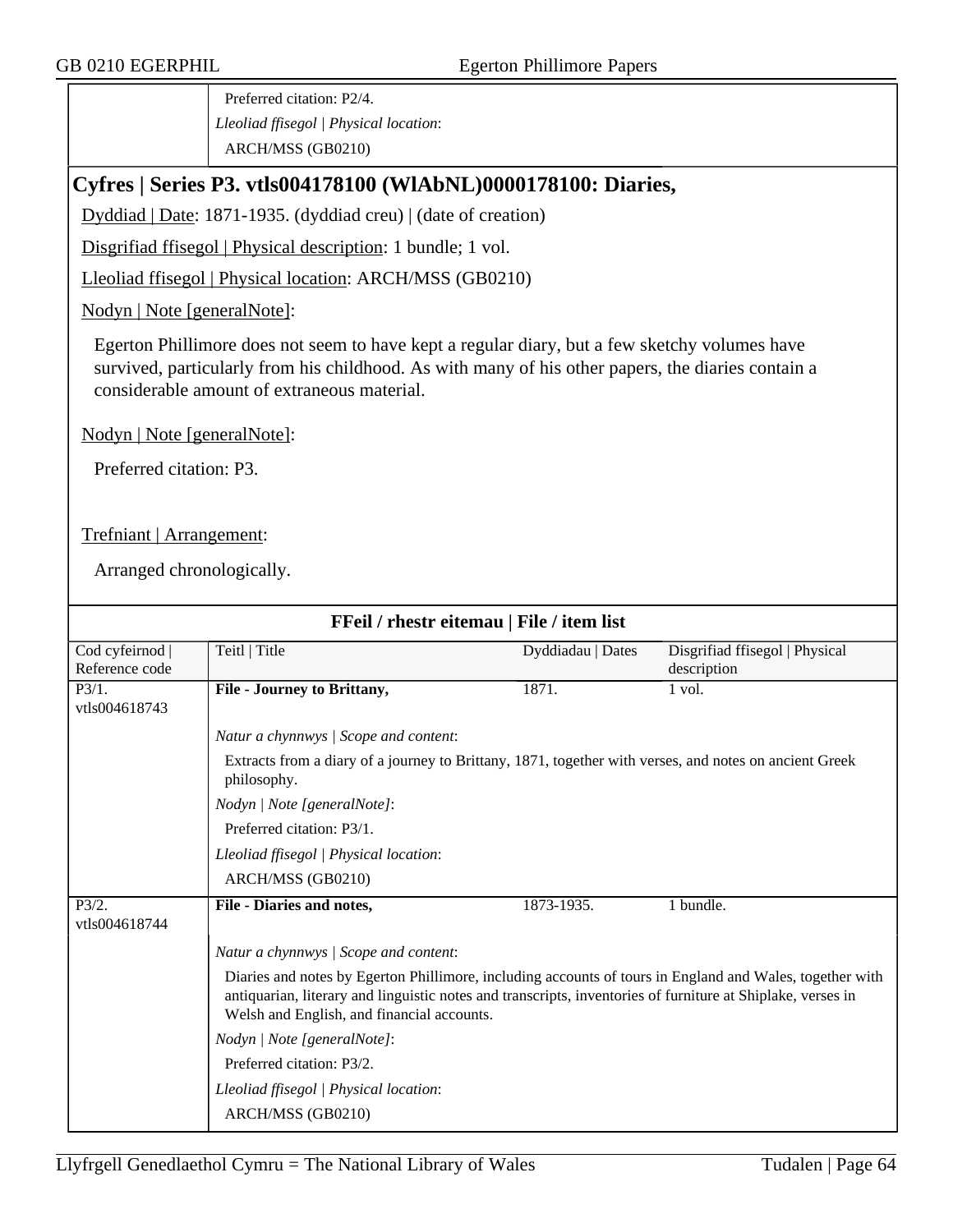## **Cyfres | Series P4. vtls004178118 (WlAbNL)0000178118: Accumulated material,**

Dyddiad | Date: [c.1200]-[?1937]. (dyddiad creu) | (date of creation)

Natur a chynnwys | Scope and content:

Items of antiquarian interest, mostly dating from the eighteenth and nineteenth centuries, including account books, almanacs, tax assesments and terriers, wills, inquisitions post mortem and translations of medieval patent rolls. Egerton Phillimore sold many of his most valuable items to Sir John Williams in 1894, but this group of items remained in his possession.

Disgrifiad ffisegol | Physical description: 1 large box; 1 medium box.

Lleoliad ffisegol | Physical location: ARCH/MSS (GB0210)

Iaith y deunydd | Language of the material:

Nodyn | Note [generalNote]:

Preferred citation: P4.

Trefniant | Arrangement:

Arranged chronologically, with some additions at the end of the series (from P4/26).

| FFeil / rhestr eitemau   File / item list |                                                                                                                                                          |                   |                                |  |
|-------------------------------------------|----------------------------------------------------------------------------------------------------------------------------------------------------------|-------------------|--------------------------------|--|
| Cod cyfeirnod                             | Teitl   Title                                                                                                                                            | Dyddiadau   Dates | Disgrifiad ffisegol   Physical |  |
| Reference code                            |                                                                                                                                                          |                   | description                    |  |
| P4/1.                                     | File - Estates of Sir Thomas Mostyn,                                                                                                                     | [1535]x[1618].    | 1 envelope.                    |  |
| vtls004618716                             |                                                                                                                                                          |                   |                                |  |
|                                           | Crëwr   Creator:                                                                                                                                         |                   |                                |  |
|                                           | Mostyn Estate (Wales).                                                                                                                                   |                   |                                |  |
|                                           | Natur a chynnwys / Scope and content:                                                                                                                    |                   |                                |  |
|                                           | A list of the lands of Sir Thomas Mostyn in Anglesey, Caernarfonshire, Flintshire and Denbighshire,<br>together with a list of his chief officers.       |                   |                                |  |
|                                           | Nodyn   Note [generalNote]:                                                                                                                              |                   |                                |  |
|                                           | Preferred citation: P4/1.                                                                                                                                |                   |                                |  |
|                                           | Lleoliad ffisegol   Physical location:                                                                                                                   |                   |                                |  |
|                                           | ARCH/MSS (GB0210)                                                                                                                                        |                   |                                |  |
| P4/2.                                     | <b>File - Mayoralty of Penryn,</b>                                                                                                                       | March 1725.       | 1 envelope.                    |  |
| vtls004618699                             |                                                                                                                                                          |                   |                                |  |
|                                           | Natur a chynnwys / Scope and content:                                                                                                                    |                   |                                |  |
|                                           | Printed transcripts of writs of error concerning the office of mayor of Penryn, Cornwall, to be heard at the<br>bar of the House of Lords in March 1725. |                   |                                |  |
|                                           | Nodyn   Note [generalNote]:                                                                                                                              |                   |                                |  |
|                                           | Preferred citation: P4/2.                                                                                                                                |                   |                                |  |
|                                           | Lleoliad ffisegol   Physical location:                                                                                                                   |                   |                                |  |
|                                           | ARCH/MSS (GB0210)                                                                                                                                        |                   |                                |  |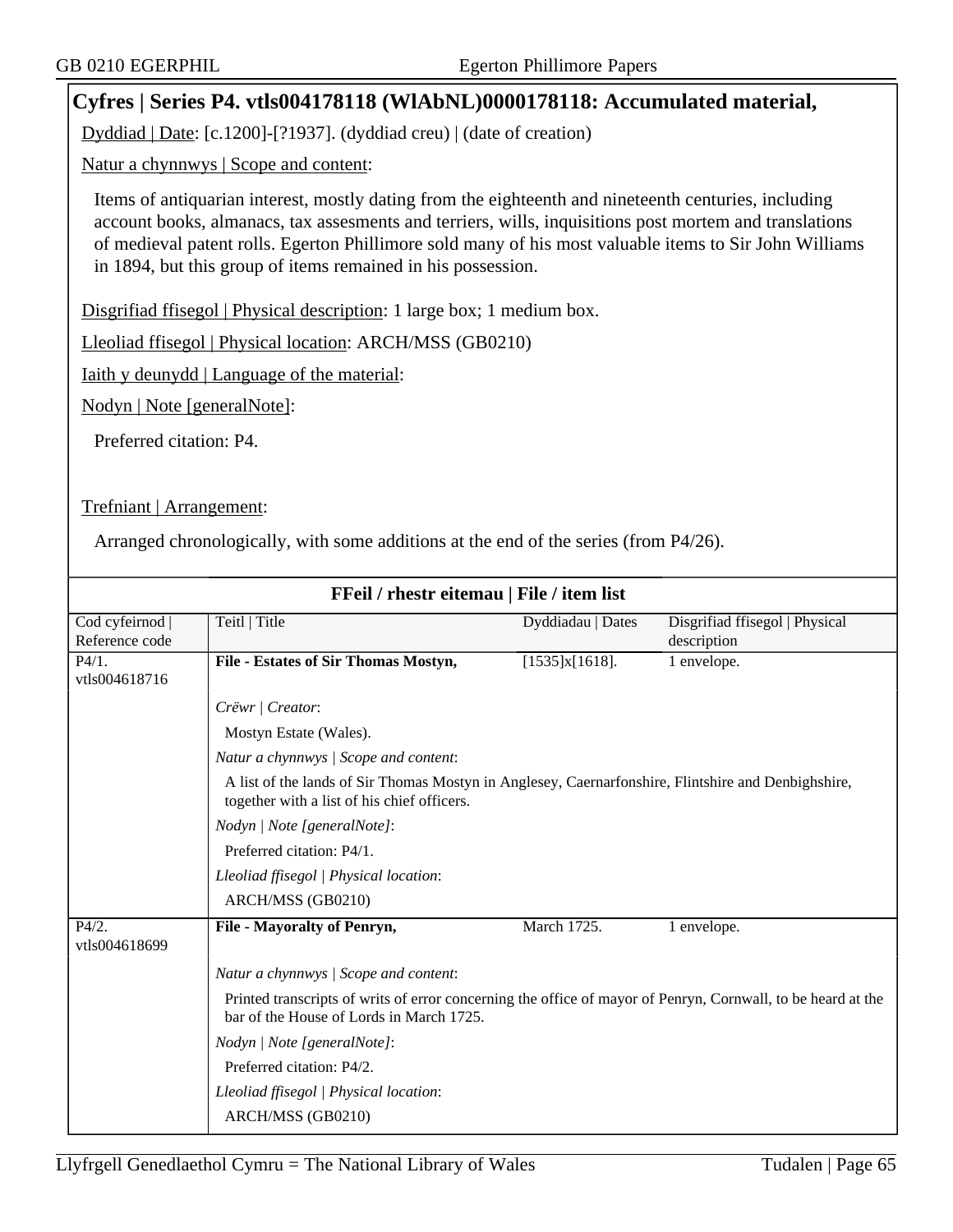| <b>GB 0210 EGERPHIL</b> | <b>Egerton Phillimore Papers</b>                                                                                                                                                                                                                                               |
|-------------------------|--------------------------------------------------------------------------------------------------------------------------------------------------------------------------------------------------------------------------------------------------------------------------------|
| $P4/3-4.$               | 1740-1742.<br>File - Will of John Richardson,<br>2 envelopes.                                                                                                                                                                                                                  |
| vtls004618700           |                                                                                                                                                                                                                                                                                |
|                         | Natur a chynnwys / Scope and content:                                                                                                                                                                                                                                          |
|                         | Will of John Richardson the elder of Worksop, Nottinghamshire, 4 September 1740 (P4/3); and the grant<br>of administration to another John Richardson, the executor, 12 November 1742 (P4/4).                                                                                  |
|                         | Nodyn   Note [generalNote]:                                                                                                                                                                                                                                                    |
|                         | Preferred citation: P4/3-4.                                                                                                                                                                                                                                                    |
|                         | Lleoliad ffisegol   Physical location:                                                                                                                                                                                                                                         |
|                         | ARCH/MSS (GB0210)                                                                                                                                                                                                                                                              |
| P4/5.<br>vtls004618704  | File - Lease of lands in Cornwall,<br>6 November 1760.<br>1f.                                                                                                                                                                                                                  |
|                         | Natur a chynnwys / Scope and content:                                                                                                                                                                                                                                          |
|                         | Lease for 99 years by Frances Arundell of Allerton Mauleverer, Yorkshire, to Henry Brinton of St Wenn,<br>Cornwall, yeoman, of lands in Tregonetha, Cornwall, formerly in the possession of Roger Blewit and<br>William Nankivell, both deceased, for an annual rent of 6s.6d. |
|                         | Nodyn   Note [generalNote]:                                                                                                                                                                                                                                                    |
|                         | Endorsed: 'No. 10', and a note of contents.                                                                                                                                                                                                                                    |
|                         | Nodyn   Note [generalNote]:                                                                                                                                                                                                                                                    |
|                         | Preferred citation: P4/5.                                                                                                                                                                                                                                                      |
|                         | Lleoliad ffisegol   Physical location:                                                                                                                                                                                                                                         |
|                         | ARCH/MSS (GB0210)                                                                                                                                                                                                                                                              |
| P4/6.<br>vtls004618708  | 17 September 1762.<br>File - Mayfield terrier,<br>1 envelope.                                                                                                                                                                                                                  |
|                         |                                                                                                                                                                                                                                                                                |
|                         | Crëwr   Creator:                                                                                                                                                                                                                                                               |
|                         | Mayfield (Staffordshire, England)                                                                                                                                                                                                                                              |
|                         | Natur a chynnwys / Scope and content:                                                                                                                                                                                                                                          |
|                         | Copy of a terrier for the vicarage of 'Mathfield' [Mayfield, Staffordshire].                                                                                                                                                                                                   |
|                         | Nodyn   Note [generalNote]:<br>Preferred citation: P4/6.                                                                                                                                                                                                                       |
|                         | Lleoliad ffisegol   Physical location:                                                                                                                                                                                                                                         |
|                         | ARCH/MSS (GB0210)                                                                                                                                                                                                                                                              |
| P4/7.                   | File - Almanac of Humphrey Evans, Nant<br>1774.<br>1 vol.                                                                                                                                                                                                                      |
| vtls004618706           | Pasgen,                                                                                                                                                                                                                                                                        |
|                         | Natur a chynnwys / Scope and content:                                                                                                                                                                                                                                          |
|                         | Almanac containing accounts and poetry, and bearing the inscription 'The gift of John Garnons of<br>Rhiwgoch to Humpherey Evans of Nant Pascen, January 1st 1774'.                                                                                                             |
|                         | Nodyn   Note [generalNote]:                                                                                                                                                                                                                                                    |
|                         | Preferred citation: P4/7.                                                                                                                                                                                                                                                      |
|                         | Lleoliad ffisegol   Physical location:                                                                                                                                                                                                                                         |
|                         | ARCH/MSS (GB0210)                                                                                                                                                                                                                                                              |
| P4/8.<br>vtls004618721  | File - Llanbedr Ucha tax assessments,<br>1808, 1813.<br>1 envelope.                                                                                                                                                                                                            |
|                         | Crëwr   Creator:                                                                                                                                                                                                                                                               |
|                         | Llanbedr Uchaf (Denbighshire, Wales)                                                                                                                                                                                                                                           |
|                         |                                                                                                                                                                                                                                                                                |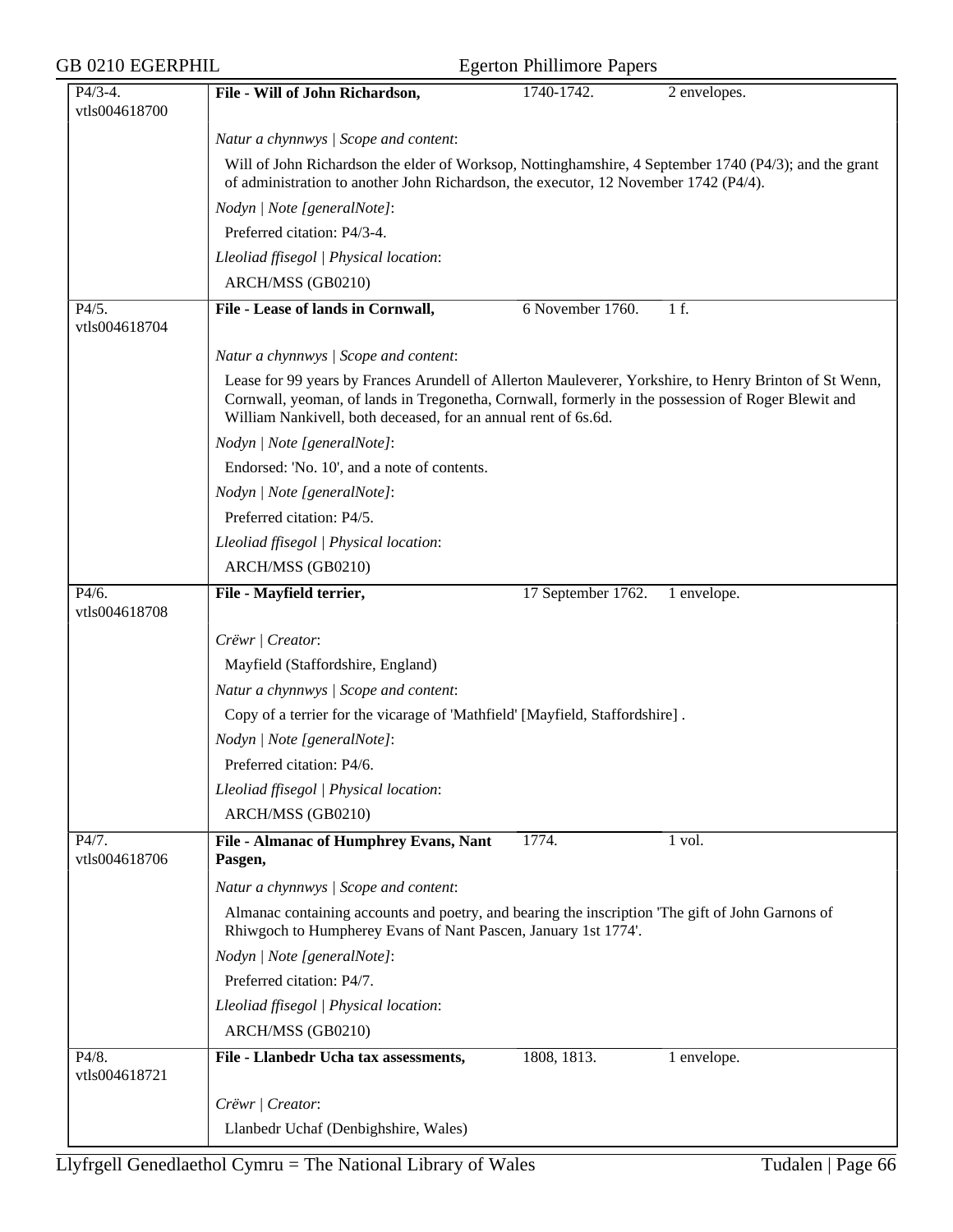|                                      | Nodyn   Note [generalNote]:                                                                                                                                                                                                                                     |
|--------------------------------------|-----------------------------------------------------------------------------------------------------------------------------------------------------------------------------------------------------------------------------------------------------------------|
|                                      | Preferred citation: P4/8.                                                                                                                                                                                                                                       |
|                                      | Lleoliad ffisegol   Physical location:                                                                                                                                                                                                                          |
|                                      | ARCH/MSS (GB0210)                                                                                                                                                                                                                                               |
| $\overline{P4/9}$ .<br>vtls004618705 | File - Roman Catholicism in Wales,<br>1 folder<br>[c.1810]x[1883].                                                                                                                                                                                              |
|                                      | Crëwr   Creator:                                                                                                                                                                                                                                                |
|                                      | Lloyd, H.W.                                                                                                                                                                                                                                                     |
|                                      | Natur a chynnwys / Scope and content:                                                                                                                                                                                                                           |
|                                      | Notes, essays and transcripts of manuscripts relating to Roman Catholicism, with particular reference to<br>its history in Wales, Brittany and Cornwall, in the hands of H. W. Lloyd, J. Y. W. Lloyd, William Owen<br>('Y Pab'), Egerton Phillimore and others. |
|                                      | Nodyn   Note [generalNote]:                                                                                                                                                                                                                                     |
|                                      | Preferred citation: P4/9.                                                                                                                                                                                                                                       |
|                                      | Lleoliad ffisegol   Physical location:                                                                                                                                                                                                                          |
|                                      | ARCH/MSS (GB0210)                                                                                                                                                                                                                                               |
| P4/10.<br>vtls004618709              | File - Sermon,<br>[1817x1832]<br>1 envelope                                                                                                                                                                                                                     |
|                                      | Natur a chynnwys / Scope and content:                                                                                                                                                                                                                           |
|                                      | A sermon in Welsh by Rev. Ellis of Llanbedr Dyffryn Clwyd.                                                                                                                                                                                                      |
|                                      | Nodyn   Note [generalNote]:                                                                                                                                                                                                                                     |
|                                      | Preferred citation: P4/10.                                                                                                                                                                                                                                      |
|                                      | Lleoliad ffisegol   Physical location:                                                                                                                                                                                                                          |
|                                      | ARCH/MSS (GB0210)                                                                                                                                                                                                                                               |
| P4/11.<br>vtls004618710              | File - Accounts of John Jones, [Llanrwst],<br>1818-1824.<br>1 envelope.                                                                                                                                                                                         |
|                                      | Crëwr   Creator:                                                                                                                                                                                                                                                |
|                                      | Jones, John Bull [Inn, Llanrwst].                                                                                                                                                                                                                               |
|                                      | Natur a chynnwys / Scope and content:                                                                                                                                                                                                                           |
|                                      | Account book of John Jones, Bull [Inn, Llanrwst].                                                                                                                                                                                                               |
|                                      | Nodyn   Note [generalNote]:                                                                                                                                                                                                                                     |
|                                      | Preferred citation: P4/11.                                                                                                                                                                                                                                      |
|                                      | Lleoliad ffisegol   Physical location:                                                                                                                                                                                                                          |
|                                      | ARCH/MSS (GB0210)                                                                                                                                                                                                                                               |
| P4/12.<br>vtls004618712              | File - Inquisition Post Mortem in the duchy<br>1827.<br>13 ff.<br>of Cornwall temp. Ed. II,                                                                                                                                                                     |
|                                      | Natur a chynnwys / Scope and content:                                                                                                                                                                                                                           |
|                                      | An English translation, 1827, of an Inquisition Post Mortem, 1321-1322, concerning lands in the duchy<br>of Cornwall.                                                                                                                                           |
|                                      | Nodyn   Note [generalNote]:                                                                                                                                                                                                                                     |
|                                      | Preferred citation: P4/12.                                                                                                                                                                                                                                      |
|                                      | Lleoliad ffisegol   Physical location:                                                                                                                                                                                                                          |
|                                      | ARCH/MSS (GB0210)                                                                                                                                                                                                                                               |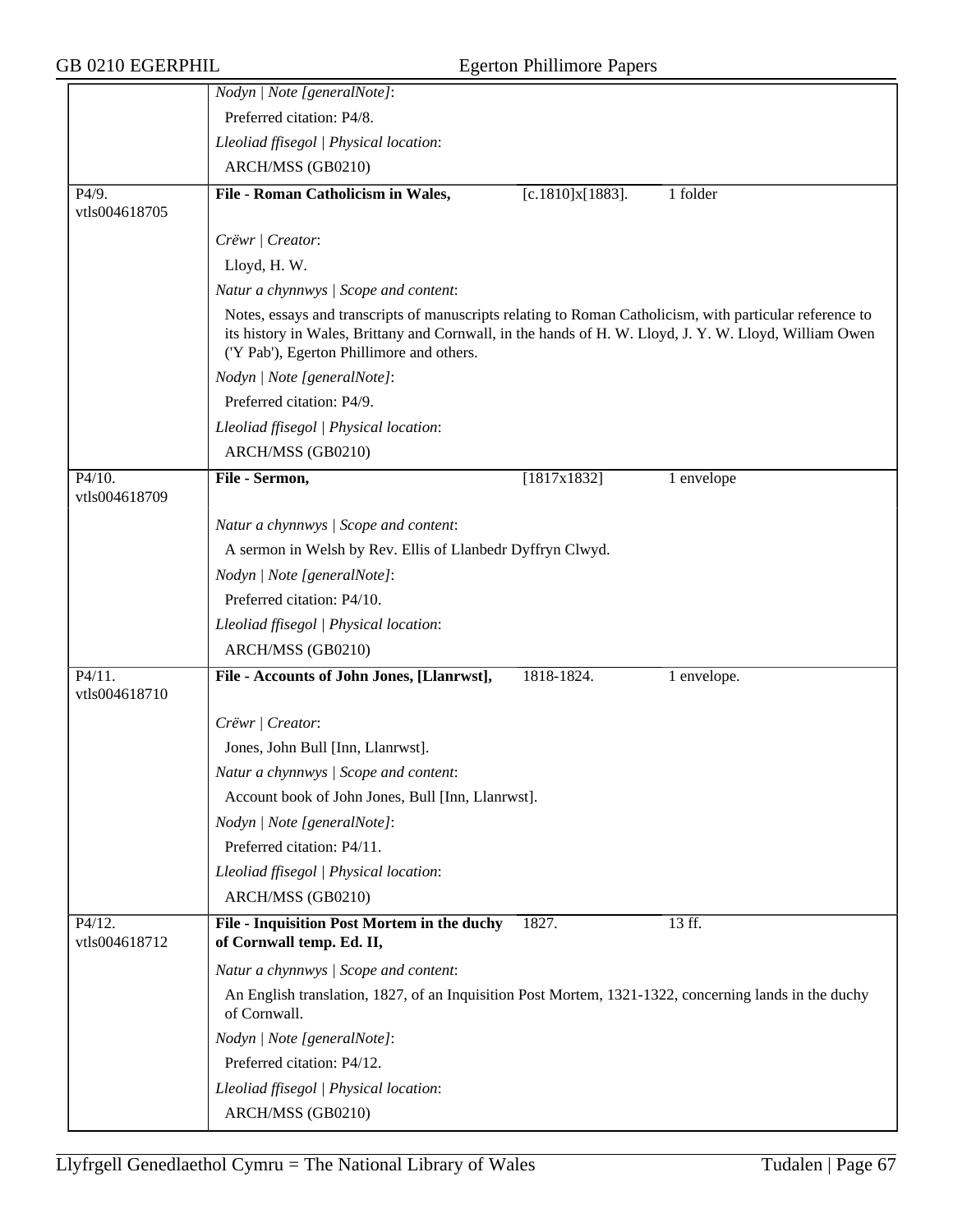| P4/13.                  | File - Accounts of William Jones, Llanrwst,                                                                                                                                    | 1835-1859.                        | 1 bundle.   |  |  |
|-------------------------|--------------------------------------------------------------------------------------------------------------------------------------------------------------------------------|-----------------------------------|-------------|--|--|
| vtls004618714           |                                                                                                                                                                                |                                   |             |  |  |
|                         | Crëwr   Creator:                                                                                                                                                               |                                   |             |  |  |
|                         | Jones, Williams Bull Inn, Llanrwst.                                                                                                                                            |                                   |             |  |  |
|                         | Natur a chynnwys / Scope and content:<br>Five account books and almanacs belonging to William Jones, carrier, The Bull Inn, Llanrwst.                                          |                                   |             |  |  |
|                         |                                                                                                                                                                                |                                   |             |  |  |
|                         | Nodyn   Note [generalNote]:                                                                                                                                                    |                                   |             |  |  |
|                         | Preferred citation: P4/13.                                                                                                                                                     |                                   |             |  |  |
|                         | Lleoliad ffisegol   Physical location:                                                                                                                                         |                                   |             |  |  |
|                         | ARCH/MSS (GB0210)                                                                                                                                                              |                                   |             |  |  |
| P4/14.                  | File - Welsh poetry,                                                                                                                                                           | $[c.1835]$ - $[c.1903]$ .         | 1 folder.   |  |  |
| vtls004618715           |                                                                                                                                                                                |                                   |             |  |  |
|                         | Crëwr   Creator:                                                                                                                                                               |                                   |             |  |  |
|                         | Lloyd, J. Y. W. (Jacob Youde William), 1816-1887.                                                                                                                              |                                   |             |  |  |
|                         | Natur a chynnwys / Scope and content:                                                                                                                                          |                                   |             |  |  |
|                         |                                                                                                                                                                                |                                   |             |  |  |
|                         | Transcripts and translations of Welsh poetry, together with related notes, in the hands of the Chevalier<br>Lloyd, D. Silvan Evans, Elias Owen, Egerton Phillimore and others. |                                   |             |  |  |
|                         | Nodyn   Note [generalNote]:                                                                                                                                                    |                                   |             |  |  |
|                         | Preferred citation: P4/14.                                                                                                                                                     |                                   |             |  |  |
|                         | Lleoliad ffisegol   Physical location:                                                                                                                                         |                                   |             |  |  |
|                         | ARCH/MSS (GB0210)                                                                                                                                                              |                                   |             |  |  |
| P4/15.<br>vtls004618698 | File - Recipe book,                                                                                                                                                            | $[1850x1937]$ .                   | 1 vol.      |  |  |
|                         | Natur a chynnwys / Scope and content:                                                                                                                                          |                                   |             |  |  |
|                         | A recipe book in an unidentified hand.                                                                                                                                         |                                   |             |  |  |
|                         | Nodyn   Note [generalNote]:                                                                                                                                                    |                                   |             |  |  |
|                         | Preferred citation: P4/15.                                                                                                                                                     |                                   |             |  |  |
|                         | Lleoliad ffisegol   Physical location:                                                                                                                                         |                                   |             |  |  |
|                         | ARCH/MSS (GB0210)                                                                                                                                                              |                                   |             |  |  |
| P4/16.<br>vtls004618725 | File - Notebook of H. W. Lloyd,                                                                                                                                                | $[c.1850x1883]$ -<br>$[c.1907]$ . | 1 envelope. |  |  |
|                         | Crëwr   Creator:                                                                                                                                                               |                                   |             |  |  |
|                         | Lloyd, H.W.                                                                                                                                                                    |                                   |             |  |  |
|                         | Natur a chynnwys / Scope and content:                                                                                                                                          |                                   |             |  |  |
|                         | Notes on folklore, theology and antiquities by H. W. Lloyd, together with antiquarian notes and                                                                                |                                   |             |  |  |
|                         | miscellanea accumulated by Egerton Phillimore.                                                                                                                                 |                                   |             |  |  |
|                         | Nodyn   Note [generalNote]:                                                                                                                                                    |                                   |             |  |  |
|                         | Preferred citation: P4/16.                                                                                                                                                     |                                   |             |  |  |
|                         | Lleoliad ffisegol   Physical location:                                                                                                                                         |                                   |             |  |  |
|                         | ARCH/MSS (GB0210)                                                                                                                                                              |                                   |             |  |  |
| P4/17.<br>vtls004618723 | File - Hanes y Merthyron Cymreig,                                                                                                                                              | 1851.                             | 1 envelope. |  |  |
|                         | Crëwr   Creator:                                                                                                                                                               |                                   |             |  |  |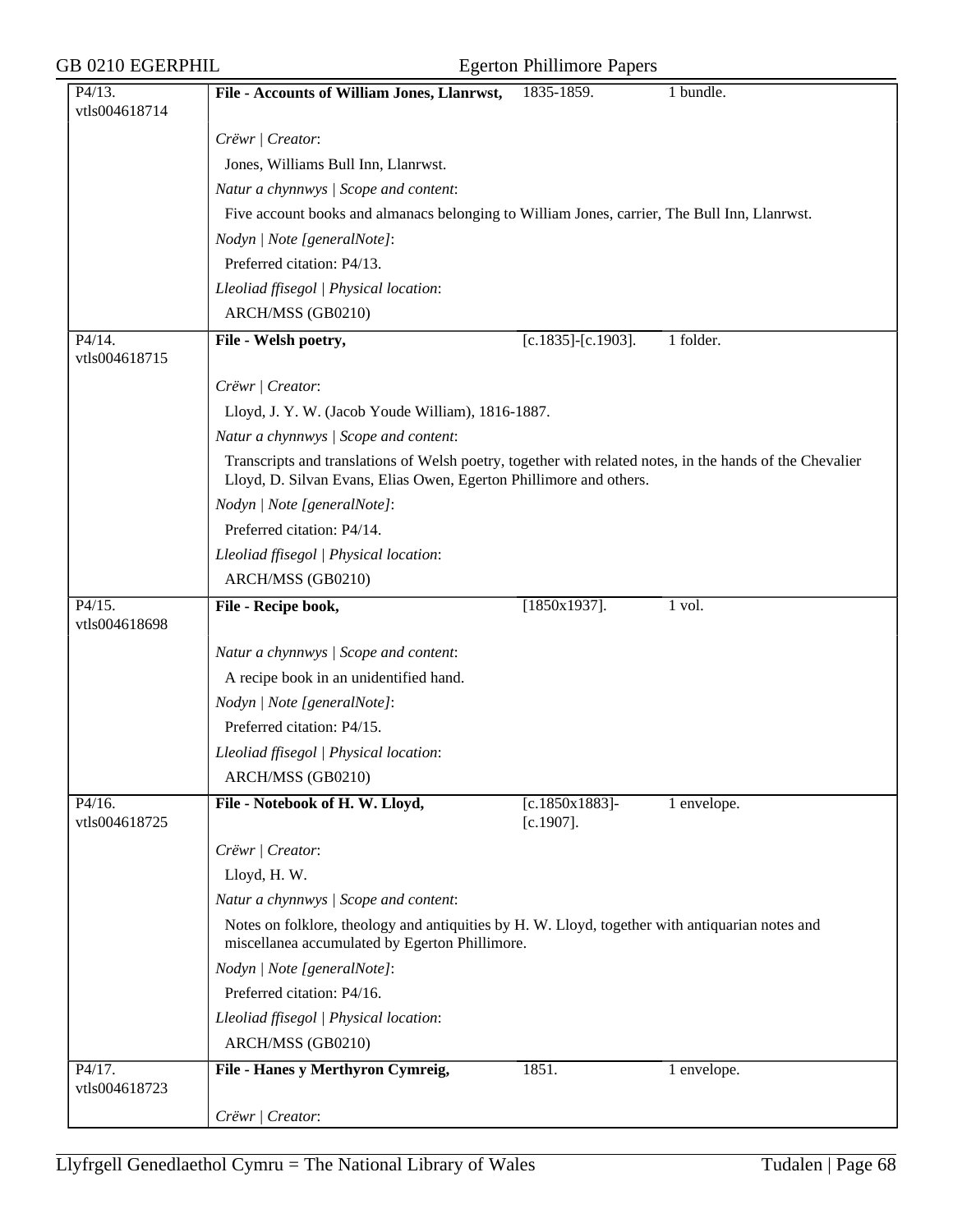|                         | Lloyd, H.W.                                                                                                                                                                         |                    |             |  |  |
|-------------------------|-------------------------------------------------------------------------------------------------------------------------------------------------------------------------------------|--------------------|-------------|--|--|
|                         | Natur a chynnwys / Scope and content:                                                                                                                                               |                    |             |  |  |
|                         | Leaves from Dr Challoner's Hanes y Merthyron Cymreig, with notes [?in the hand of H. W. Lloyd].                                                                                     |                    |             |  |  |
|                         | Nodyn   Note [generalNote]:                                                                                                                                                         |                    |             |  |  |
|                         | Preferred citation: P4/17.                                                                                                                                                          |                    |             |  |  |
|                         | Lleoliad ffisegol   Physical location:                                                                                                                                              |                    |             |  |  |
|                         | ARCH/MSS (GB0210)                                                                                                                                                                   |                    |             |  |  |
| P4/18.<br>vtls004618717 | File - Burial of Richard Parry at<br>Whittington,                                                                                                                                   | 12 September 1853. | 1 envelope. |  |  |
|                         | Natur a chynnwys / Scope and content:                                                                                                                                               |                    |             |  |  |
|                         | Declaration of burial of the body of Richard Parry of Hindford, Shropshire, aged 13 years, in Whittington<br>churchyard, 12 September 1853, by William Walsham How.                 |                    |             |  |  |
|                         | Nodyn   Note [generalNote]:                                                                                                                                                         |                    |             |  |  |
|                         | Preferred citation: P4/18.                                                                                                                                                          |                    |             |  |  |
|                         | Lleoliad ffisegol   Physical location:                                                                                                                                              |                    |             |  |  |
|                         | ARCH/MSS (GB0210)                                                                                                                                                                   |                    |             |  |  |
| P4/19.<br>vtls004618724 | File - 'Merlin Extracts',                                                                                                                                                           | [c.1860]x[c.1890]. | 1 envelope. |  |  |
|                         | Crëwr   Creator:                                                                                                                                                                    |                    |             |  |  |
|                         | Ward, H. L. D. (Henry Leigh Douglas), 1825-1906.                                                                                                                                    |                    |             |  |  |
|                         | Natur a chynnwys / Scope and content:                                                                                                                                               |                    |             |  |  |
|                         | Notes on the Life of St Kentigern and a transcript of Walter Bower's 'Scotichronicon' (BL Titus A. XIX),<br>in the hand of H. L. D. Ward, given to Egerton Phillimore in the 1890s. |                    |             |  |  |
|                         | Nodyn   Note [generalNote]:                                                                                                                                                         |                    |             |  |  |
|                         | Preferred citation: P4/19.                                                                                                                                                          |                    |             |  |  |
|                         | Lleoliad ffisegol   Physical location:                                                                                                                                              |                    |             |  |  |
|                         | ARCH/MSS (GB0210)                                                                                                                                                                   |                    |             |  |  |
| P4/20.<br>vtls004618718 | File - Corris chapel seating accounts,                                                                                                                                              | 1870-1885.         | 1 envelope. |  |  |
|                         | Nodyn   Note [generalNote]:                                                                                                                                                         |                    |             |  |  |
|                         | Preferred citation: P4/20.                                                                                                                                                          |                    |             |  |  |
|                         | Lleoliad ffisegol   Physical location:                                                                                                                                              |                    |             |  |  |
|                         | ARCH/MSS (GB0210)                                                                                                                                                                   |                    |             |  |  |
| P4/21.<br>vtls004618707 | File - Poetical works of John Thomas,<br>'Hoelyonydd',                                                                                                                              | 1874-1886.         | 1 vol.      |  |  |
|                         | Crëwr   Creator:                                                                                                                                                                    |                    |             |  |  |
|                         | Thomas, John, Hoelyonydd.                                                                                                                                                           |                    |             |  |  |
|                         | Natur a chynnwys / Scope and content:                                                                                                                                               |                    |             |  |  |
|                         | A notebook and some loose leaves containing poetical works of John Thomas, 'Hoelyonydd', of<br>Sennybridge.                                                                         |                    |             |  |  |
|                         | Nodyn   Note [generalNote]:                                                                                                                                                         |                    |             |  |  |
|                         | Preferred citation: P4/21.                                                                                                                                                          |                    |             |  |  |
|                         | Lleoliad ffisegol   Physical location:                                                                                                                                              |                    |             |  |  |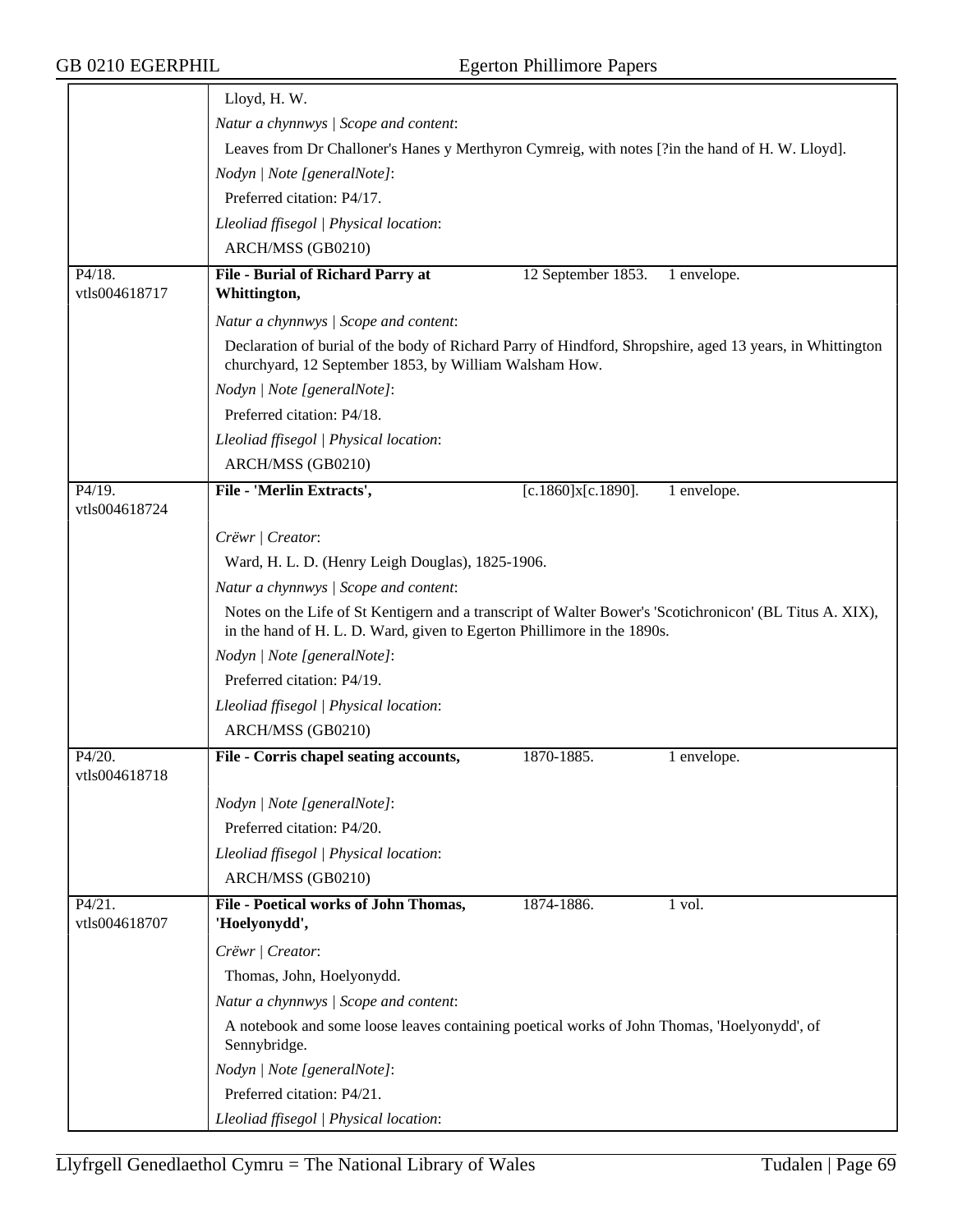|                         | ARCH/MSS (GB0210)                                                                                                         |                                                                                                  |             |  |  |  |
|-------------------------|---------------------------------------------------------------------------------------------------------------------------|--------------------------------------------------------------------------------------------------|-------------|--|--|--|
| P4/22.<br>vtls004618722 | File - Patent Rolls relating to the duchy of<br>Cornwall temp. Ed. III,                                                   | [c.1875]x[1900].                                                                                 | 4 ff.       |  |  |  |
|                         | Natur a chynnwys / Scope and content:                                                                                     |                                                                                                  |             |  |  |  |
|                         | Cornwall.                                                                                                                 | An English translation, [c.1875]x[1900], of Patent Rolls, 1359, concerning lands in the duchy of |             |  |  |  |
|                         | Nodyn   Note [generalNote]:                                                                                               |                                                                                                  |             |  |  |  |
|                         | Preferred citation: P4/22.                                                                                                |                                                                                                  |             |  |  |  |
|                         | Lleoliad ffisegol   Physical location:                                                                                    |                                                                                                  |             |  |  |  |
|                         | ARCH/MSS (GB0210)                                                                                                         |                                                                                                  |             |  |  |  |
| P4/23.<br>vtls004618726 | File - Place-names of Ystrad Marchell,                                                                                    | [c.1885]x[1937].                                                                                 | 1 envelope. |  |  |  |
|                         | Crëwr   Creator:                                                                                                          |                                                                                                  |             |  |  |  |
|                         | Owen, Robert, 1865-1948.                                                                                                  |                                                                                                  |             |  |  |  |
|                         | Natur a chynnwys / Scope and content:                                                                                     |                                                                                                  |             |  |  |  |
|                         | Manuscript notes in the hand of Robert Owen, Welshpool, on the place-names of Ystrad Marchell,<br>Montgomeryshire.        |                                                                                                  |             |  |  |  |
|                         | Nodyn   Note [generalNote]:                                                                                               |                                                                                                  |             |  |  |  |
|                         | Preferred citation: P4/23.                                                                                                |                                                                                                  |             |  |  |  |
|                         | Lleoliad ffisegol   Physical location:                                                                                    |                                                                                                  |             |  |  |  |
|                         | ARCH/MSS (GB0210)                                                                                                         |                                                                                                  |             |  |  |  |
| P4/24.<br>vtls004618728 | <b>File - 'Observations on some Welsh</b><br>manuscripts' by Max Nettlau,                                                 | 1888.                                                                                            | 1 envelope. |  |  |  |
|                         | Natur a chynnwys / Scope and content:                                                                                     |                                                                                                  |             |  |  |  |
|                         | Manuscript copy of an essay by Dr Max Nettlau on the linguistic and literary content of a number of<br>Welsh manuscripts. |                                                                                                  |             |  |  |  |
|                         | Nodyn   Note [generalNote]:                                                                                               |                                                                                                  |             |  |  |  |
|                         | Preferred citation: P4/24.                                                                                                |                                                                                                  |             |  |  |  |
|                         | Lleoliad ffisegol   Physical location:                                                                                    |                                                                                                  |             |  |  |  |
|                         | ARCH/MSS (GB0210)                                                                                                         |                                                                                                  |             |  |  |  |
| P4/25.<br>vtls004618727 | File - 'Vita Sancti Cadoci',                                                                                              | [c.1900]x[1937].                                                                                 | 1 envelope. |  |  |  |
|                         | Crëwr   Creator:                                                                                                          |                                                                                                  |             |  |  |  |
|                         | Wade-Evans, Arthur W. (Arthur Wade), 1875-1964.                                                                           |                                                                                                  |             |  |  |  |
|                         | Natur a chynnwys / Scope and content:                                                                                     |                                                                                                  |             |  |  |  |
|                         | Notes on the 'Life' of St Cadog, in the hand of A. W. Wade-Evans.                                                         |                                                                                                  |             |  |  |  |
|                         | Nodyn   Note [generalNote]:                                                                                               |                                                                                                  |             |  |  |  |
|                         | Preferred citation: P4/25.                                                                                                |                                                                                                  |             |  |  |  |
|                         | Lleoliad ffisegol   Physical location:                                                                                    |                                                                                                  |             |  |  |  |
|                         | ARCH/MSS (GB0210)                                                                                                         |                                                                                                  |             |  |  |  |
| P4/26.<br>vtls004979915 | File - Letters to Dr James Mounsey,                                                                                       | 1747-1772.                                                                                       | 1 box.      |  |  |  |
|                         | Natur a chynnwys / Scope and content:                                                                                     |                                                                                                  |             |  |  |  |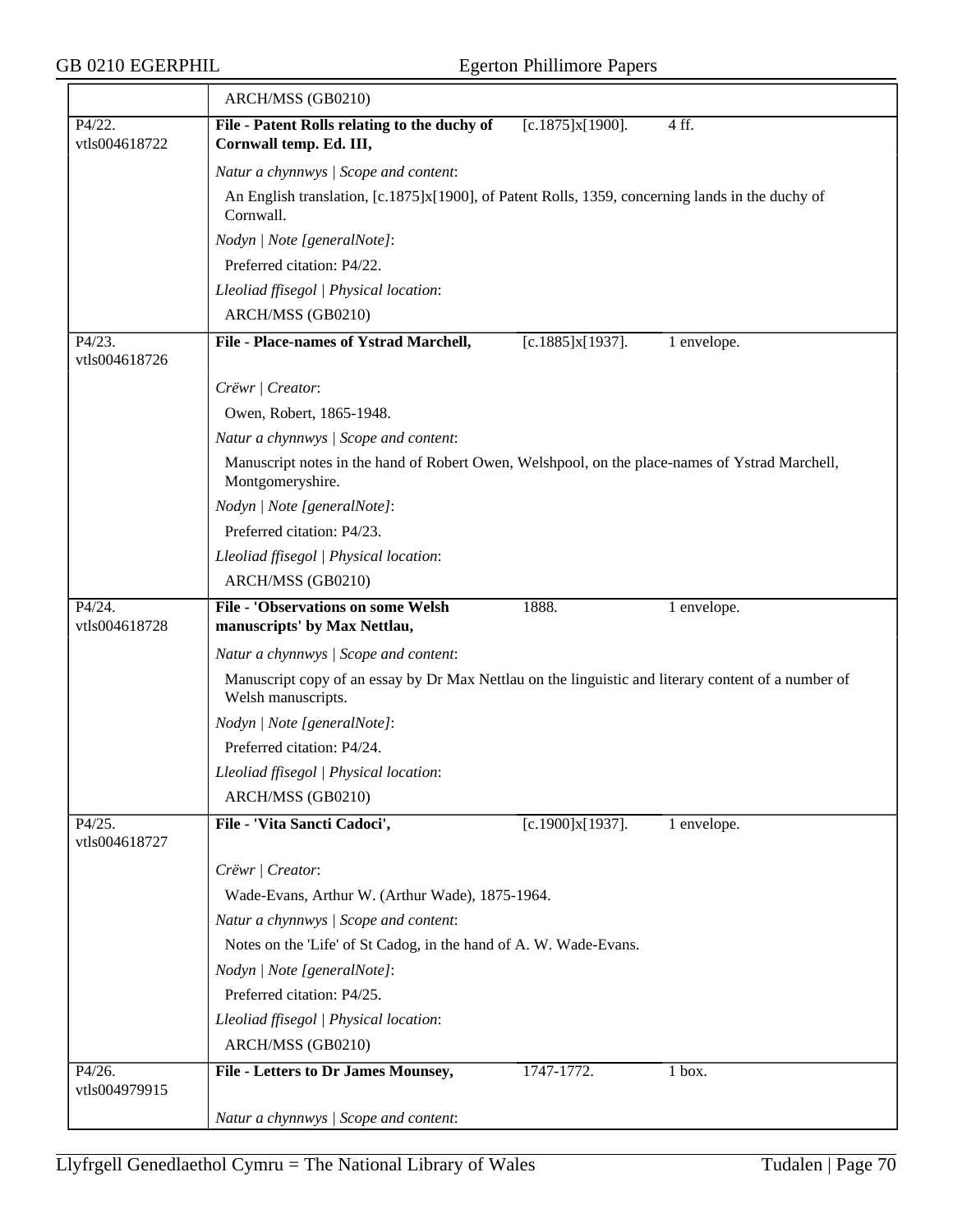|                         | Letters to Dr James Mounsey, physician to empress Elizabeth of Russia, from correspondents including<br>Robert Keith and John Thomson.                             |                           |             |
|-------------------------|--------------------------------------------------------------------------------------------------------------------------------------------------------------------|---------------------------|-------------|
|                         | Nodyn   Note [generalNote]:                                                                                                                                        |                           |             |
|                         | Preferred citation: P4/26.                                                                                                                                         |                           |             |
|                         | Lleoliad ffisegol   Physical location:                                                                                                                             |                           |             |
|                         | ARCH/MSS (GB0210)                                                                                                                                                  |                           |             |
| P4/27.<br>vtls004979924 | File - Catalogue of Welsh MSS at<br>Llanstephan,                                                                                                                   | 1903.                     | 1 bundle.   |
|                         | Natur a chynnwys / Scope and content:                                                                                                                              |                           |             |
|                         | A printed copy of vol. ii of J. Gwenogyryn Evans, Report on Manuscripts in the Welsh Language<br>(London, 1898-1910).                                              |                           |             |
|                         | Nodyn   Note [generalNote]:                                                                                                                                        |                           |             |
|                         | Preferred citation: P4/27.                                                                                                                                         |                           |             |
|                         | Lleoliad ffisegol   Physical location:                                                                                                                             |                           |             |
|                         | ARCH/MSS (GB0210)                                                                                                                                                  |                           |             |
| P4/28.<br>vtls004979925 | File - The Book of Taliesin,                                                                                                                                       | 1928.                     | 1 vol.      |
|                         | Natur a chynnwys / Scope and content:                                                                                                                              |                           |             |
|                         | A copy of J. Gwenogyryn Evans (ed.), Facsimile and text of the Book of Taliesin (Llanbedrog, 1915),<br>with notes added in the hand of Egerton Phillimore in 1928. |                           |             |
|                         | Nodyn   Note [generalNote]:                                                                                                                                        |                           |             |
|                         | Preferred citation: P4/28.                                                                                                                                         |                           |             |
|                         | Lleoliad ffisegol   Physical location:                                                                                                                             |                           |             |
|                         | ARCH/MSS (GB0210)                                                                                                                                                  |                           |             |
| P4/29.<br>vtls004979926 | File - Pamphlets and other publications,                                                                                                                           | 1849-1930.                | 1 envelope. |
|                         | Natur a chynnwys / Scope and content:                                                                                                                              |                           |             |
|                         | Pamphlets and other publications of antiquarian and literary interest, including many relating to Wales, as<br>well as some from France and England.               |                           |             |
|                         | Nodyn   Note [generalNote]:                                                                                                                                        |                           |             |
|                         | Preferred citation: P4/29.                                                                                                                                         |                           |             |
|                         | Lleoliad ffisegol   Physical location:                                                                                                                             |                           |             |
|                         | ARCH/MSS (GB0210)                                                                                                                                                  |                           |             |
| P4/30.<br>vtls004979927 | File - 'Y pennilllion Cymreig',                                                                                                                                    | $[1850]x[1937]$ .         | 1 envelope. |
|                         | Natur a chynnwys / Scope and content:                                                                                                                              |                           |             |
|                         | An anonymous essay on Welsh poetry.                                                                                                                                |                           |             |
|                         | Nodyn   Note [generalNote]:                                                                                                                                        |                           |             |
|                         | Preferred citation: P4/30.                                                                                                                                         |                           |             |
|                         | Lleoliad ffisegol   Physical location:                                                                                                                             |                           |             |
|                         | ARCH/MSS (GB0210)                                                                                                                                                  |                           |             |
| P4/31.<br>vtls004979928 | File - Seals,                                                                                                                                                      | $[c.1200]$ - $[c.1900]$ . | 1 envelope. |
|                         | Natur a chynnwys / Scope and content:                                                                                                                              |                           |             |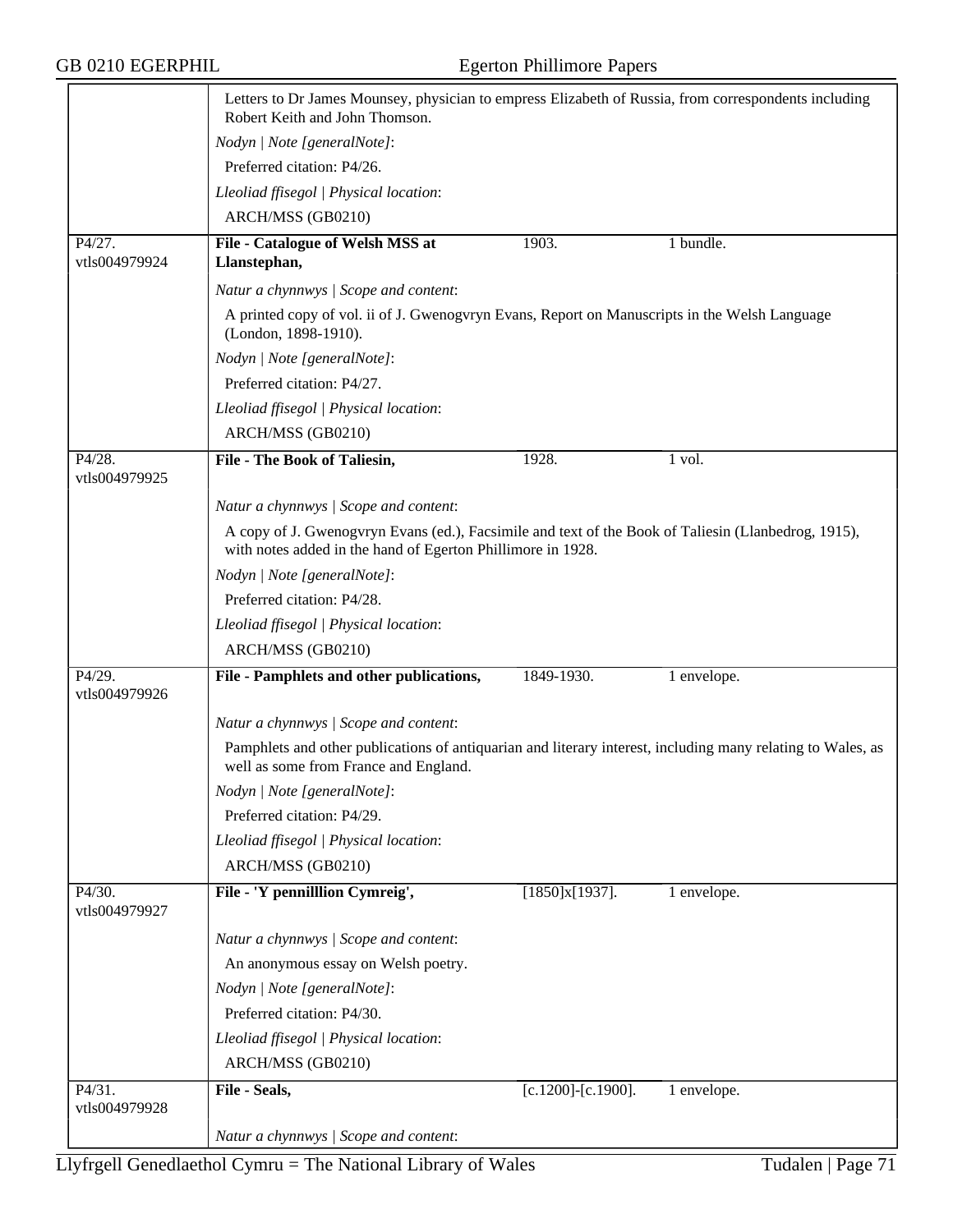|                                     | Thirteen wax seals, some of them medieval, and others from later periods, including the nineteenth<br>century. |                  |             |  |
|-------------------------------------|----------------------------------------------------------------------------------------------------------------|------------------|-------------|--|
|                                     | Nodyn   Note [generalNote]:                                                                                    |                  |             |  |
|                                     | Preferred citation: P4/31.                                                                                     |                  |             |  |
|                                     | Lleoliad ffisegol   Physical location:                                                                         |                  |             |  |
|                                     | ARCH/MSS (GB0210)                                                                                              |                  |             |  |
| P4/32.                              | File - Photographs of an early medieval                                                                        | [c.1880]x[1937]. | 1 envelope. |  |
| vtls004979929                       | inscribed stone,                                                                                               |                  |             |  |
|                                     | Nodyn   Note [generalNote]:                                                                                    |                  |             |  |
|                                     | Preferred citation: P4/32.                                                                                     |                  |             |  |
|                                     | Lleoliad ffisegol   Physical location:                                                                         |                  |             |  |
|                                     | ARCH/MSS (GB0210)                                                                                              |                  |             |  |
| P4/33.<br>vtls004979930             | File - Book labels,                                                                                            | 1628-1885.       | 1 envelope. |  |
|                                     | Natur a chynnwys / Scope and content:                                                                          |                  |             |  |
|                                     | Leather and paper labels taken from the spines of books at Shiplake.                                           |                  |             |  |
|                                     | Nodyn   Note [generalNote]:                                                                                    |                  |             |  |
|                                     | Preferred citation: P4/33.                                                                                     |                  |             |  |
|                                     | Lleoliad ffisegol   Physical location:                                                                         |                  |             |  |
|                                     | ARCH/MSS (GB0210)                                                                                              |                  |             |  |
| P4/34.<br>vtls004979931             | File - Tory badge,                                                                                             | November 1885.   | 1 envelope. |  |
|                                     | Natur a chynnwys / Scope and content:                                                                          |                  |             |  |
|                                     | A badge purchased by Egerton Phillimore in Oxford during the 1885 General Election.                            |                  |             |  |
|                                     | Nodyn   Note [generalNote]:                                                                                    |                  |             |  |
|                                     | Preferred citation: P4/34.                                                                                     |                  |             |  |
|                                     | Lleoliad ffisegol   Physical location:                                                                         |                  |             |  |
|                                     | ARCH/MSS (GB0210)                                                                                              |                  |             |  |
| P4/35.                              | File - Pierre Olivaint autographs,                                                                             | 1868.            | 1 envelope. |  |
| vtls004980103                       |                                                                                                                |                  |             |  |
|                                     | Crëwr   Creator:                                                                                               |                  |             |  |
|                                     | Olivaint, Pierre, 1816-1871.                                                                                   |                  |             |  |
|                                     | Natur a chynnwys / Scope and content:                                                                          |                  |             |  |
|                                     | Eight signatures torn from letters.                                                                            |                  |             |  |
|                                     | Nodyn   Note [generalNote]:                                                                                    |                  |             |  |
|                                     | Preferred citation: P4/35.                                                                                     |                  |             |  |
|                                     | Lleoliad ffisegol   Physical location:                                                                         |                  |             |  |
|                                     | ARCH/MSS (GB0210)                                                                                              |                  |             |  |
|                                     | Cyfres   Series P5. vtls004178125 (WIAbNL)0000178125: Family papers,                                           |                  |             |  |
| Crëwr   Creator: Phillimore family. |                                                                                                                |                  |             |  |
|                                     | Dyddiad   Date: 1809-1936. (dyddiad creu)   (date of creation)                                                 |                  |             |  |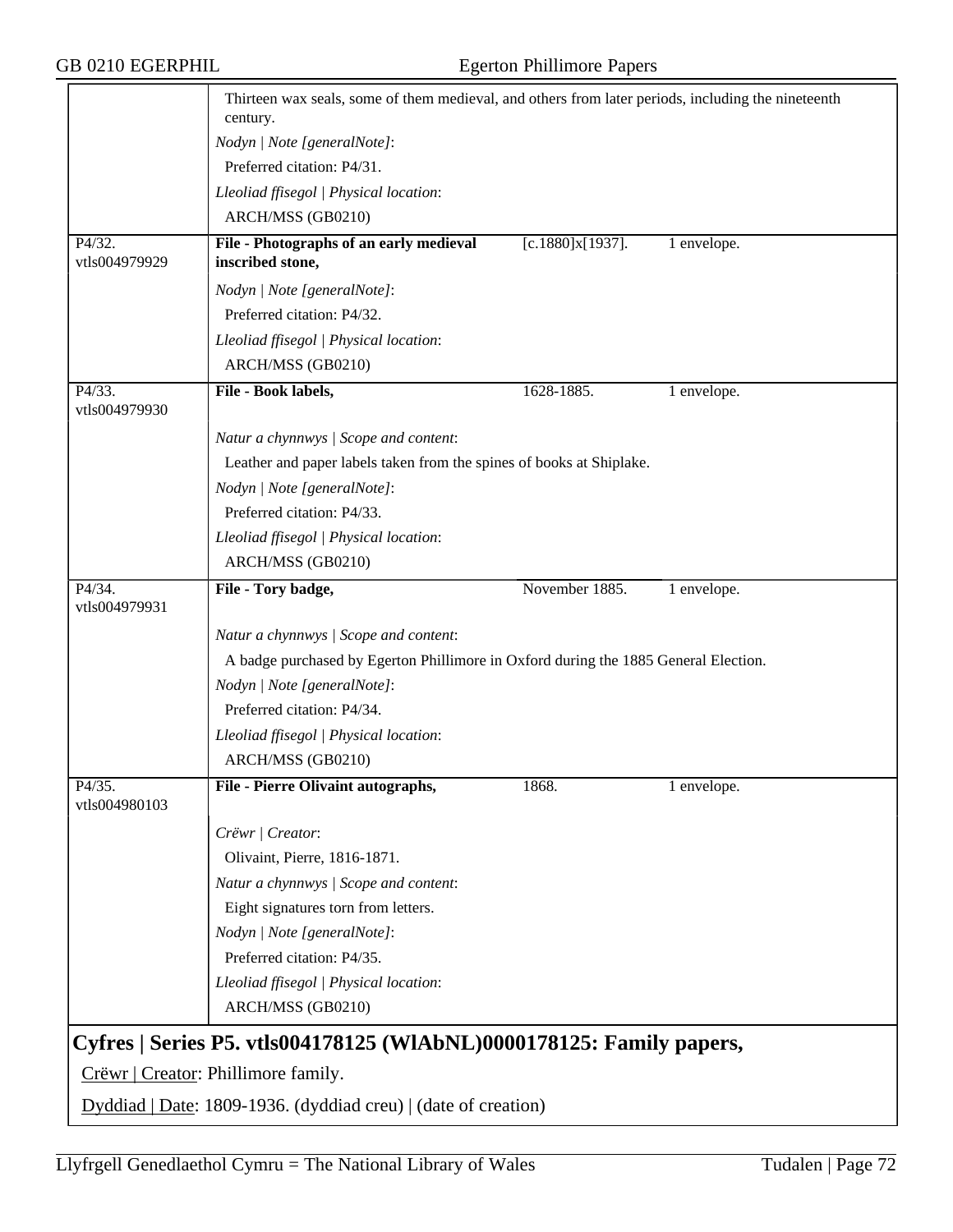## Natur a chynnwys | Scope and content:

Personal documents, letters and memorabilia, 1848-1935, relating to Egerton Phillimore's closest family.

Disgrifiad ffisegol | Physical description: 2 medium boxes.

Lleoliad ffisegol | Physical location: ARCH/MSS (GB0210)

Iaith y deunydd | Language of the material:

Nodyn | Note [generalNote]:

Preferred citation: P5.

Trefniant | Arrangement:

Arranged into twenty files.

| FFeil / rhestr eitemau   File / item list |                                                                                                                                        |                   |                                               |  |  |
|-------------------------------------------|----------------------------------------------------------------------------------------------------------------------------------------|-------------------|-----------------------------------------------|--|--|
| Cod cyfeirnod<br>Reference code           | Teitl   Title                                                                                                                          | Dyddiadau   Dates | Disgrifiad ffisegol   Physical<br>description |  |  |
| P5/1.<br>vtls004618671                    | File - J. G. Phillimore's translation of<br>Aeschylus's 'Agamemnon',                                                                   | [c.1825]x[1865].  | 1 vol.                                        |  |  |
|                                           | Crëwr   Creator:                                                                                                                       |                   |                                               |  |  |
|                                           | Phillimore, John George, 1808-1865.                                                                                                    |                   |                                               |  |  |
|                                           | Natur a chynnwys / Scope and content:                                                                                                  |                   |                                               |  |  |
|                                           | Copy.                                                                                                                                  |                   |                                               |  |  |
|                                           | Nodyn   Note [generalNote]:                                                                                                            |                   |                                               |  |  |
|                                           | Preferred citation: P5/1.                                                                                                              |                   |                                               |  |  |
|                                           | Lleoliad ffisegol   Physical location:                                                                                                 |                   |                                               |  |  |
|                                           | ARCH/MSS (GB0210)                                                                                                                      |                   |                                               |  |  |
| P5/2.<br>vtls004618672                    | File - Verses and literary notes by Richard<br>Phillimore,                                                                             | 1839-1935.        | 1 envelope.                                   |  |  |
|                                           | Crëwr   Creator:                                                                                                                       |                   |                                               |  |  |
|                                           | Phillimore, Richard.                                                                                                                   |                   |                                               |  |  |
|                                           | Natur a chynnwys / Scope and content:                                                                                                  |                   |                                               |  |  |
|                                           | Verses and literary notes by Egerton Phillimore's uncle, Richard Phillimore, together with antiquarian<br>notes by Egerton Phillimore. |                   |                                               |  |  |
|                                           | Nodyn   Note [generalNote]:                                                                                                            |                   |                                               |  |  |
|                                           | Preferred citation: P5/2.                                                                                                              |                   |                                               |  |  |
|                                           | Lleoliad ffisegol   Physical location:                                                                                                 |                   |                                               |  |  |
|                                           | ARCH/MSS (GB0210)                                                                                                                      |                   |                                               |  |  |
| P5/3.<br>vtls004618673                    | File - [?J. G. Phillimore's] activities in<br>France,                                                                                  | 1848-1851.        | 1 envelope.                                   |  |  |
|                                           | Natur a chynnwys / Scope and content:                                                                                                  |                   |                                               |  |  |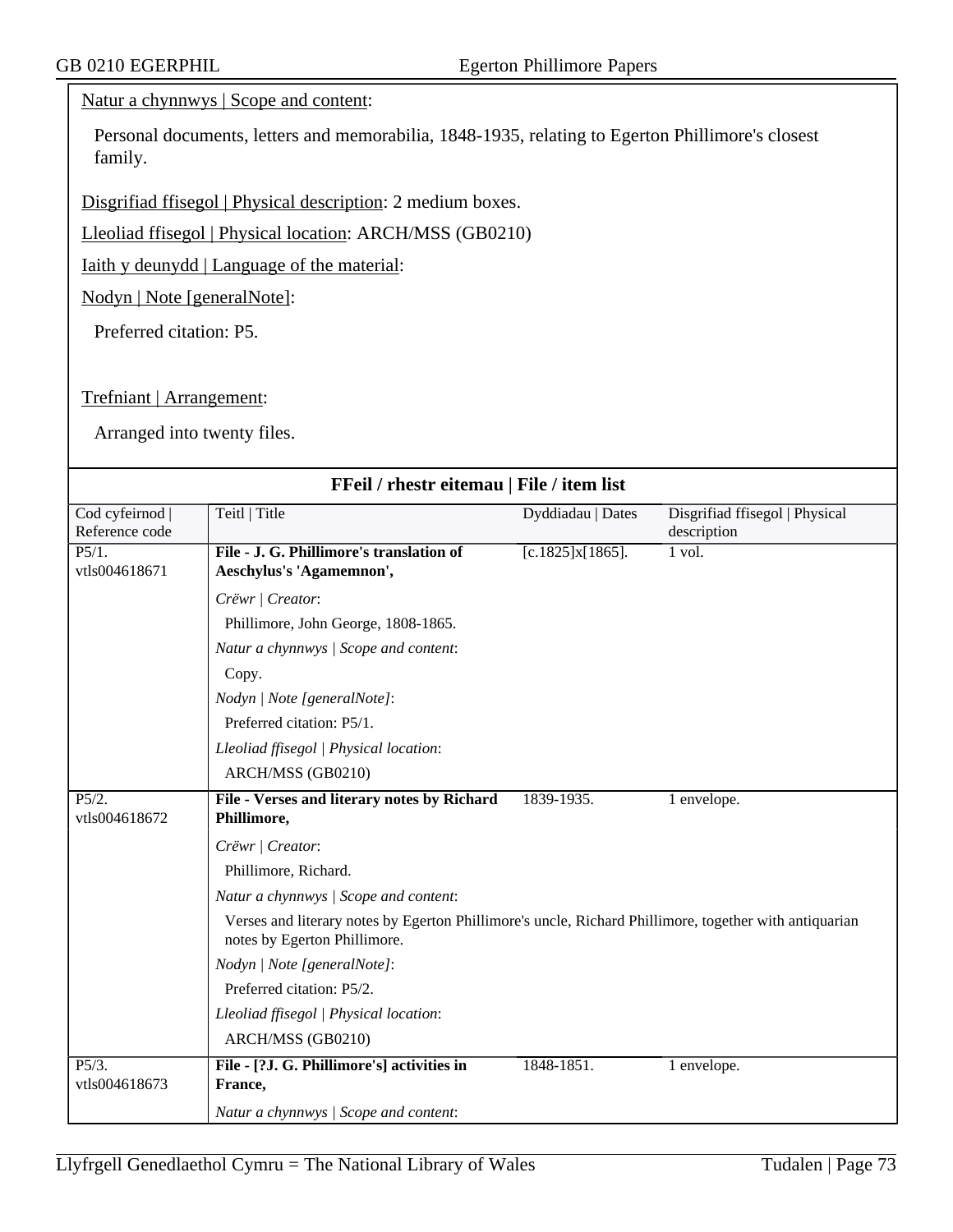## GB 0210 EGERPHIL Egerton Phillimore Papers

|                        | Membership certificate for the Societe des Antiquaires de Normandie, 1851, together with invitiations<br>to several weddings in France and a ball hosted by the President of France, 1848, as well as an address<br>book. |                                                                                                             |             |  |  |
|------------------------|---------------------------------------------------------------------------------------------------------------------------------------------------------------------------------------------------------------------------|-------------------------------------------------------------------------------------------------------------|-------------|--|--|
|                        | Nodyn   Note [generalNote]:                                                                                                                                                                                               |                                                                                                             |             |  |  |
|                        | Preferred citation: P5/3.                                                                                                                                                                                                 |                                                                                                             |             |  |  |
|                        | Lleoliad ffisegol   Physical location:                                                                                                                                                                                    |                                                                                                             |             |  |  |
|                        | ARCH/MSS (GB0210)                                                                                                                                                                                                         |                                                                                                             |             |  |  |
| P5/4.<br>vtls004618674 | File - J. G. Phillimore and General<br>Elections,                                                                                                                                                                         | 1848-1857.                                                                                                  | 1 folder.   |  |  |
|                        | Crëwr   Creator:                                                                                                                                                                                                          |                                                                                                             |             |  |  |
|                        | Phillimore, John George, 1808-1865.                                                                                                                                                                                       |                                                                                                             |             |  |  |
|                        | Natur a chynnwys / Scope and content:                                                                                                                                                                                     |                                                                                                             |             |  |  |
|                        | 1852 and 1857 General Elections.                                                                                                                                                                                          | Posters, cards and rosettes relating to J. G. Phillimore's candidature for the Leominster seat at the 1848, |             |  |  |
|                        | Nodyn   Note [generalNote]:                                                                                                                                                                                               |                                                                                                             |             |  |  |
|                        | Preferred citation: P5/4.                                                                                                                                                                                                 |                                                                                                             |             |  |  |
|                        | Lleoliad ffisegol   Physical location:                                                                                                                                                                                    |                                                                                                             |             |  |  |
|                        | ARCH/MSS (GB0210)                                                                                                                                                                                                         |                                                                                                             |             |  |  |
| P5/5.<br>vtls004618676 | File - J. G. Phillimore's pass to the Duke of<br>Wellington's funeral,                                                                                                                                                    | 1852.                                                                                                       | 1 card.     |  |  |
|                        | Nodyn   Note [generalNote]:                                                                                                                                                                                               |                                                                                                             |             |  |  |
|                        | Preferred citation: P5/5.                                                                                                                                                                                                 |                                                                                                             |             |  |  |
|                        | Lleoliad ffisegol   Physical location:                                                                                                                                                                                    |                                                                                                             |             |  |  |
|                        | ARCH/MSS (GB0210)                                                                                                                                                                                                         |                                                                                                             |             |  |  |
| P5/6.<br>vtls004618677 | File - Rosalind Phillimore's passports,                                                                                                                                                                                   | 1854-1857.                                                                                                  | 1 envelope. |  |  |
|                        | Nodyn   Note [generalNote]:                                                                                                                                                                                               |                                                                                                             |             |  |  |
|                        | Preferred citation: P5/6.                                                                                                                                                                                                 |                                                                                                             |             |  |  |
|                        | Lleoliad ffisegol   Physical location:                                                                                                                                                                                    |                                                                                                             |             |  |  |
|                        | ARCH/MSS (GB0210)                                                                                                                                                                                                         |                                                                                                             |             |  |  |
| P5/7.<br>vtls004618678 | File - Financial papers of J. G. Phillimore,                                                                                                                                                                              | 1860-1864.                                                                                                  | 1 envelope. |  |  |
|                        | Crëwr   Creator:                                                                                                                                                                                                          |                                                                                                             |             |  |  |
|                        | Phillimore, John George, 1808-1865.                                                                                                                                                                                       |                                                                                                             |             |  |  |
|                        | Natur a chynnwys / Scope and content:                                                                                                                                                                                     |                                                                                                             |             |  |  |
|                        | Details of taxes paid by J. G. Phillimore, 1862-1864, together with a receipt for an assurance premium<br>paid on his life, 1860.                                                                                         |                                                                                                             |             |  |  |
|                        | Nodyn   Note [generalNote]:                                                                                                                                                                                               |                                                                                                             |             |  |  |
|                        | Preferred citation: P5/7.                                                                                                                                                                                                 |                                                                                                             |             |  |  |
|                        | Lleoliad ffisegol   Physical location:                                                                                                                                                                                    |                                                                                                             |             |  |  |
|                        | ARCH/MSS (GB0210)                                                                                                                                                                                                         |                                                                                                             |             |  |  |
| P5/8.                  | <b>File - Provision for Egerton Phillimore as</b>                                                                                                                                                                         | 1865-1880.                                                                                                  | 1 envelope. |  |  |
| vtls004618679          | an orphan,                                                                                                                                                                                                                |                                                                                                             |             |  |  |
|                        | Natur a chynnwys / Scope and content:                                                                                                                                                                                     |                                                                                                             |             |  |  |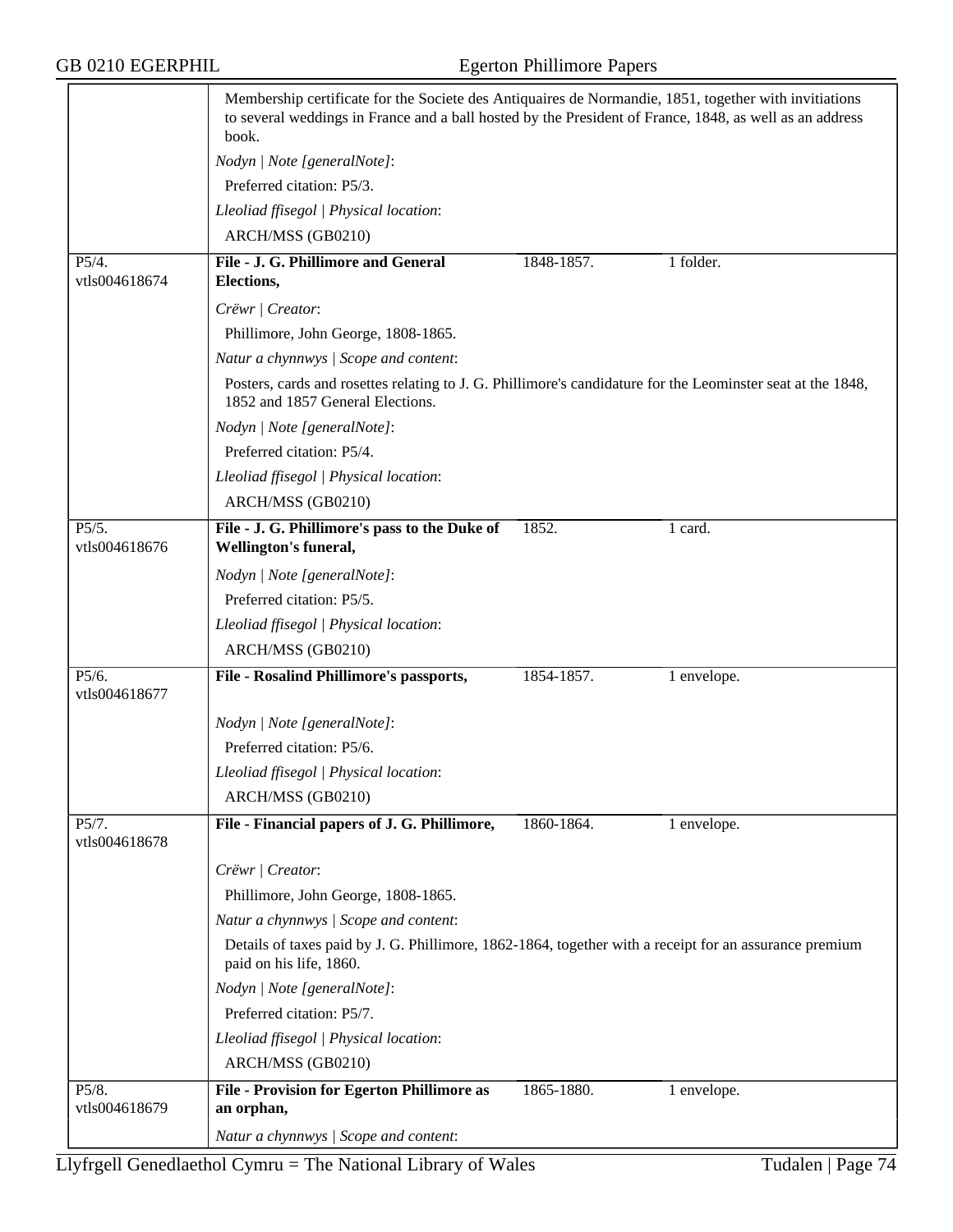GB 0210 EGERPHIL Egerton Phillimore Papers

|                         | Letters concerning Egerton Phillimore's mother's will, including a copy dated 1865, together with<br>documents concerning the appointment of his guardians, and an abstract of Joseph Phillimore's will, 11<br>October 1880.             |            |                                   |  |
|-------------------------|------------------------------------------------------------------------------------------------------------------------------------------------------------------------------------------------------------------------------------------|------------|-----------------------------------|--|
|                         | Nodyn   Note [generalNote]:                                                                                                                                                                                                              |            |                                   |  |
|                         | Preferred citation: P5/8.                                                                                                                                                                                                                |            |                                   |  |
|                         | Lleoliad ffisegol   Physical location:                                                                                                                                                                                                   |            |                                   |  |
|                         | ARCH/MSS (GB0210)                                                                                                                                                                                                                        |            |                                   |  |
| P5/9.                   | File - Family events,                                                                                                                                                                                                                    | 1868-1925. | 1 envelope.                       |  |
| vtls004618680           |                                                                                                                                                                                                                                          |            |                                   |  |
|                         | Natur a chynnwys / Scope and content:                                                                                                                                                                                                    |            |                                   |  |
|                         | Programmes for two plays staged at the Coppice, 6 February 1868, most of the parts being played by<br>members of the Phillimore family; together with the order of service for the funeral of May Melba<br>Phillimore, 26 November 1925. |            |                                   |  |
|                         | Nodyn   Note [generalNote]:                                                                                                                                                                                                              |            |                                   |  |
|                         | Preferred citation: P5/9.                                                                                                                                                                                                                |            |                                   |  |
|                         | Lleoliad ffisegol   Physical location:                                                                                                                                                                                                   |            |                                   |  |
|                         | ARCH/MSS (GB0210)                                                                                                                                                                                                                        |            |                                   |  |
| P5/10.                  | File - Appointment of guardians,                                                                                                                                                                                                         | 1871.      | 1 f.                              |  |
| vtls004618681           |                                                                                                                                                                                                                                          |            |                                   |  |
|                         | Natur a chynnwys / Scope and content:                                                                                                                                                                                                    |            |                                   |  |
|                         | Deed of appointment of Egerton Phillimore's guardians, October 1871.<br>Nodyn   Note [generalNote]:                                                                                                                                      |            |                                   |  |
|                         |                                                                                                                                                                                                                                          |            |                                   |  |
|                         | Preferred citation: P5/10.                                                                                                                                                                                                               |            |                                   |  |
|                         | Lleoliad ffisegol   Physical location:                                                                                                                                                                                                   |            |                                   |  |
|                         | ARCH/MSS (GB0210)                                                                                                                                                                                                                        |            |                                   |  |
| P5/11.                  | File - Letters to Sir Robert Phillimore,                                                                                                                                                                                                 | 1872-1876. | 1 envelope.                       |  |
| vtls004618682           |                                                                                                                                                                                                                                          |            |                                   |  |
|                         | Natur a chynnwys / Scope and content:                                                                                                                                                                                                    |            |                                   |  |
|                         | Letters relating to Shiplake House.                                                                                                                                                                                                      |            |                                   |  |
|                         | Nodyn   Note [generalNote]:                                                                                                                                                                                                              |            |                                   |  |
|                         | Preferred citation: P5/11.                                                                                                                                                                                                               |            |                                   |  |
|                         | Lleoliad ffisegol   Physical location:                                                                                                                                                                                                   |            |                                   |  |
|                         | ARCH/MSS (GB0210)                                                                                                                                                                                                                        |            |                                   |  |
| P5/12.                  | File - Newspaper cuttings,                                                                                                                                                                                                               | 1889-1921. | 1 envelope.                       |  |
| vtls004618686           |                                                                                                                                                                                                                                          |            |                                   |  |
|                         | Natur a chynnwys / Scope and content:                                                                                                                                                                                                    |            |                                   |  |
|                         | Cuttings of articles and poems by and relating to Egerton Phillimore and the Phillimore family.                                                                                                                                          |            |                                   |  |
|                         | Nodyn   Note [generalNote]:                                                                                                                                                                                                              |            |                                   |  |
|                         | Preferred citation: P5/12.                                                                                                                                                                                                               |            |                                   |  |
|                         | Lleoliad ffisegol   Physical location:                                                                                                                                                                                                   |            |                                   |  |
|                         | ARCH/MSS (GB0210)                                                                                                                                                                                                                        |            |                                   |  |
| P5/13.<br>vtls004618687 | File - Letters,                                                                                                                                                                                                                          | 1809-1933. | $1 \overline{\text{small box}}$ . |  |
|                         | Crëwr   Creator:                                                                                                                                                                                                                         |            |                                   |  |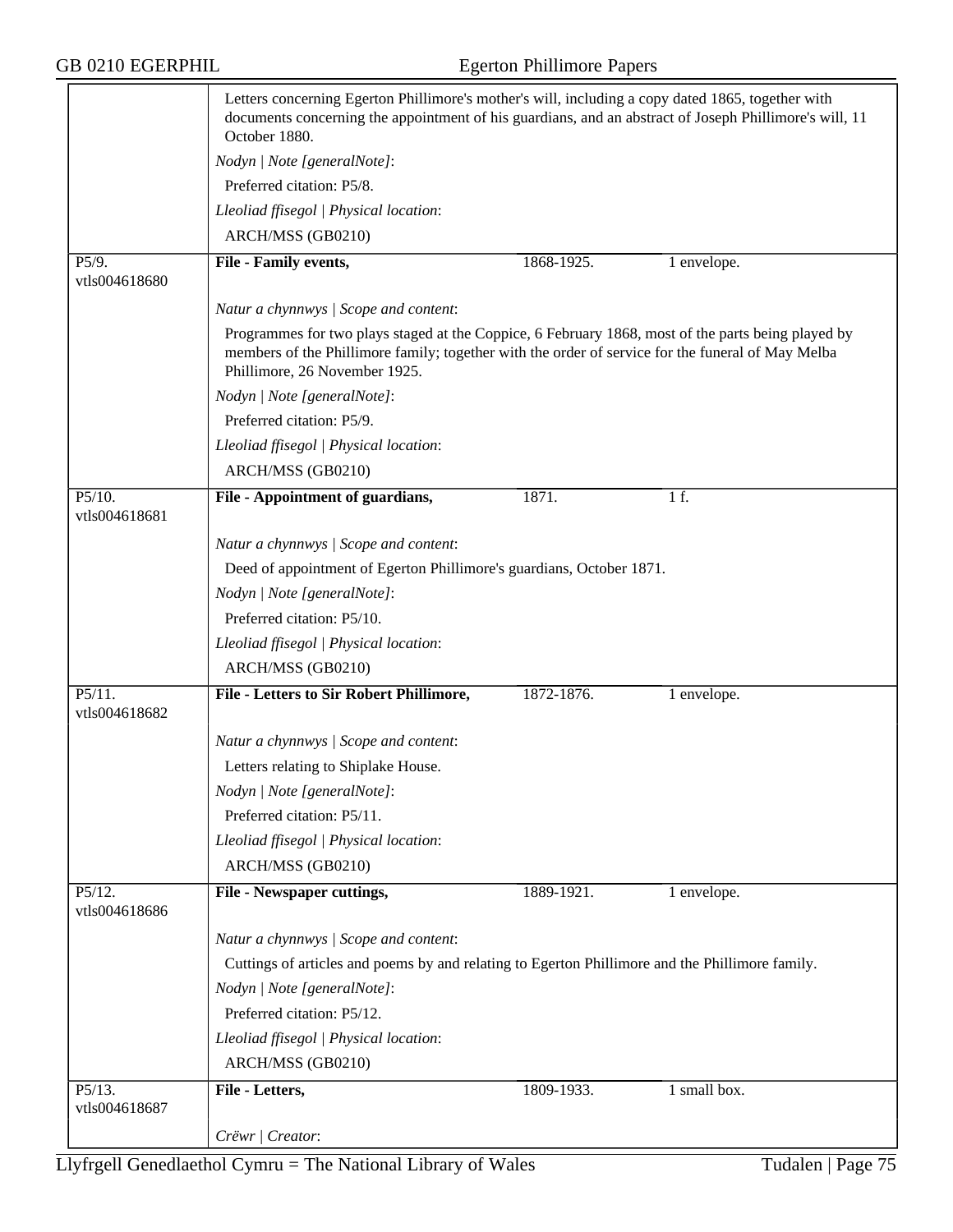|                                       | Phillimore, John George, 1808-1865.                                                                                                                                                                                                                                                                                                |                                                                                                       |             |  |  |
|---------------------------------------|------------------------------------------------------------------------------------------------------------------------------------------------------------------------------------------------------------------------------------------------------------------------------------------------------------------------------------|-------------------------------------------------------------------------------------------------------|-------------|--|--|
|                                       | Natur a chynnwys / Scope and content:                                                                                                                                                                                                                                                                                              |                                                                                                       |             |  |  |
|                                       |                                                                                                                                                                                                                                                                                                                                    | Letters sent by and to a number of correspondents, most of them not members of the Phillimore family. |             |  |  |
|                                       | Nodyn   Note [generalNote]:                                                                                                                                                                                                                                                                                                        |                                                                                                       |             |  |  |
|                                       | Preferred citation: P5/13.                                                                                                                                                                                                                                                                                                         |                                                                                                       |             |  |  |
|                                       | Lleoliad ffisegol   Physical location:                                                                                                                                                                                                                                                                                             |                                                                                                       |             |  |  |
|                                       | ARCH/MSS (GB0210)                                                                                                                                                                                                                                                                                                                  |                                                                                                       |             |  |  |
| P5/14.<br>vtls004618688               | File - Letters,                                                                                                                                                                                                                                                                                                                    | 1874-1935.                                                                                            | 1 bundle.   |  |  |
|                                       | Crëwr   Creator:                                                                                                                                                                                                                                                                                                                   |                                                                                                       |             |  |  |
|                                       | Bruce, Sarah Lady Aberdare.                                                                                                                                                                                                                                                                                                        |                                                                                                       |             |  |  |
|                                       | Natur a chynnwys / Scope and content:                                                                                                                                                                                                                                                                                              |                                                                                                       |             |  |  |
|                                       | Letters and notes, some of them incomplete, mostly sent to Egerton Phillimore and members of his<br>family by unidentified individuals, together with a number of drafts of letters sent by Phillimore,<br>antiquarian notes by him, and recipes.                                                                                  |                                                                                                       |             |  |  |
|                                       | Nodyn   Note [generalNote]:                                                                                                                                                                                                                                                                                                        |                                                                                                       |             |  |  |
|                                       | Preferred citation: P5/14.                                                                                                                                                                                                                                                                                                         |                                                                                                       |             |  |  |
|                                       | Lleoliad ffisegol   Physical location:                                                                                                                                                                                                                                                                                             |                                                                                                       |             |  |  |
|                                       | ARCH/MSS (GB0210)                                                                                                                                                                                                                                                                                                                  |                                                                                                       |             |  |  |
| P5/15.<br>vtls004978434               | File - Transcripts of works by J. G.<br>Phillimore,                                                                                                                                                                                                                                                                                | 1935                                                                                                  | 1 vol.      |  |  |
|                                       | Natur a chynnwys / Scope and content:                                                                                                                                                                                                                                                                                              |                                                                                                       |             |  |  |
|                                       | Transcripts made by Egerton Phillimore of verses and notes made by his father, including notes for a<br>speech in Parliament on the implications of Russian expansion in Asia for British interests in India.                                                                                                                      |                                                                                                       |             |  |  |
|                                       | Nodyn   Note [generalNote]:                                                                                                                                                                                                                                                                                                        |                                                                                                       |             |  |  |
|                                       | Preferred citation: P5/15.                                                                                                                                                                                                                                                                                                         |                                                                                                       |             |  |  |
|                                       | Lleoliad ffisegol   Physical location:                                                                                                                                                                                                                                                                                             |                                                                                                       |             |  |  |
|                                       | ARCH/MSS (GB0210)                                                                                                                                                                                                                                                                                                                  |                                                                                                       |             |  |  |
| P5/16.<br>vtls004980043               | File - Napoleonic relics,                                                                                                                                                                                                                                                                                                          | $[?1821] - 1849.$                                                                                     | 1 envelope. |  |  |
|                                       | Natur a chynnwys / Scope and content:                                                                                                                                                                                                                                                                                              |                                                                                                       |             |  |  |
|                                       | Letter to R. W. Phillimore, 1849, requesting the autographs of French kings (namely Louis XIII, XIV,<br>XV and XVI) from P. A. Labouchere, and enclosing a piece of wood and some fragments of cement<br>reputed to have formed part of the coffin and tomb of the emperor Napoleon on St Helena from May<br>1821 to October 1840. |                                                                                                       |             |  |  |
|                                       | Nodyn   Note [generalNote]:                                                                                                                                                                                                                                                                                                        |                                                                                                       |             |  |  |
|                                       | Preferred citation: P5/16.                                                                                                                                                                                                                                                                                                         |                                                                                                       |             |  |  |
|                                       | Lleoliad ffisegol   Physical location:                                                                                                                                                                                                                                                                                             |                                                                                                       |             |  |  |
|                                       | ARCH/MSS (GB0210)                                                                                                                                                                                                                                                                                                                  |                                                                                                       |             |  |  |
| $P5/\overline{17}$ .<br>vtls004979916 | File - Business cards, postcards,<br>certificates, invitations and tickets,                                                                                                                                                                                                                                                        | 1832-1936.                                                                                            | 1 bundle.   |  |  |
|                                       | Natur a chynnwys / Scope and content:                                                                                                                                                                                                                                                                                              |                                                                                                       |             |  |  |
|                                       | Cards accumulated by members of the Phillimore family, relating to a wide variety of their social and<br>professional activities.                                                                                                                                                                                                  |                                                                                                       |             |  |  |